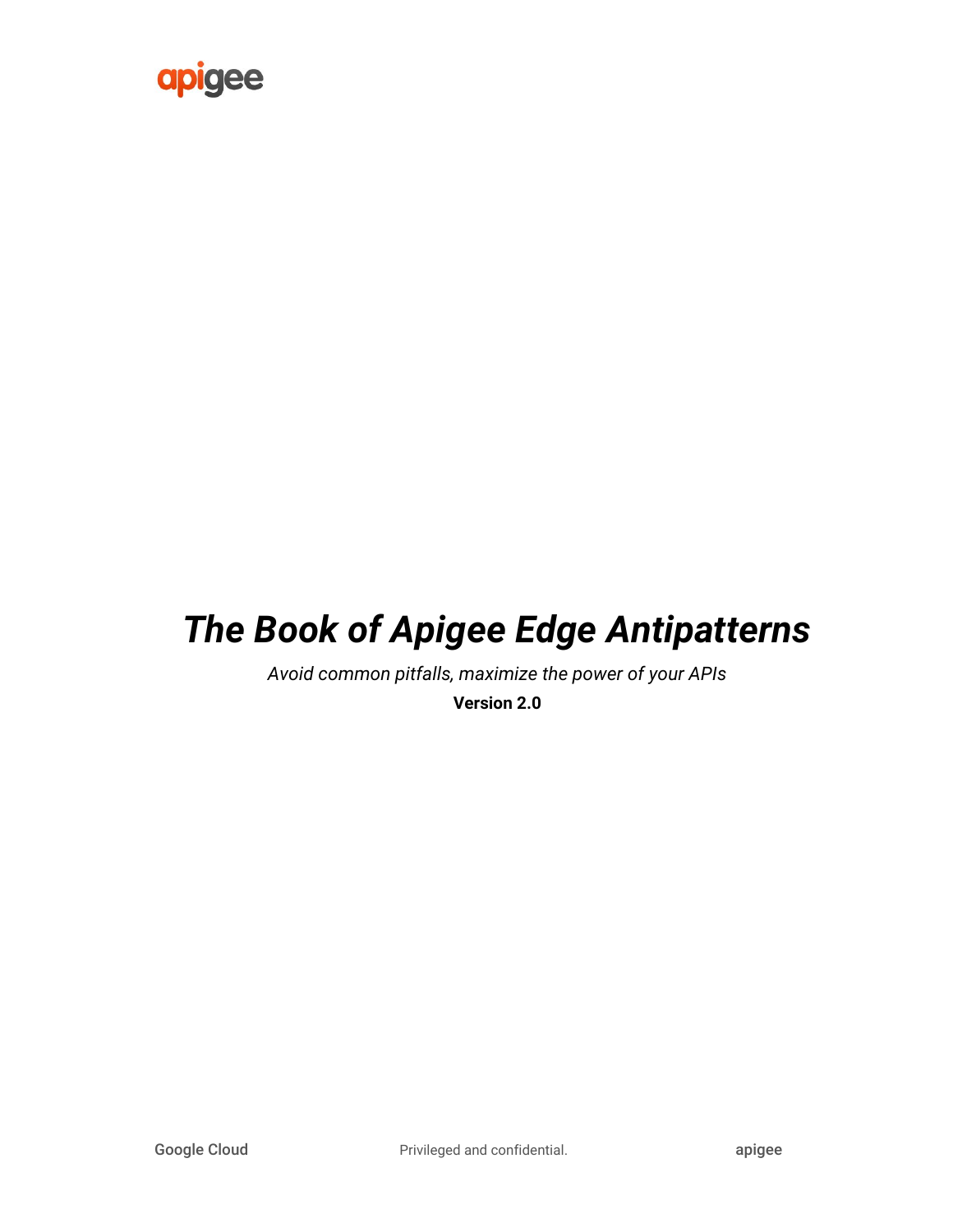#### **Contents**

| <b>Introduction to Antipatterns</b> | 3 |
|-------------------------------------|---|
| What is this book about?            | 4 |
| Why did we write it?                | 5 |
| <b>Antipattern Context</b>          | 5 |
| <b>Target Audience</b>              | 5 |
| <b>Authors</b>                      | 6 |
| <b>Acknowledgements</b>             | 6 |

#### **Edge Antipatterns**

| 1.    | <b>Policy Antipatterns</b>                                                       | 8  |
|-------|----------------------------------------------------------------------------------|----|
| 1.1.  | <b>NEW</b><br>Use waitForComplete() in JavaScript code                           | 8  |
| 1.2.  | <b>NEW</b><br>Set Long Expiration time for OAuth Access and Refresh Token        | 13 |
| 1.3.  | <b>NEW</b><br>Use Greedy Quantifiers in RegularExpressionProtection policy       | 16 |
| 1.4.  | <b>Cache Error Responses</b>                                                     | 19 |
| 1.5.  | Store data greater than 512kb size in Cache                                      | 24 |
| 1.6.  | Log data to third party servers using JavaScript policy                          | 27 |
| 1.7.  | <b>NEW</b><br>Invoke the MessageLogging policy multiple times in an API proxy    | 29 |
| 1.8.  | <b>Configure a Non Distributed Quota</b>                                         | 36 |
| 1.9.  | Re-use a Quota policy                                                            | 38 |
| 1.10. | <b>NEW</b><br>Use the RaiseFault policy under inappropriate conditions           | 44 |
| 1.11. | <b>NEW</b><br><b>Access multi-value HTTP Headers incorrectly in an API proxy</b> | 49 |
| 1.12. | Use Service Callout policy to invoke a backend service in a No Target API proxy  |    |
|       |                                                                                  | 54 |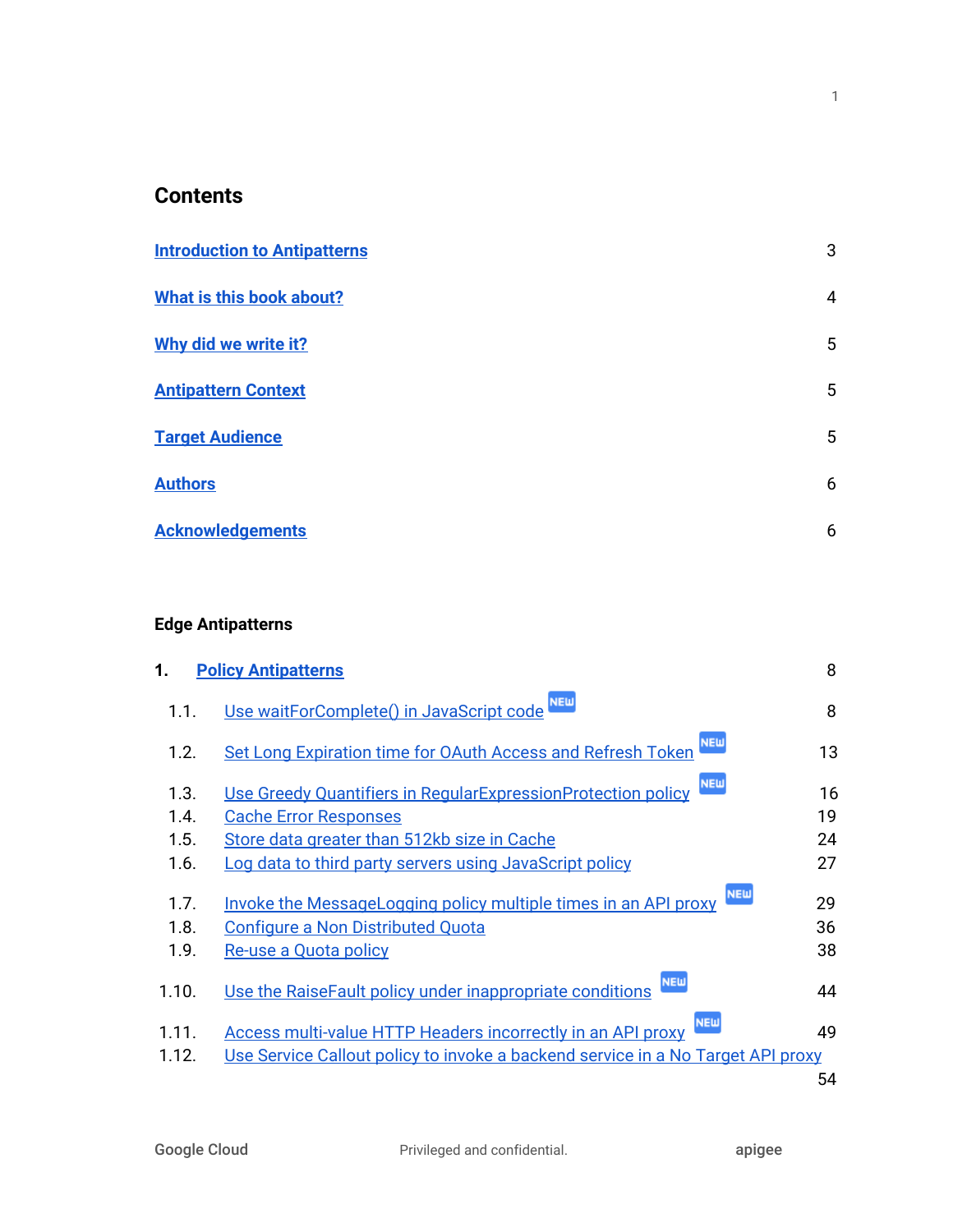| 2.   | <b>Performance Antipatterns</b>                                                   | 58 |
|------|-----------------------------------------------------------------------------------|----|
| 2.1. | <b>Leave unused NodeJS API Proxies deployed</b>                                   | 58 |
| 3.   | <b>Generic Antipatterns</b>                                                       | 60 |
| 3.1. | <b>Invoke Management API calls from an API proxy</b>                              | 60 |
| 3.2. | <b>Invoke a Proxy within Proxy using custom code or as a Target</b>               | 65 |
| 3.3. | <b>NEW</b><br>Manage Edge Resources without using Source Control Management       | 69 |
| 3.4. | <b>NEW</b><br>Define multiple virtual hosts with same host alias and port number  | 73 |
| 3.5. | Load Balance with a single Target Server with MaxFailures set to a non-zero value |    |
|      | <b>NEW</b>                                                                        | 78 |
| 3.6. | Access the Request/Response payload when streaming is enabled                     | 83 |
| 3.7. | <b>NEW</b><br>Define multiple ProxyEndpoints in an API proxy                      | 85 |
| 4.   | <b>Backend Antipatterns</b>                                                       | 87 |
| 4.1. | <b>Allow a Slow Backend</b>                                                       | 87 |
| 4.2. | <b>NEW</b><br>Disable HTTP persistent (Reusable keep-alive) connections           | 90 |
| 5.   | <b>Private Cloud Antipatterns</b>                                                 | 93 |
| 5.1. | <b>NEW</b><br>Add Custom Information to Apigee owned Schema in Postgres Database  | 93 |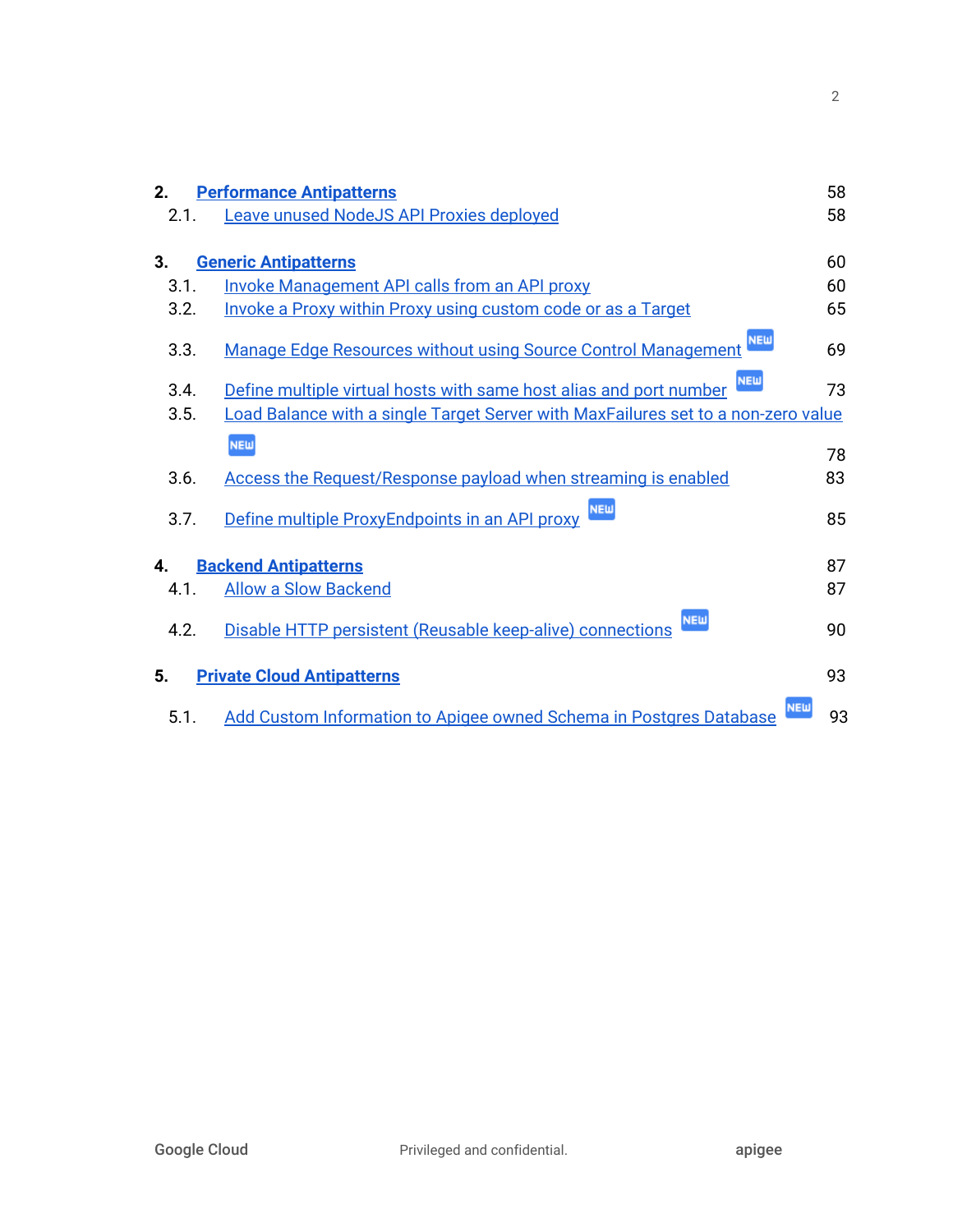# **Introduction to Antipatterns**

<span id="page-3-0"></span>Everything in the universe, every phenomenon has two polar opposite expressions. The physicist Robert Dirac's equation of the electron concludes that for every electron, there is an Antielectron. Matter therefore has its twin - the Antimatter. Unsurprisingly, Software Design **'Patterns'** have **'Antipatterns'**.

Andrew Koenig coined the word antipattern as early as 1955. Literature says that he was inspired by the Gang of Fours book, *Design Patterns*, which developed the titular concept in the software field.

Wikipedia defines a software antipattern as:

*"In software engineering, an anti-pattern is a pattern that may be commonly used but is ineffective and/or counterproductive in practice."*

Simply put, an antipattern is something that the software allows its 'user' to do, but is something that may have adverse functional, serviceable or performance affect.

Let's take an example:

Consider the exotically named - "The God Class/Object"

In Object Oriented parlance, A God Class is a class that controls too many classes for a given application.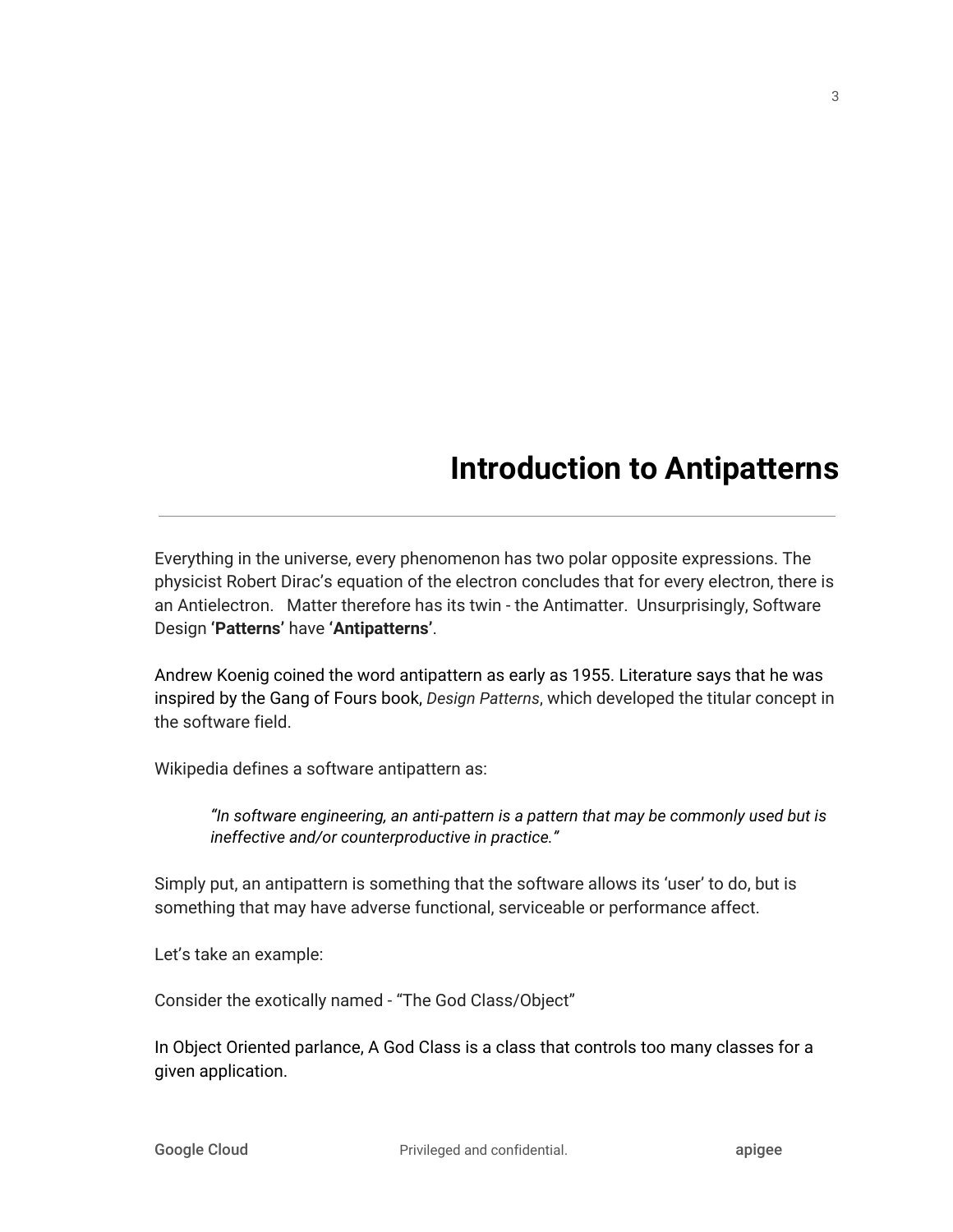

So, if an application has a class that has the following reference tree:

Each oval blob above represents a class. As the image illustrates, the class depicted as 'God Class' uses and references too many classes.

The framework on which the application was developed does not prevent the creation of such a class, but it has many disadvantages, the primary one's being :

- 1) Hard to maintain
- 2) Single point of failure when the application runs

<span id="page-4-0"></span>Consequently, creation of such a class should be avoided. It is an antipattern.

## **What is this book about?**

This book is about common antipatterns that are observed as part of the API proxies deployed on Apigee Edge platform.

Apigee Edge is a platform for developing and managing API proxies. Think of a proxy as an abstraction layer that "fronts" for your backend service APIs and provides value-added features like security, rate limiting, quotas, analytics, and more.

Having interacted with numerous customers using the Edge over the years, we have gathered a unique view of the different kinds of problems our customers encounter. This view has helped shape our thoughts around the do's and don'ts of API proxy development on the Edge.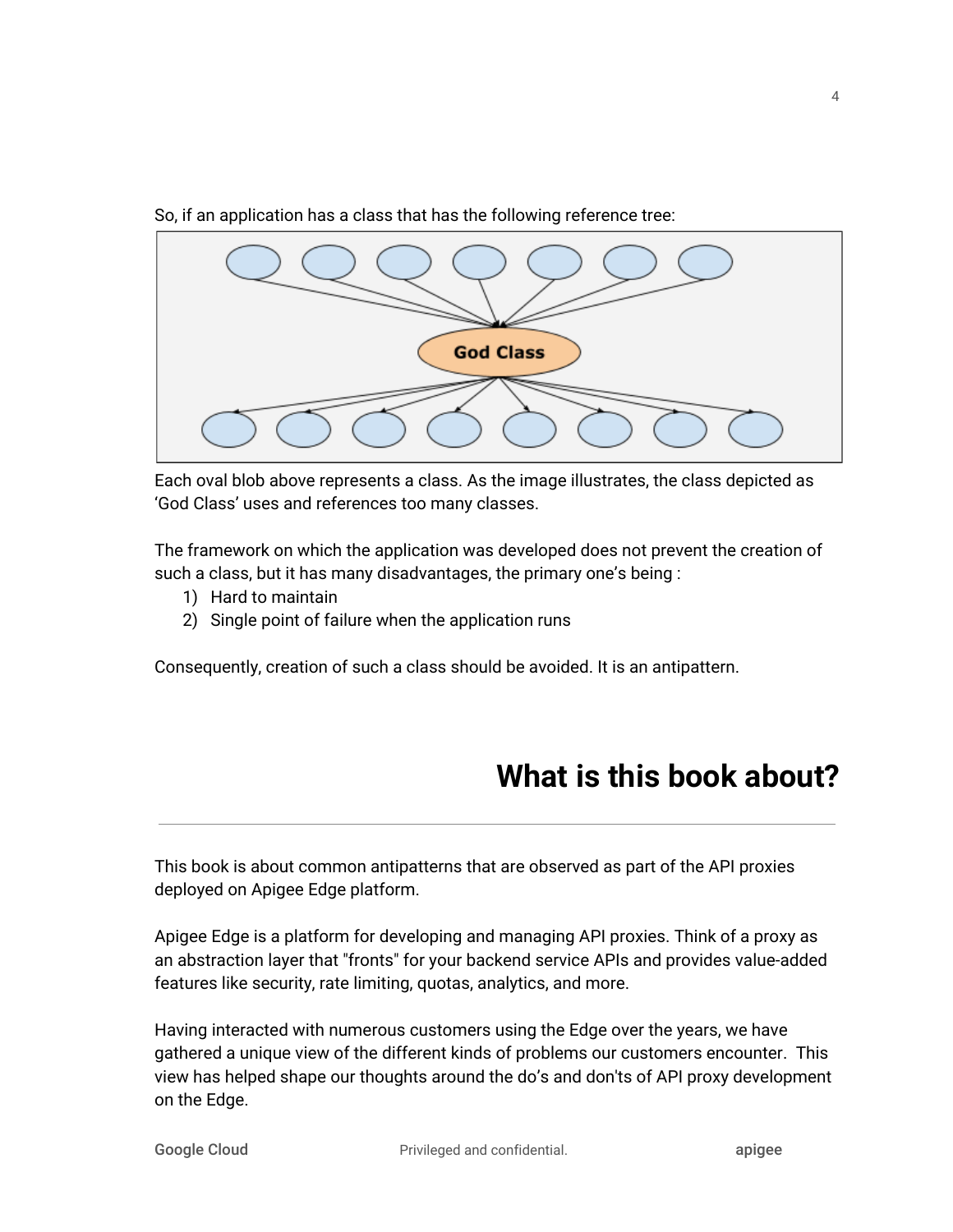<span id="page-5-0"></span>This book is specifically about the don'ts on Apigee Edge - the Antipatterns.

# **Why did we write it?**

The primary motivation was to share our learnings for the benefit of all the users and developers of Apigee Edge.

The good news is that each of these antipatterns can be clearly identified and rectified with appropriate good practices. Consequently, the APIs deployed on Edge would serve their intended purpose and be more performant.

<span id="page-5-1"></span>If this book helps bring antipatterns to the forethought of API proxy developers, architects and testers, it would have served its purpose.

# **Antipattern Context**

It is important to note that most antipatterns of evolving platforms are a point in time phenomenon. Therefore any antipatterns documented in this book may cease to remain as such with changes in the design of the platform. We will be constantly updating the book with any such changes.

<span id="page-5-2"></span>It is important therefore that the latest version of the book be referred to.

## **Target Audience**

This book would best serve 'Apigee Edge developers' as they progress through the lifecycle of designing and developing API proxies for their services. It should ideally be used as a reference guide during the API Development Lifecycle.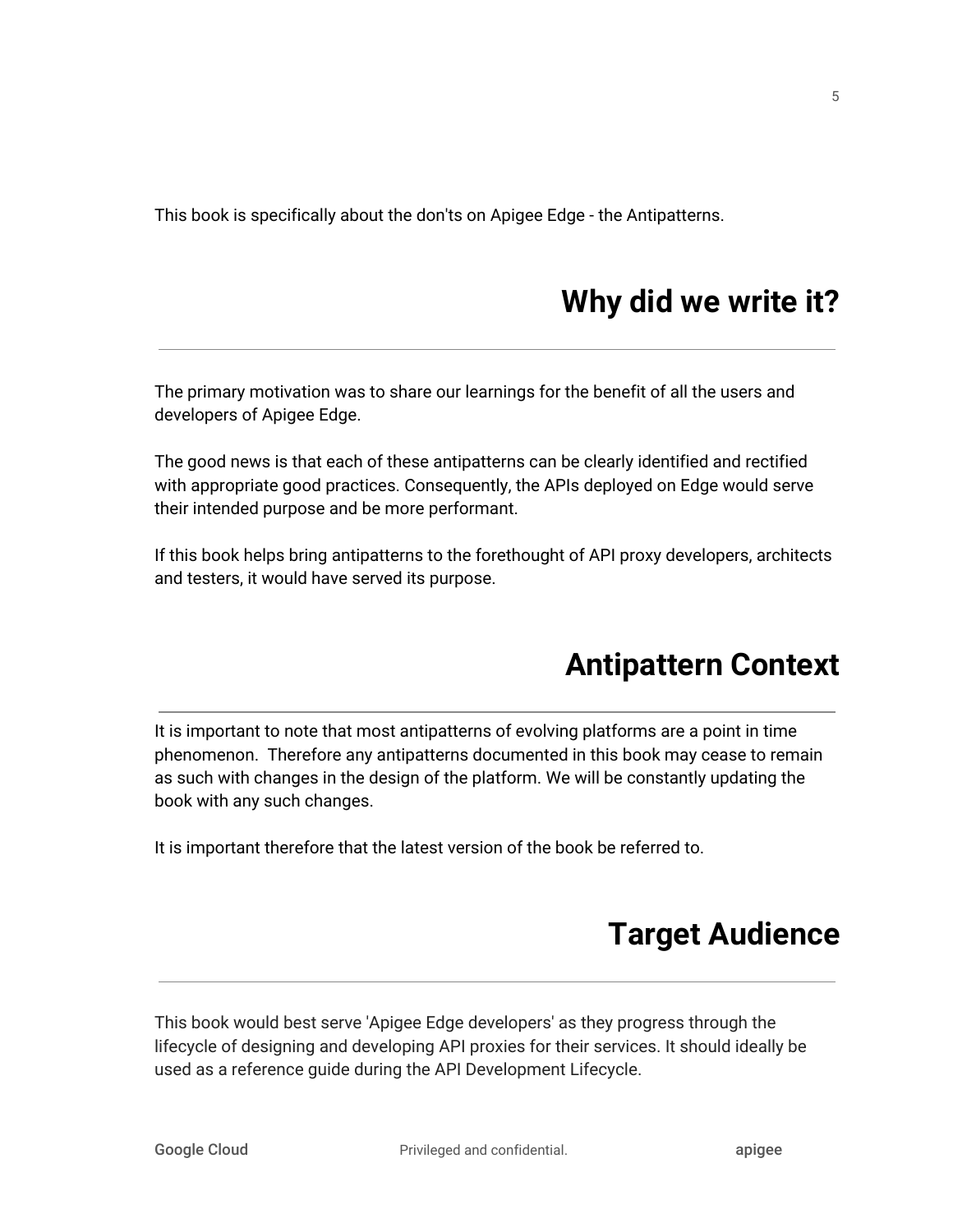The other context that would be served well by the book is for troubleshooting. It would definitely be worth it for teams to quickly refer to this book, if any of the policies are not working as per documentation.

For eg. - If a team is encountering a problem with caching, they could scan the book for any antipatterns related to caching to understand if they have implemented the same and also get an idea on how to resolve the problem.

The book presupposes that the Target Audience comprises of people who have used Apigee Edge and are therefore aware of standard terminologies like proxies, policies, management services, gateway services etc. It does not venture to define or explain Apigee Edge concepts or common terminologies.

<span id="page-6-0"></span>Those details can be found at : [https://docs.apigee.com](https://docs.apigee.com/)

# **Authors**

Amar Devegowda Akash Tumkur Prabhashankar Debora Elkin Mark Eccles Muthukkannan Alagappan Senthil Kumar Tamizhselvan Uday Joshi Venkataraghavan Lakshminarayanachar

# **Acknowledgements**

<span id="page-6-1"></span>We would like to acknowledge the significant contributions made by the following Googlers in reviewing, proofreading and shaping this book - Arghya Das, Alex Koo, Bala Kasiviswanathan, Carlos Eberhardt, Dane Knezic, Dave Newman, David Allen, Divya Achan, Gregory Brail, Greg Kuelgen, Floyd Jones, Janice Hunt, Jennifer Bennett, Joshua Norrid, Liz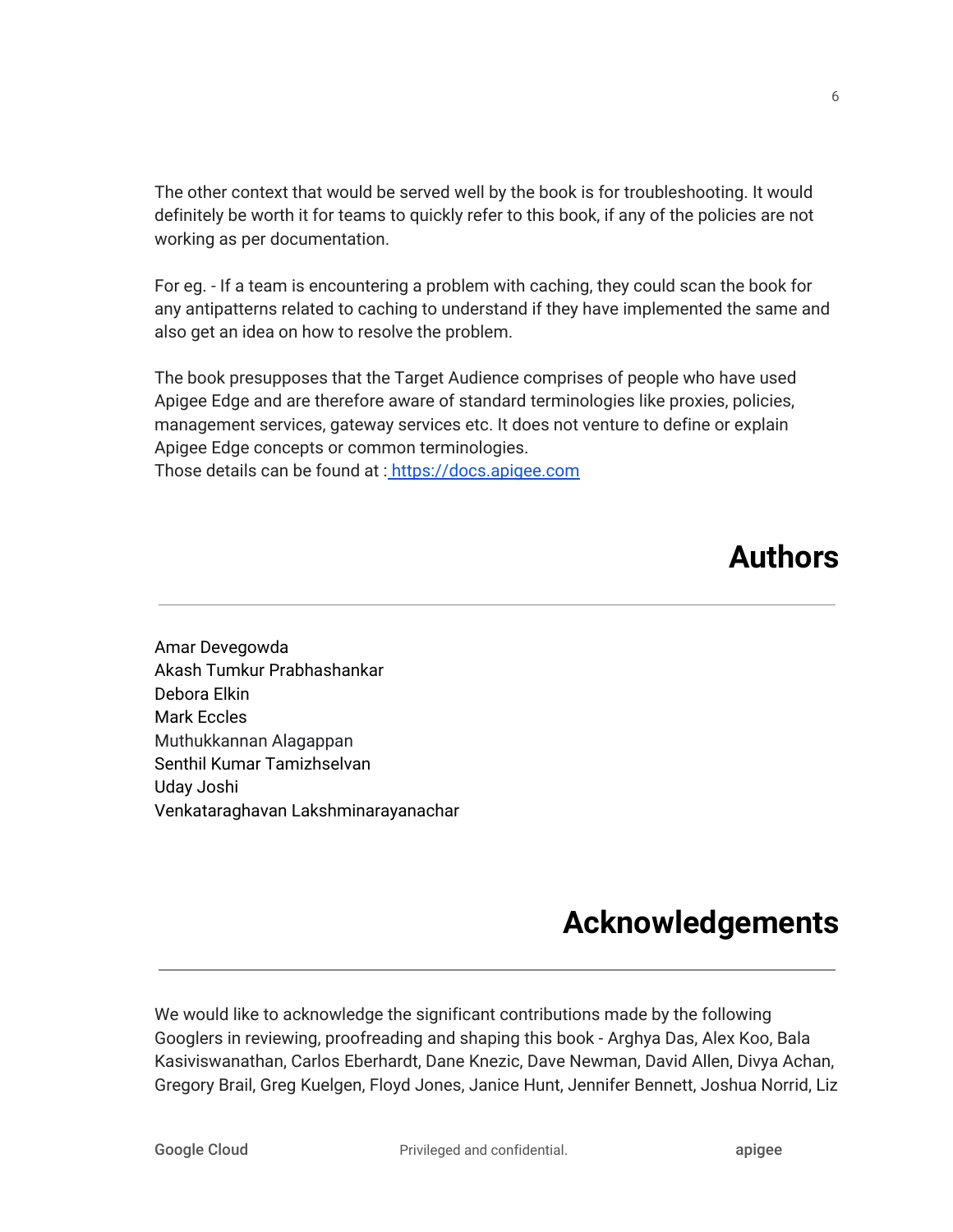Lynch, Matthew Horn, Marsh Gardiner, Mike Dunker, Mukunda Gnanasekharan, Peter Johnson, Prashanth Subrahmanyam, Rajesh Doda, Stephen Gilson, Steven Richardson, Steve Traut, Will Witman and many others.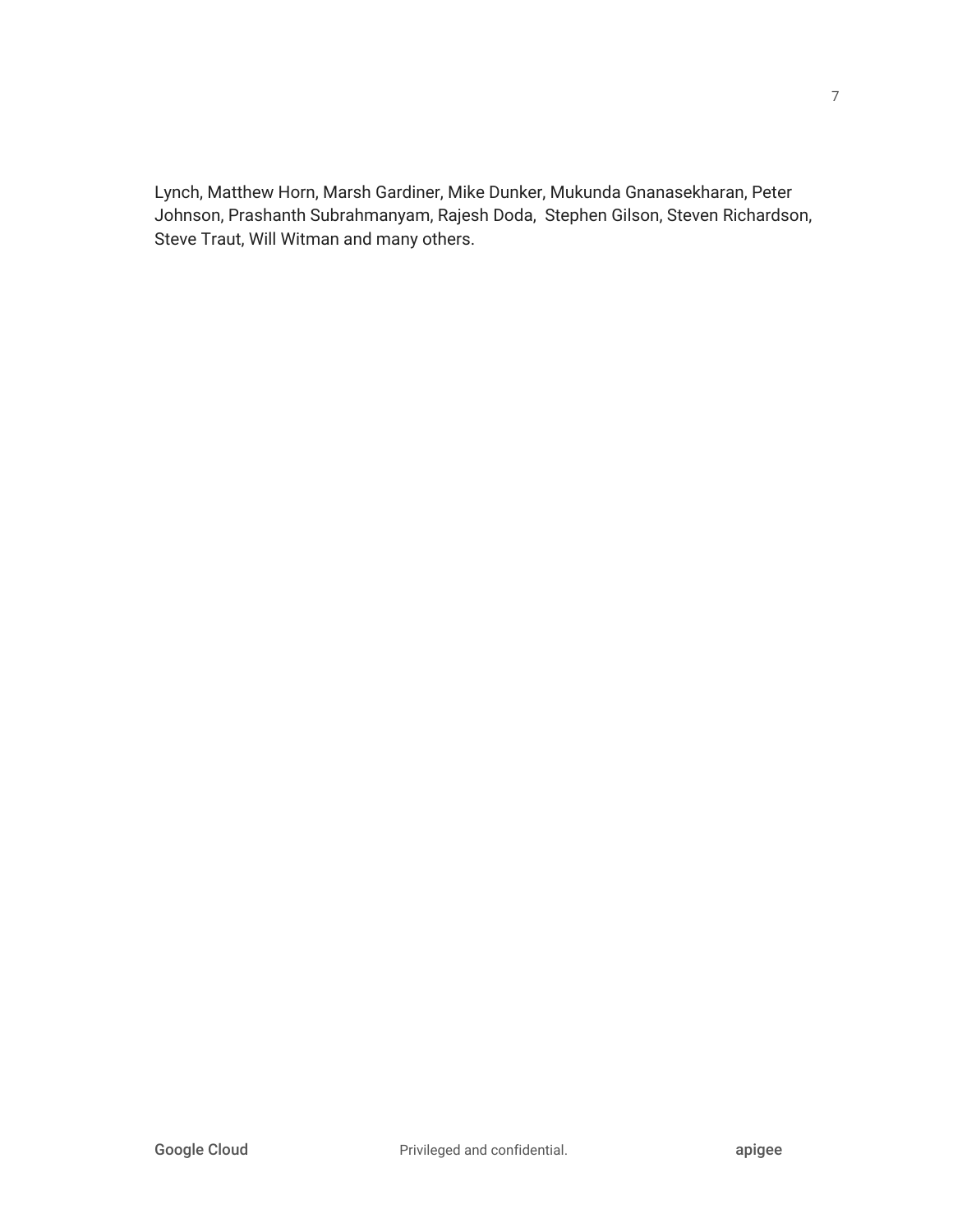# **Edge Antipatterns**

## **1.Policy Antipatterns**

#### <span id="page-8-0"></span>**1.1. Use waitForComplete() in JavaScript code**

<span id="page-8-1"></span>The [JavaScript](https://docs.apigee.com/api-platform/reference/policies/javascript-policy) policy in Apigee Edge allows you to add custom code that executes within the context of an API proxy flow. For example, the custom code in the JavaScript policy can be used to:

- Get and set flow variables
- Execute custom logic and perform fault handling
- Extract data from requests or responses
- Dynamically edit the backend target URL
- Dynamically add or remove headers from a request or a response
- Parse a JSON response

#### HTTP Client

A powerful feature of the Javascript policy is the [HTTP](https://docs.apigee.com/api-platform/reference/javascript-object-model#makingjavascriptcalloutswithhttpclient) client. The HTTP client (or the httpClient object) can be used to make one or multiple calls to backend or external services. The HTTP client is particularly useful when there's a need to make calls to multiple external services and mash up the responses in a single API.

#### **Sample JavaScript Code making a call to backend with httpClient object**

```
var headers = {'X-SOME-HEADER' : 'some value' };
var myRequest = new Request("http://www.example.com","GET",headers);
var exchange = httpClient.send(myRequest);
```
The httpClient object exposes two methods get and send (send is used in the above sample code) to make HTTP requests. Both methods are asynchronous and return an exchange object before the actual HTTP request is completed.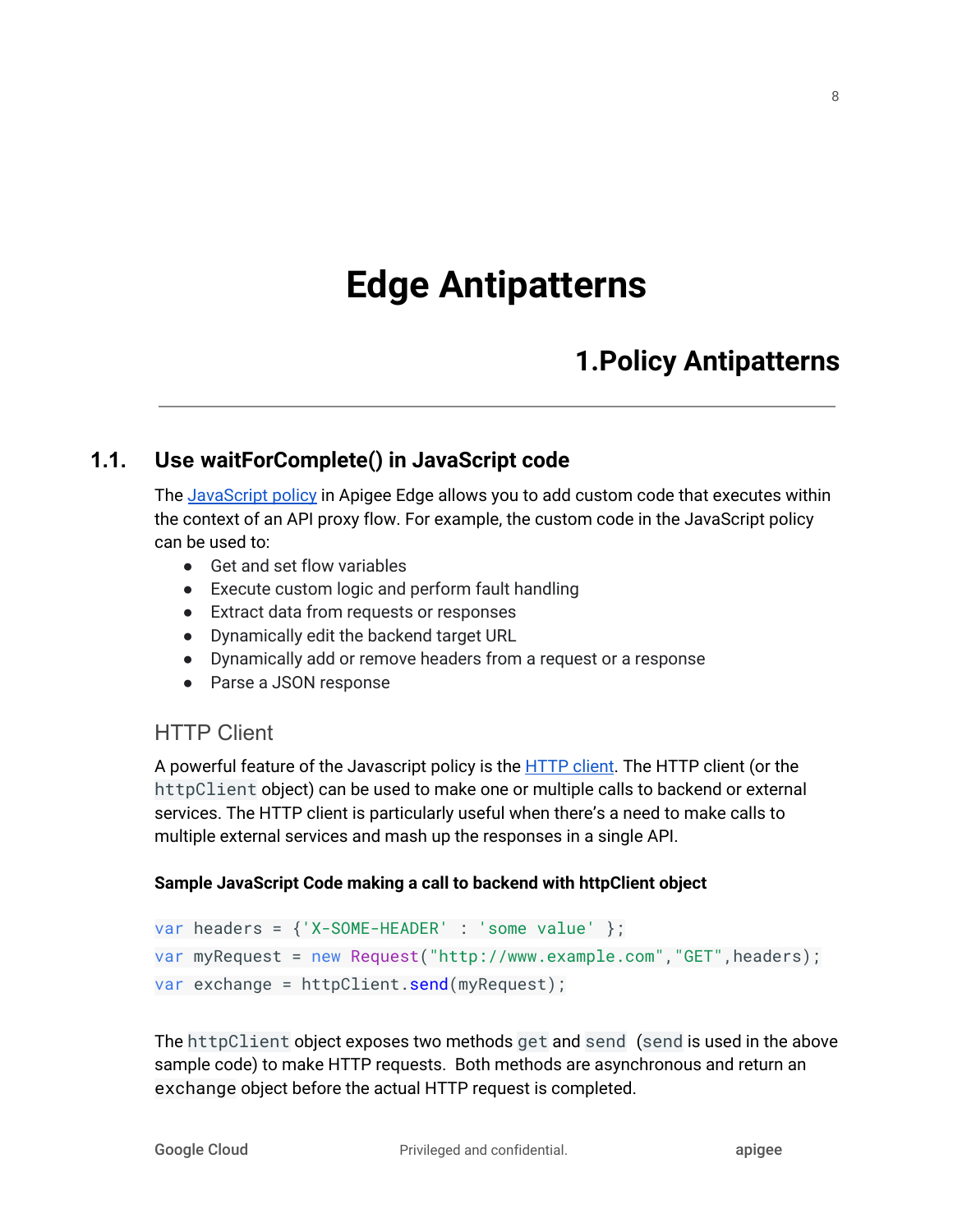The HTTP requests may take a few seconds to a few minutes. After an HTTP request is made, it's important to know when it is completed, so that the response from the request can be processed. One of the most common ways to determine when the HTTP request is complete is by invoking the exchange object's waitForComplete() method.

#### waitForComplete()

The waitForComplete() method pauses the thread until the HTTP request completes and a response (success/failure) is returned. Then, the response from a backend or external service can be processed.

#### **Sample JavaScript code with waitForComplete()**

```
var headers = {'X-SOME-HEADER' : 'some value' };
var myRequest = new Request("http://www.example.com","GET",headers);
var exchange = httpClient.send(myRequest);
// Wait for the asynchronous GET request to finish
exchange.waitForComplete();
// Get and Process the response
if (exchange.isSuccess()) {
 var responseObj = exchange.getResponse().content.asJSON;
 return responseObj.access_token;
} else if (exchange.isError()) {
 throw new Error(exchange.getError());
}
```
### Antipattern

Using waitForComplete() after sending an HTTP request in JavaScript code will have performance implications.

Consider the following JavaScript code that calls waitForComplete() after sending an HTTP request.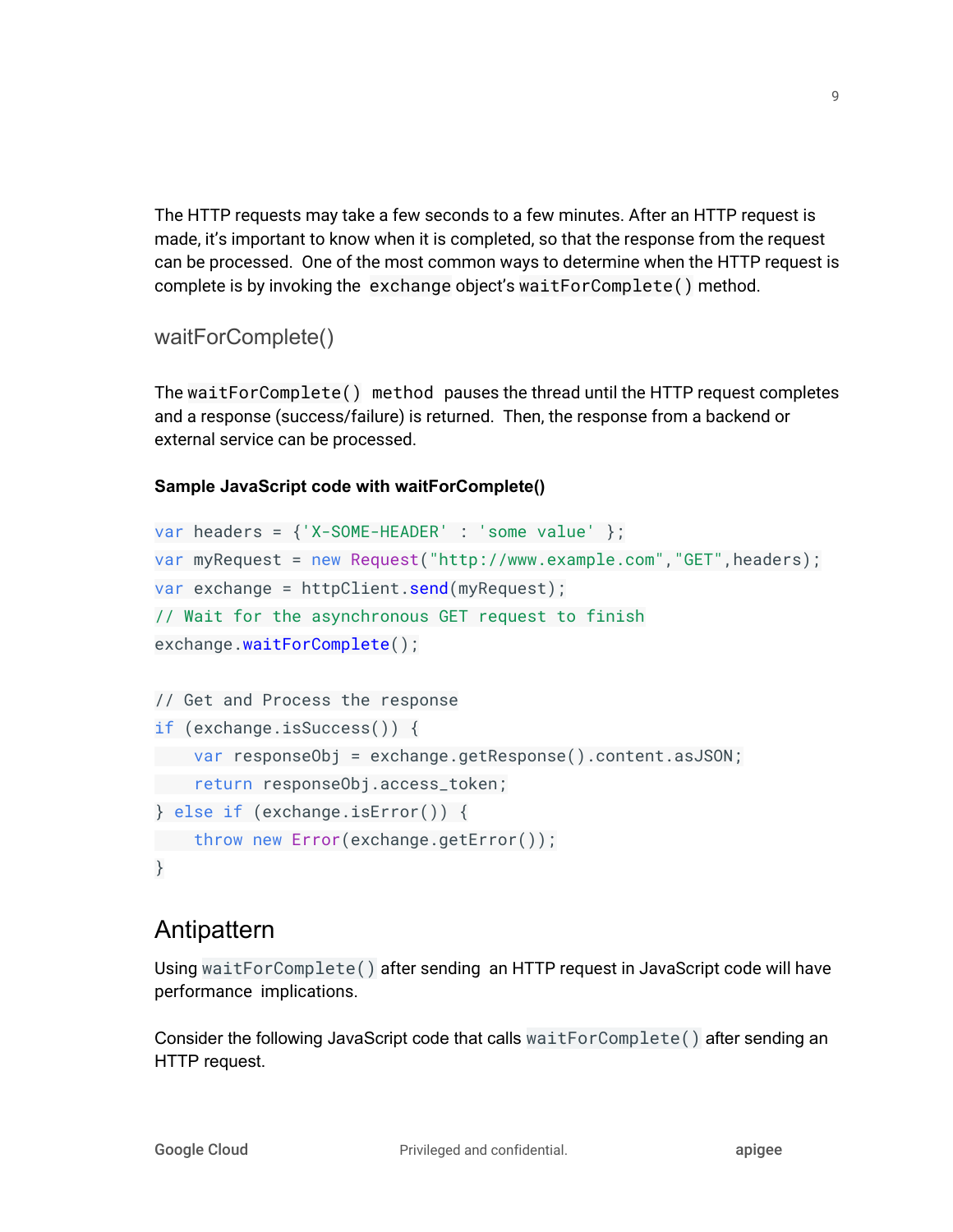#### **Code for sample.js**

// Send the HTTP request

var exchangeObj = httpClient.get("[http://example.com](http://example.com/)");

// Wait until the request is completed

exchangeObj.waitForComplete();

#### // Check if the request was successful

```
if (exchangeObj.isSuccess()) {
```

```
response = exchangeObj.getResponse();
```
context.setVariable('example.status', response1.status);

} else {

```
error = exchangeObj.getError();
```

```
context.setVariable('example.error', 'Woops: ' + error);
```
}

In this example:

- 1. The JavaScript code sends an HTTP request to a backend API.
- 2. It then calls waitForComplete() to pause execution until the request completes.

The waitForComplete() API causes the thread that is executing the JavaScript code to be blocked until the backend completes processing the request and responds back.

There's an upper limit on the number of threads (30%) that can concurrently execute JavaScript code on a Message Processor at any time. After that limit is reached, there will not be any threads available to execute the JavaScript code. So, if there are too many concurrent requests executing the waitForComplete() API in the JavaScript code, then subsequent requests will fail with a 500 Internal Server Error and 'Timed out' error message even before the JavaScript policy times out.

In general, this scenario may occur if the backend takes a long time to process requests and/or if there is high traffic.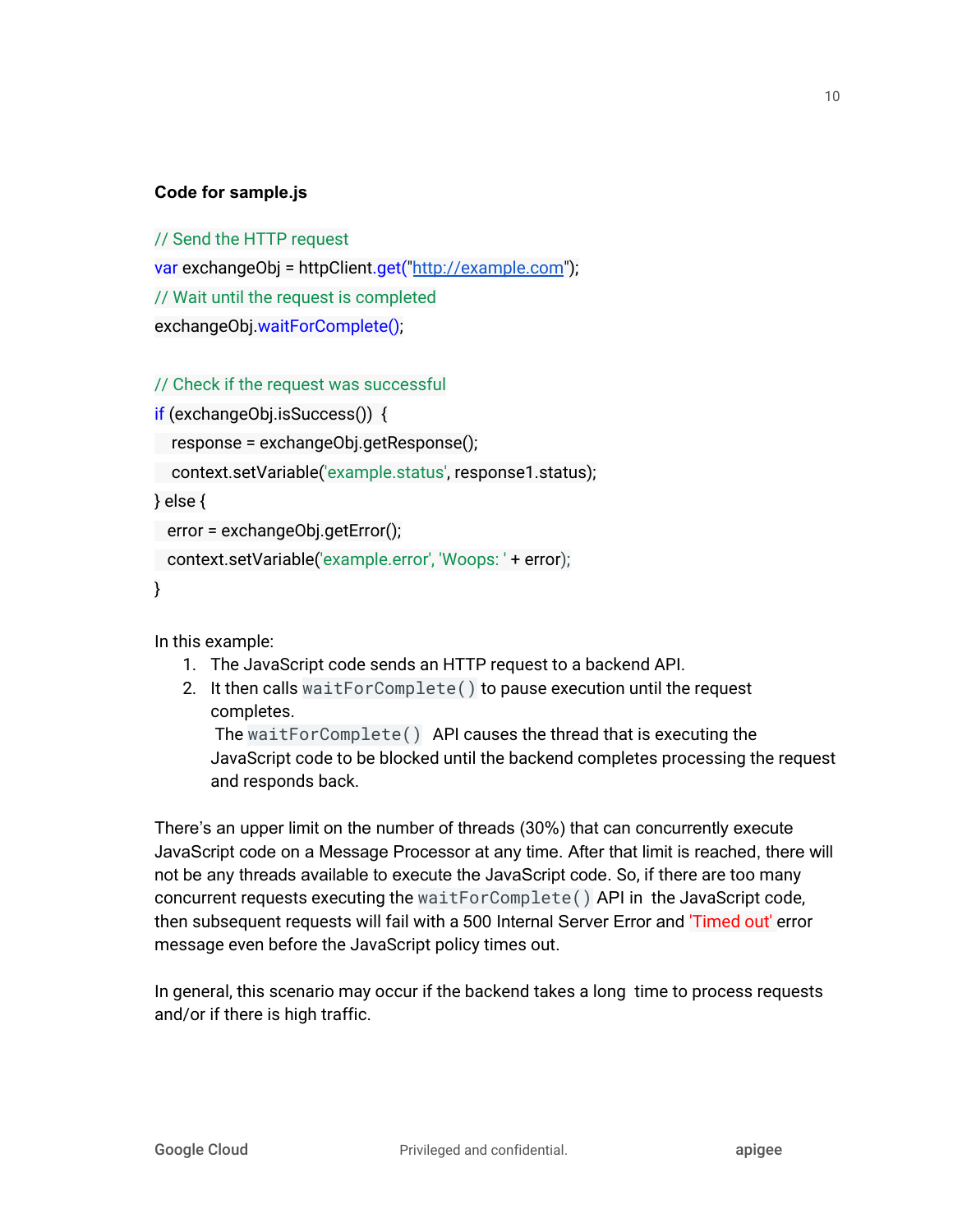### Impact

- 1. The API requests will fail with **500 Internal Server Error** and with error message 'Timed out' when the number of concurrent requests executing waitForComplete() in the JavaScript code exceeds the predefined limit.
- 2. Diagnosing the cause of the issue can be tricky as the JavaScript fails with 'Timed out' error even though the time limit for the specific JavaScript policy has not elapsed.

## Best Practice

Use callbacks in the HTTP client to streamline the callout code and improve performance and avoid using waitForComplete() in JavaScript code. This method ensures that the thread executing JavaScript is not blocked until the HTTP request is completed.

When a callback is used, the thread sends the HTTP requests in the JavaScript code and returns back to the pool. Because the thread is no longer blocked, it is available to handle other requests. After the HTTP request is completed and the callback is ready to be executed, a task will be created and added to the task queue. One of the threads from the pool will execute the callback based on the priority of the task.

#### **Sample JavaScript code using Callbacks in httpClient**

```
function onComplete(response,error)
// Check if the HTTP request was successful
if (response) {
context.setVariable('example.status', response.status);
} else {
context.setVariable('example.error', 'Woops: ' + error);
}
}
// Specify the callback Function as an argument
"http://example.com", onComplete);
```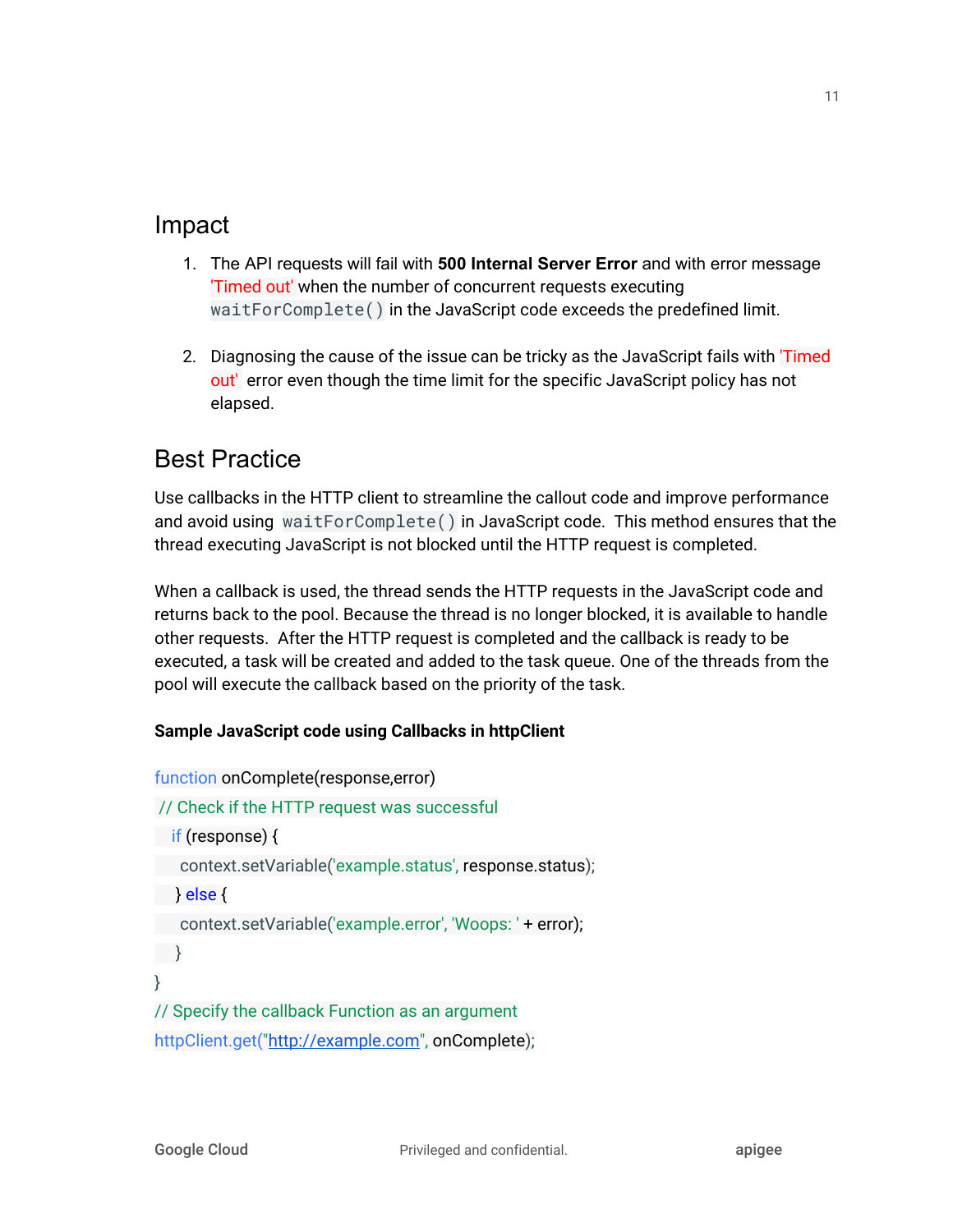## Further reading

- **[JavaScript](https://docs.apigee.com/api-platform/reference/policies/javascript-policy) policy**
- [JavaScript](https://docs.apigee.com/release/notes/180608-apigee-edge-public-cloud-release-notes) callback support in httpClient for improved callouts
- Making [JavaScript](https://docs.apigee.com/api-platform/reference/javascript-object-model#makingjavascriptcalloutswithhttpclient) callouts with httpClient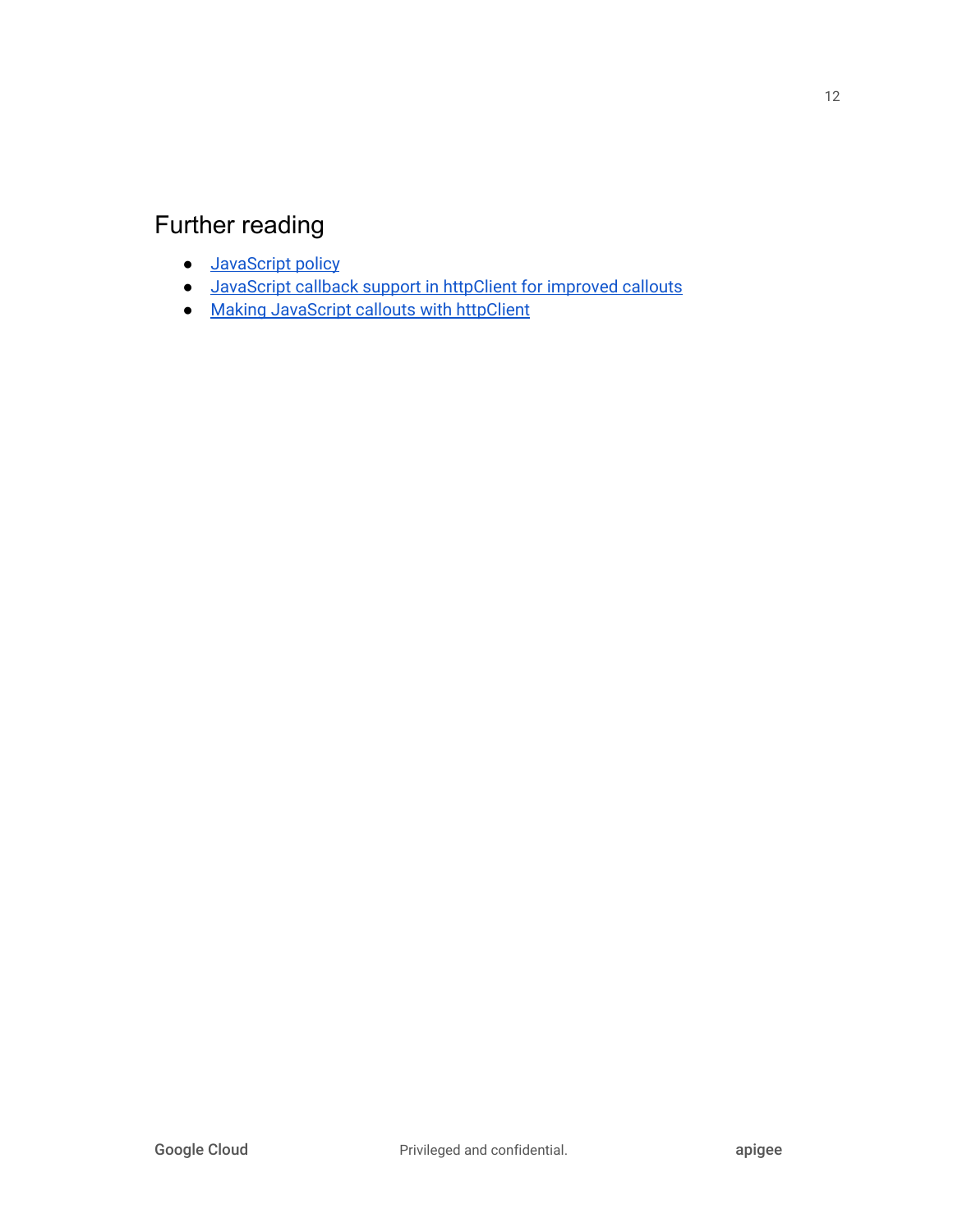### **1.2. Set Long Expiration time for OAuth Access and Refresh Token**

<span id="page-13-0"></span>Apigee Edge provides the OAuth 2.0 [framework](https://docs.apigee.com/api-platform/security/oauth/oauth-home) to secure APIs. OAuth2 is one of the most popular open-standard, token-based authentication and authorization schemes. It enables client applications to access APIs on behalf of users without requiring users to divulge their username and password.

Apigee Edge allows developers to generate access and/or refresh tokens by implementing any one of the four OAuth2 grant types - client [credentials,](https://docs.apigee.com/api-platform/security/oauth/oauth-20-client-credentials-grant-type.html) [password](https://docs.apigee.com/api-platform/security/oauth/implementing-password-grant-type.html), [implicit](https://docs.apigee.com/api-platform/security/oauth/access-tokens.html#requestinganaccesstokenimplicitgranttype) and [authorization](https://docs.apigee.com/api-platform/security/oauth/oauth-v2-policy-authorization-code-grant-type.html) code using the [OAuthV2](https://docs.apigee.com/api-platform/reference/policies/oauthv2-policy.html) policy. Client applications use access tokens to consume secure APIs. Each access token has its own expiry time, which can be set in the OAuthV<sub>2</sub> policy.

Refresh tokens are optionally issued along with access tokens with some of the grant types. Refresh tokens are used to obtain new, valid access tokens after the original access token has expired or been revoked. The expiry time for refresh tokens can also be set in [OAuthV2](https://docs.apigee.com/api-platform/reference/policies/oauthv2-policy.html) policy.

### Antipattern

Setting a long expiration time for an Access Token and/or Refresh Token in the [OAuthV2](https://docs.apigee.com/api-platform/reference/policies/oauthv2-policy.html) [policy](https://docs.apigee.com/api-platform/reference/policies/oauthv2-policy.html) leads to accumulation of OAuth tokens and increased disk space use on Cassandra nodes.

#### **Sample OAuthV2 policy showing a long expiration time of 200 days for Refresh Tokens**

<OAuthV2 name="GenerateAccessToken">

```
 <Operation>GenerateAccessToken</Operation>
```

```
 <ExpiresIn>1800000</ExpiresIn> <!-- 30 minutes -->
```

```
 <RefreshTokenExpiresIn>17280000000</RefreshTokenExpiresIn> <!--
```
200 days -->

<SupportedGrantTypes>

<GrantType>password</GrantType>

</SupportedGrantTypes>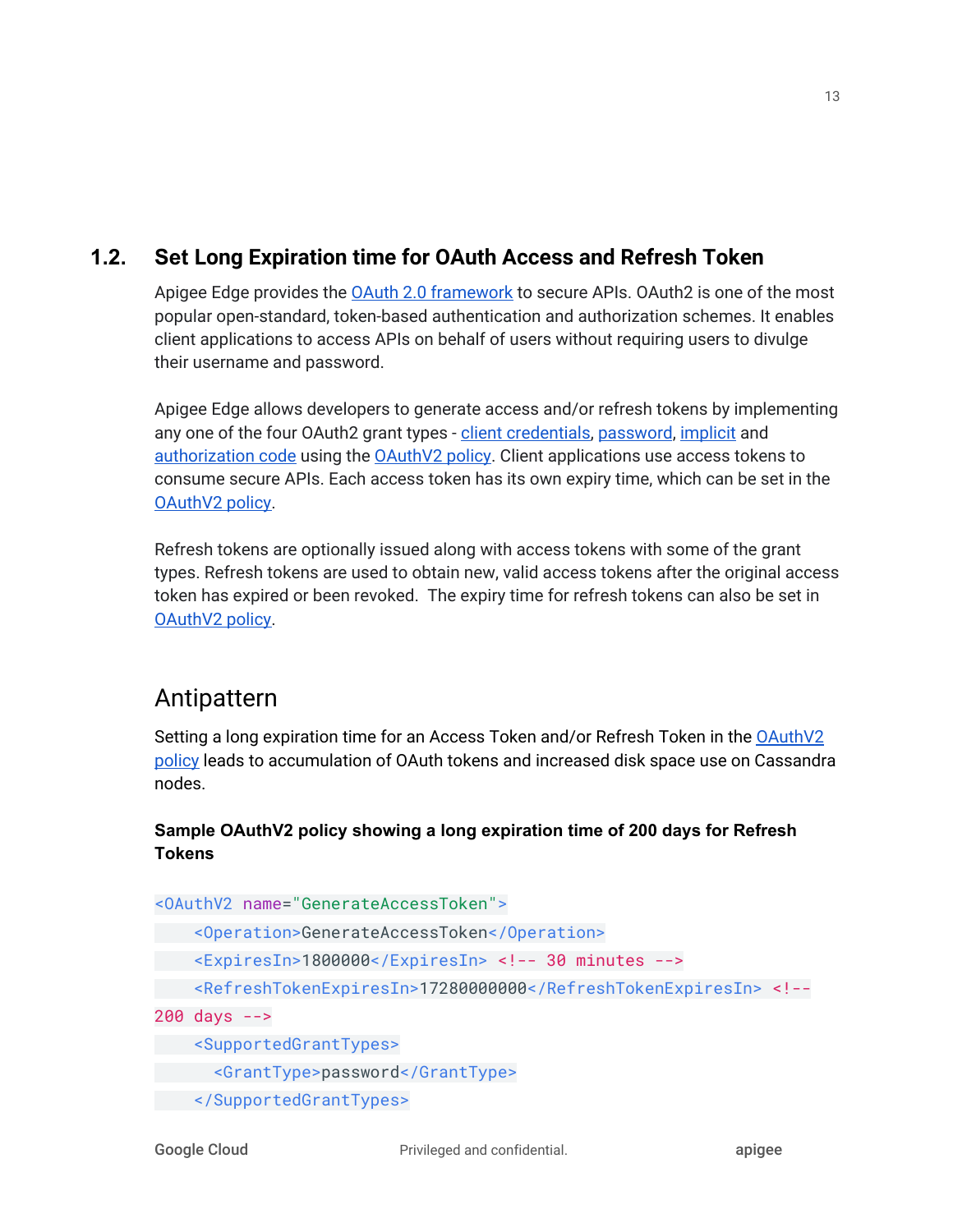<GenerateResponse enabled="true"/> </OAuthV2>

In the above example:

- The Access token is set with a reasonably lower expiration time of 30 mins.
- The Refresh Token is set with a very long expiration time of 200 days.
- If the traffic to this API is 10 requests/second, then it can generate as many as 864,000 tokens in a day.
- Since the refresh tokens expire only after 200 days, they persist in the data store (Cassandra) for a long time leading to continuous accumulation.

### Impact

- Leads to significant growth of disk space usage on the data store (Cassandra).
- For Private Cloud users, this could increase storage costs, or in the worst case, the disk could become full and lead to runtime errors or outage.

## Best Practice

Use an appropriate lower expiration time for OAuth access and refresh tokens depending on your specific security requirements, so that they get purged quickly and thereby avoid accumulation.

Set the expiration time for refresh tokens in such a way that it is valid for a little longer period than the access tokens. For example, if you set 30 mins for access token and then set 60 mins for refresh token.

This ensures that:

- There's ample time to use a refresh token to generate new access and refresh tokens after the access token is expired.
- The refresh tokens will expire a little while later and can get purged in a timely manner to avoid accumulation.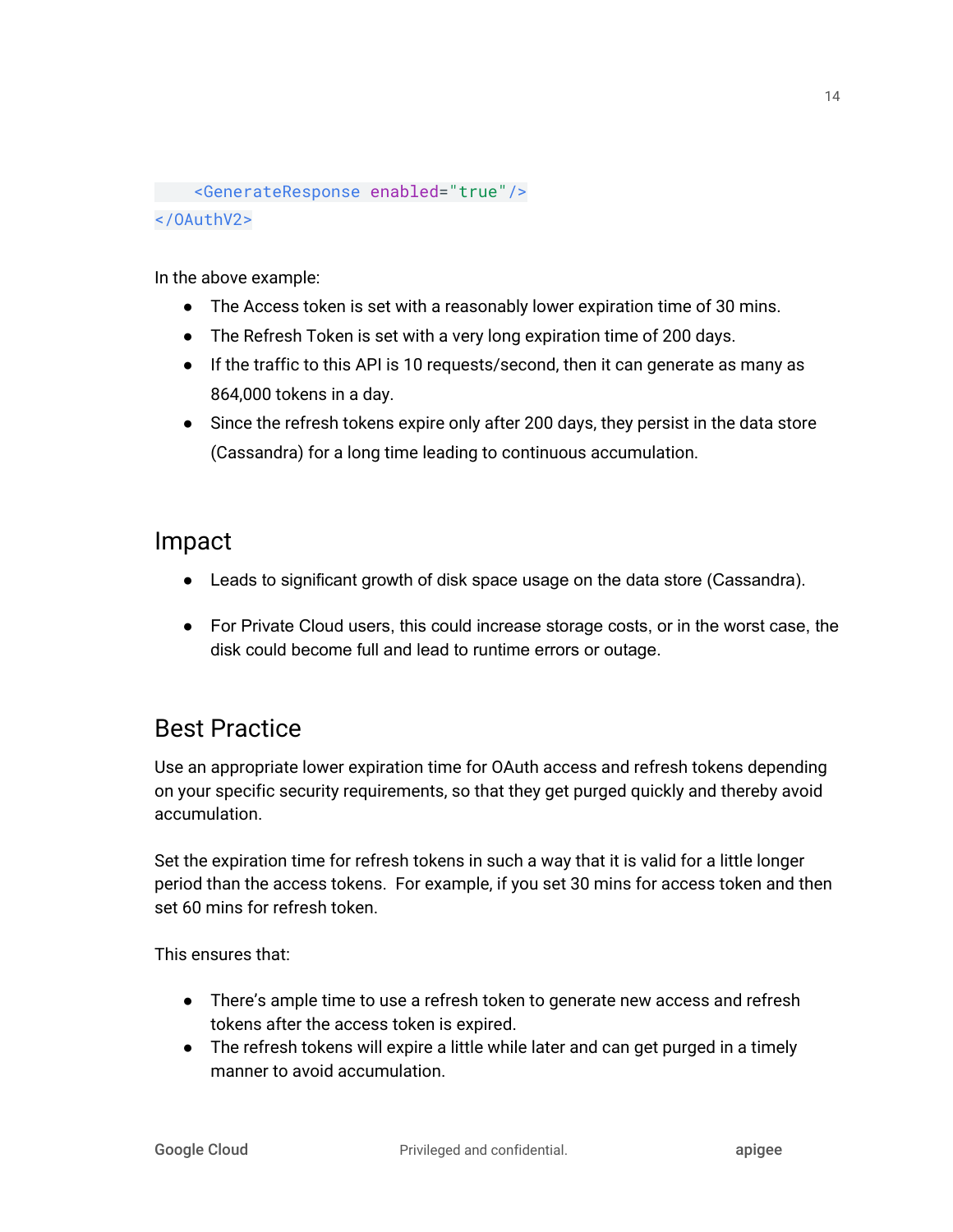## Further reading

- OAuth 2.0 [framework](https://docs.apigee.com/api-platform/security/oauth/oauth-home)
- [Secure](https://docs.apigee.com/api-platform/tutorials/secure-calls-your-api-through-oauth-20-client-credentials) APIs with OAuth
- Edge [Product](https://docs.apigee.com/api-platform/reference/limits) Limits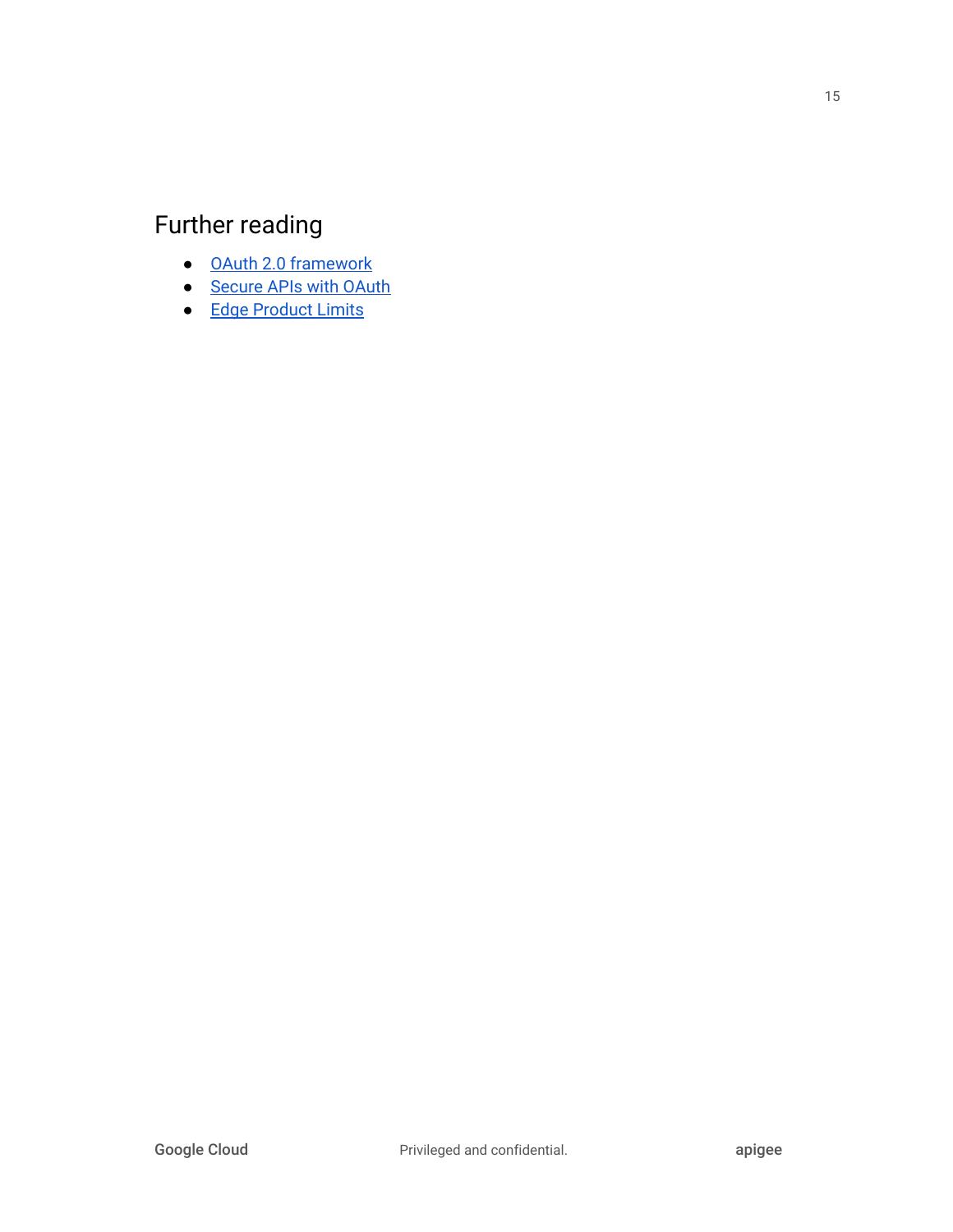### **1.3. Use Greedy Quantifiers in RegularExpressionProtection policy**

<span id="page-16-0"></span>The [RegularExpressionProtection](https://docs.apigee.com/api-platform/reference/policies/regular-expression-protection) policy defines regular expressions that are evaluated at runtime on input parameters or flow variables. You typically use this policy to protect against content threats like SQL orJavaScript injection, or to check against malformed request parameters like email addresses or URLs.

The regular expressions can be defined for request paths, query parameters, form parameters, headers, XML elements (in an XML payload defined using XPath), JSON object attributes (in a JSON payload defined using JSONPath).

The following example RegularExpressionProtection policy protects the backend from SQL injection attacks:

```
<!-- /antipatterns/examples/greedy-1.xml -->
<RegularExpressionProtection async="false" continueOnError="false"
enabled="true"
  name="RegexProtection">
    <DisplayName>RegexProtection</DisplayName>
    <Properties/>
   <Source>request</Source>
    <IgnoreUnresolvedVariables>false</IgnoreUnresolvedVariables>
    <QueryParam name="query">
       <Pattern>[\s]*(?i)((delete)|(exec)|(drop\s*table)|
         (insert)|(shutdown)|(update)|(\bor\b))</Pattern>
    </QueryParam>
```
</RegularExpressionProtection>

## Antipattern

The default quantifiers  $(*, +, ?)$  are [greedy](https://docs.oracle.com/javase/tutorial/essential/regex/quant.html) in nature - they start to match with the longest possible sequence; when no match is found they backtrack gradually to try to match the pattern. If the resultant string matching the pattern is very short, then using greedy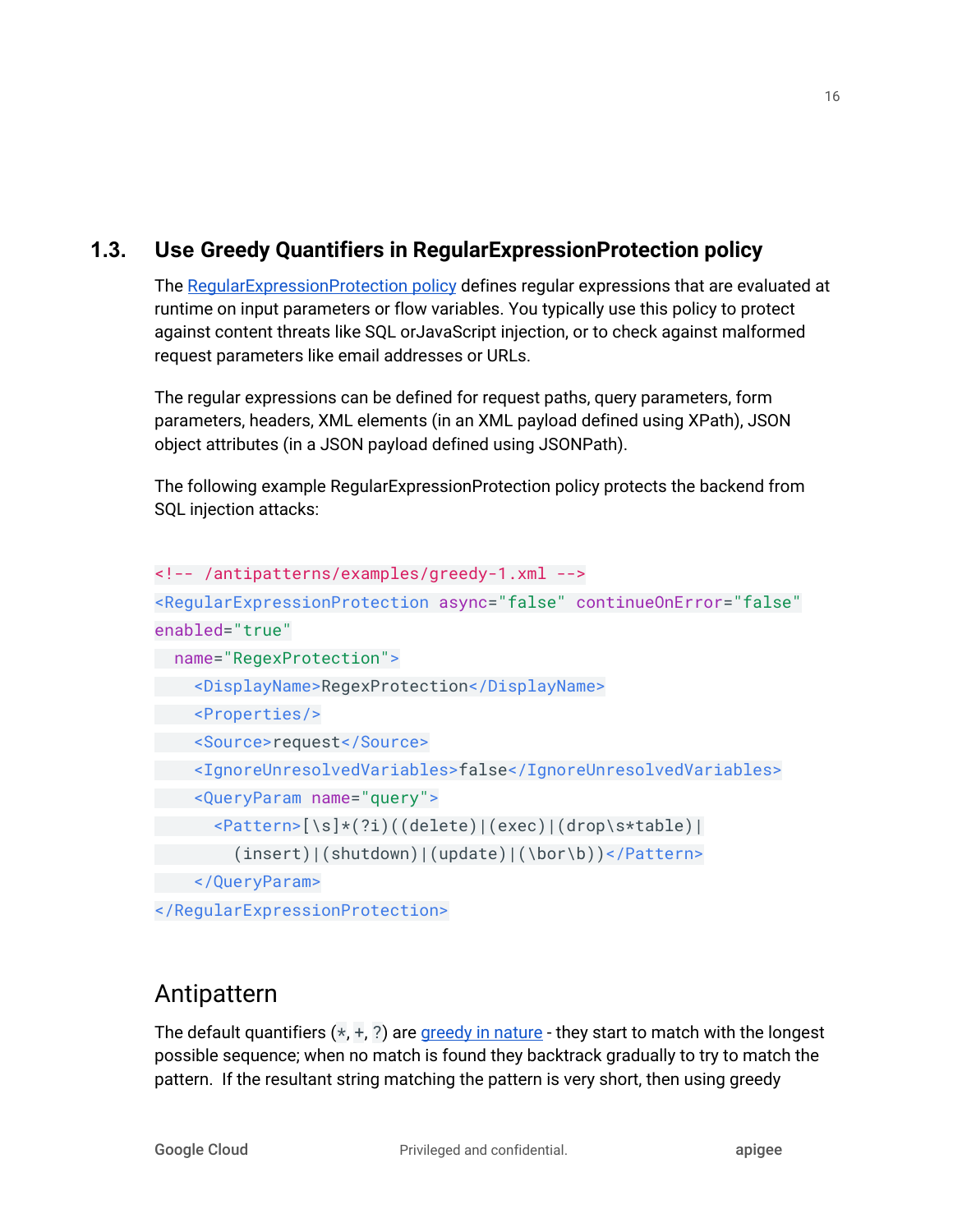quantifiers can take more time than necessary. This is especially true if the payload is large (in the tens or hundreds of KBs).

The following example expression uses multiple instances of .\*, which are greedy operators:

<Pattern>.\*Exception in thread.\*</Pattern>

In this example, the [RegularExpressionProtection](https://docs.apigee.com/api-platform/reference/policies/regular-expression-protection) policy first tries to match the longest possible sequence -- the entire string. If no match is found, the policy then backtracks gradually. If the matching string is close to the start or middle of the payload, then using a greedy quantifier like .\* can take a lot more time and processing power than reluctant qualifiers like .\*? or (less commonly) possessive quantifiers like .\*+.

*Reluctant* quantifiers (like X\*?, X+?, X??) start by trying to match a single character from the beginning of the payload and gradually add characters. *Possessive* quantifiers (like X?+, X\*+, X++) try to match the entire payload only once.

Given the following sample text for the above pattern:

```
Hello this is a sample text with Exception in thread with lot of
text after the Exception text.
```
Using greedy  $\cdot$  is non-performant in this case. The pattern  $\cdot$  \*Exception in thread.\* takes 141 steps to match. If you used the pattern .\*?Exception in thread. $\star$  (with a reluctant quantifier) instead, the evaluation takes only 55 steps.

### Impact

Using greedy quantifiers like wildcards  $(*)$  with the Regular Expression Protection policy can lead to:

- Increase in overall latency for API requests for a moderate payload size (up to 1MB)
- Longer time to complete the execution of the RegularExpressionProtection policy
- API requests with large payloads (>1MB) failing with 504 Gateway Timeout Errors if the predefined timeout period elapses on the Edge Router
- High CPU utilization on Message Processors due to large amount of processing which can further impact other API requests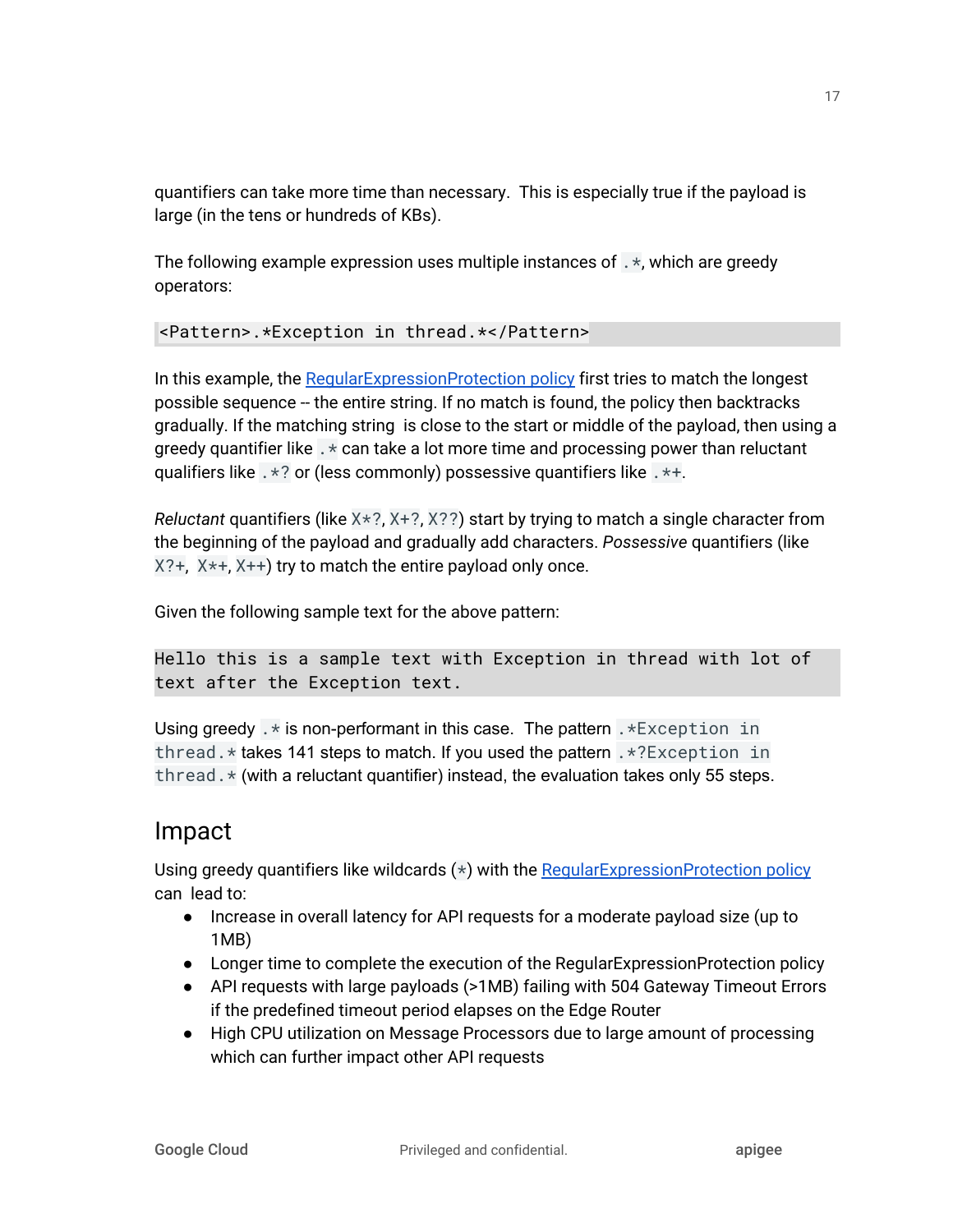## Best Practice

• Avoid using greedy quantifiers like  $\cdot *$  in regular expressions with the ReqularExpressionProtection policy. Instead, use reluctant quantifiers like .\*? or possessive quantifiers like .\*+ (less commonly) wherever possible.

## Further reading

- Regular [Expression](https://docs.oracle.com/javase/tutorial/essential/regex/quant.html) Quantifiers
- Regular [Expression](https://docs.apigee.com/api-platform/reference/policies/regular-expression-protection) Protection policy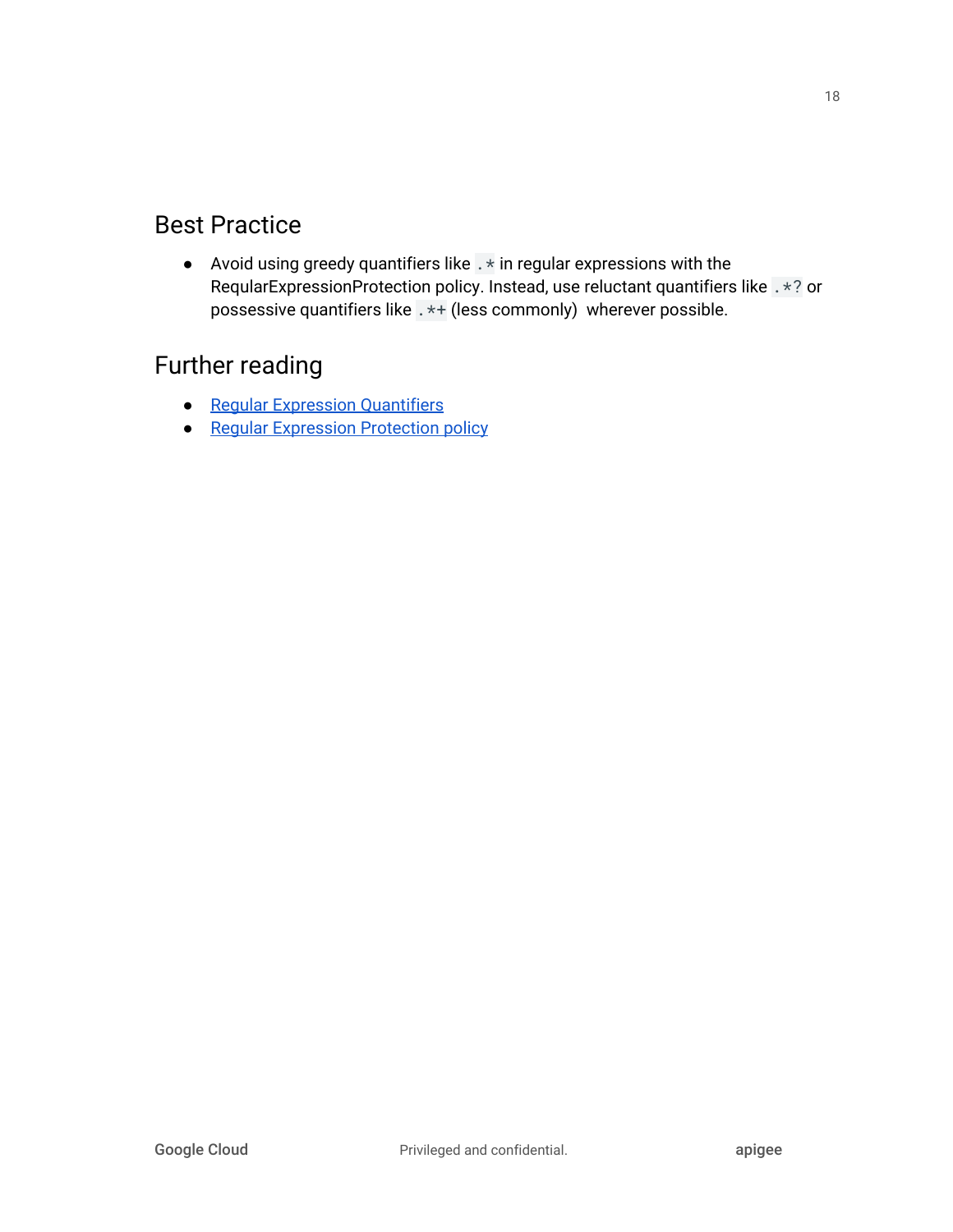#### <span id="page-19-0"></span>**1.4. Cache Error Responses**

Caching is a process of storing data temporarily in a storage area called **cache** for future reference. Caching data brings significant performance benefits because it:

- Allows faster retrieval of data
- Reduces processing time by avoiding regeneration of data again and again
- Prevents API requests from hitting the backend servers and thereby reduces the overhead on the backend servers
- Allows better utilization of system/application resources
- Improves the response times of APIs

Whenever we have to frequently access some data that doesn't change too often, we highly recommend to use a **cache** to store this data.

Apigee Edge provides the ability to store data in a cache at runtime for persistence and faster retrieval. The caching feature is made available through the [PopulateCache](https://docs.apigee.com/api-platform/reference/policies/populate-cache-policy) policy, [LookupCache](https://docs.apigee.com/api-platform/reference/policies/lookup-cache-policy) policy, [InvalidateCache](https://docs.apigee.com/api-platform/reference/policies/invalidate-cache-policy) policy, and [ResponseCache](https://docs.apigee.com/api-platform/reference/policies/response-cache-policy) policy.

In this section, let's look at **Response Cache** policy. The **Response Cache** policy in Apigee Edge platform allows you to cache the responses from backend servers. If the client applications make requests to the same backend resource repeatedly and the resource gets updated periodically, then we can cache these responses using this policy. The Response Cache policy helps in returning the cached responses and consequently avoids forwarding the requests to the backend servers unnecessarily.

The Response Cache policy

- Reduces the number of requests reaching the backend
- Reduces network bandwidth
- Improves API performance and response times

### Antipattern

The Response Cache policy allows to cache HTTP responses with any possible Status code, by default. This means that both success and error responses can be cached. Here's a sample Response Cache policy with default configuration: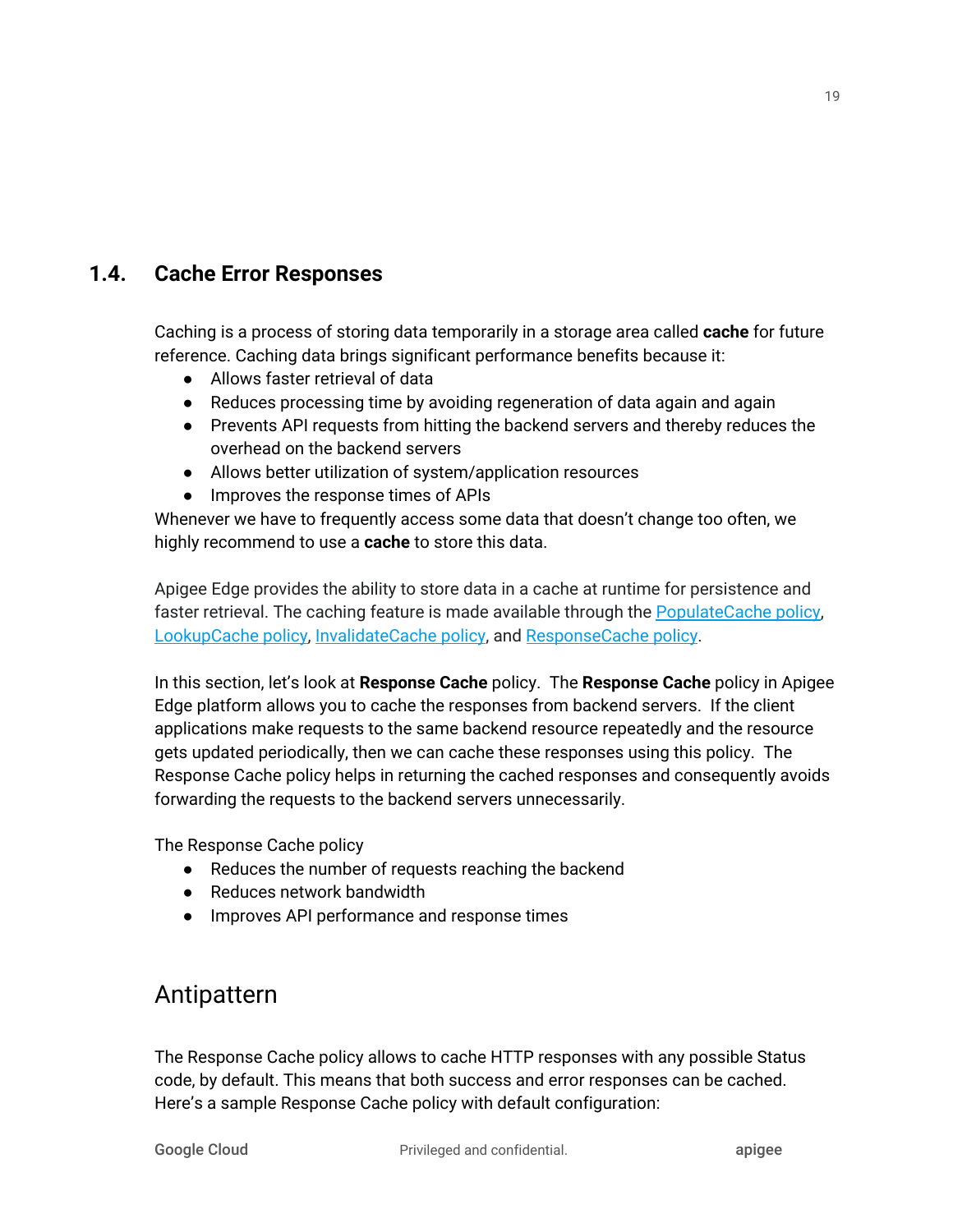```
<ResponseCache async="false" continueOnError="false" enabled="true"
name="TargetServerResponseCache">
 <DisplayName>TargetServer ResponseCache</DisplayName>
 <CacheKey>
    <Key Fragment ref="request.uri" /></CacheKey>
   <Scope>Exclusive</Scope>
   <ExpirySettings>
      <TimeoutInSec ref="flow.variable.here">600</TimeoutInSec>
 </ExpirySettings>
 <CacheResource>targetCache</CacheResource>
</ResponseCache>
```
The Response Cache policy caches error responses in its default configuration. However, it is not advisable to cache error responses without considerable thought on the adverse implications because:

- [Scenario](#page-20-0) 1: Failures occur for a temporary, unknown period and we may continue to send error responses due to caching even after the problem has been fixed **OR**
- [Scenario](#page-21-0) 2: Failures will be observed for a fixed period of time, then we will have to modify the code to avoid caching responses once the problem is fixed

Let's explain this by taking these two scenarios in more detail.

### <span id="page-20-0"></span>Scenario 1: Temporary Backend/Resource Failure

Consider that the failure in the backend server is because of one of the following reasons:

- A temporary network glitch
- The backend server is extremely busy and unable to respond to the requests for a temporary period
- The requested backend resource may be removed/unavailable for a temporary period of time
- The backend server is responding slow due to high processing time for a temporary period, etc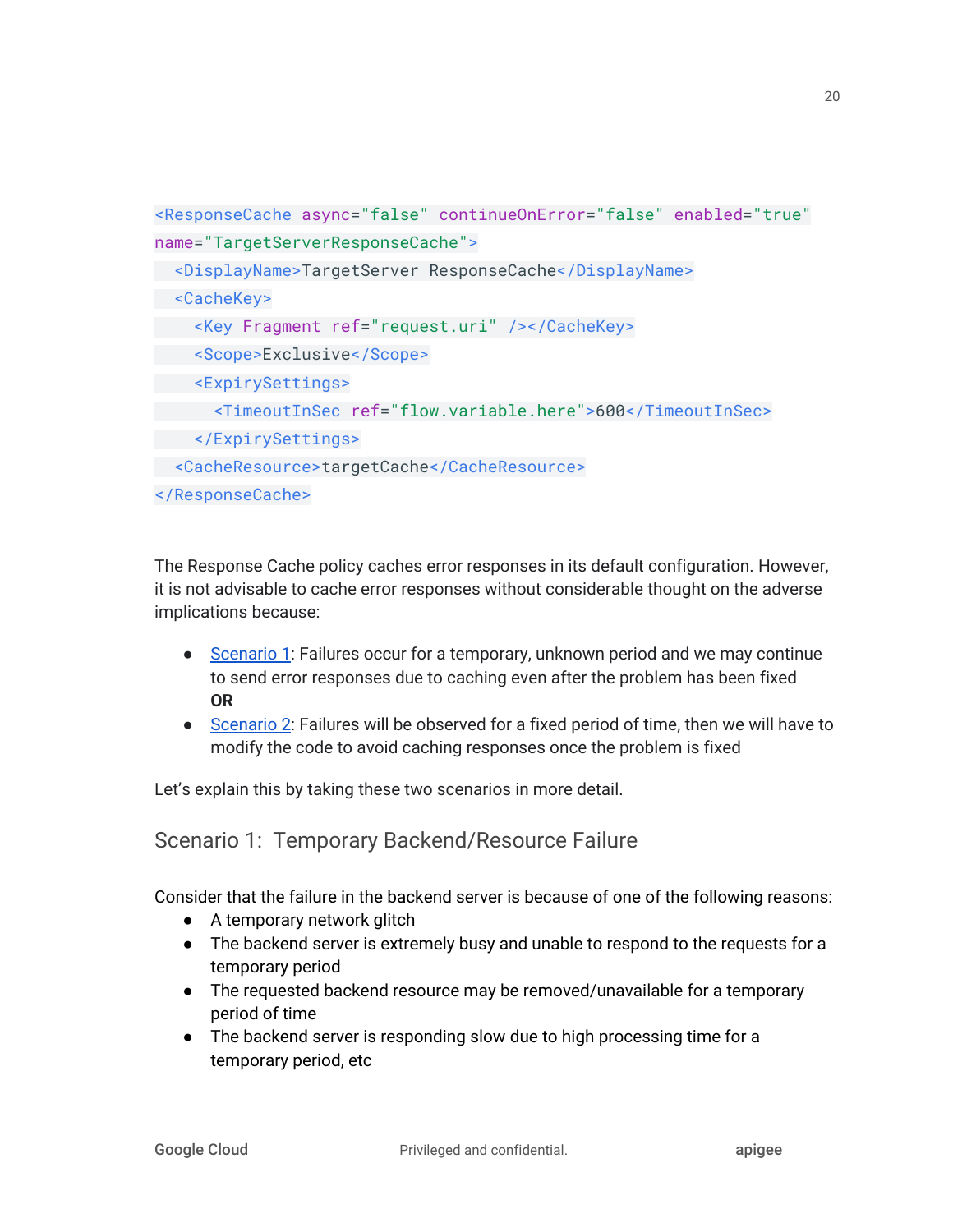In all these cases, the failures could occur for a unknown time period and then we may start getting successful responses. If we cache the error responses, then we may continue to send error responses to the users even though the problem with the backend server has been fixed.

#### <span id="page-21-0"></span>Scenario 2: Protracted or fixed Backend/Resource Failure

Consider that we know the failure in the backend is for a fixed period of time. For instance, you are aware that either:

- A specific backend resource will be unavailable for 1 hour **OR**
- The backend server is removed/unavailable for 24 hours due to a sudden site failure, scaling issues, maintenance, upgrade, etc.

With this information, we can set the cache expiration time appropriately in the Response Cache policy so that we don't cache the error responses for a longer time. However, once the backend server/resource is available again, we will have to modify the policy to avoid caching error responses. This is because if there is a temporary/one off failure from the backend server, we will cache the response and we will end up with the problem explained in scenario 1 above.

### Impact

- Caching error responses can cause error responses to be sent even after the problem has been resolved in the backend server
- Users may spend a lot of effort troubleshooting the cause of an issue without knowing that it is caused by caching the error responses from the backend server

## Best Practice

1. Don't store the error responses in the response cache. Ensure that the <ExcludeErrorResponse> element is set to true in the [ResponseCache](https://docs.apigee.com/api-platform/reference/policies/response-cache-policy) policy to prevent error responses from being cached as shown in the below code snippet.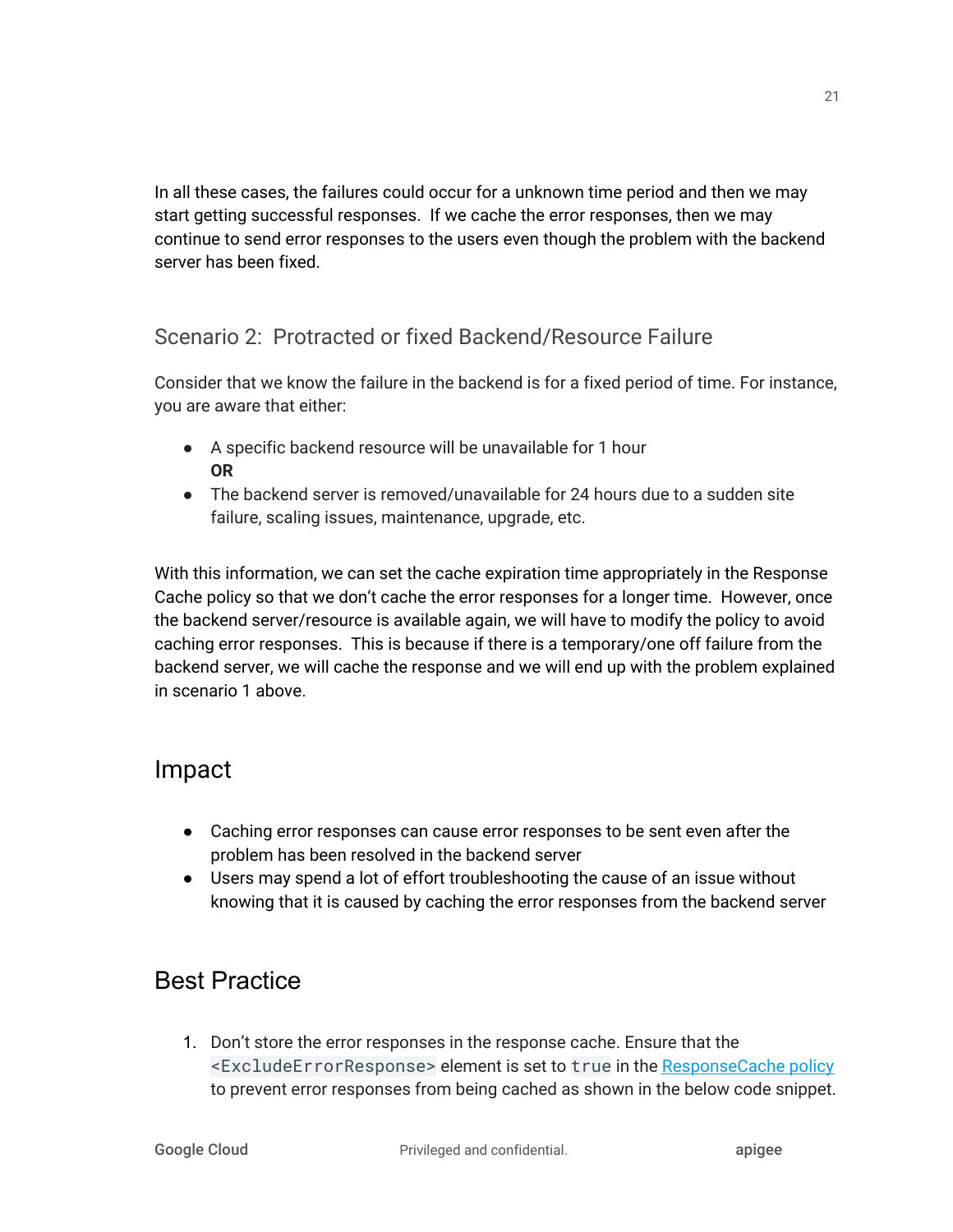With this configuration only the responses for the default success codes 200 to 205 (unless the success codes are modified) will be cached.

```
<ResponseCache async="false" continueOnError="false"
enabled="true" name="TargetServerResponseCache">
  <DisplayName>TargetServerResponseCache</DisplayName>
  <CacheKey>
     <KeyFragment ref="request.uri" />
 </CacheKey>
  <Scope>Exclusive</Scope>
  <ExpirySettings>
     <TimeoutinSec ref="flow.variable.here">600</TimeoutinSec>
 </ExpirySettings>
  <CacheResource>targetCache</CacheResource>
 <ExcludeErrorResponse>true</ExcludeErrorResponse>
</ResponseCache>
```
- 2. If you have the requirement to cache the error responses for some specific reason, then you can do the following, *only if you are absolutely sure that the backend server failure is not for a brief/temporary period*:
	- a. Determine the maximum/exact duration of time for which the failure will be observed (if possible).
		- i. Set the Expiration time appropriately to ensure that you don't cache the error responses longer than the time for which the failure can be seen.
		- ii. Use the ResponseCache policy to cache the error responses without the **<ExcludeErrorResponse>** element.
	- b. **Note:** Once the failure has been fixed, remove/disable the ResponseCache policy. Otherwise, the error responses for temporary backend server failures may get cached.



It is not advisable to cache 5XX responses from the backend servers.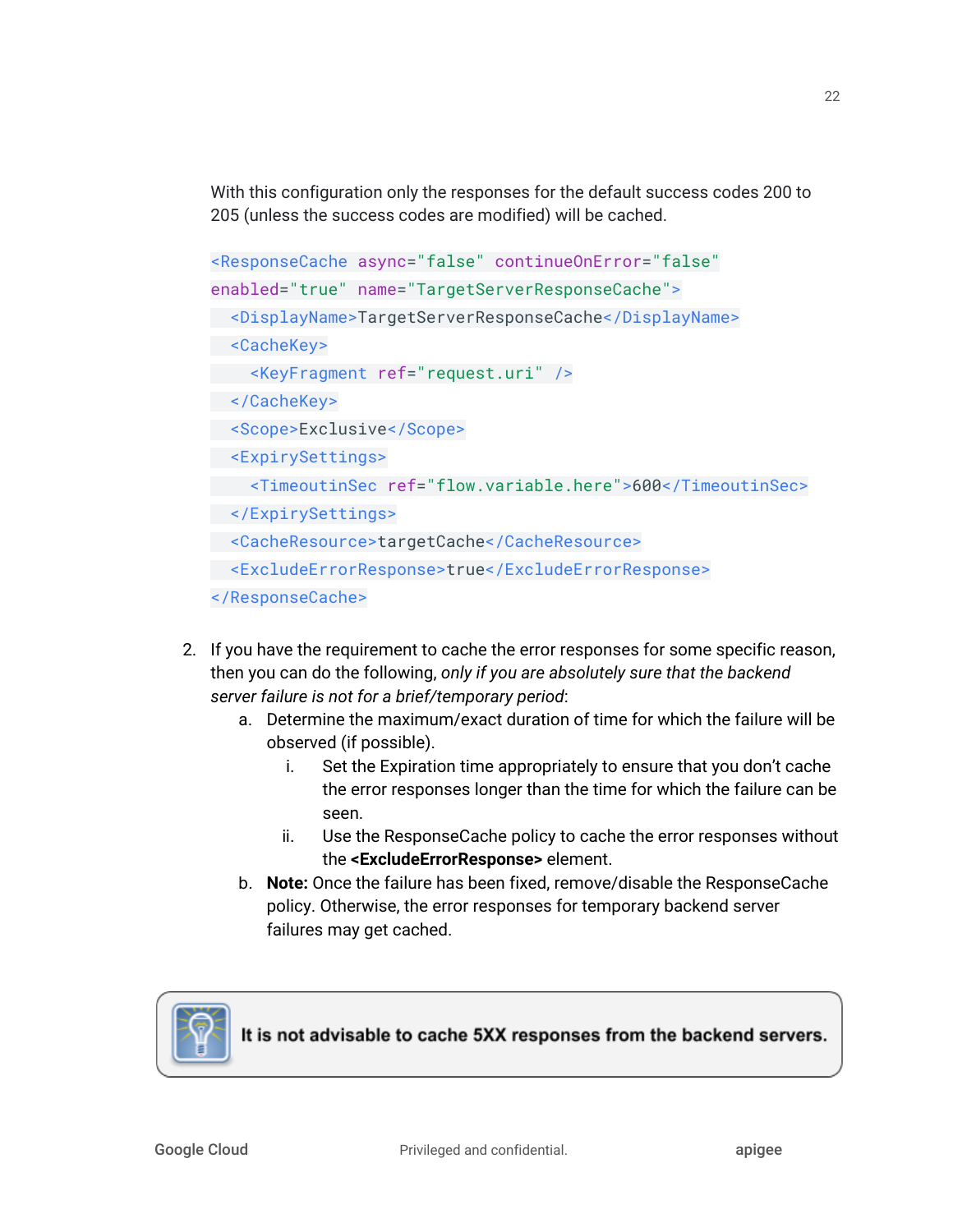## Further reading

● [Response](http://docs.apigee.com/api-services/reference/response-cache-policy) Cache policy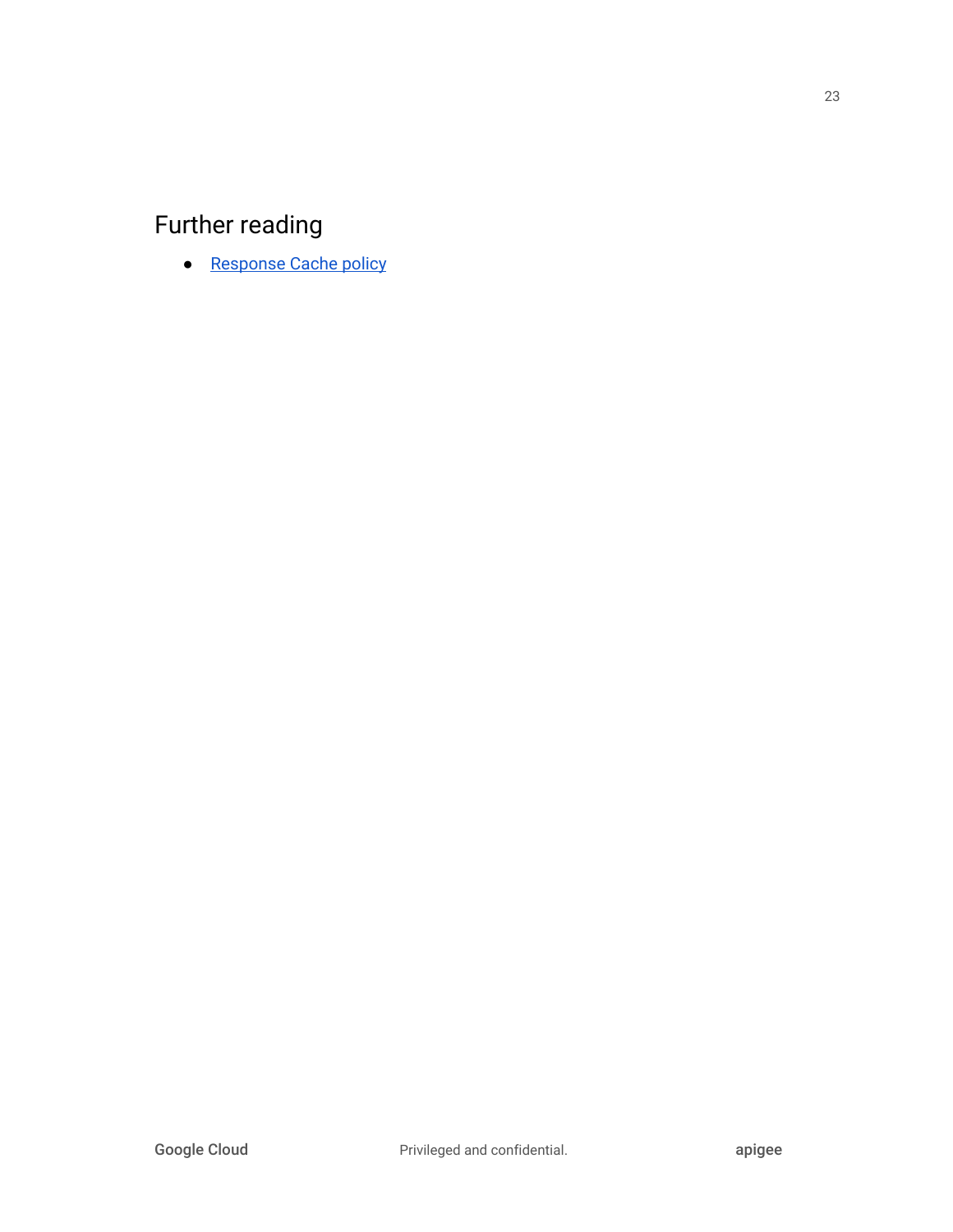### <span id="page-24-0"></span>**1.5. Store data greater than 512kb size in Cache**

Apigee Edge provides the ability to store data in a cache at runtime for persistence and faster retrieval.

- The data is initially stored in the Message Processor's in-memory cache, referred to as **L1 cache**.
- The L1 cache is limited by the amount of memory reserved for it as a percentage of the JVM memory.
- The cached entries are later persisted in **L2 cache**, which is accessible to all message processors. More details can be found in the section below.
- The L2 cache does not have any hard limit on the number of cache entries, however the maximum **size** of the entry that can be cached is restricted to 512kb. The cache size of 512kb is the recommended size for optimal performance.

### Antipattern

This particular antipattern talks about the implications of exceeding the current cache size restrictions within the Apigee Edge platform.

When data > 512kb is cached, the consequences are as follows :

- API requests executed for the first time on each of the Message Processors need to get the data independently from the original source (policy or a target server), as entries > 512kb are not available in L2 cache.
- Storing larger data (> 512kb) in L1 cache tends to put more stress on the platform resources. It results in the L1 cache memory being filled up faster and hence lesser space being available for other data. As a consequence, one will not be able to cache the data as aggressively as one would like to.
- Cached entries from the Message Processors will be removed when the limit on the number of entries is reached. This causes the data to be fetched from the original source again on the respective Message Processors.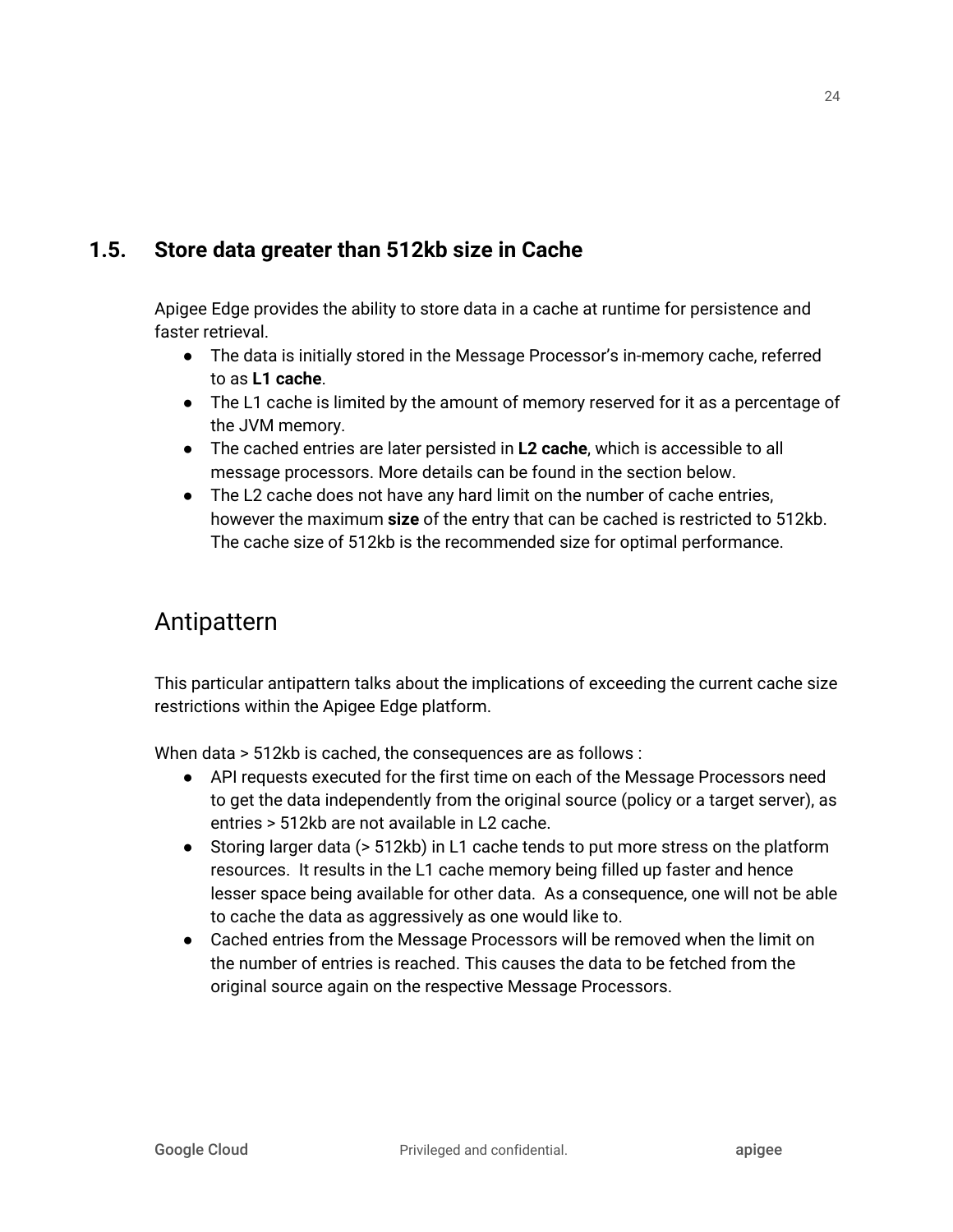

### Impact

- Data of size > 512kb will not be stored in L2/persistent cache.
- More frequent calls to the original source (either a policy or a target server) leads to increased latencies for the API requests.

## Best Practice

- 1. It is preferred to store data of size < 512kb in cache to get optimum performance.
- 2. If there's a need to store data > 512kb, then consider
	- a. Using any appropriate database for storing large data or
		- b. Compressing the data (if feasible) and store the data only if the compressed size <= 512kb.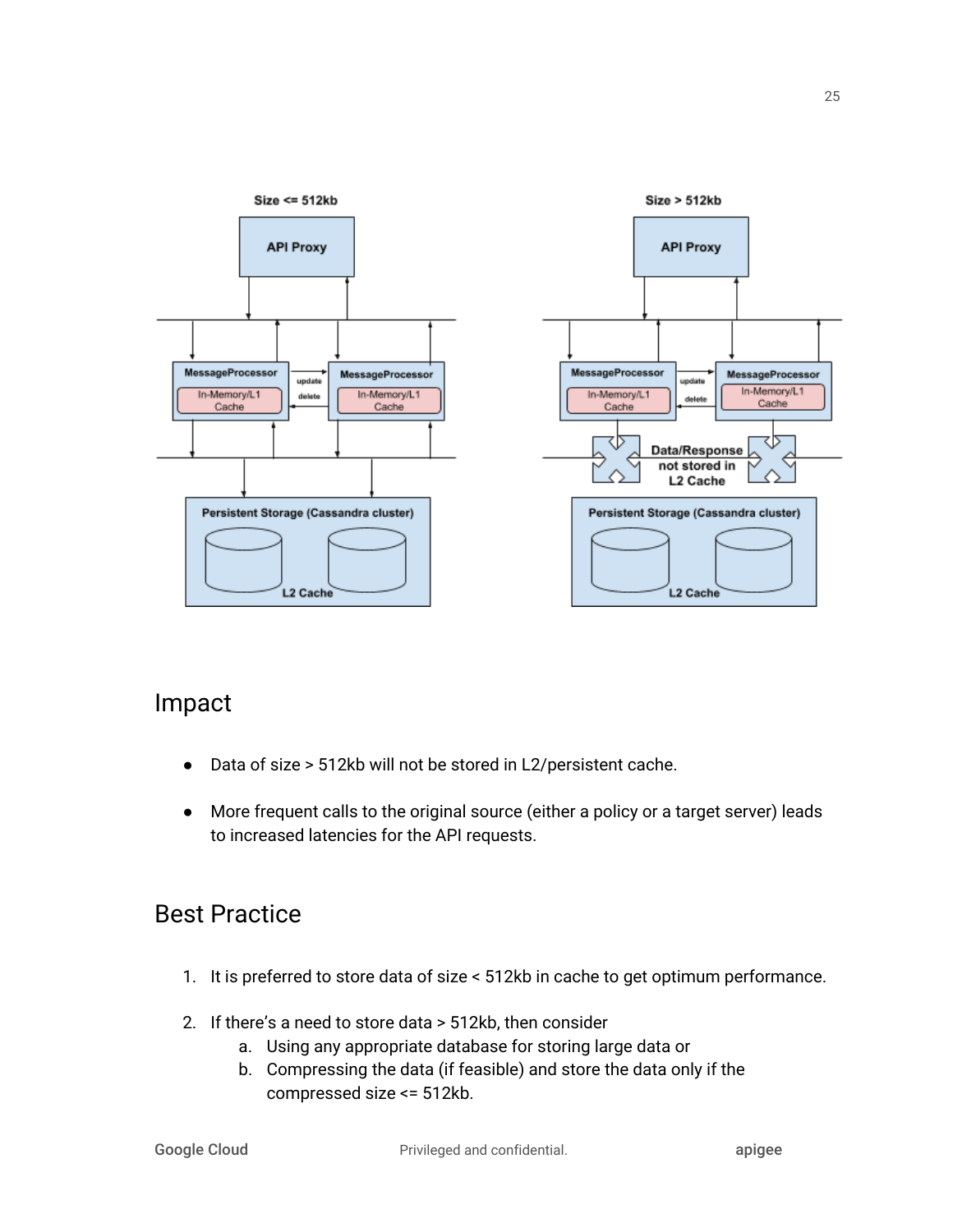# Further reading

● Edge Caching [Internals](http://docs.apigee.com/api-services/content/cache-internals)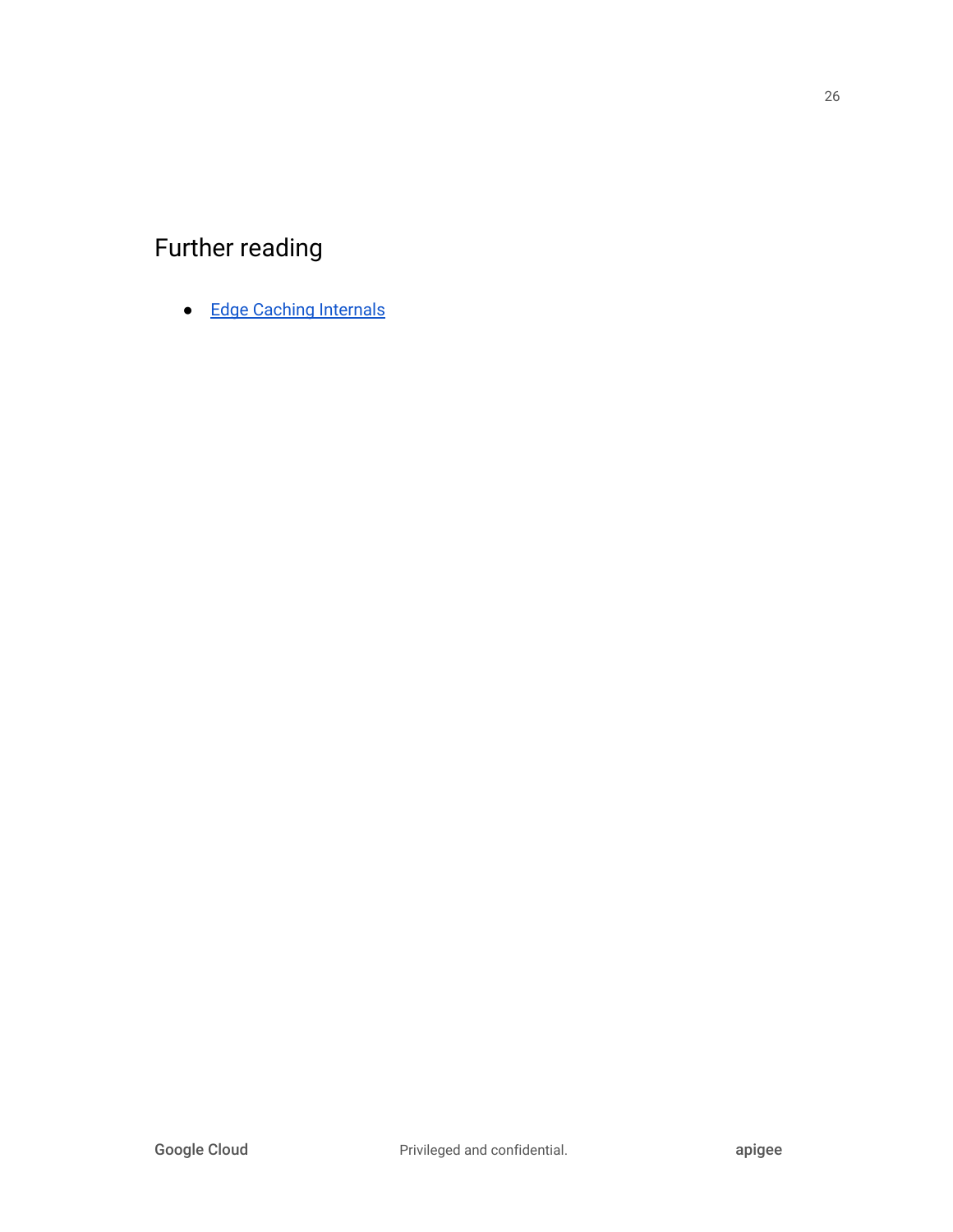### <span id="page-27-0"></span>**1.6. Log data to third party servers using JavaScript policy**

Logging is one of the most efficient ways for debugging problems. The information about the API request such as headers, form params, query params, dynamic variables, etc. can all be logged for later reference. The information can be logged locally on the Message Processors (Edge for Private Cloud only) or to third party servers such as SumoLogic, Splunk, or Loggly.

### Antipattern

In the code below, the httpClient object in a [JavaScript](https://docs.apigee.com/api-platform/reference/policies/javascript-policy) policy is used to log the data to a Sumo Logic server. This means that the process of logging actually takes place during request/response processing. This approach is counterproductive because it adds to the processing time, thereby increasing overall latencies.

#### **LogData\_JS:**

```
<Javascript async="false" continueOnError="false" enabled="true"
timelimit="2000" name="LogData_JS">
 <DisplayName>LogData_JS</DisplayName>
 <ResourceURL>jsc://LogData.js</ResourceURL>
</Javascript>
```
#### **LogData.js:**

```
var sumoLogicURL = "...";
httpClient.send(sumoLogicURL);
waitForComplete();
```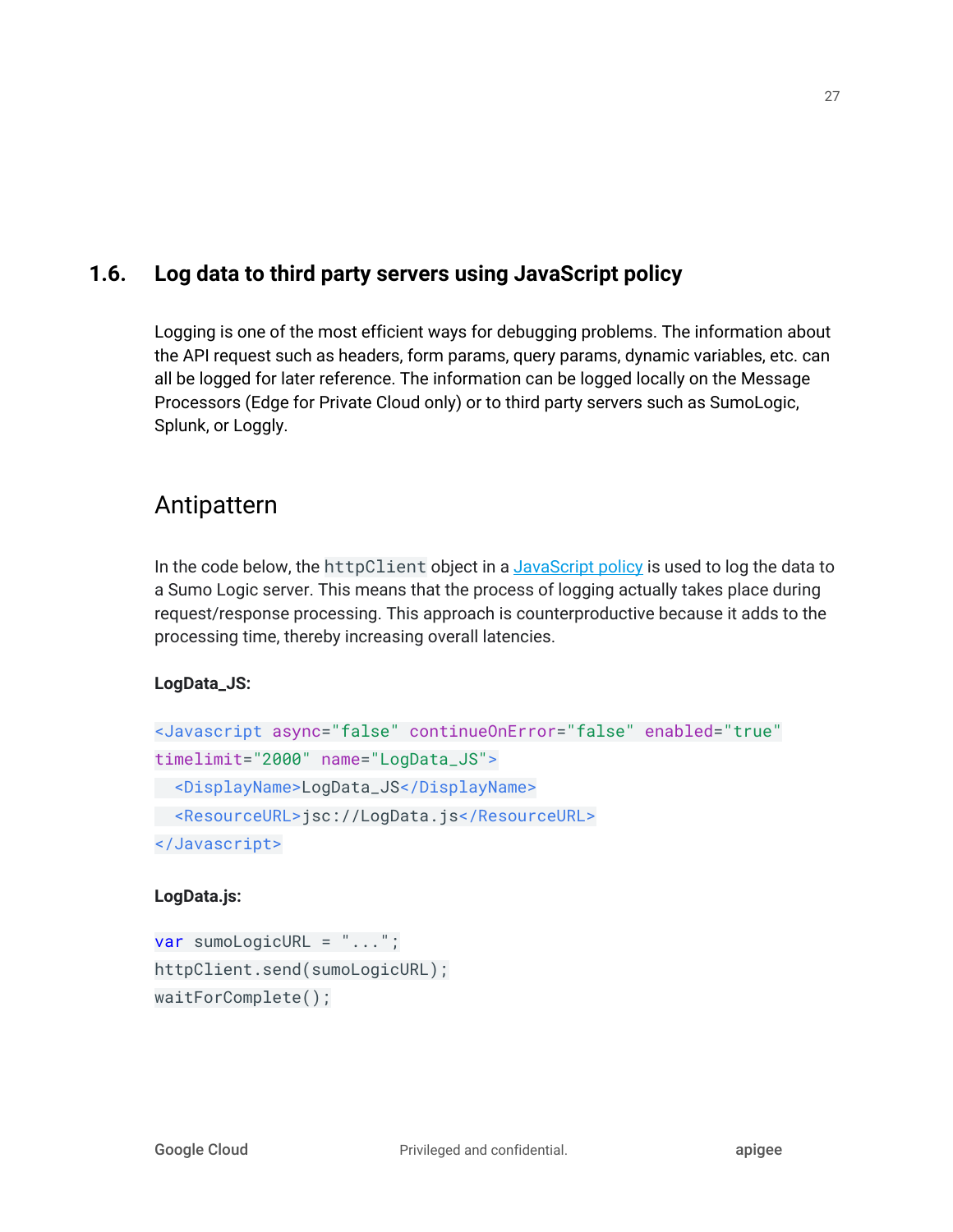The culprit here is the call to waitForComplete(), which suspends the caller's operations until the logging process is complete. A valid pattern is to make this asynchronous by eliminating this call.

### Impact

- Executing the logging code via the [JavaScript](https://docs.apigee.com/api-platform/reference/policies/javascript-policy) policy adds to the latency of the API request.
- Concurrent requests can stress the resources on the Message Processor and consequently adversely affecting the processing of other requests.

## Best Practice

- 1. Use the Message Logging policy to transfer/log data to Log servers or third party log management services such as Sumo Logic, Splunk, Loggly, etc.
- 2. The biggest advantage of the Message Logging policy is that it can be defined in the Post Client Flow, which gets executed after the response is sent back to the requesting client app.
- 3. Having this policy defined in Post Client flow helps separate the logging activity and the request/response processing thereby avoiding latencies.
- 4. If there is a specific requirement or a reason to do logging via javascript (not the Post Client flow option mentioned above), then it needs to be done asynchronously i.e if you are using a httpclient object, you would need to ensure that the javascript does -not- implement "waitForComplete"

## Further reading

- [JavaScript](http://docs.apigee.com/api-services/reference/javascript-policy) policy
- [Message](http://docs.apigee.com/api-services/reference/message-logging-policy) Logging policy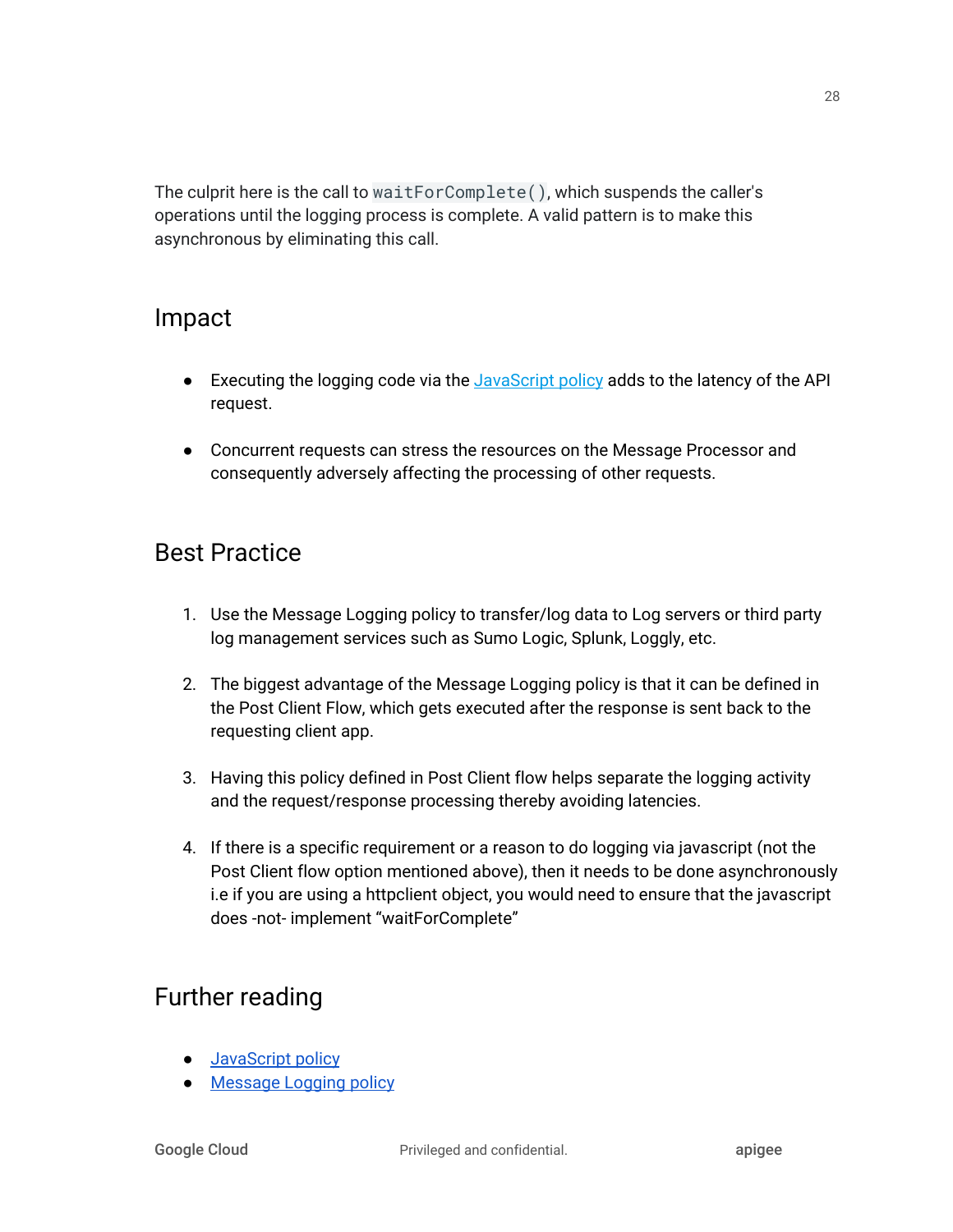#### **1.7. Invoke the MessageLogging policy multiple times in an API proxy**

<span id="page-29-0"></span>Apigee Edge's [MessageLogging](https://docs.apigee.com/api-platform/reference/policies/message-logging-policy) policy lets API proxy developers log custom messages to syslog or to disk (Edge for Private Cloud only). Any important information related to the API request such as input parameters, request payload, response code, error messages (if any), and so on, can be logged for later reference or for debugging. While the policy uses a background process to perform the logging, there are caveats to using the policy.

### Antipattern

The [MessageLogging](https://docs.apigee.com/api-platform/reference/policies/message-logging-policy) policy provides an efficient way to get more information about an API request and debugging any issues that are encountered with the API request. However, using the same MessageLogging policy more than once or having multiple MessageLogging policies log data in chunks in the same API proxy in flows other than the PostClientFlow may have adverse implications. This is because Apigee Edge opens a connection to an external syslog server for a MessageLogging policy. If the policy uses TLS over TCP, there is additional overhead of establishing a TLS connection.

Let's explain this with the help of an example API proxy:

#### API proxy

In the following example, a MessageLogging policy named "LogRequestInfo" is placed in the Request flow, and another MessageLogging policy named "LogResponseInfo" is added to the Response flow. Both are in the ProxyEndpoint PreFlow. The LogRequestInfo policy executes in the background as soon as the API proxy receives the request, and the LogResponseInfo policy executes **after** the proxy has received a response from the target server but **before** the proxy returns the response to the API client. This will consume additional system resources as two TLS connections are potentially being established.

In addition, there's a MessageLogging policy named "LogErrorInfo" that gets executed only if there's an error during API proxy execution.

```
<?xml version="1.0" encoding="UTF-8" standalone="yes"?>
<ProxyEndpoint name="default">
 ...
<FaultRules>
```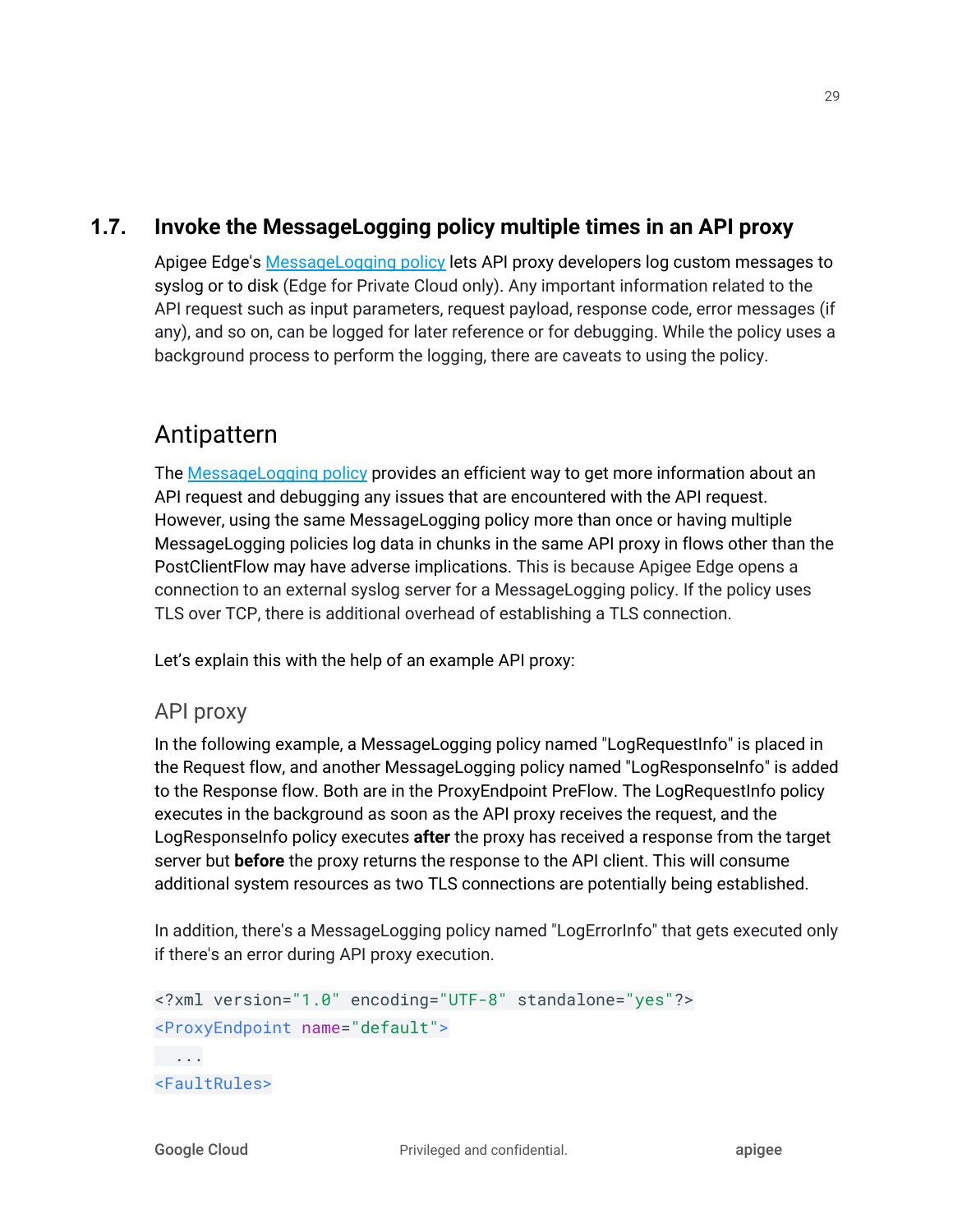```
 <FaultRule name="fault-logging">
         <Step>
              <Name>LogErrorInfo</Name>
         </Step>
     </FaultRule>
</FaultRules>
<PreFlow name="PreFlow">
     <Request>
       <Step>
         <Name>LogRequestInfo</Name>
       </Step>
     </Request>
   </PreFlow>
   <PreFlow name="PreFlow">
     <Response>
       <Step>
         <Name>LogResponseInfo</Name>
       </Step>
     </Response>
  </PreFlow>
 ...
</ProxyEndpoint>
```
#### Message Logging policy

In the following example policy configurations, the data is being logged to third-party log servers using TLS over TCP. If more than one of these policies is used in the same API proxy, the overhead of establishing and managing TLS connections would occupy additional system memory and CPU cycles, leading to performance issues at scale.

#### **LogRequestInfo policy**

<?xml version="1.0" encoding="UTF-8" standalone="yes"?>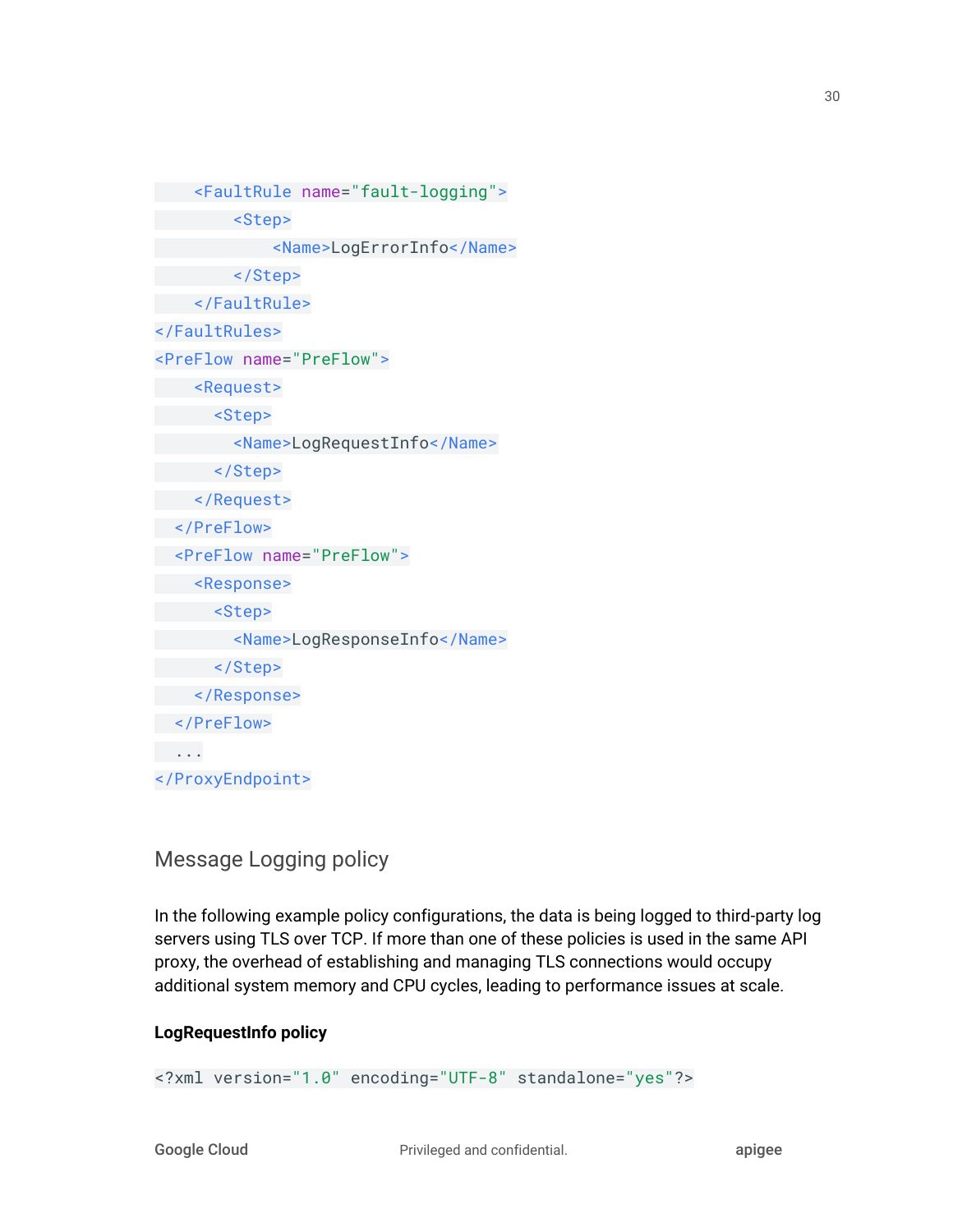```
<MessageLogging name="LogRequestInfo">
 <Syslog>
 <Message>[3f509b58
tag="{organization.name}.{apiproxy.name}.{environment.name}"] Weather
request for WOEID {request.queryparam.w}.</Message>
 <Host>logs-01.loggly.com</Host>
   <Port>6514</Port>
  <Protocol>TCP</Protocol>
   <FormatMessage>true</FormatMessage>
   <SSLInfo>
  <Enabled>true</Enabled>
  </SSLInfo>
 </Syslog>
 <logLevel>INFO</logLevel>
</MessageLogging>
```
#### **LogResponseInfo policy**

```
<?xml version="1.0" encoding="UTF-8" standalone="yes"?>
<MessageLogging name="LogResponseInfo">
 <Syslog>
    <Message>[3f509b58
tag="{organization.name}.{apiproxy.name}.{environment.name}"] Status:
{response.status.code}, Response {response.content}.</Message>
  <Host>logs-01.loggly.com</Host>
  <Port>6514</Port>
  <Protocol>TCP</Protocol>
  <FormatMessage>true</FormatMessage>
   <SSLInfo>
        <Enabled>true</Enabled>
  </SSLInfo>
 </Syslog>
 <logLevel>INFO</logLevel>
```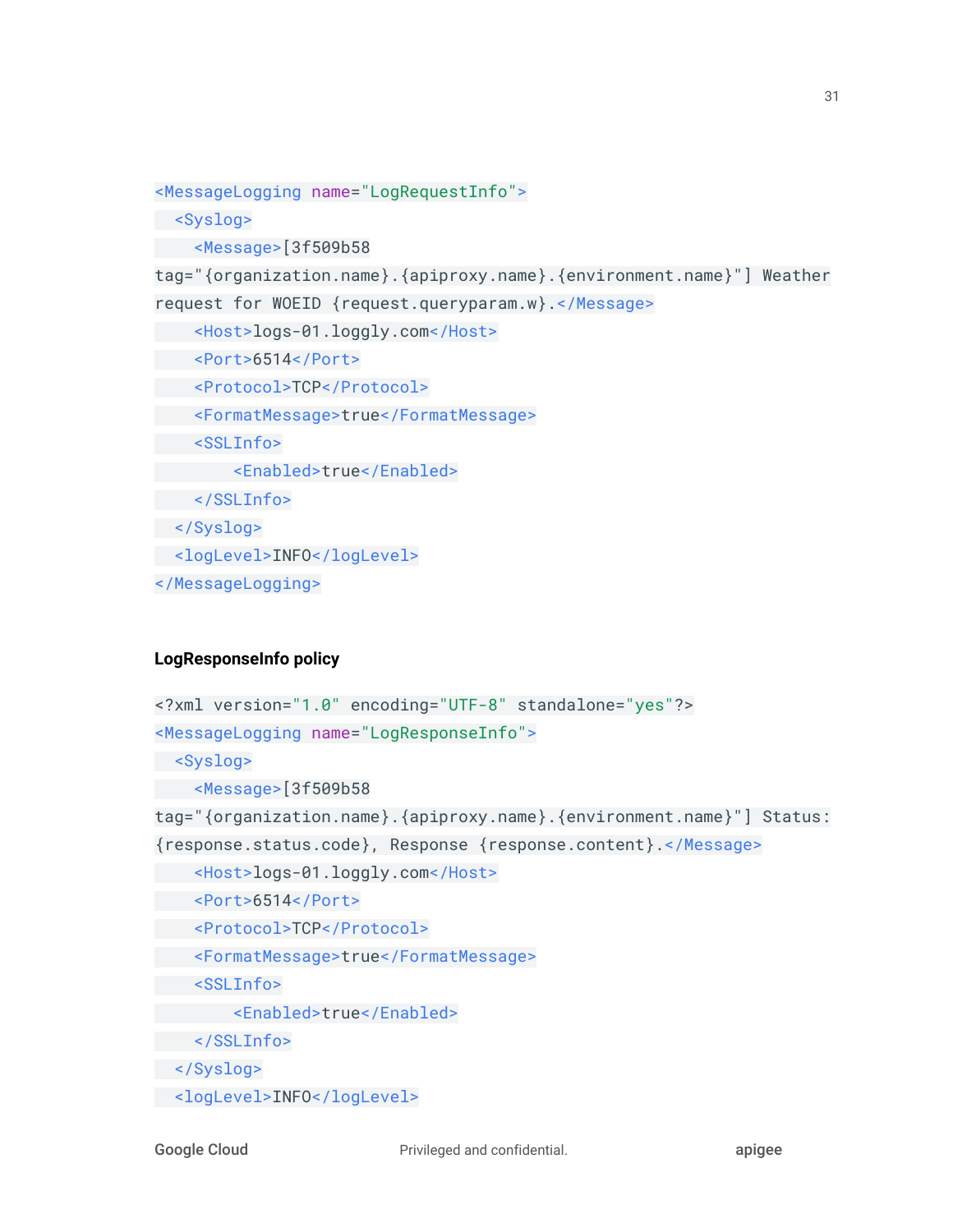#### </MessageLogging>

#### **LogErrorInfo policy**

```
<?xml version="1.0" encoding="UTF-8" standalone="yes"?>
<MessageLogging name="LogErrorInfo">
 <Syslog>
 <Message>[3f509b58
tag="{organization.name}.{apiproxy.name}.{environment.name}"] Fault
name: {fault.name}.</Message>
    <Host>logs-01.loggly.com</Host>
   <Port>6514</Port>
   <Protocol>TCP</Protocol>
    <FormatMessage>true</FormatMessage>
   <SSLInfo>
         <Enabled>true</Enabled>
   </SSLInfo>
 </Syslog>
 <logLevel>ERROR</logLevel>
</MessageLogging>
```
### Impact

- Increased networking overhead due to establishing connections to the log servers multiple times during API proxy flow.
- If the syslog server is slow or cannot handle the high volume caused by multiple syslog calls, then it will cause back pressure on the message processor, resulting in slow request processing and potentially high latency or 504 Gateway Timeout errors.
- Increased number of concurrent file descriptors opened by the message processor on Private Cloud setups where file logging is used.
- If the MessageLogging policy is placed in flows other than PostClient flow, there's a possibility that the information may not be logged, as the MessageLogging policy will not be executed if any failure occurs before the execution of this policy.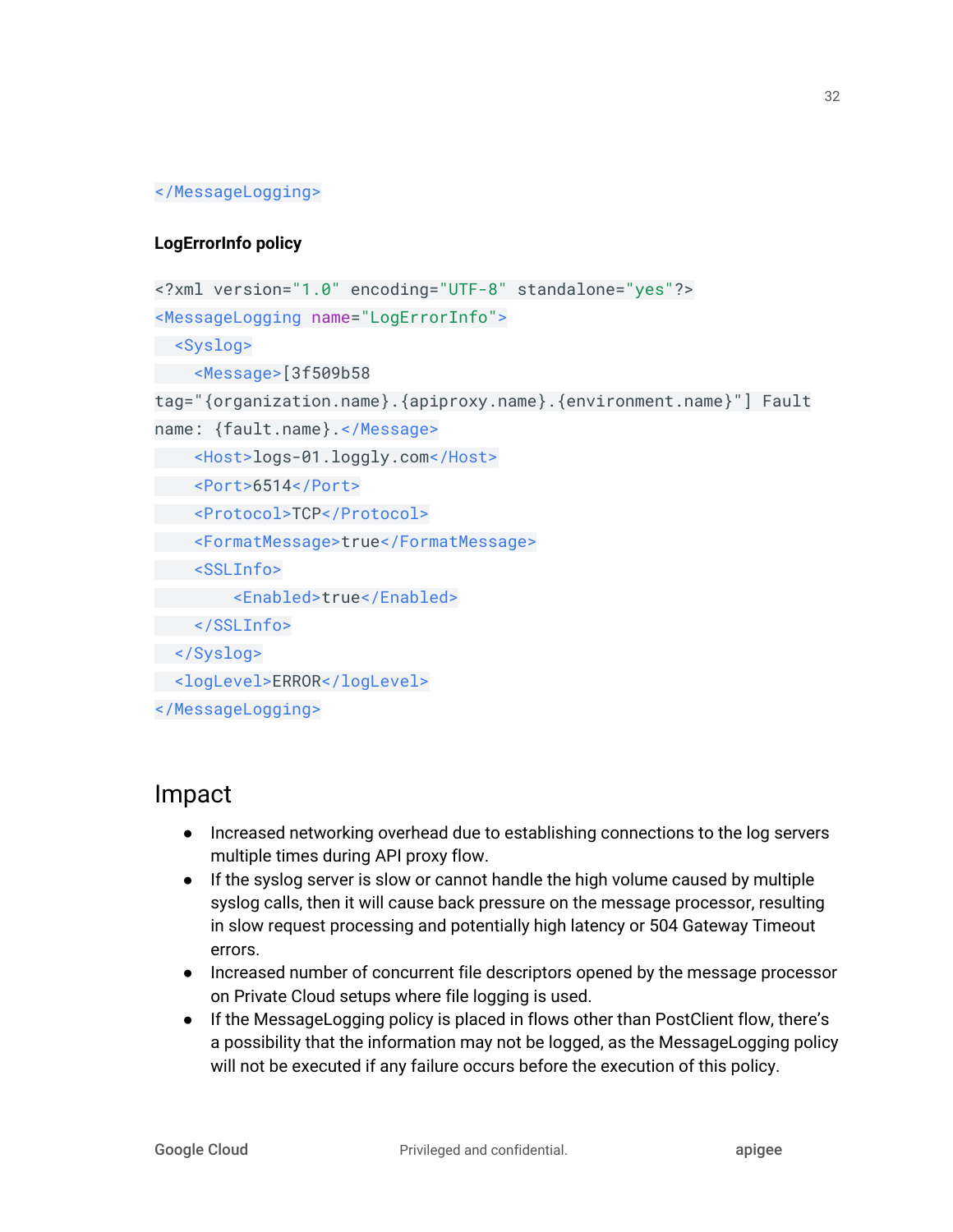In the previous ProxyEndpoint example, the information will not be logged under the following circumstances:

- If any of the policies placed ahead of the LogRequestInfo policy in the request flow fails. or
- If the target server fails with any error (HTTP 4XX, 5XX). In this situation, when a successful response isn't returned, the LogResponseInfo policy LogResponseInfo won't get executed.

In both of these cases, the LogErrorInfo policy will get executed and logs only the error-related information.

### Best Practice

- 1. Use an ExtractVariables policy or JavaScript policy to set all the flow variables that are to be logged, making them available for the MessageLogging policy.
- 2. Use a single MessageLogging policy to log all the required data in the PostClientFlow, which gets executed unconditionally.
- 3. Use the UDP protocol where guaranteed delivery of messages to the syslog server is not required and TLS/SSL is not mandatory.

The MessageLogging policy was designed to be decoupled from actual API functionality, including error handling. Therefore, invoking it in the PostClientFlow, which is outside of request/response processing, means that it will always log data regardless of whether the API failed or not.

Here's an example invoking MessageLogging policy in PostClientFlow

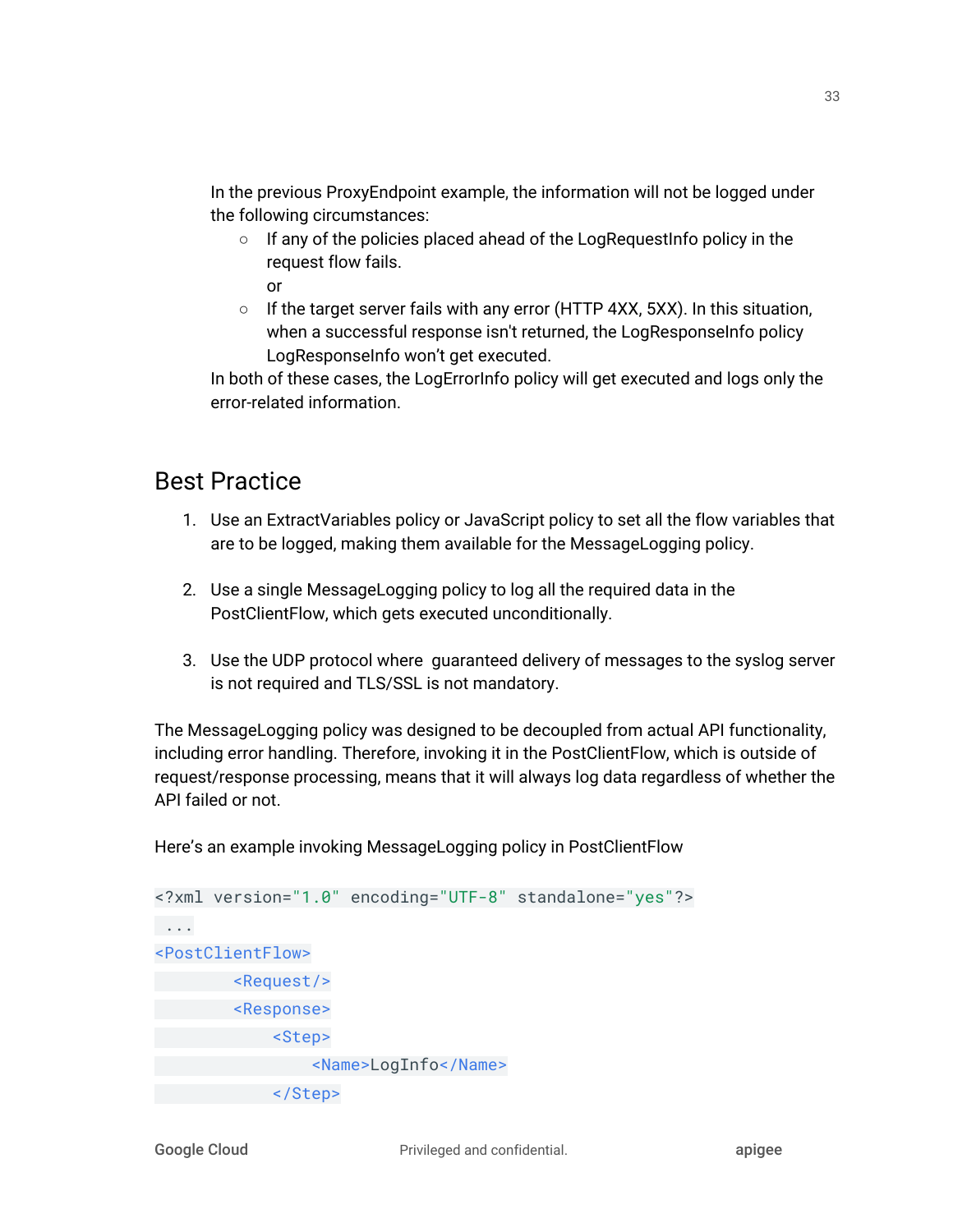```
 </Response>
</PostClientFlow>
 ...
```
Here's an example of MessageLogging policy LogInfo that logs all the data

```
<?xml version="1.0" encoding="UTF-8" standalone="yes"?>
<MessageLogging name="LogInfo">
 <Syslog>
 <Message>[3f509b58
tag="{organization.name}.{apiproxy.name}.{environment.name}"] Weather
request for WOEID {woeid} Status: {weather.response.code}, Response
{weather.response}, Fault: {fault.name:None}.</Message>
    <Host>logs-01.loggly.com</Host>
 <Port>6514</Port>
   <Protocol>TCP</Protocol>
   <FormatMessage>true</FormatMessage>
  <SSLInfo>
        <Enabled>true</Enabled>
  </SSLInfo>
 </Syslog>
 <logLevel>INFO</logLevel>
</MessageLogging>
```
Because [response](https://docs.apigee.com/api-platform/reference/variables-reference.html#response) variables are not available in PostClientFlow following an Error Flow, it's important to explicitly set woeid and weather. response\* variables using ExtractVariables or JavaScript policies.

## Further reading

- [JavaScript](https://docs.apigee.com/api-platform/reference/policies/javascript-policy) policy
- **•** [ExtractVariables](https://docs.apigee.com/api-platform/reference/policies/extract-variables-policy) policy
- Having code execute after proxy processing, including when faults occur, with the **[PostClientFlow](https://docs.apigee.com/api-platform/fundamentals/what-are-flows#designingflowexecutionsequence-havingcodeexecuteaftertheclientreceivesyourproxysresponsewithapostclientflow)**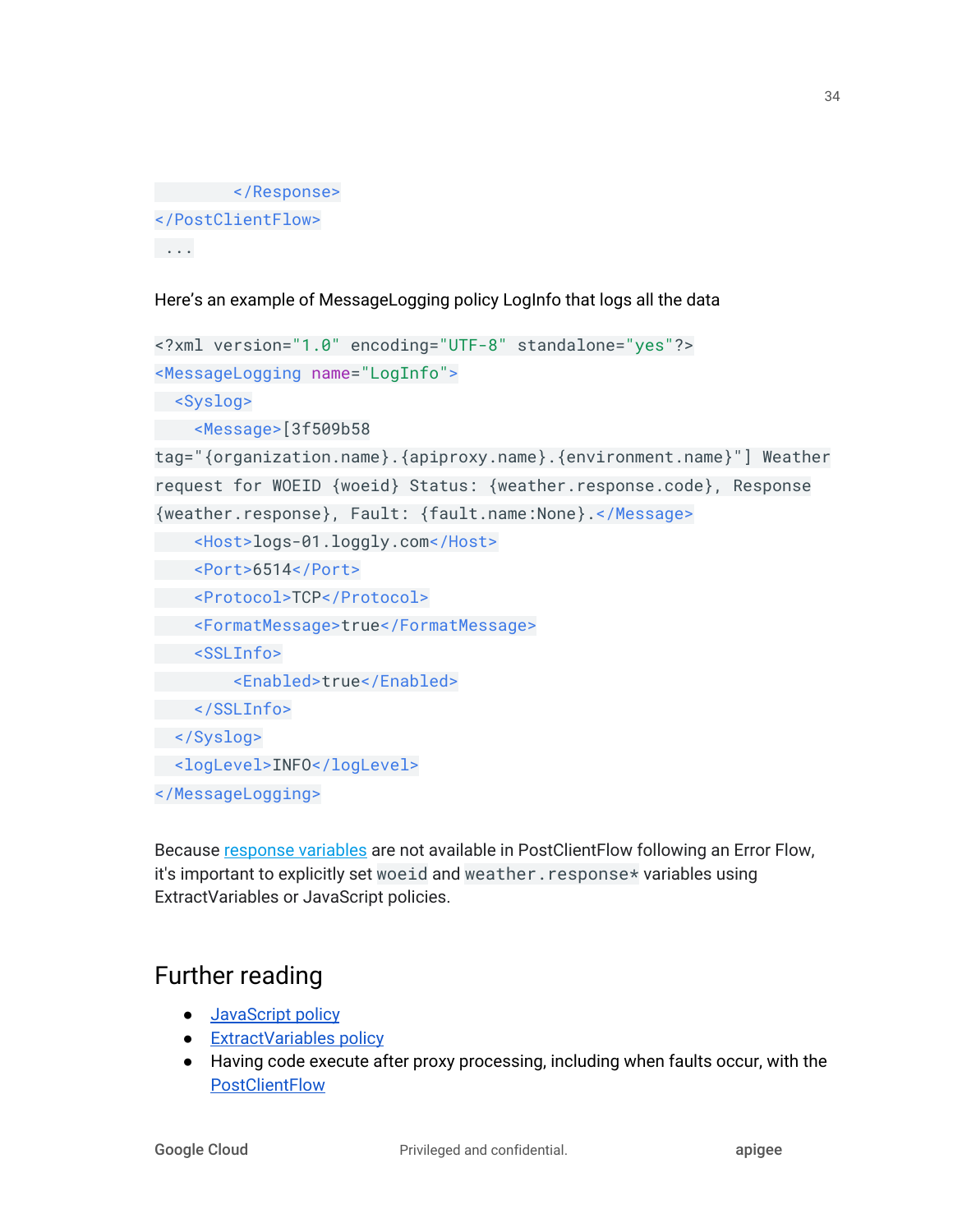#### <span id="page-35-0"></span>**1.8. Configure a Non Distributed Quota**

Apigee Edge provides the ability to configure the number of allowed requests to an API proxy for a specific period of time using the [Quota](https://docs.apigee.com/api-platform/reference/policies/quota-policy) policy.

### Antipattern

An API proxy request can be served by one or more distributed Edge components called Message Processors. If there are multiple Message Processors configured for serving API requests, then the quota will likely be exceeded because each Message Processor keeps it's own 'count' of the requests it processes.

Let's explain this with the help of an example. Consider the following Quota policy for an API proxy -

```
<!-- /antipatterns/examples/1-6.xml -->
<Quota name="CheckTrafficQuota">
 <Interval>1</Interval>
 <TimeUnit>hour</TimeUnit>
 <Allow count="100"/>
</Quota>
```
The above configuration should allow a total of 100 requests per hour.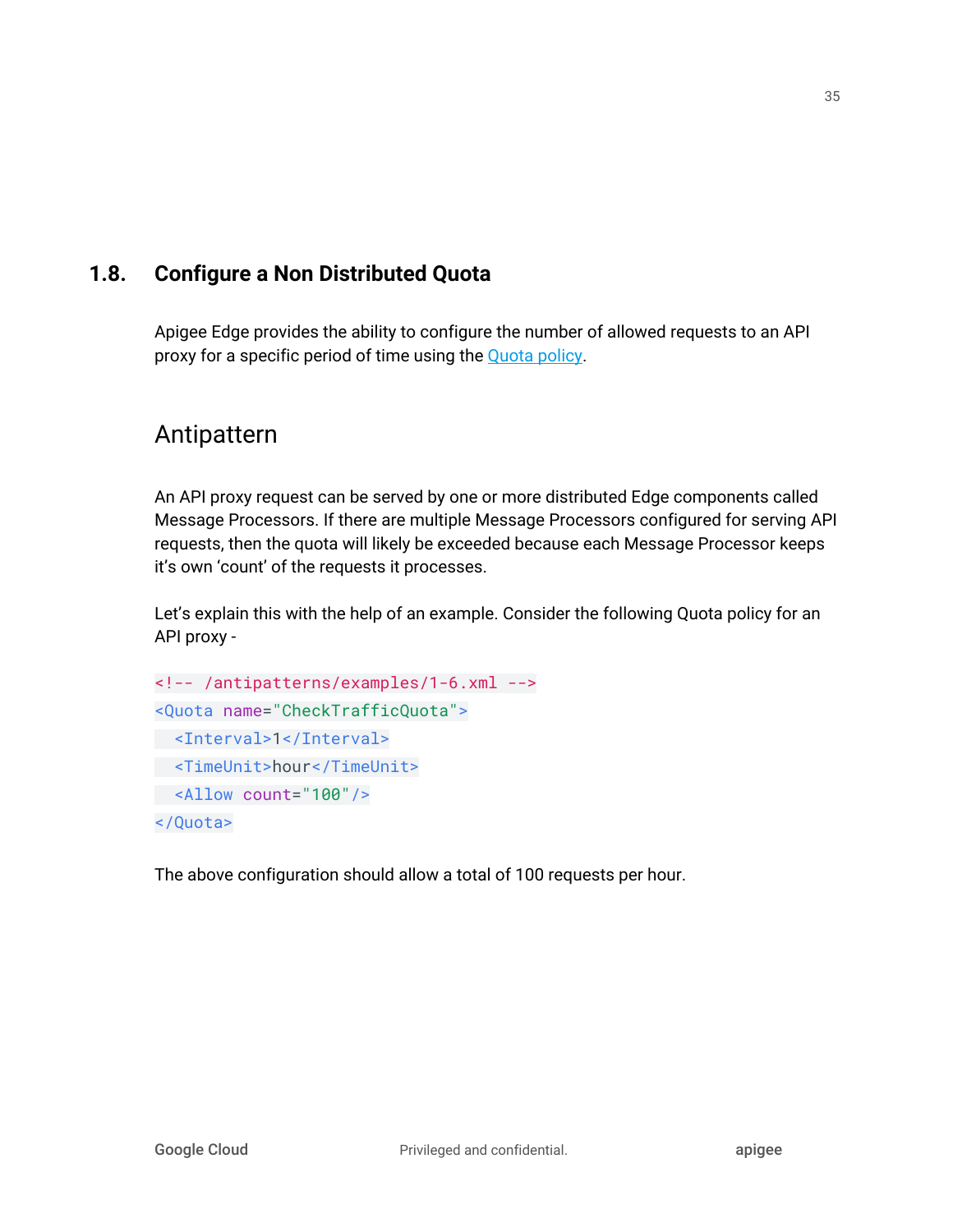However, in practice when multiple message processors are serving the API requests, the following happens



In the above illustration,

- The quota policy is configured to allow 100 requests per hour.
- The requests to the API proxy are being served by two Message Processors.
- Each Message Processor maintains its own quota count variable, **quota\_count\_mp1** and **quota\_count\_mp2,** to track the number of requests they are processing.
- Therefore each of the Message Processor will allow 100 API requests separately. The net effect is that a total of 200 requests are processed instead of 100 requests.

## Impact

This situation defeats the purpose of the quota configuration and can have detrimental effects on the backend servers that are serving the requests.

The backend servers can:

- be stressed due to higher than expected incoming traffic
- become unresponsive to newer API requests leading to 503 errors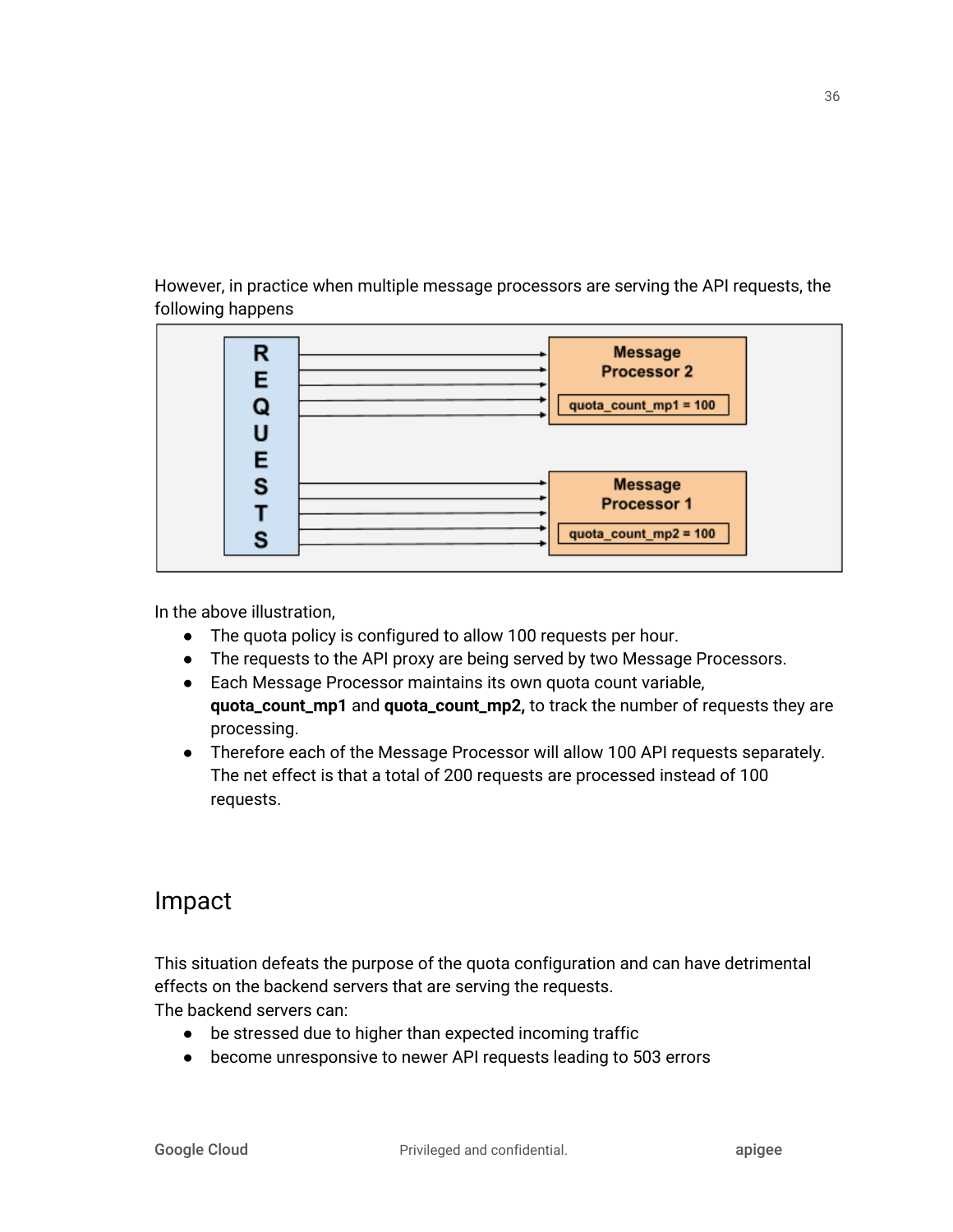# Best Practice

Consider, setting the <Distributed> element to true in the [Quota](https://docs.apigee.com/api-platform/reference/policies/quota-policy) policy to ensure that a common counter is used to track the API requests across all Message Processors. The <Distributed> element can be set as shown in the code snippet below:

```
<!-- /antipatterns/examples/1-7.xml -->
<Quota name="CheckTrafficQuota">
 <Interval>1</Interval>
 <TimeUnit>hour</TimeUnit>
 <Distributed>true</Distributed>
 <Allow count="100"/>
</Quota>
```
# Further reading

● **[Quota](http://docs.apigee.com/api-services/reference/quota-policy) policy**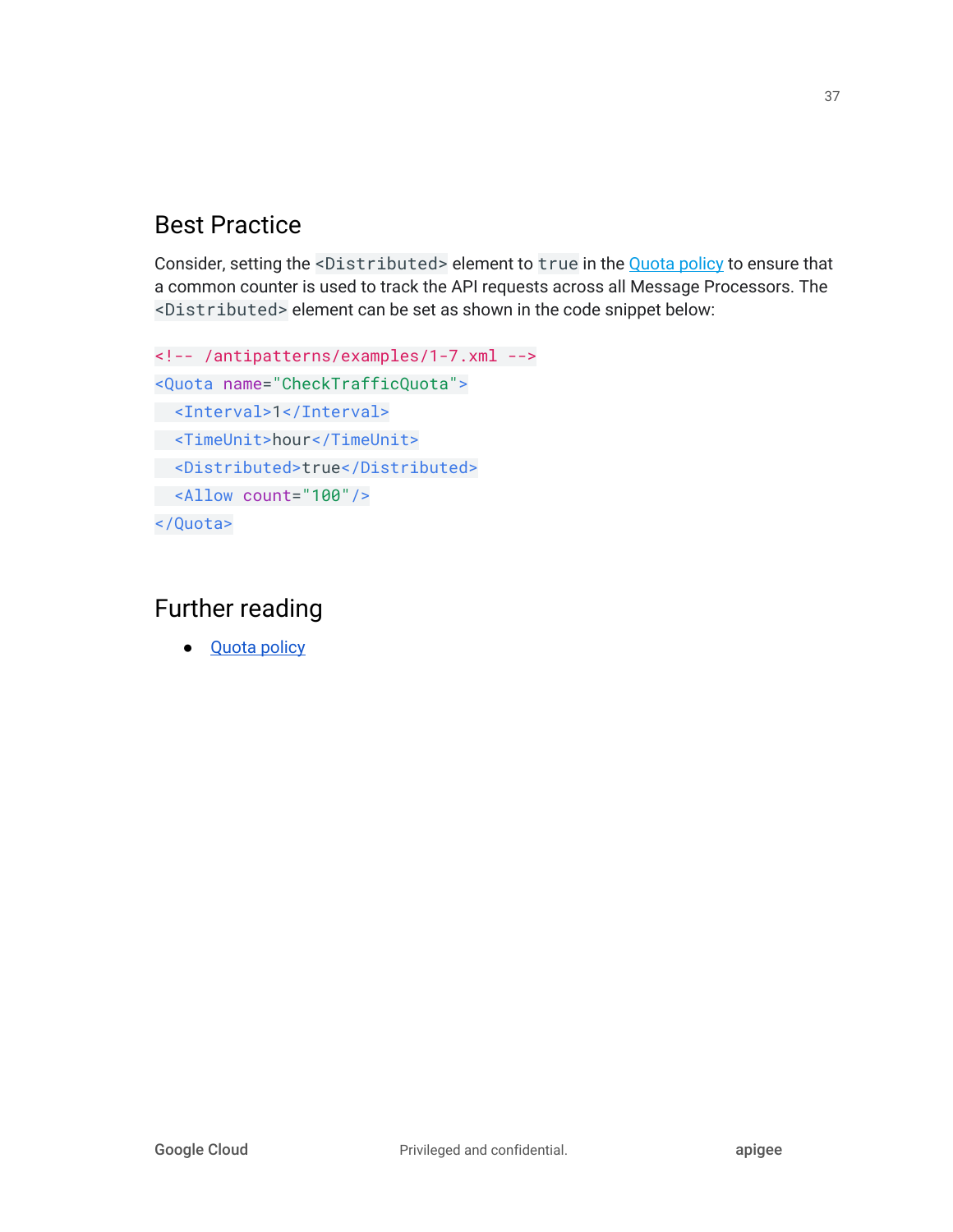### **1.9. Re-use a Quota policy**

Apigee Edge provides the ability to configure the number of allowed requests for an API proxy for a specific period of time using the [Quota](https://docs.apigee.com/api-platform/reference/policies/quota-policy) policy.

## Antipattern

If a [Quota](https://docs.apigee.com/api-platform/reference/policies/quota-policy) policy is reused, then the quota counter will be decremented each time the Quota policy gets executed irrespective of where it is used. That is, if a Quota policy is reused:

- Within the same flow or different flows of an API proxy
- In different target endpoints of an API proxy

Then the quota counter is decremented each time it is executed and we will end up getting Quota violation errors much earlier than expected for the specified interval of time.

Let's use the following example to explain how this works.

### API proxy

Let's say we have an API proxy named **"TestTargetServerQuota",** which routes traffic to two different target servers based on the resource path. And we would like to restrict the API traffic to 10 requests per minute for each of these target servers. Here's the table that depicts this scenario :

| <b>Resource Path</b> | <b>Target Server</b>     | <b>Quota</b>           |
|----------------------|--------------------------|------------------------|
| /target-us           | target-US.somedomain.com | 10 requests per minute |
| /target-eu           | target-EU.somedomain.com | 10 requests per minute |

### Quota policy

Since the traffic quota is same for both the target servers, we define single quota policy named **"Quota-Minute-Target-Server"** as shown below: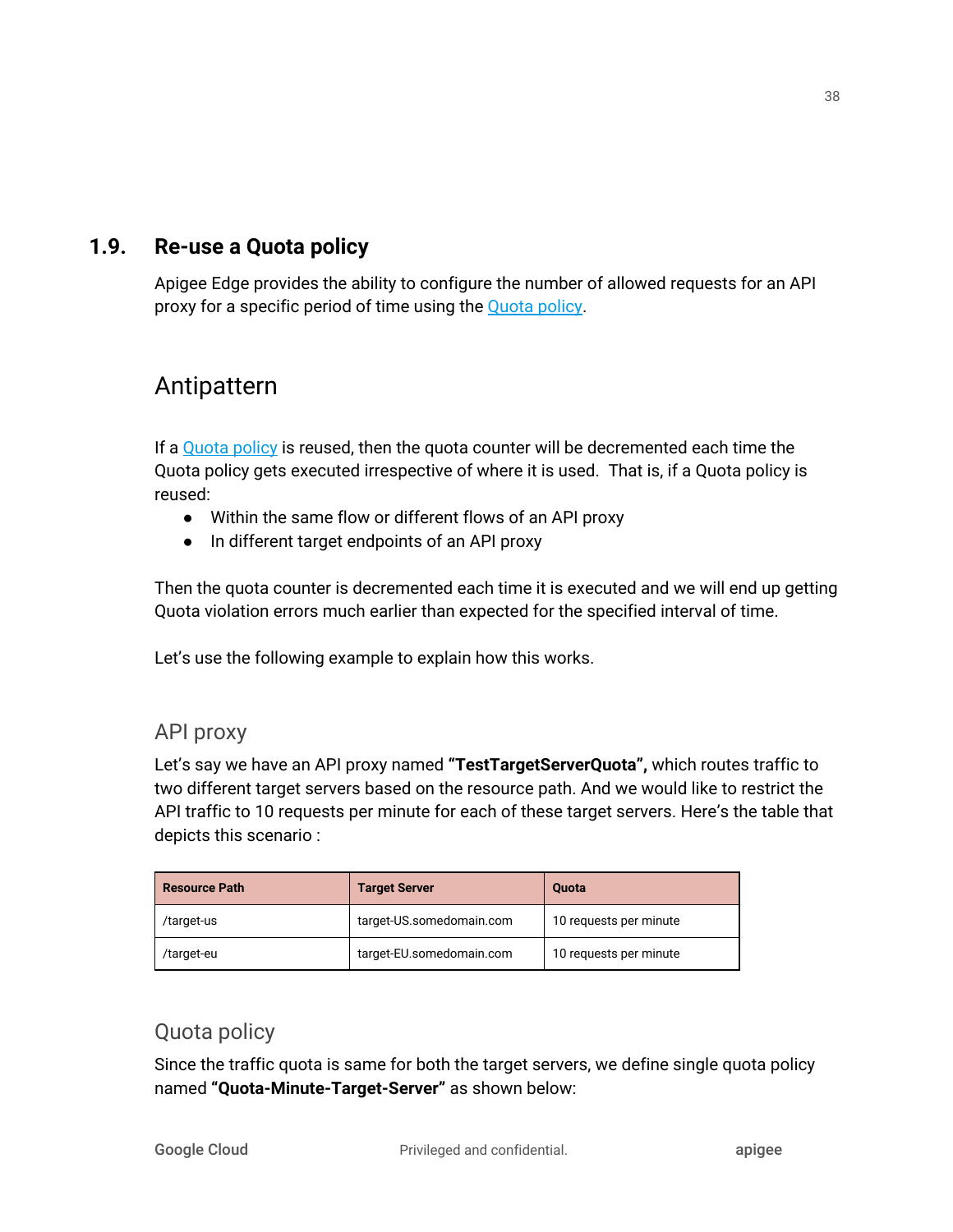```
<Quota name="Quota-Minute-Target-Server">
 <Interval>1</Interval>
 <TimeUnit>minute</TimeUnit>
 <Distributed>true</Distributed>
 <Allow count="10"/>
</Quota>
```
### Target Endpoints

Let's use the quota policy **"Quota-Minute-Target-Server"** in the preflow of the target endpoint **"Target-US"**

```
<TargetEndpoint name="Target-US">
 <PreFlow name="PreFlow">
     <Request>
      <Step>
         <Name>Quota-Minute-Target-Server</Name>
      </Step>
 </Request>
 </PreFlow>
 <HTTPTargetConnection>
     <URL>http://target-us.somedomain.com</URL>
 </HTTPTargetConnection>
</TargetEndpoint>
```
And reuse the same quota policy **"Quota-Minute-Target-Server"** in the preflow of the other target endpoint **"Target-EU"** as well:

```
<TargetEndpoint name="Target-EU">
 <PreFlow name="PreFlow">
     <Request>
       <Step>
         <Name>Quota-Minute-Target-Server</Name>
       </Step>
```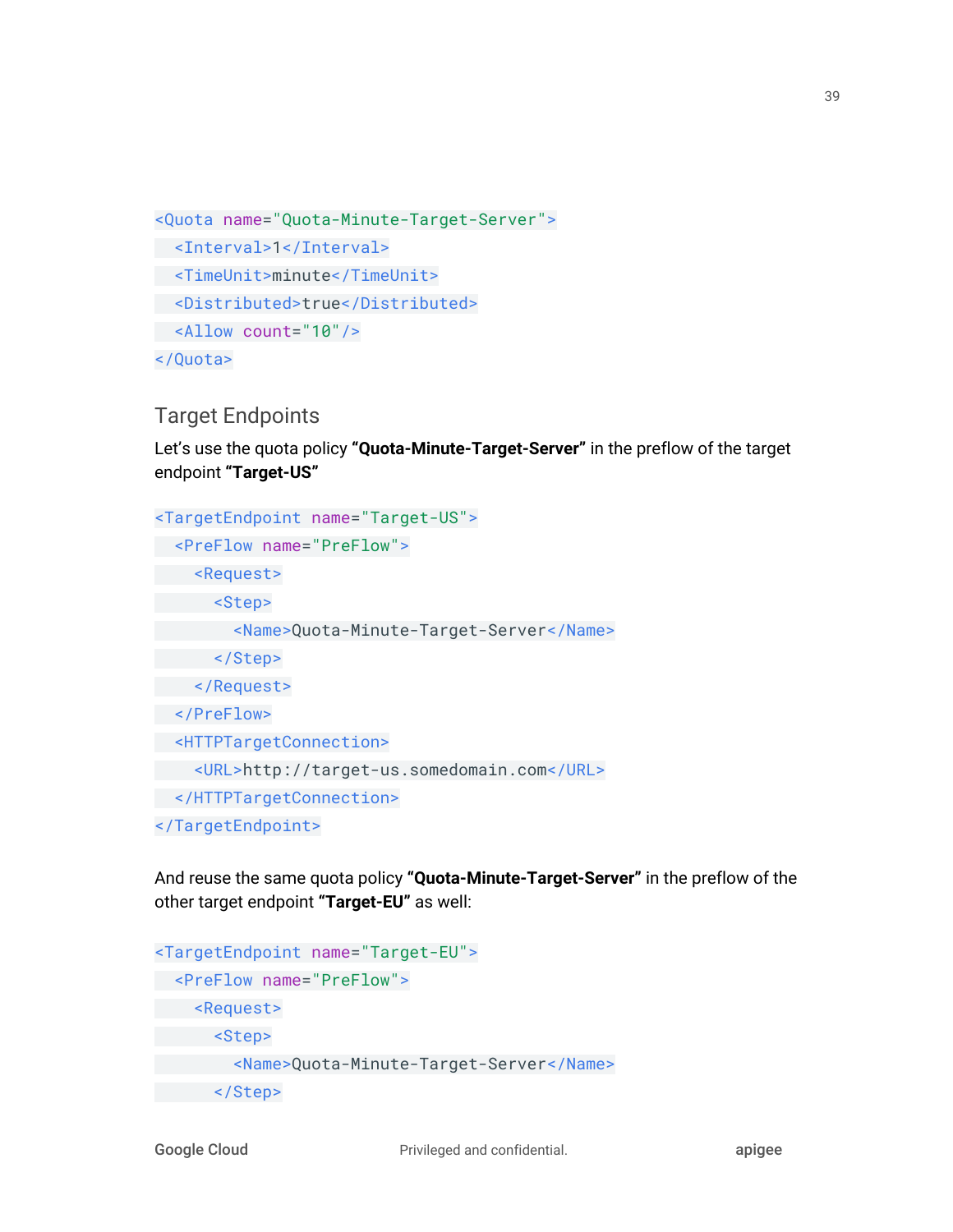</Request> <Response/> </PreFlow> <HTTPTargetConnection> <URL>http://target-us.somedomain.com</URL> </HTTPTargetConnection> </TargetEndpoint>

### Incoming Traffic Pattern

Let's say we get a total of 10 API requests for this API proxy within the first 30 seconds in the following pattern:

| <b>Resource Path</b>   | /target-us | /target-eu | All Resources |
|------------------------|------------|------------|---------------|
| <b>No. of Requests</b> |            |            | 10            |

A little later, we get the 11th API request with the resource path as /target-us, let's say after 32 seconds.

We expect the request to go through successfully assuming that we still have 6 API requests for the target endpoint "target-us" as per the quota allowed.

However, in reality, we get a Quota violation error.

**Reason:** Since we are using the same quota policy in both the target endpoints, a single quota counter is used to track the API requests hitting both the target endpoints. Thus we exhaust the quota of 10 requests per minute collectively rather than for the individual target endpoint.

## Impact

This antipattern can result in a fundamental mismatch of expectations, leading to a perception that the quota limits got exhausted ahead of time.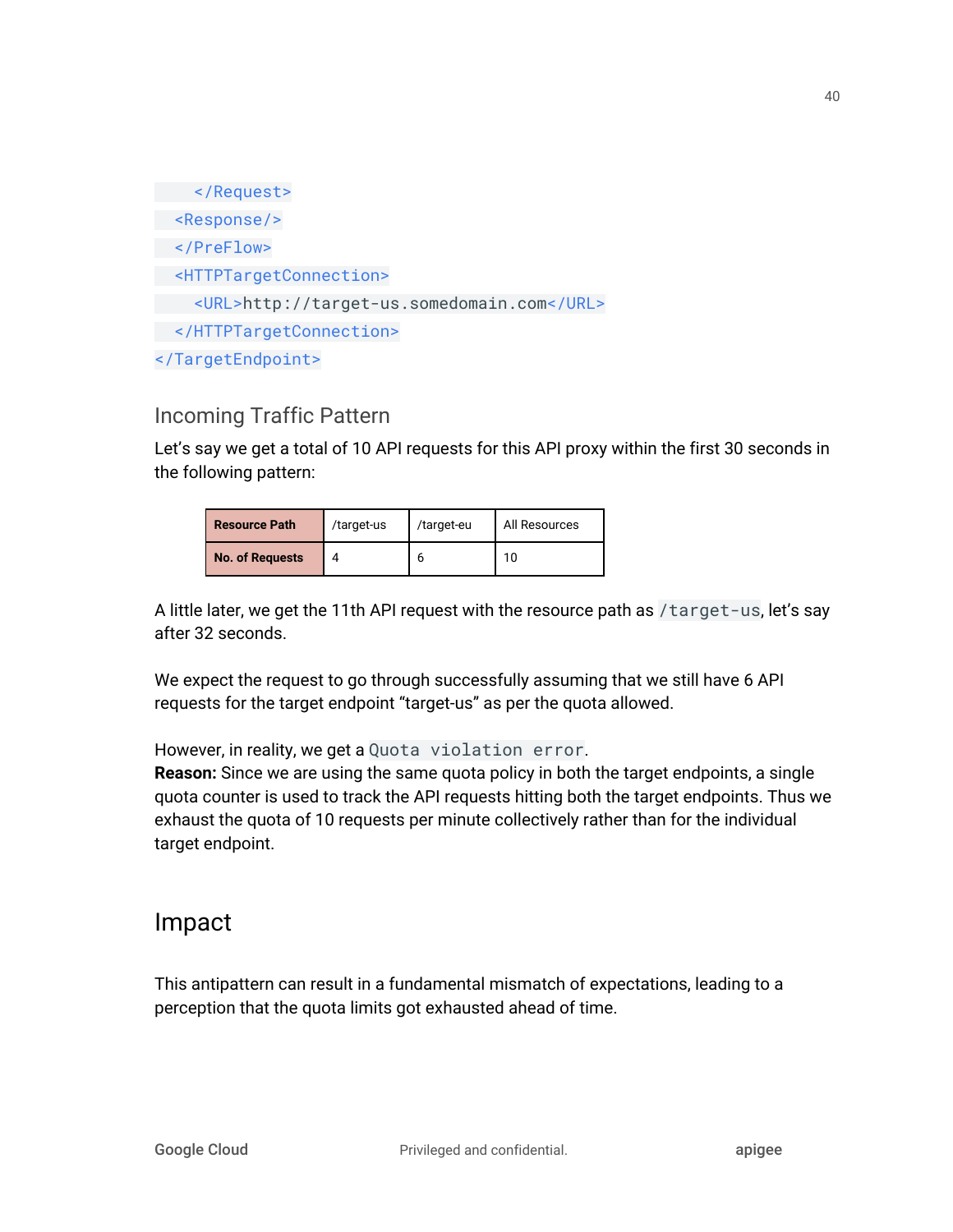# Best Practice

1. Use the <Class> or <Identifier> elements to ensure multiple, unique counters are maintained by defining a single [Quota](https://docs.apigee.com/api-platform/reference/policies/quota-policy) policy. Let's redefine the Quota policy "Quota-Minute-Target-Server" that we just explained in the previous section by using the header target\_id as the <Identifier> for as shown below:

```
<Quota name="Quota-Minute-Target-Server">
  <Interval>1</Interval>
 <TimeUnit>minute</TimeUnit>
 <Allow count="10"/>
 <Identifier ref="request.header.target_id"/>
 <Distributed>true</Distributed>
```
#### </Quota>

- a. We will continue to use this Quota policy in both the target endpoints "Target-US" and "Target-EU" as before.
- b. Now let's say if the header target\_id has a value "US" then the requests are routed to the target endpoint "Target-US".
- c. Similarly if the header target\_id has a value "EU" then the requests are routed to the target endpoint "Target-EU".
- d. So even if we use the same quota policy in both the target endpoints, separate quota counters are maintained based on the <Identifier> value.
- e. Therefore, by using the <Identifier> element we can ensure that each of the target endpoints get the allowed quota of 10 requests.
- 2. Use separate Quota policy in each of the flows/target endpoints/API Proxies to ensure that you always get the allowed count of API requests. Let's now look at the same example used in the above section to see how we can achieve the allowed quota of 10 requests for each of the target end points.
	- a. Define a separate Quota policy, one each for the target endpoints "Target-US" and "Target-EU"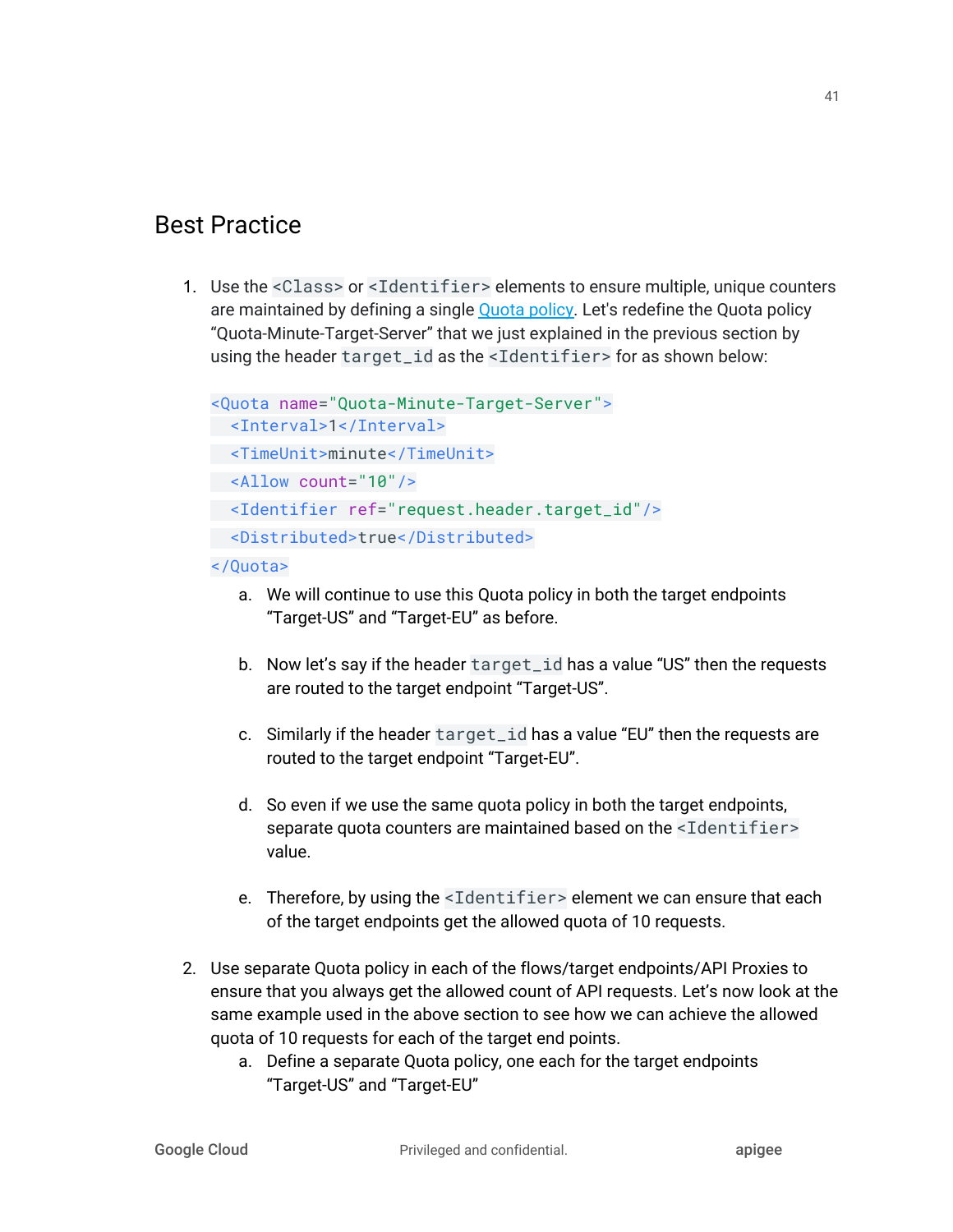#### **Quota policy for Target Endpoint "Target-US"**

```
<Quota name="Quota-Minute-Target-Server-US">
 <Interval>1</Interval>
 <TimeUnit>minute</TimeUnit>
 <Distributed>true</Distributed>
 <Allow count="10"/>
</Quota>
```
#### **Quota policy for Target Endpoint "Target-EU"**

```
<Quota name="Quota-Minute-Target-Server-EU">
 <Interval>1</Interval>
 <TimeUnit>minute</TimeUnit>
 <Distributed>true</Distributed>
 <Allow count="10"/>
</Quota>
```
b. Use the respective quota policy in the definition of the target endpoints as shown below: **Target Endpoint "Target-US"**

```
<TargetEndpoint name="Target-US">
 <PreFlow name="PreFlow">
 <Request>
 <Step>
        <Name>Quota-Minute-Target-Server-US</Name>
   </Step>
 </Request>
 <Response/>
 </PreFlow>
 <HTTPTargetConnection>
 <URL>http://target-us.somedomain.com</URL>
 </HTTPTargetConnection>
</TargetEndpoint>
```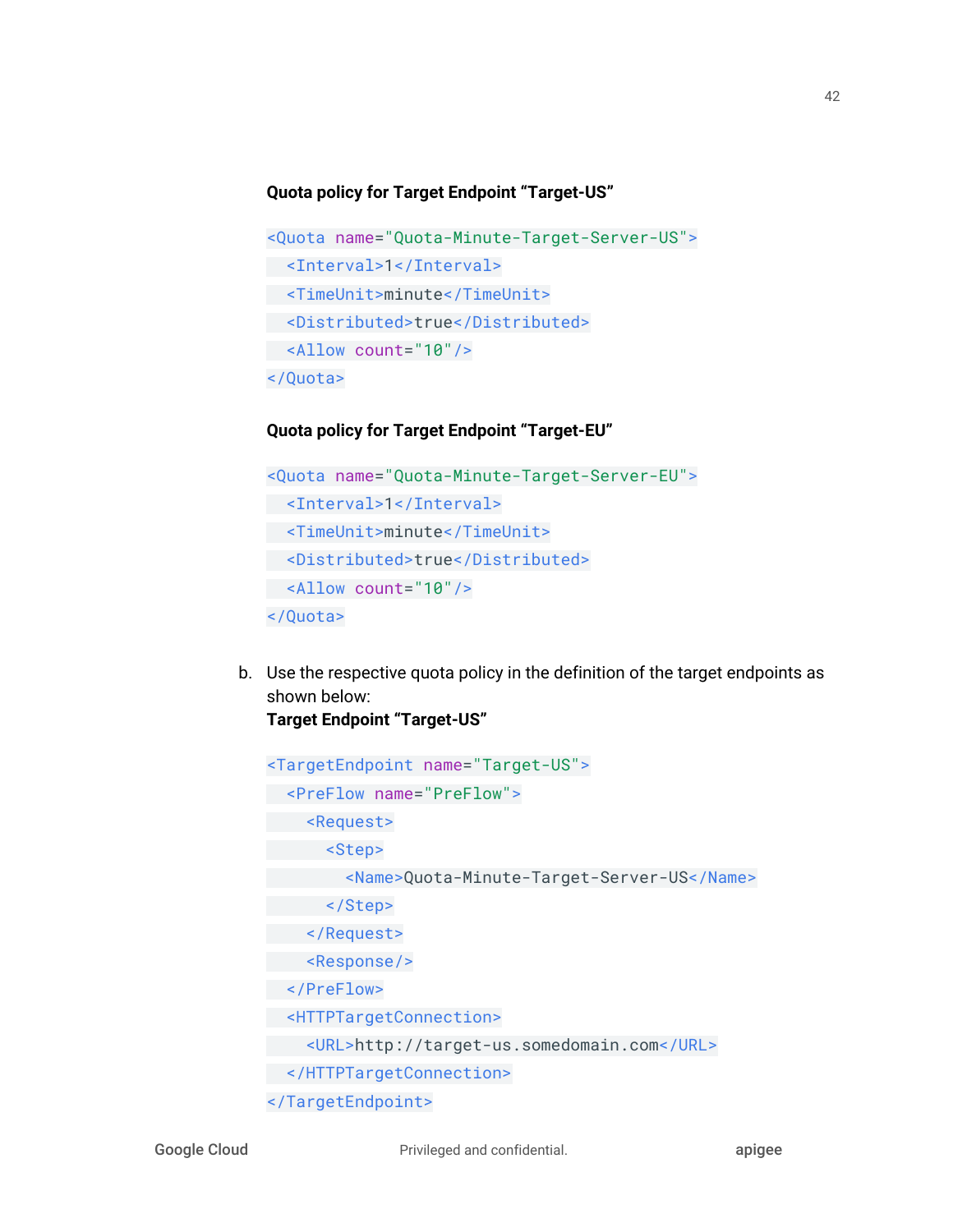#### **Target Endpont "Target-EU"**

```
<TargetEndpoint name="Target-EU">
 <PreFlow name="PreFlow">
     <Request>
      <Step>
         <Name>Quota-Minute-Target-Server-EU</Name>
       </Step>
    </Request>
    <Response/>
 </PreFlow>
 <HTTPTargetConnection>
    <URL>http://target-us.somedomain.com</URL>
 </HTTPTargetConnection>
</TargetEndpoint>
```
c. Since we are using separate Quota policy in the target endpoints **"Target-US"** and **"Target-EU",** a separate counter will be maintained. This ensures that we get the allowed quota of 10 API requests per minute for each of the target endpoints.



Use <Class> or <Identifier> element to ensure multiple, unique counters are maintained.

# Further reading

● **[Quota](http://docs.apigee.com/api-services/reference/quota-policy) policy**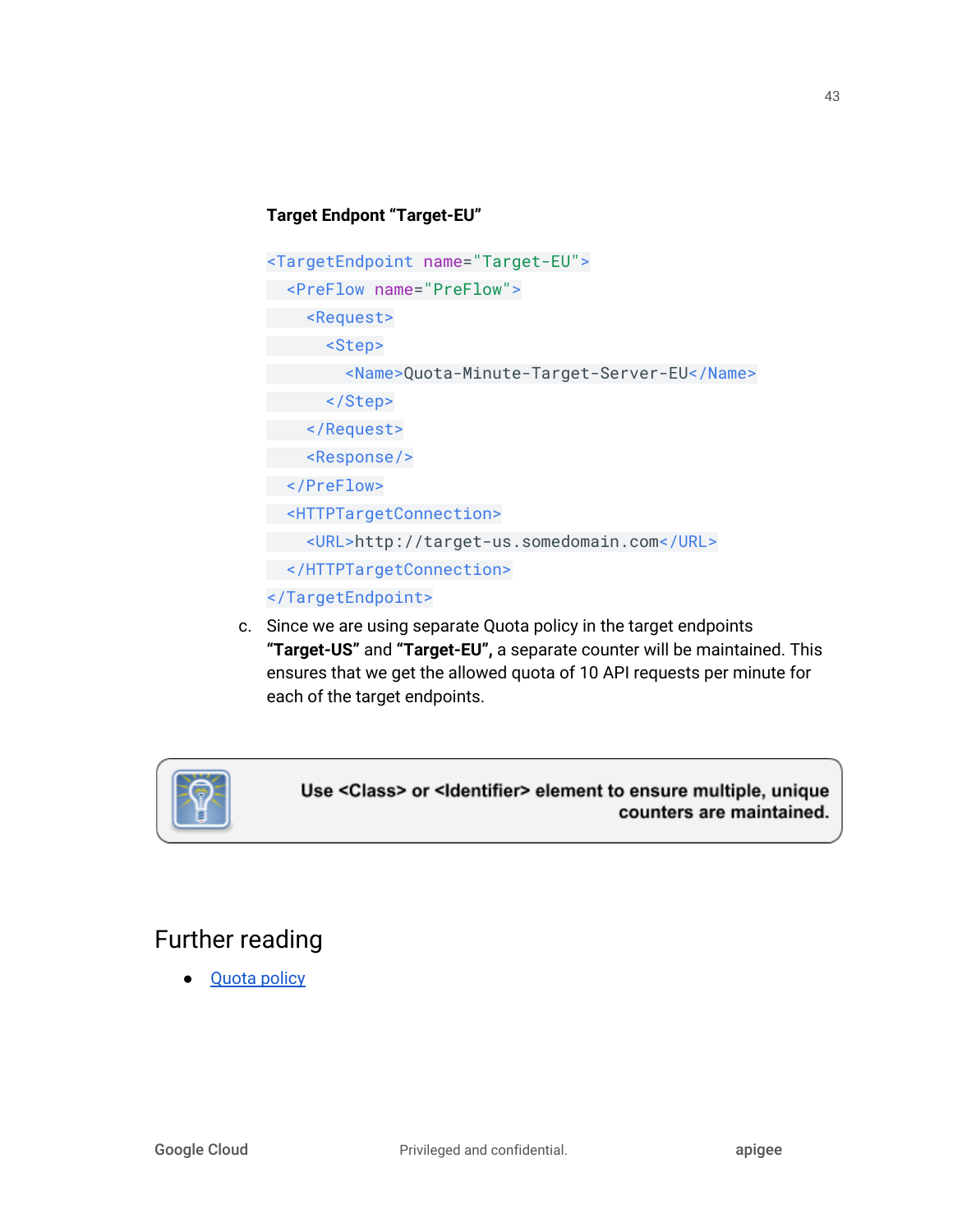## **1.10. Use the RaiseFault policy under inappropriate conditions**

The [Raise](https://docs.apigee.com/api-platform/reference/policies/raise-fault-policy) Fault policy lets API developers initiate an error flow, and set error variables in a response body message and set the appropriate response status codes. You can also use the Raise Fault policy to set flow variables pertaining to the fault, such as  $fault$ . name, fault.type, and fault.category. Because these variables are visible in analytics data and Router access logs used for debugging, it's important to identify the fault accurately.

You can use the RaiseFault policy to treat specific conditions as errors, even if an actual error has not occurred in another policy or in the backend server of the API proxy. For example, if you want the proxy to send a custom error message to the client app whenever the backend response body contains the string unavailable, then you could invoke the RaiseFault policy as shown in the code snippet below:

```
<TargetEndpoint name="default">
...
 <Response>
     <Step>
       <Name>RF-Service-Unavailable</Name>
       <Condition>(message.content Like "*unavailable*")</Condition>
   </Step>
 </Response>
...
```
The RaiseFault policy's name is visible as the fault.name in API [Monitoring](https://docs.apigee.com/api-monitoring) and as x\_apigee\_fault\_policy in the Analytics and Router access logs. This helps to diagnose the cause of the error easily.

# Antipattern

Scenario 1: Using the RaiseFault policy within FaultRules after another policy has already thrown an error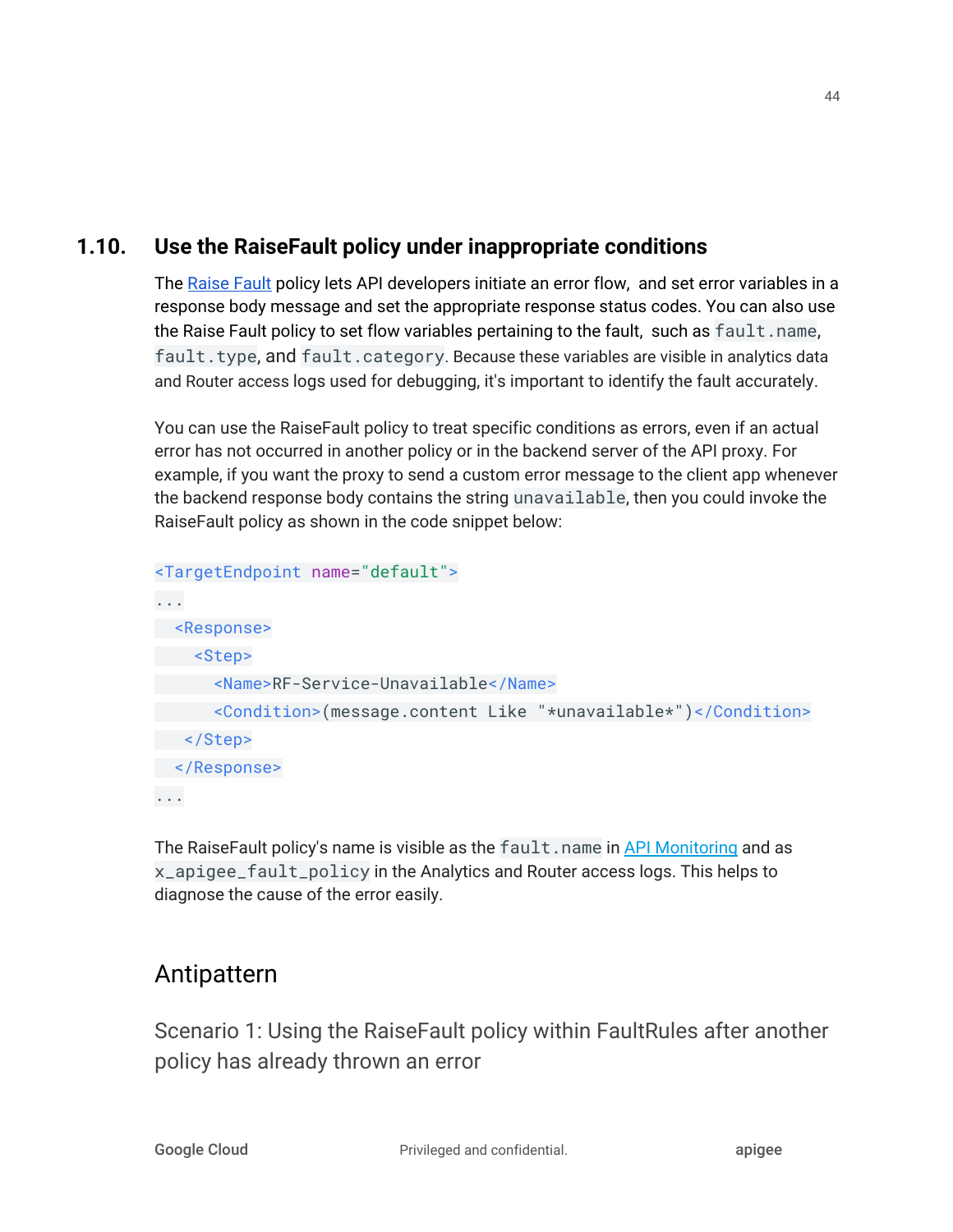Consider the example below, where an OAuthV2 policy in the API proxy flow has failed with an InvalidAccessToken error. Upon failure, Edge will set the fault.name as InvalidAccessToken, enter into the error flow, and execute any defined FaultRules. In the FaultRule, there is a RaiseFault policy named RaiseFault that sends a customized error response whenever an InvalidAccessToken error occurs. However, the use of RaiseFault policy in a FaultRule means that the fault.name variable is overwritten and masks the true cause of the failure.

```
<FaultRules>
  <FaultRule name="generic_raisefault">
     <Step>
         <Name>RaiseFault</Name>
         <Condition>(fault.name equals "invalid_access_token") or
(fault.name equals "InvalidAccessToken")</Condition>
    </Step>
 </FaultRule>
</FaultRules>
```
Scenario 2: Using RaiseFault policy in a FaultRule under all conditions

In the example below, a RaiseFault policy named RaiseFault executes if the fault.name is not RaiseFault:

```
<FaultRules>
     <FaultRule name="fault_rule">
         ....
         <Step>
             <Name>RaiseFault</Name>
             <Condition>!(fault.name equals "RaiseFault")</Condition>
         </Step>
     </FaultRule>
</FaultRules>
```
As in the first scenario, the key fault variables fault.name, fault.code, and fault.policy are overwritten with the RaiseFault policy's name. This behavior makes it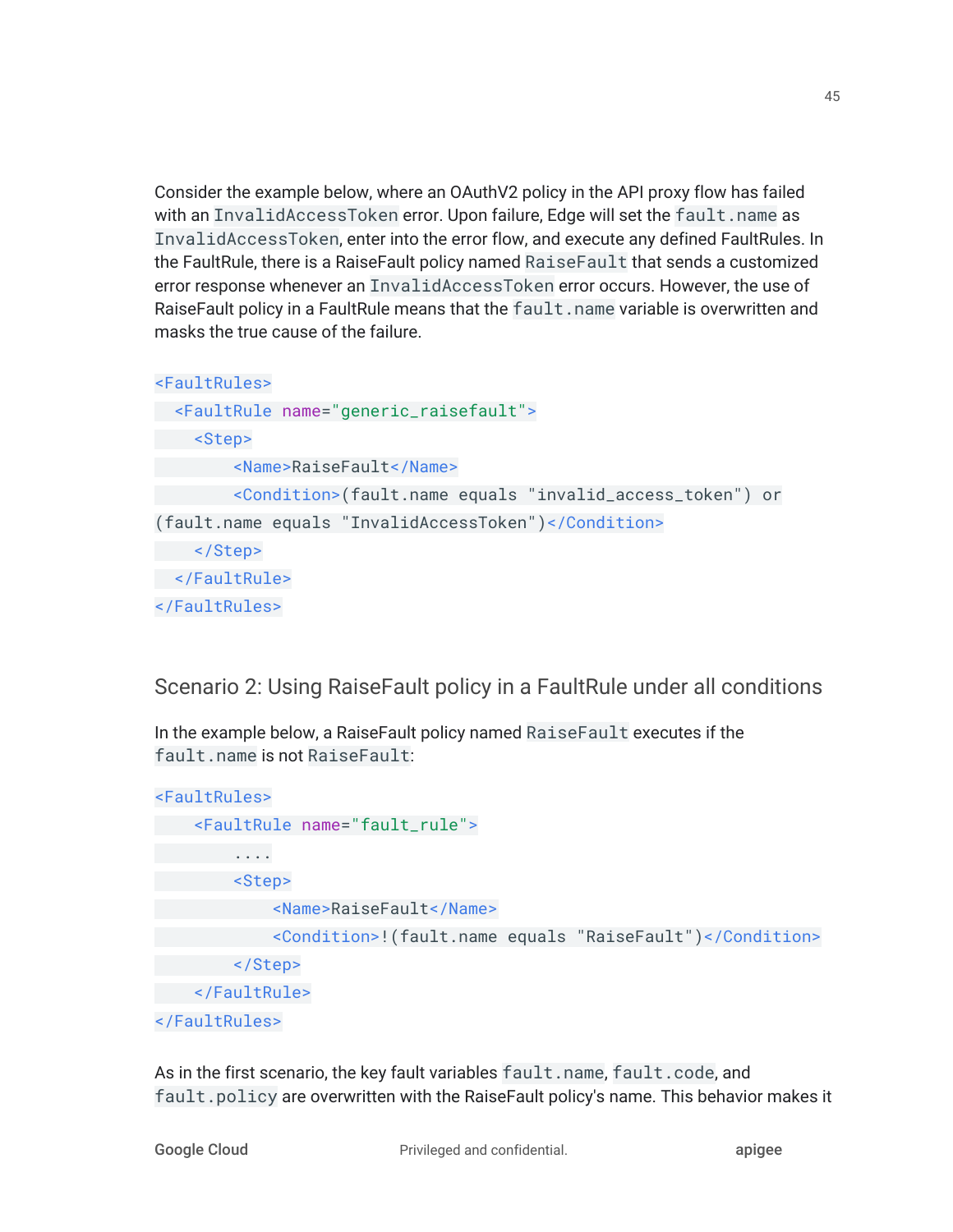almost impossible to determine which policy actually caused the failure without accessing a trace file showing the failure or reproducing the issue.

Scenario 3: Using RaiseFault policy to return a HTTP 2xx response outside of the error flow

In the example below, a RaiseFault policy named HandleOptionsRequest executes when the request verb is OPTIONS:

| <preflow name="PreFlow"></preflow> |                                   |                                                        |
|------------------------------------|-----------------------------------|--------------------------------------------------------|
| <request></request>                |                                   |                                                        |
| 0.01                               |                                   |                                                        |
| <step></step>                      |                                   |                                                        |
|                                    | <name>HandleOptionsRequest</name> |                                                        |
|                                    |                                   | <condition>(request.verb Equals "OPTIONS")</condition> |
|                                    |                                   |                                                        |
|                                    |                                   |                                                        |
|                                    |                                   |                                                        |

The intent is to return the response to the API client immediately without processing other policies. However, this will lead to misleading analytics data because the fault variables will contain the RaiseFault policy's name, making the proxy more difficult to debug. The correct way to implement the desired behavior is to use Flows with special conditions, as described in Adding CORS [support](https://docs.apigee.com/api-platform/develop/adding-cors-support-api-proxy).

# Impact

Use of the RaiseFault policy as described above results in overwriting key fault variables with the RaiseFault policy's name instead of the failing policy's name. In Analytics and Nginx Access logs, the x\_apigee\_fault\_code and x\_apigee\_fault\_policy variables are overwritten. In API [Monitoring,](https://apigee.com/apimonitoring) the Fault Code and Fault Policy are overwritten. This behavior makes it difficult to troubleshoot and determine which policy is the true cause of the failure.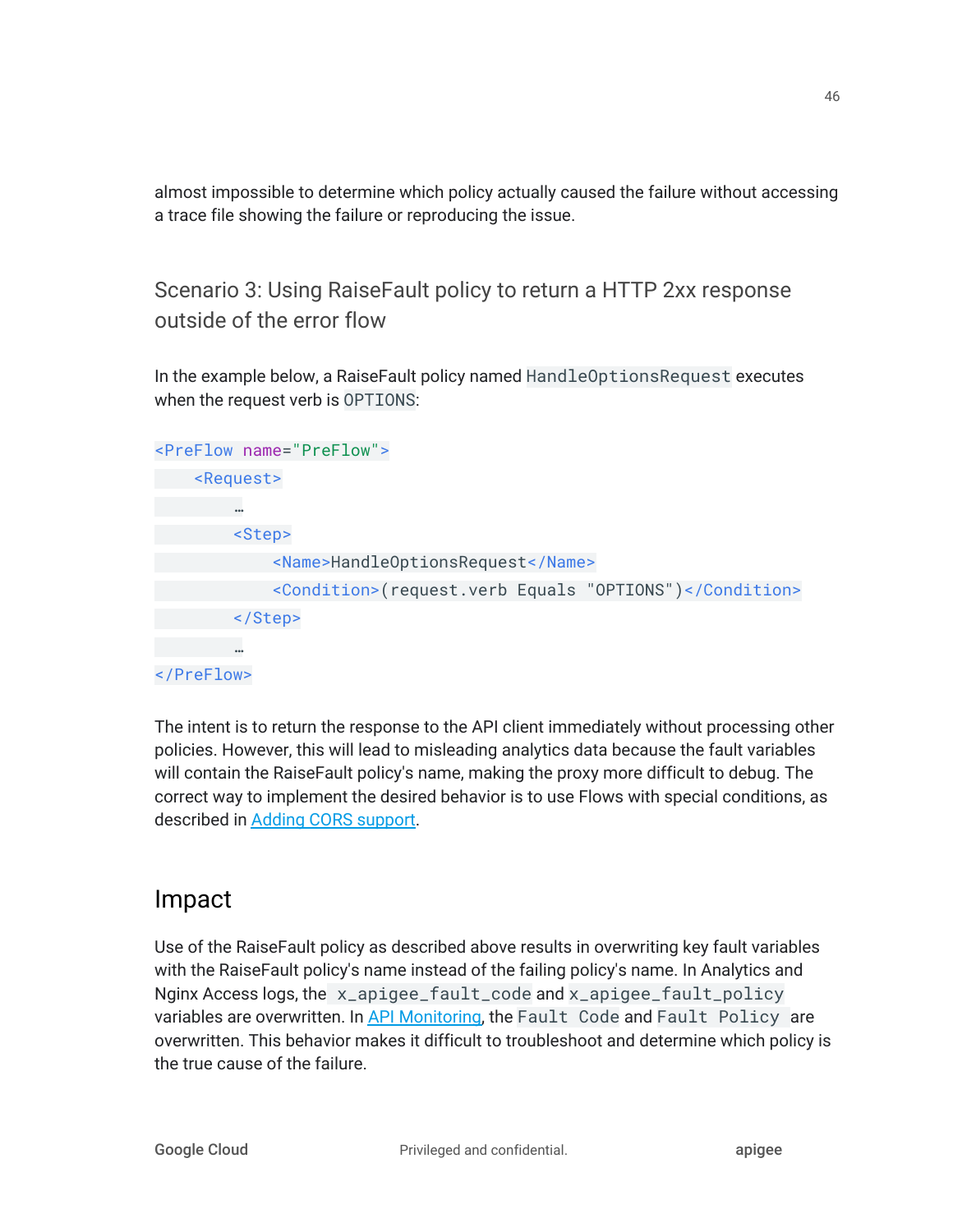In the screenshot below from API [Monitoring](https://apigee.com/apimonitoring), you can see that the Fault Code and Fault policy were overwritten to generic RaiseFault values, making it impossible to determine the root cause of the failure from the logs:

| Timestamp                    |                             |
|------------------------------|-----------------------------|
| Request                      |                             |
| Request Message ID           |                             |
| Request Length (bytes)       | <b>ESSAY</b>                |
| Status Code                  | 500                         |
| Response Time (milliseconds) | 110                         |
| Virtual Host                 |                             |
| Fault Source                 | proxy                       |
| Fault Code                   | steps.raisefault.RaiseFault |
| Fault Proxy                  |                             |
| Fault Flow                   | PreFlow                     |
| <b>Fault Policy</b>          | raisefault/RaiseFault       |

# Best Practice

- 1. When an Edge policy raises a fault and you want to customize the error response message, use the AssignMessage or JavaScript policies instead of the RaiseFault policy.
- 2. The RaiseFault policy should be used in a non-error flow. That is, only use RaiseFault to treat a specific condition as an error, even if an actual error has not occurred in a policy or in the backend server of the API proxy. For example, you could use the RaiseFault policy to signal that mandatory input parameters are missing or have incorrect syntax.
- 3. You can also use RaiseFault in a fault rule if you want to detect an error during the processing of a fault. For example, your fault handler itself could cause an error that you want to signal by using RaiseFault.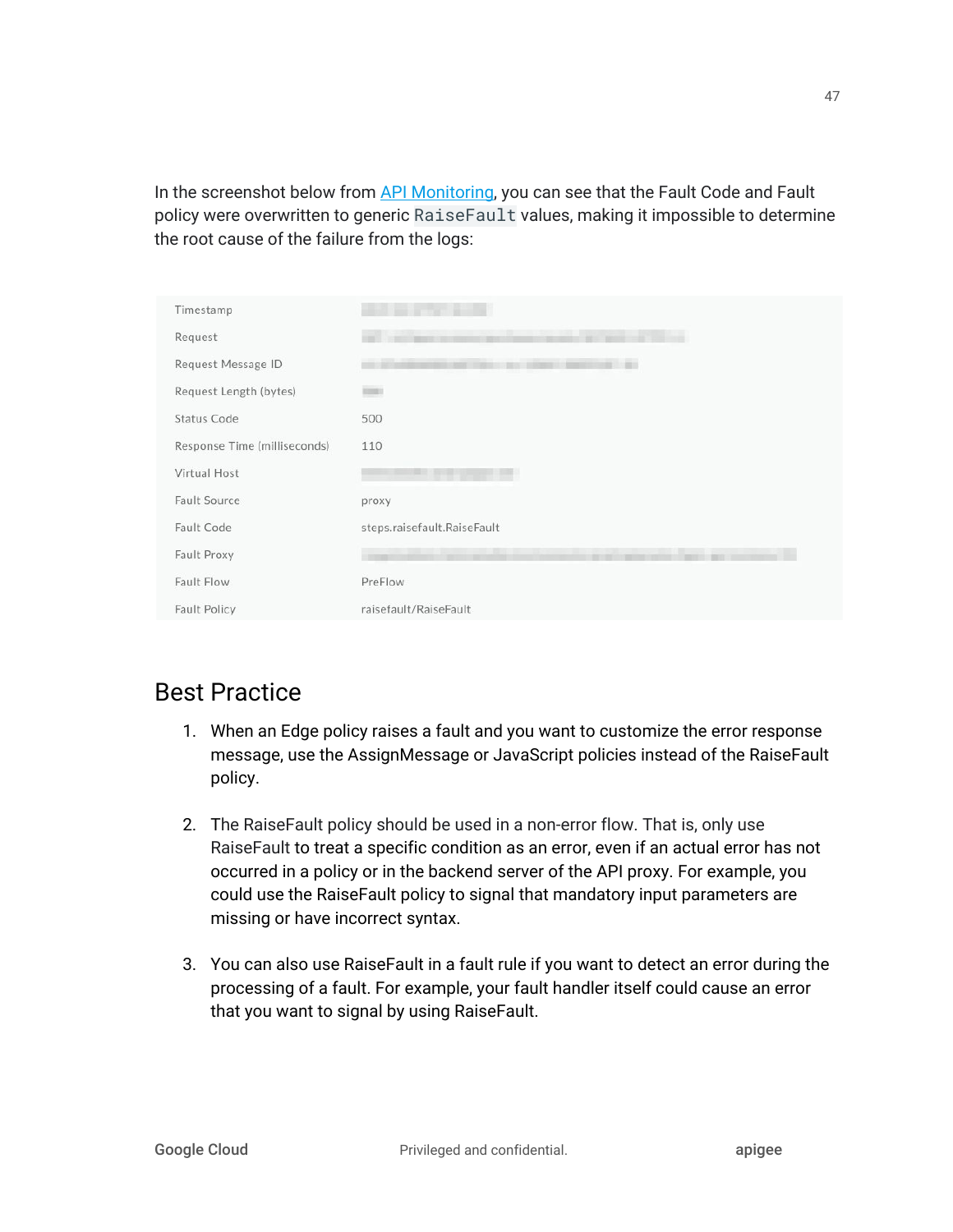# Further reading

- [Handling](https://docs.apigee.com/api-platform/fundamentals/fault-handling.html) Faults
- Raise Fault [policy](https://docs.apigee.com/api-platform/reference/policies/raise-fault-policy)
- [Community](https://community.apigee.com/articles/47312/an-improved-pattern-for-fault-handling.html) discussion on Fault Handling Patterns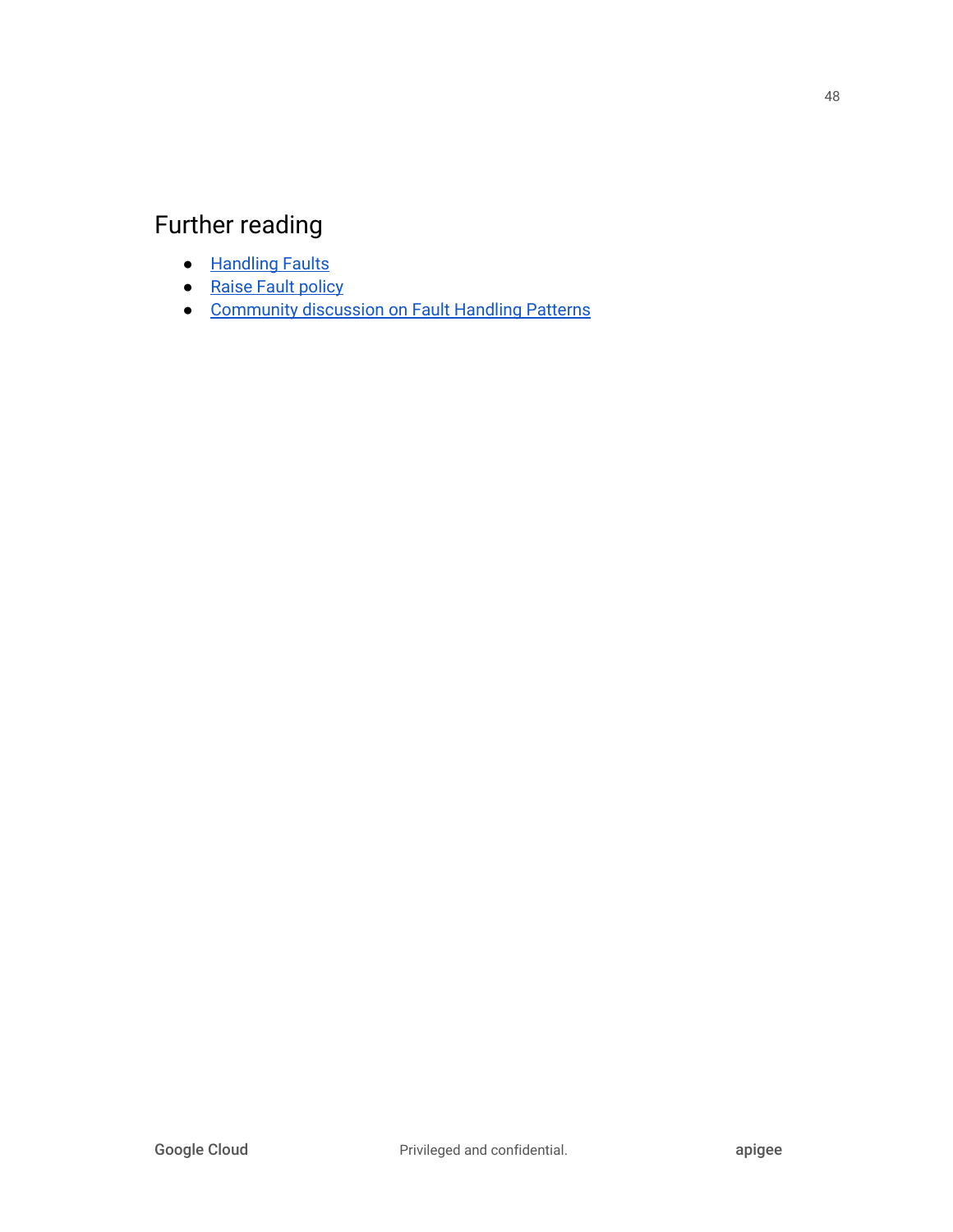### **1.11. Access multi-value HTTP Headers incorrectly in an API proxy**

The HTTP headers are the name value pairs that allows the client applications and backend services to pass additional information about requests and responses respectively. Some simple examples are:

- Authorization request header passes the user credentials to the server ○ Authorization: Basic YWxhZGRpbjpvcGVuc2VzYW1l
- Content-Type header indicates the type of the request/response content being sent
	- Content-Type: application/json

The HTTP Headers can have one or more values depending on the header field [definitions](https://www.w3.org/Protocols/rfc2616/rfc2616-sec14.html). A multi-valued header will have comma separated values. Here are a few examples of headers that contain multiple values:

- Cache-Control: no-cache, no-store, must-revalidate
- Accept: text/html, application/xhtml+xml, application/xml;q=0.9, \*/\*;q=0.8
- X-Forwarded-For: 10.125.5.30, 10.125.9.125

Note that the order of the multiple header values is important and must be preserved. For example with "X-Forwarded-For", the IP addresses are listed in order of network hops from first to last.

Apigee Edge allows the developers to access headers easily using flow [variables](https://docs.apigee.com/api-platform/reference/variables-reference) in any of the Edge policies or conditional flows. Here are the list of variables that can be used to access a specific request or response header in Apigee Edge:

Flow variables:

- message.header.**header-name**
- request.header.**header-name**
- response.header.**header-name**
- message.header.**header-name**.**N**
- request.header.**header-name**.**N**
- response.header.**header-name**.**N**

Javascript objects:

● context.proxyRequest.headers.**header-name**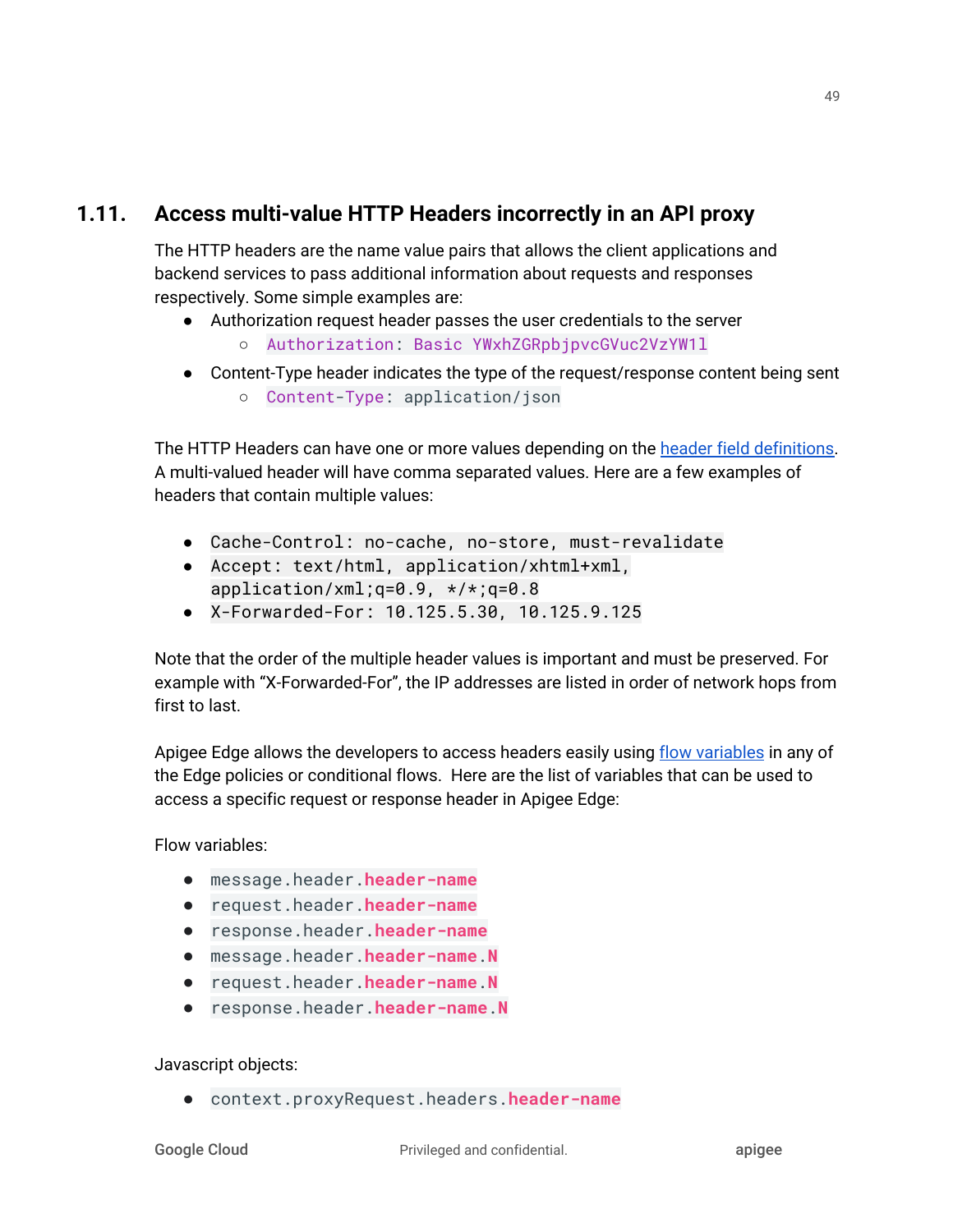- context.targetRequest.headers.**header-name**
- context.proxyResponse.headers.**header-name**
- context.targetResponse.headers.**header-name**

Here's a sample AssignMessage policy showing how to read the value of a request header and store it into a variable:

```
<AssignMessage continueOnError="false" enabled="true"
name="assign-message-default">
 <AssignVariable>
      <Name>reqUserAgent</Name>
      <Ref>request.header.User-Agent</Ref>
 </AssignVariable>
</AssignMessage>
```
## Antipattern

Accessing the values of HTTP headers in Edge policies in a way that returns only the first value is incorrect, especially if the specific HTTP Header(s) has more than one value and all these values are required for processing by target servers, client applications or a policy within Apigee Edge.

The following sections contain examples of header access.

#### **Example 1: Read a multi-valued Accept header using JavaScript code**

Consider that the Accept header has multiple values as shown below:

```
Accept: text/html, application/xhtml+xml, application/xml
```
Here's the JavaScript code that reads the value from Accept header:

```
// Read the values from Accept header
var acceptHeaderValues =
context.getVariable("request.header.Accept");
```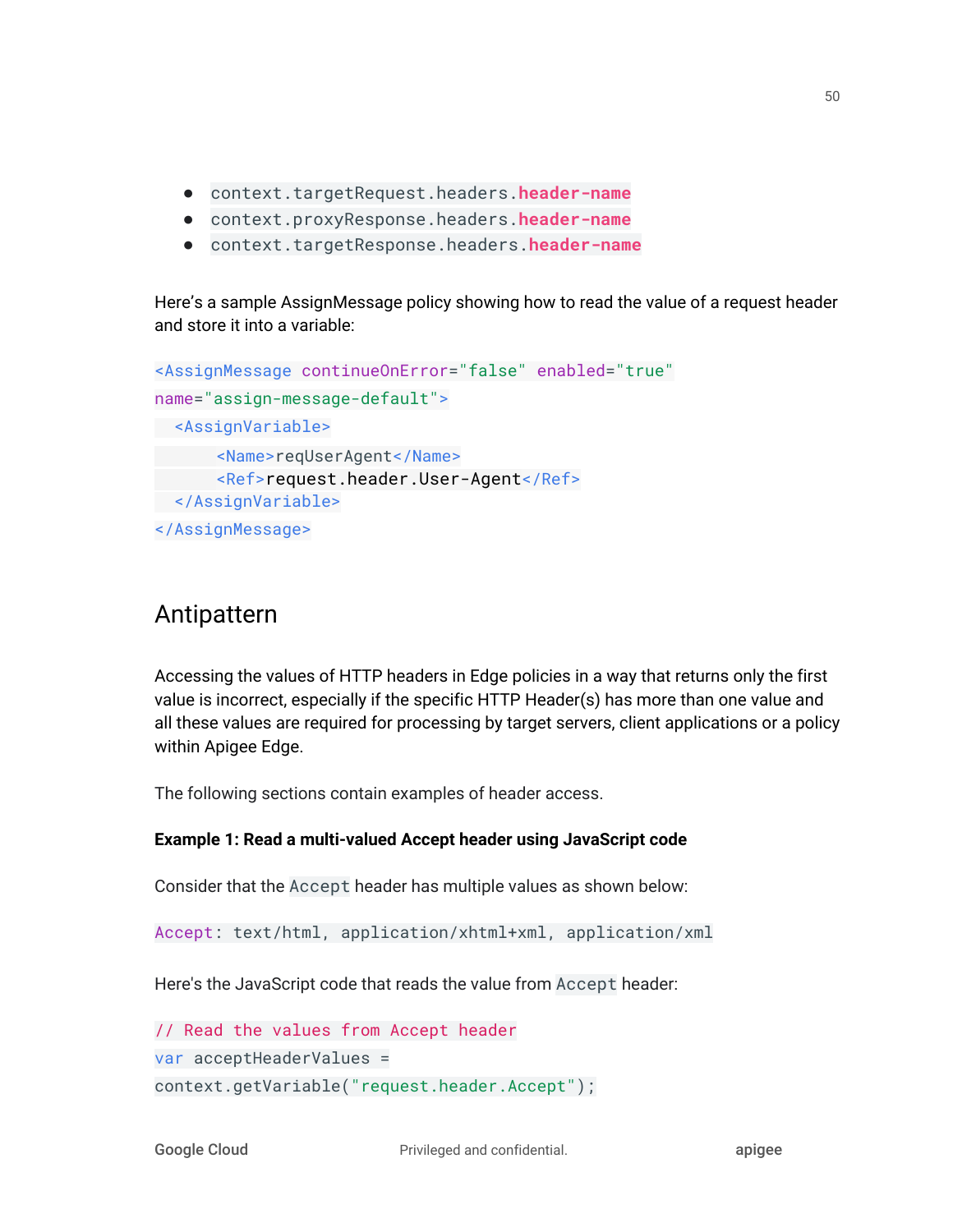The above JavaScript code returns only the first value from the Accept header, such as text/html.

### **Example 2: Read a multi-valued Access-Control-Allow-Headers header in AssignMessage or RaiseFault policy**

Consider that the Access-Control-Allow-Headers header has multiple values as shown below:

**Access-Control-Allow-Headers: content-type, authorization**

Here's the part of code from AssignMessage or RaiseFault policy setting the Access-Control-Allow-Headers header:

<Set>

```
 <Headers>
 <Header
```
name="Access-Control-Allow-Headers">{request.header.Access-Control-Re quest-Headers}</Header>

```
 </Headers>
```
</Set>

The above code sets the Header Access-Control-Allow-Headers with only the first value from the request header Access-Control-Allow-Headers, in this example content-type.

# Impact

- In both the examples above, notice that only the first value from multi-valued headers are returned. If these values are subsequently used by another policy in the API proxy flow or by the backend service to perform some function or logic, then it could lead to an unexpected outcome or result.
- When request header values are accessed and passed onto the target server, API requests could be processed by the backend incorrectly and hence they may give incorrect results.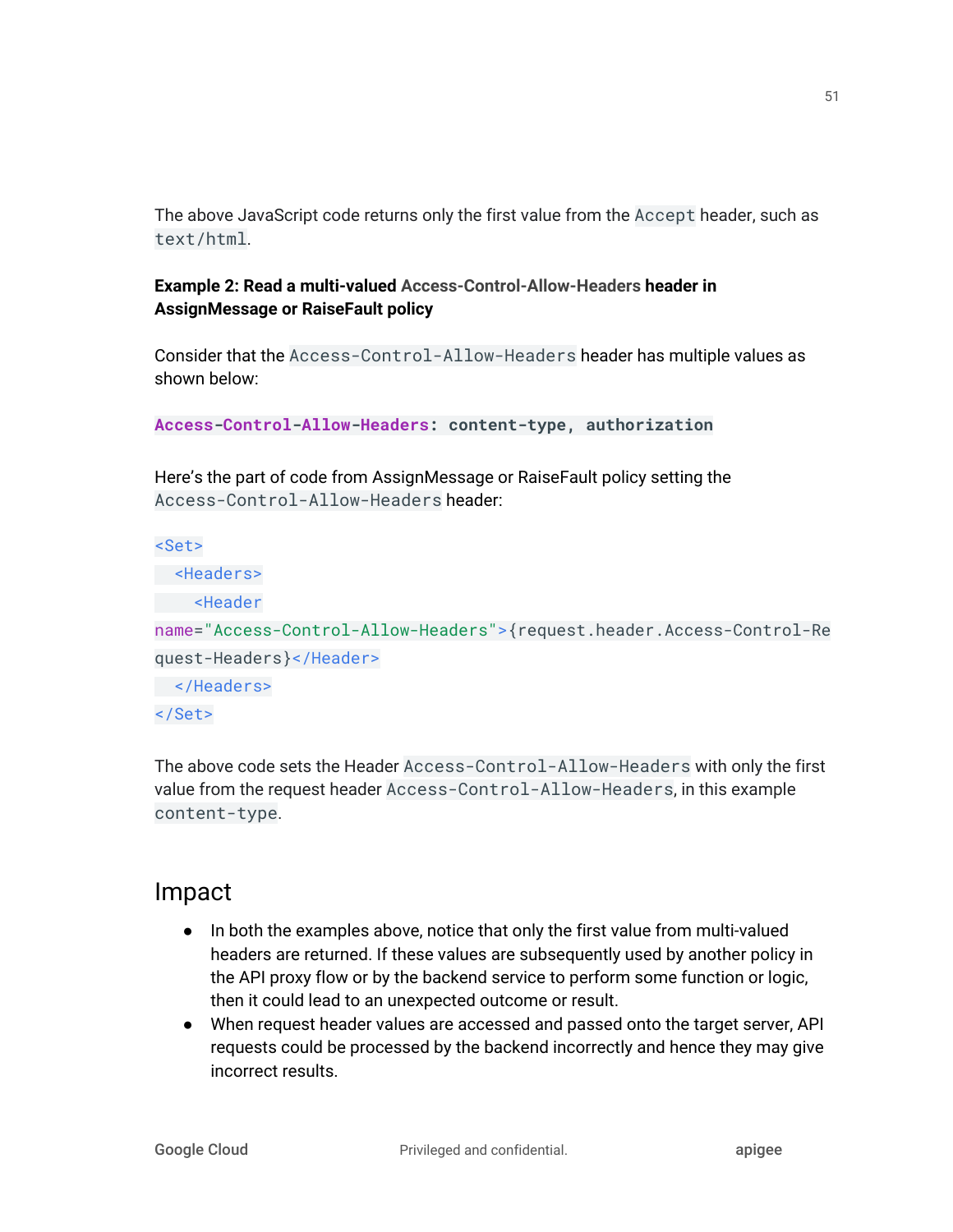● If the client application is dependent on specific header values from the Edge response, then it may also process incorrectly and give incorrect results.

## Best Practice

1. Use the appropriate built-in flow variables: request.header.**header\_name**.values.count, request.header.**header\_name**.**N,** response.header.**header\_name**.values.count, response.header.**header\_name.N**.

Then iterate to fetch all the values from a specific header in JavaScript or Java callout policies.

#### **Example: Sample JavaScript code to read a multi-value header**

```
for (var i = 1; i
<=context.getVariable('request.header.Accept.values.count');
i++)
{
 print(context.getVariable('request.header.Accept.' + i));
}
```
**Note:** Edge splits the header values considering comma as a delimiter and not through other delimiters like semicolon etc.

For example "application/xml;q=0.9, \*/\*;q=0.8" will appear as one value with the above code.

If the header values need to be split using semicolon as a delimiter, then use string.split(";") to separate these into values.

2. Use the substring() function on the flow variable request.header.**header\_name**.values in RaiseFault or AssignMessage policy to read all the values of a specific header.

#### **Example: Sample RaiseFault or AssignMessage policy to read a multi-value header**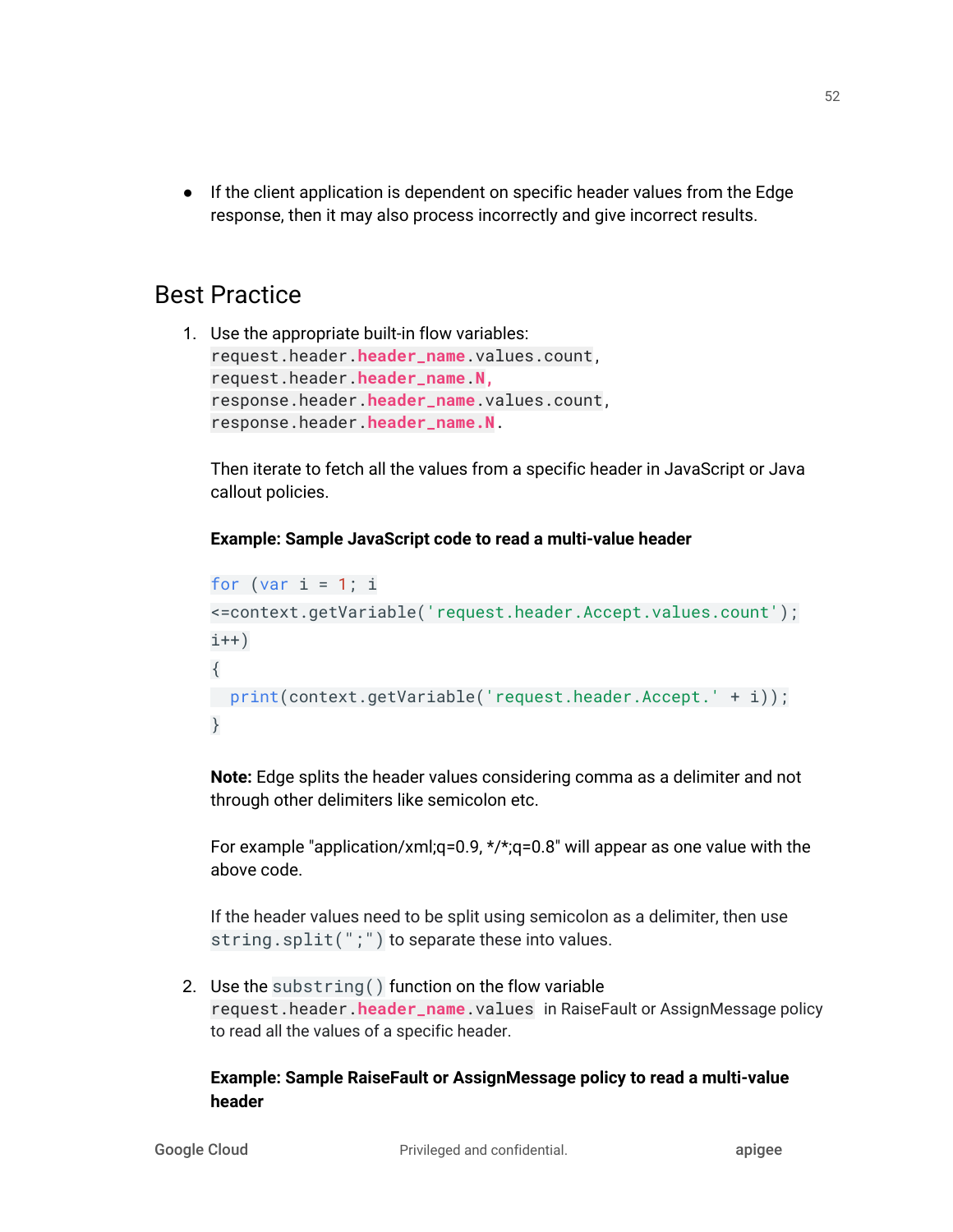```
<Set>
 <Headers>
 <Header
name="Access-Control-Allow-Headers">{substring(request.header.Ac
cess-Control-Request-Headers.values,1,-1)}</Header>
 </Headers>
</Set>
```
# Further reading

- How to handle multi-value headers in [Javascript?](https://community.apigee.com/articles/2319/how-to-handle-multi-value-headers-in-javascript.html)
- **List of HTTP [header](https://en.wikipedia.org/wiki/List_of_HTTP_header_fields) fields**
- Request and [response](https://docs.apigee.com/api-platform/fundamentals/understanding-handling-request-response-data) variables
- Flow [Variables](https://docs.apigee.com/api-platform/reference/variables-reference)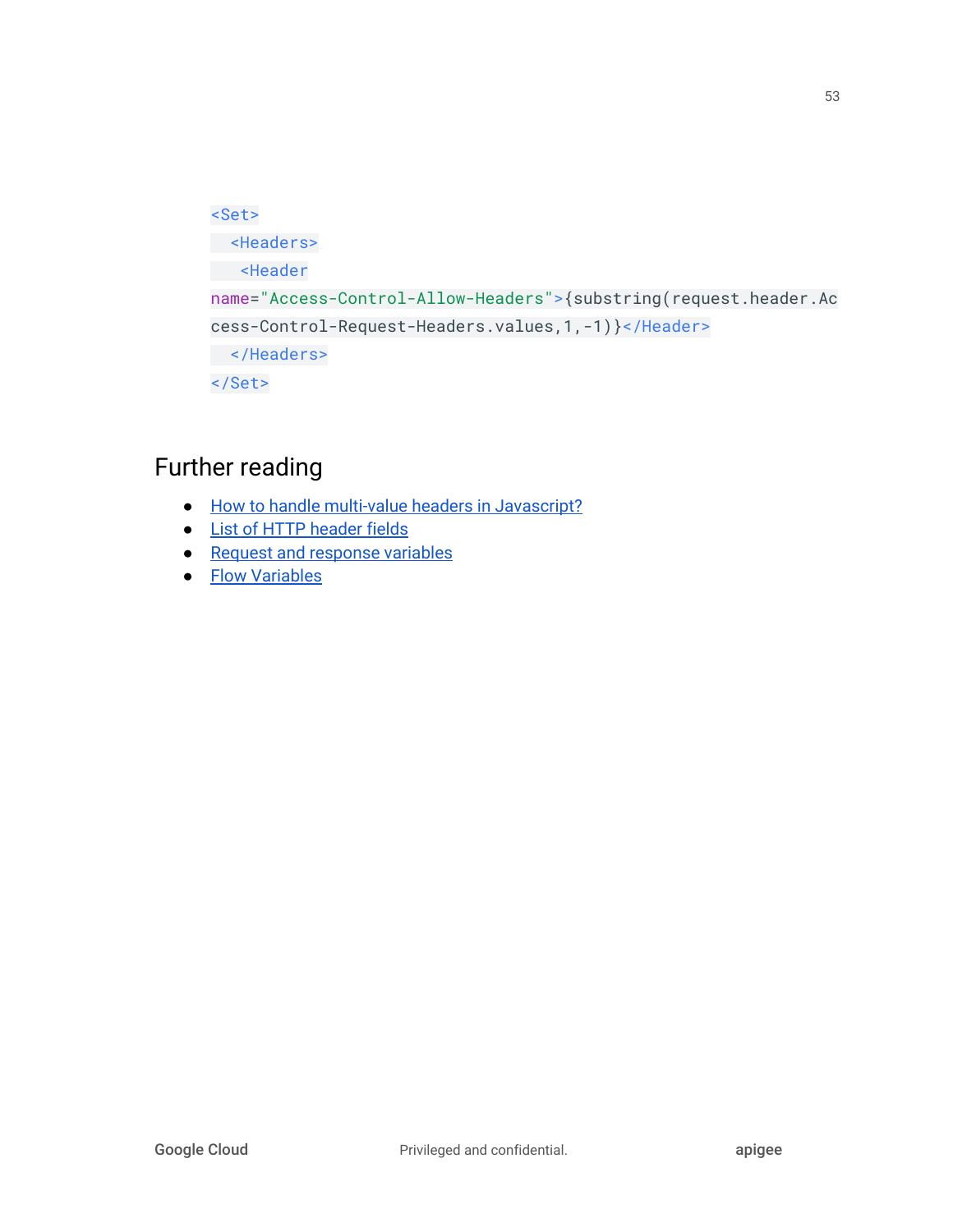## **1.12. Use Service Callout policy to invoke a backend service in a No Target API proxy**

An API proxy is a managed facade for backend services. At its simplest, an API proxy consists of a [ProxyEndpoint](https://docs.apigee.com/api-platform/fundamentals/understanding-apis-and-api-proxies) (defining the URL of the API) and a [TargetEndpoint](https://docs.apigee.com/api-platform/fundamentals/understanding-apis-and-api-proxies) (defining the URL of the backend service).

Apigee Edge offers a lot of flexibility for building sophisticated behaviour on top of this pattern. For instance, you can add policies to control the way the API processes a client request before sending it to the backend service, or manipulate the response received from the backend service before forwarding it to the client. You can invoke other services using service callout [policies](https://docs.apigee.com/api-platform/reference/policies/service-callout-policy), add custom behaviour by adding [Javascript](https://docs.apigee.com/api-platform/reference/policies/javascript-policy) code and even create an API proxy that doesn't invoke a backend service.

## Antipattern

Using service callouts to invoke a backend service in an API proxy with no routes to a target endpoint is technically feasible, but will result in the loss of analytics data about the performance of the external service.

An API proxy that does not contain target routes can be useful in cases where the request message does not need to be forwarded to the TargetEndpoint. Instead, the ProxyEndpoint performs all of the necessary processing. For example, the ProxyEndpoint could retrieve data from a lookup to the API Services's key/value store and return the response without invoking a backend service.

You can define a null [Route](https://docs.apigee.com/api-platform/reference/api-proxy-configuration-reference#proxyendpoint-nullroutes) in an API proxy, as shown here:

#### <RouteRule name="noroute"/>

A proxy using a null route is a "no target" proxy, because it does not invoke a target backend service.

It is technically possible to add a service callout to a no target proxy to invoke an external service, as shown in the example below: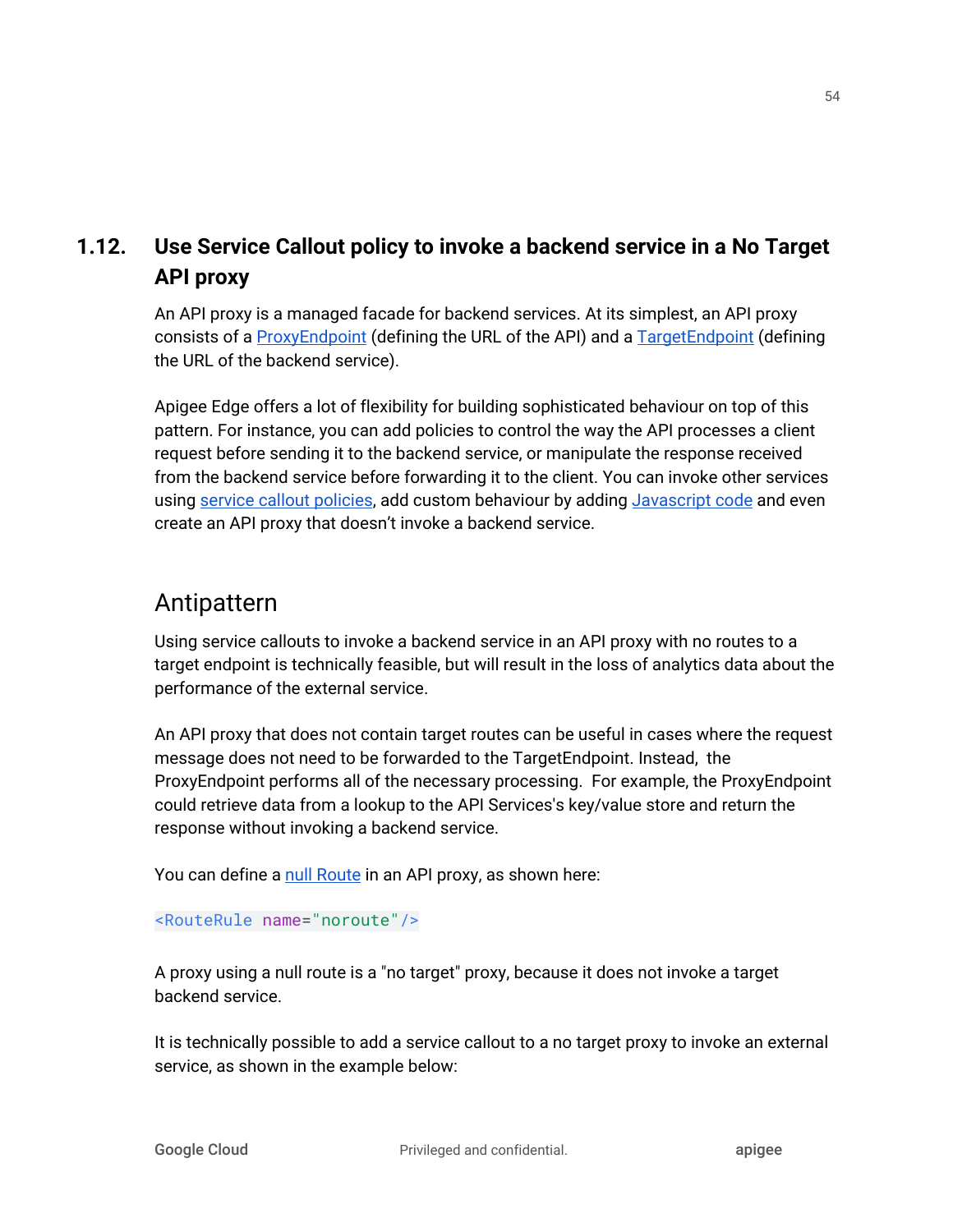```
<?xml version="1.0" encoding="UTF-8" standalone="yes"?>
```

```
<ProxyEndpoint name="default">
```
<Description/>

<FaultRules/>

<PreFlow name="PreFlow">

<Request>

<Step>

<Name>ServiceCallout-InvokeBackend</Name>

</Step>

</Request>

<Response/>

</PreFlow>

<PostFlow name="PostFlow">

<Request/>

<Response/>

</PostFlow>

<Flows/>

<HTTPProxyConnection>

<BasePath>/no-target-proxy</BasePath>

<Properties/>

<VirtualHost>secure</VirtualHost>

</HTTPProxyConnection>

<RouteRule name="noroute"/>

</ProxyEndpoint>

However, the proxy can not provide analytics information about the external service behaviour (such as processing time or error rates), making it difficult to assess the performance of the target server.

## Impact

● Analytics information on the interaction with the external service (error codes, response time, target performance, etc.) is unavailable.

 $\circ$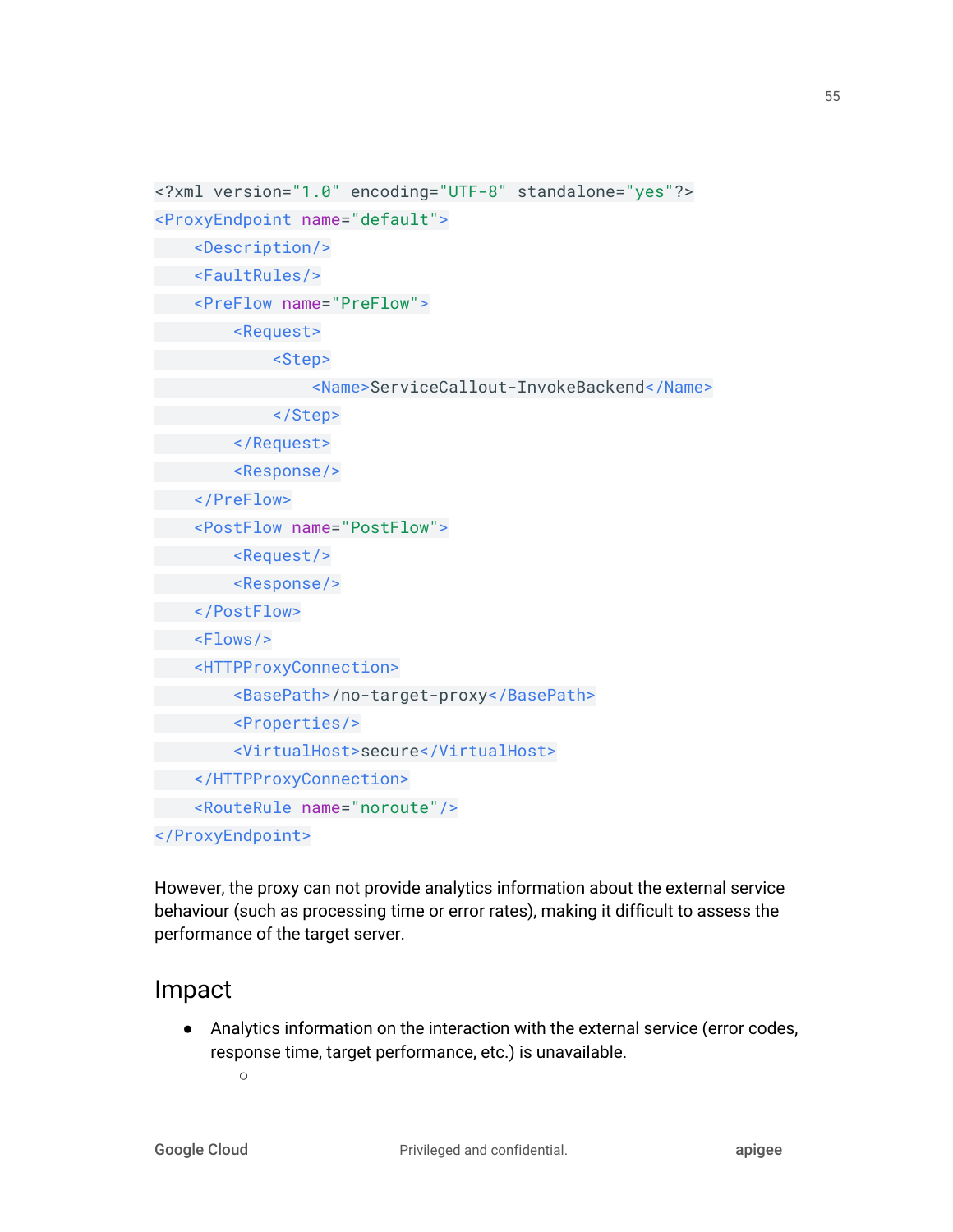● Any specific logic required before or after invoking the service callout is included as part of the overall proxy logic, making it harder to understand and reuse.

# Best Practice

If an API proxy interacts with only a single external service, the API proxy should follow the basic design pattern, where the backend service is defined as the target endpoint of the API proxy. A proxy with no routing rules to a target endpoint should not invoke a backend service using the ServiceCallout policy.

The following proxy configuration implements the same behaviour as the example above, but follows best practices:

```
<?xml version="1.0" encoding="UTF-8" standalone="yes"?>
<ProxyEndpoint name="default">
     <Description/>
     <FaultRules/>
    <PreFlow name="PreFlow">
         <Request/>
         <Response/>
     </PreFlow>
     <PostFlow name="PostFlow">
         <Request/>
         <Response/>
     </PostFlow>
     <Flows/>
     <HTTPProxyConnection>
         <BasePath>/simple-proxy-with-route-to-backend</BasePath>
         <Properties/>
         <VirtualHost>secure</VirtualHost>
     </HTTPProxyConnection>
     <RouteRule name="default">
         <TargetEndpoint>default</TargetEndpoint>
```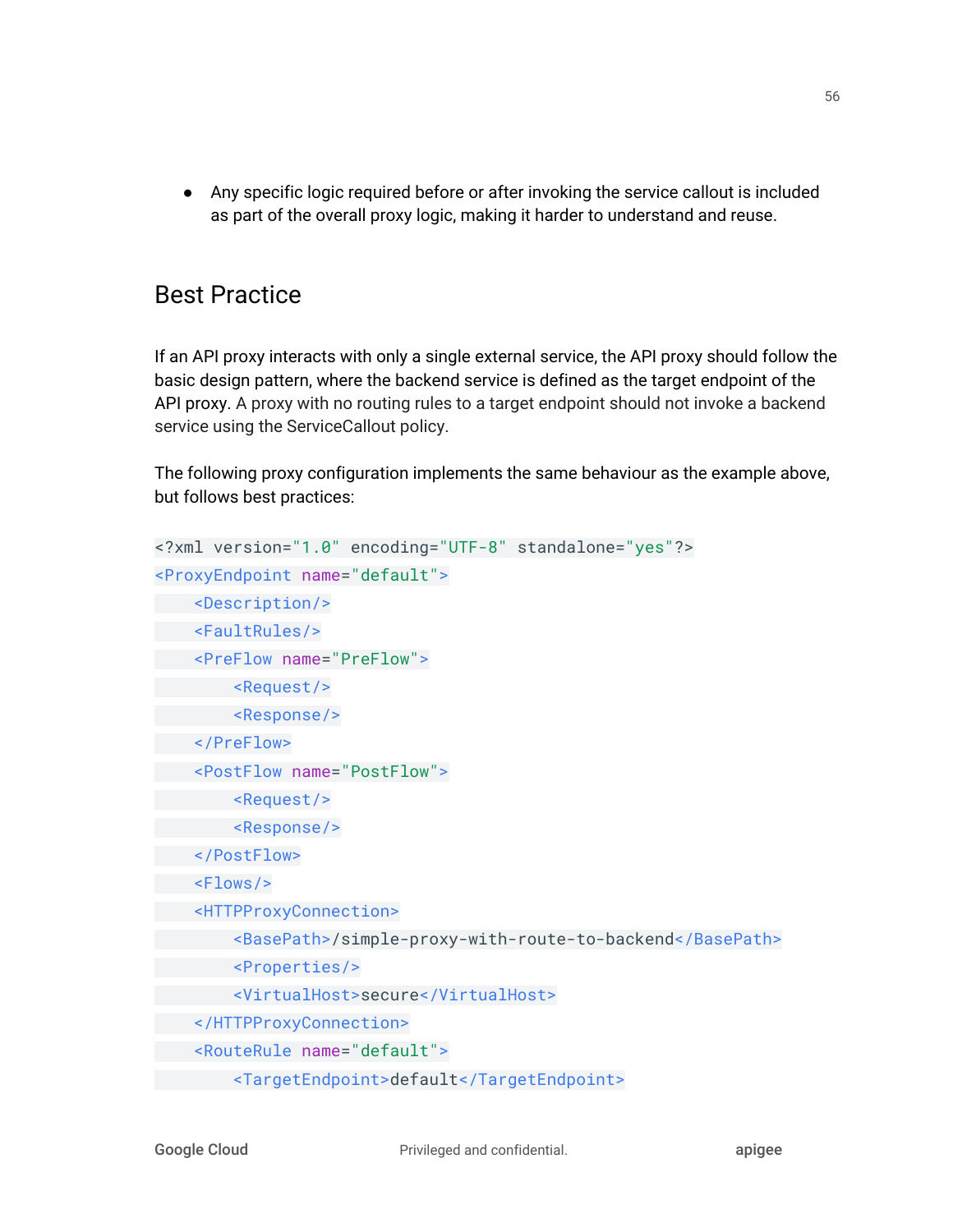### </RouteRule> </ProxyEndpoint>

Use Service callouts to support mashup scenarios, where you want to invoke external services before or after invoking the target endpoint. Service callouts are not meant to replace target endpoint invocation.

# Further reading

- [Understanding](https://docs.apigee.com/api-platform/fundamentals/understanding-apis-and-api-proxies) APIs and API proxies
- How to [configure](https://docs.apigee.com/api-platform/reference/api-proxy-configuration-reference#proxyendpoint-howtoconfigurerouterules) Route Rules
- Null [Routes](https://docs.apigee.com/api-platform/reference/api-proxy-configuration-reference#proxyendpoint-nullroutes)
- **[Service](https://docs.apigee.com/api-platform/reference/policies/service-callout-policy.html) Callout policy**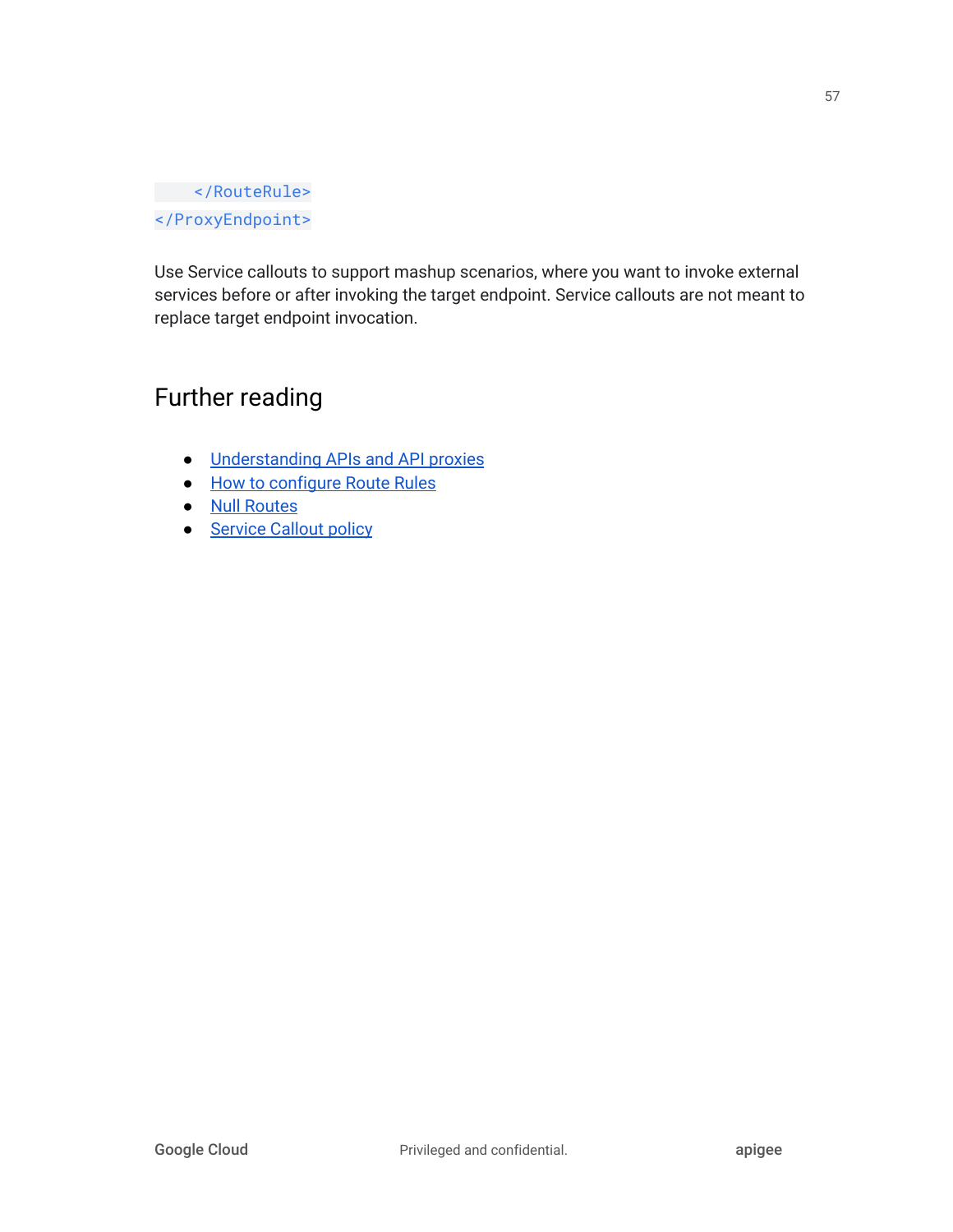# **2. Performance Antipatterns**

### **2.1. Leave unused NodeJS API Proxies deployed**

One of the unique and useful features of Apigee Edge is the ability to wrap a NodeJS application in an API proxy. This allows developers to create event-driven server-side applications using Edge.

## Antipattern

Deployment of API Proxies is the process of making them available to serve API requests. Each of the deployed API Proxies is loaded into Message Processor's runtime memory to be able to serve the API requests for the specific API proxy. Therefore, the runtime memory usage increases with the increase in the number of deployed API Proxies. Leaving any unused API Proxies deployed can cause unnecessary use of runtime memory.

In the case of NodeJS API Proxies, there is a further implication.

The platform launches a "Node app" for every deployed NodeJS API proxy. A Node app is akin to a standalone node server instance on the Message Processor JVM process. In effect, for every deployed NodeJS API proxy, Edge launches a node server each, to process requests for the corresponding proxies. If the same NodeJS API proxy is deployed in multiple environments, then a corresponding node app is launched for each environment. In situations where there are a lot of deployed but unused NodeJS API Proxies, multiple Node apps are launched. Unused NodeJS proxies translate to idle Node apps which consume memory and affect start up times of the application process.

| <b>Used Proxies</b> |                               | <b>Unused Proxies</b>                    |                          |                                      |                                          |
|---------------------|-------------------------------|------------------------------------------|--------------------------|--------------------------------------|------------------------------------------|
| No. of<br>proxies   | Number of<br>deployed<br>envs | <b>Number of</b><br>nodeapps<br>launched | No. of<br><b>proxies</b> | <b>Number of</b><br>deployed<br>envs | <b>Number of</b><br>nodeapps<br>launched |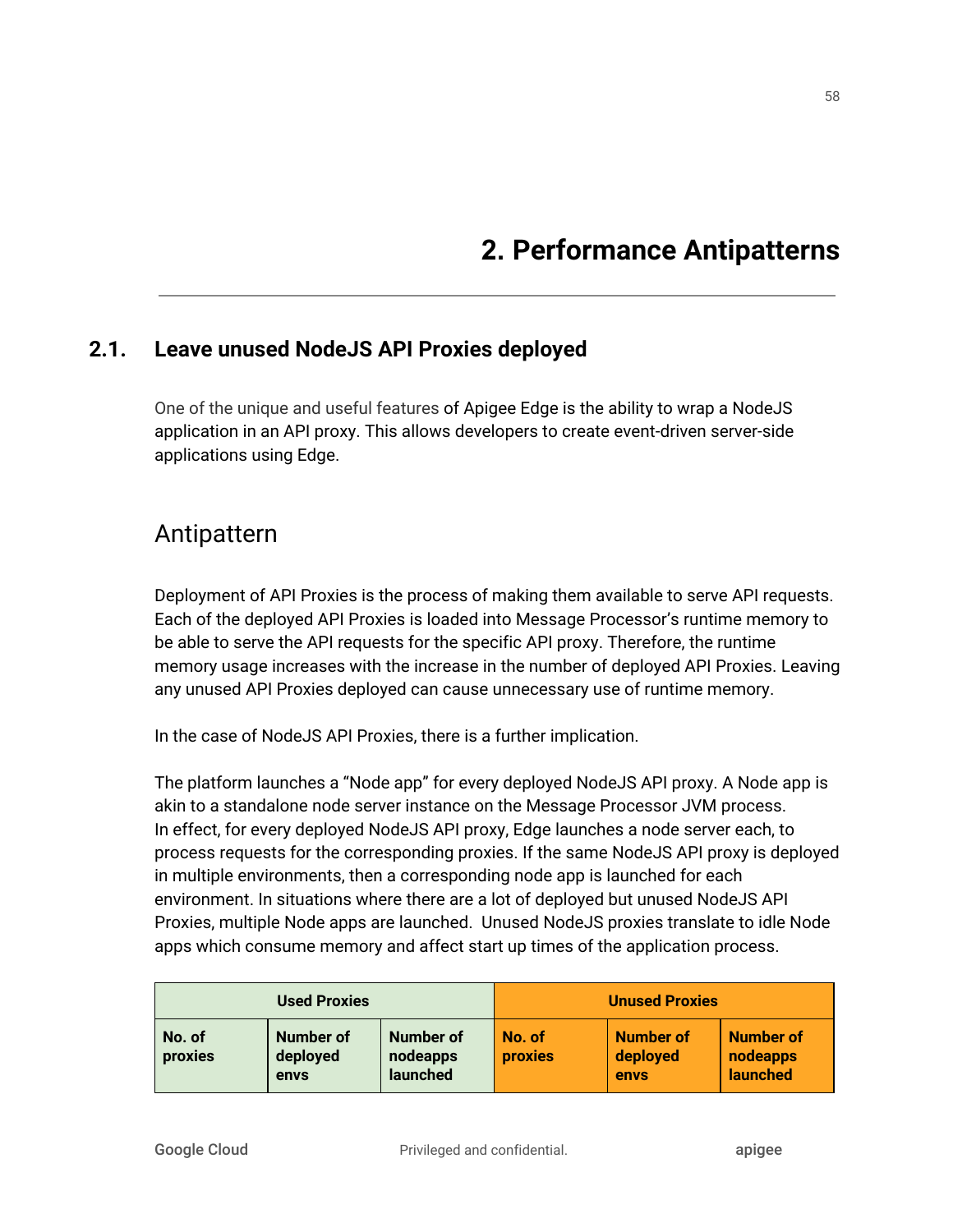| $\sim$ | Dev,test,prod | $10x3 = 30$ | 10<br>ے ا | Dev,test,prod   | $12x3=36$ |
|--------|---------------|-------------|-----------|-----------------|-----------|
|        | (3            |             |           | $\sqrt{2}$<br>ں |           |

In the illustration above, 36 unused nodeapps are launched, which uses up system memory and has an adverse effect on start up times of the process.

## Impact

- High Memory usage and cascading effect on application's ability to process further requests.
- Likely Performance impact on the API Proxies that are actually serving traffic.

# Best Practice

Undeploy any unused API Proxies.



You can use Analytics Proxy Performance dashboard to determine which proxies are not serving traffic for a certain period of time, then you can choose to undeploy them if they don't need to be deployed.

# Further reading

- [Overview](http://docs.apigee.com/api-services/content/overview-nodejs-apigee-edge) of Node.js on Apigee Edge
- Getting started with [Node.js](http://docs.apigee.com/api-services/content/getting-started-nodejs-apigee-edge) on Apigee Edge
- Debugging and [troubleshooting](http://docs.apigee.com/api-services/content/debugging-nodejs-proxies) Node.js proxies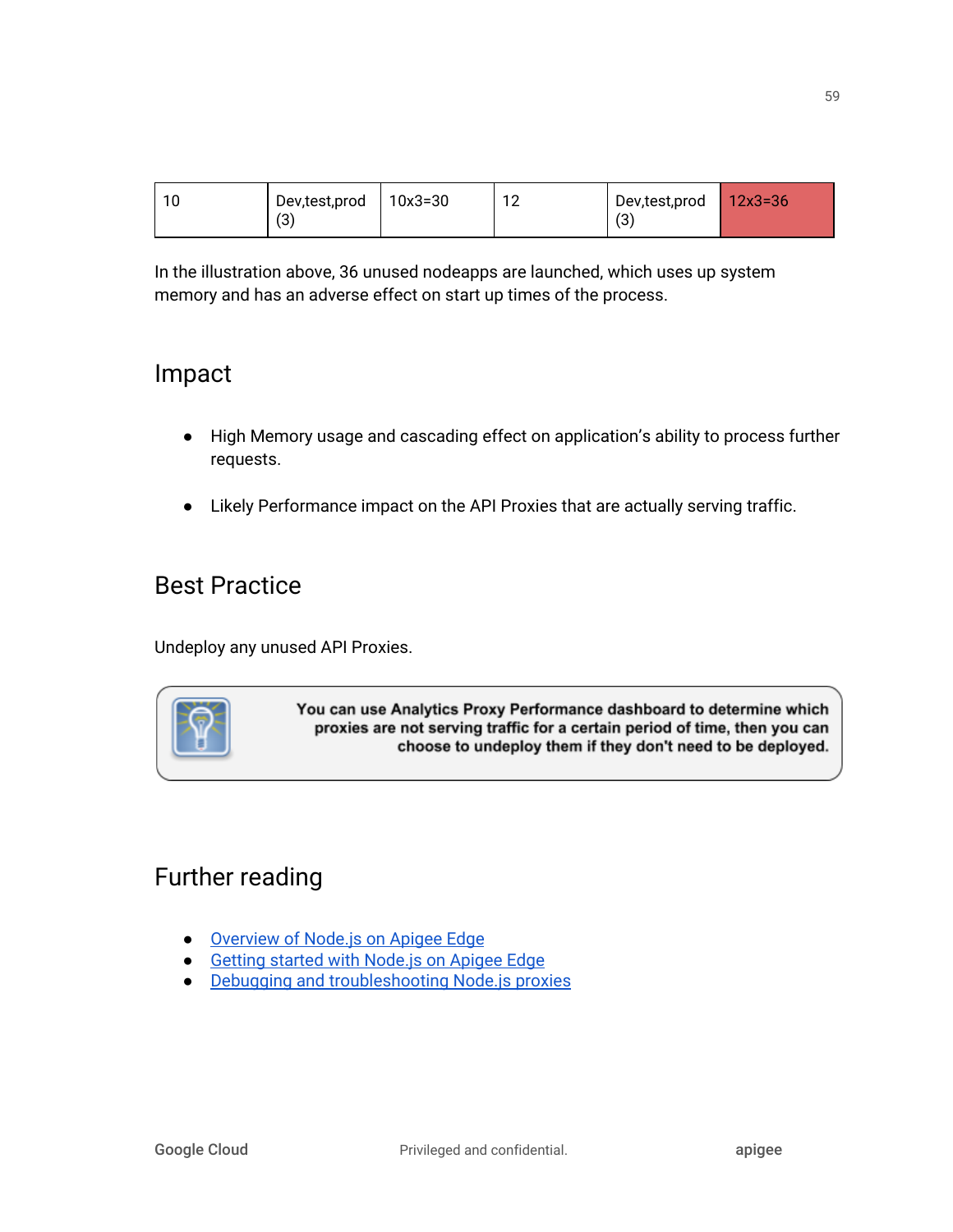# **3.Generic Antipatterns**

### **3.1. Invoke Management API calls from an API proxy**

Edge has a powerful utility called "management APIs" which offers services such as:

- Deploying or undeploying API Proxies
- Configuring virtual hosts, keystores and truststores, etc.
- Creating, deleting and/or updating entities such as KeyValueMaps, API Products, Developer Apps, Developers, Consumer Keys, etc.
- Retrieving information about these entities

These services are made accessible through a component called **"Management Server"** in the Apigee Edge platform. These services can be invoked easily with the help of simple management API calls.

Sometimes we may need to use one or more of these services from API Proxies at runtime. This is because the entities such as KeyValueMaps, OAuth Access Tokens, API Products, Developer Apps, Developers, Consumer Keys, etc. contain useful information in the form of key-value pairs, custom attributes or as part of its profile. For instance, you can store the following information in KeyValueMap to make it more secure and accessible at runtime:

- Back-end target URLs
- Environment properties
- Security credentials of backend or third party systems etc

Similarly, you may want to get the list of API Products or developer's email address at runtime. This information will be available as part of the Developer Apps profile.

All this information can be effectively used at runtime to enable dynamic behaviour in policies or custom code within Apigee Edge.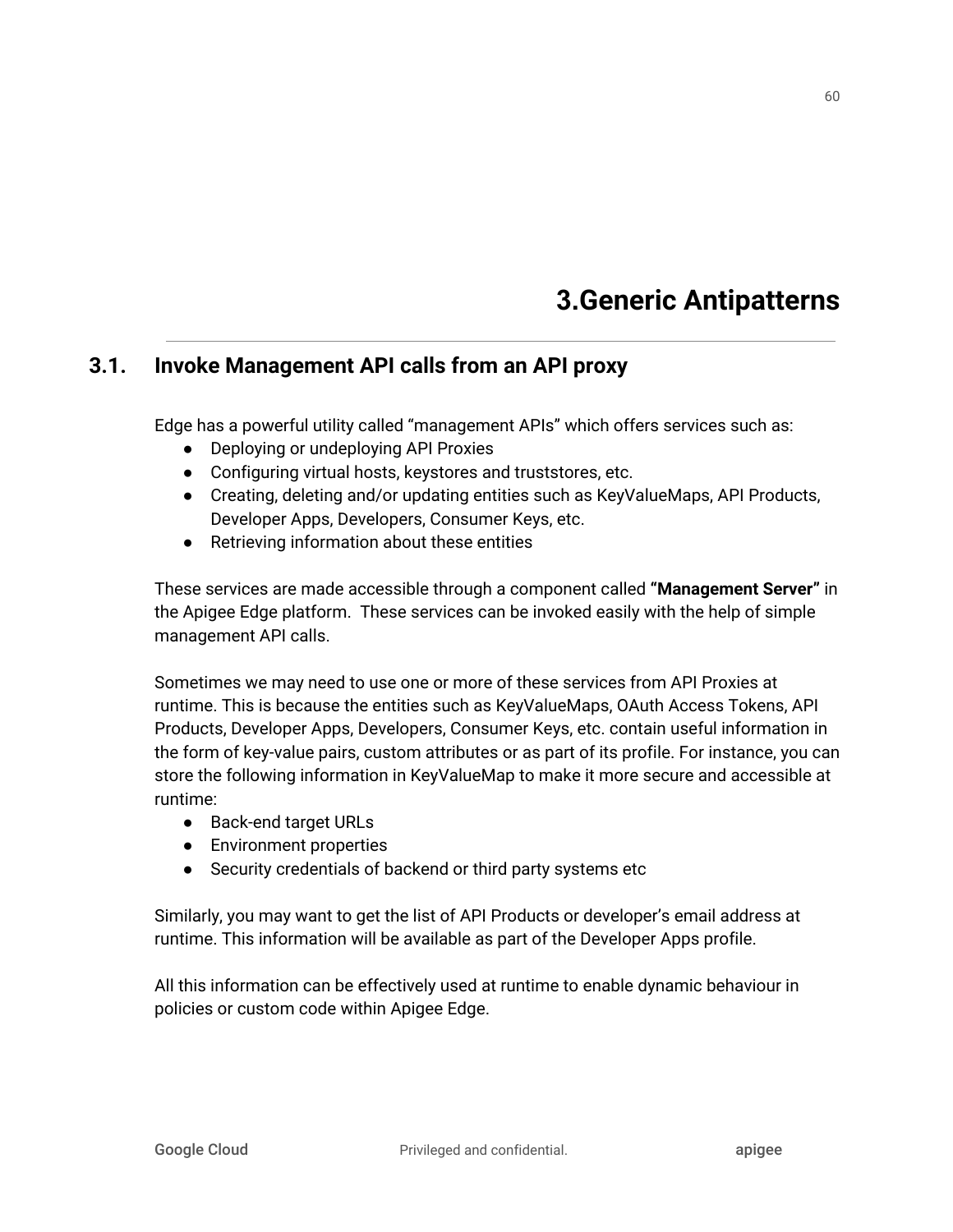## Antipattern

The management APIs are preferred and useful for administrative tasks and should not be used for performing any runtime logic in API Proxies flow. This is because:

- Using management APIs to access information about the entities such as KeyValueMaps, OAuth Access Tokens or for any other purpose from API Proxies leads to dependency on Management Servers.
- Management Servers are not a part of Edge runtime component and therefore, they may not be highly available.
- Management Servers also may not be provisioned within the same network or data center and may therefore introduce network latencies at runtime.
- The entries in the management servers are cached for longer period of time, so we may not be able to see the latest data immediately in the API Proxies if we perform writes and reads in a short period of time.
- Increases network hops at runtime.

In the code sample below, management API call is made via the custom JavaScript code to retrieve the information from the KeyValueMap.

### **Code Sample : Accessing the KeyValueMap entries from within the JavaScript code using Management API**

#### var response =

httpClient.send('https://api.enterprise.apigee.com/v1/o/org\_name/e/env\_name/keyvaluemap s/kvm\_name');

If the management server is unavailable, then the JavaScript code invoking the management API call fails. This subsequently causes the API request to fail.

## Impact

- Introduces additional dependency on Management Servers during runtime. Any failure in Management servers will affect the API calls.
- User credentials for management APIs need to be stored either locally or in some secure store such as Encrypted KVM.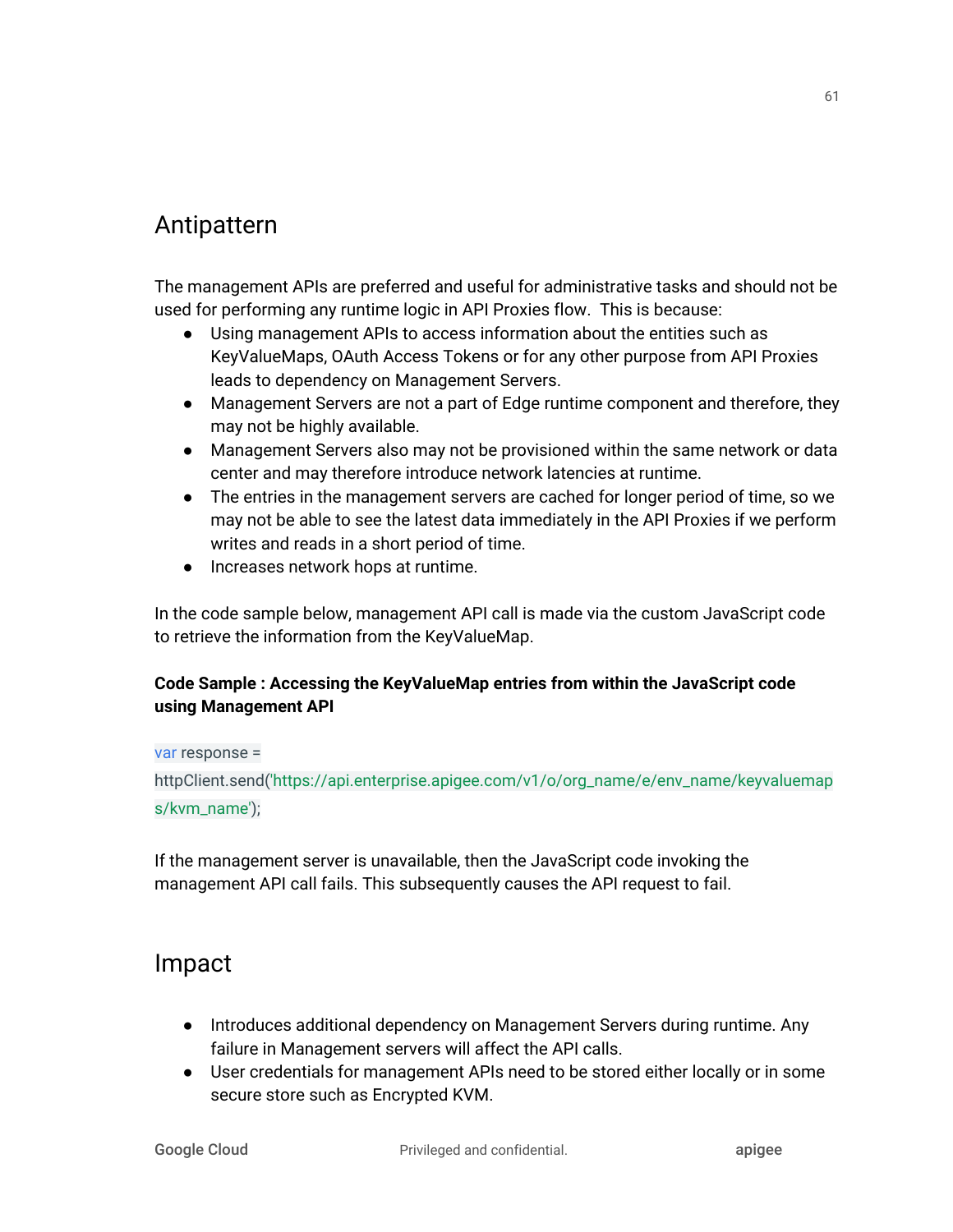- Performance implications owing to invoking the management service over the network.
- May not see the updated values immediately due to longer cache expiration in management servers.

# Best practice

There are more effective ways of retrieving information from entities such as KeyValueMaps, API Products, DeveloperApps, Developers, Consumer Keys, etc. at runtime. Here are a few examples:

● Use [KeyValueMapOperations](https://docs.apigee.com/api-platform/reference/policies/key-value-map-operations-policy) policy to access information from KeyValueMaps. Here's a sample code that shows how to retrieve information from the KeyValueMap:

```
<KeyValueMapOperations mapIdentifier="urlMap" async="false"
     continueOnError="false" enabled="true" name="GetURLKVM">
 <DisplayName>GetURLKVM</DisplayName>
 <ExpiryTimeInSecs>86400</ExpiryTimeInSecs>
 <Scope>environment</Scope>
  <Get assignTo="urlHost1" index="2">
     <Key>
       <Parameter>urlHost_1</Parameter>
  \langle/Key>
 </Get>
</KeyValueMapOperations>
```
- To access information about API Products, Developer Apps, Developers, Consumer Keys, etc. in the API proxy, you can do either of the following:
	- If your API proxy flow has a **VerifyAPIKey** policy, then you can access the information using the flow variables populated as part of this policy. Here is a sample code that shows how to retrieve the name and created\_by information of a Developer App using JavaScript: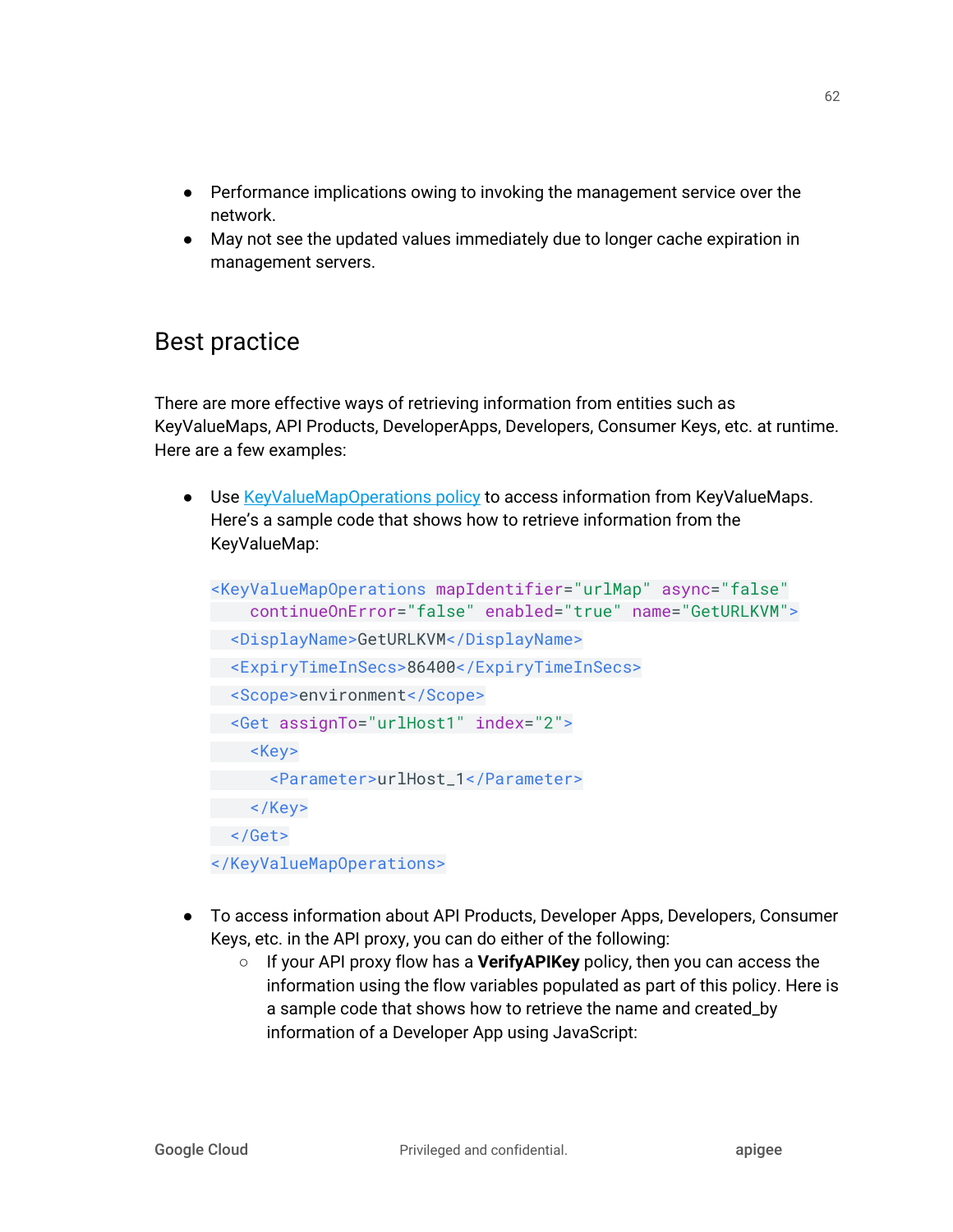```
print("Application Name ",
context.getVariable(""verifyapikey.
VerifyAPIKey.app.name"));
print("Created by:", context.getVariable("verifyapikey.
VerifyAPIKey.app.created_by"));
```
- If If your API proxy flow doesn't have a VerifyAPIKey policy, then you can access the profiles of API Products, Developer Apps, etc. using the Access Entity and Extract Variables policies:
	- Retrieve the profile of DeveloperApp with the [AccessEntity](https://docs.apigee.com/api-platform/reference/policies/access-entity-policy) policy:

#### **Code Sample : Retrieve the DeveloperApp profile using AccessEntity policy**

```
<?xml version="1.0" encoding="UTF-8" standalone="yes"?>
<AccessEntity async="false" continueOnError="false"
enabled="true" name="GetDeveloperApp">
 <DisplayName>GetDeveloperApp</DisplayName>
 <EntityType value="app"></EntityType>
 <EntityIdentifier ref="developer.app.name"
type="appname"/>
 <SecondaryIdentifier ref="developer.id"
type="developerid"/>
</AccessEntity>
```
■ Extract the appId from DeveloperApp with the **[ExtractVariables](https://docs.apigee.com/api-platform/reference/policies/extract-variables-policy)** [policy](https://docs.apigee.com/api-platform/reference/policies/extract-variables-policy):

### **Code Sample : Extract the appId from DeveloperApp using ExtractVariables policy**

```
<ExtractVariables name="Extract-Developer App-Info">
| - 1 < | - 1 The source element points to the variable populated by
AccessEntity policy.
The format is <policy-type>.<policy-name>
```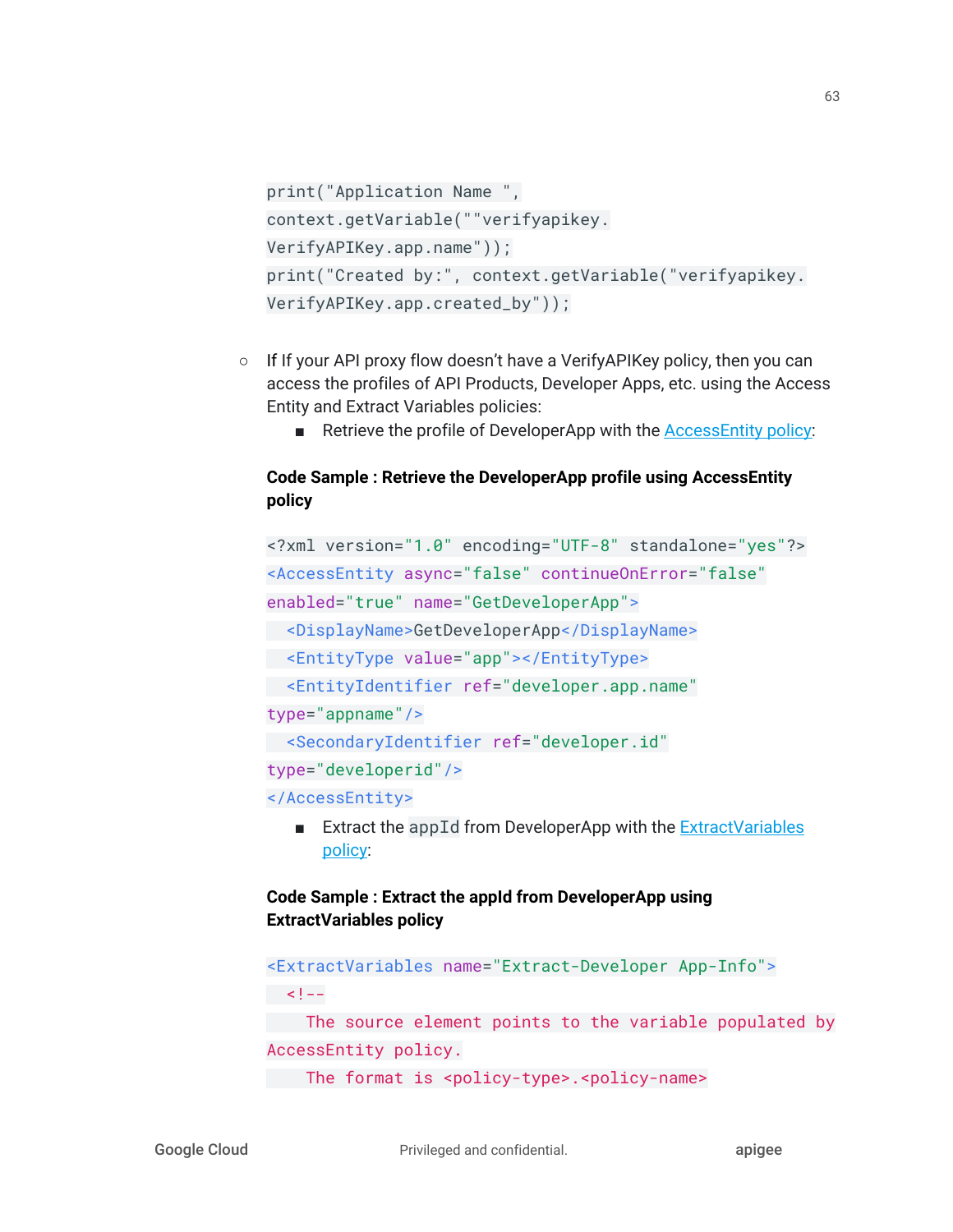```
In this case, the variable contains the whole
developer profile.
- - > <Source>AccessEntity.GetDeveloperApp"</Source>
 <VariablePrefix>developerapp</VariablePrefix>
 <XMLPayload>
 <Variable name="appld" type="string">
 <!-- You parse elements from the developer profile
using XPath. -->
 <XPath>/App/AppId</XPath>
 </Variable>
 </XMLPayload>
</ExtractVariables>
```
# Further reading

- Key Value Map [Operations](http://docs.apigee.com/api-services/reference/key-value-map-operations-policy) policy
- <u>[VerifyAPIKey](http://docs.apigee.com/api-services/reference/verify-api-key-policy) policy</u>
- **[Access](http://docs.apigee.com/api-services/reference/access-entity-policy) Entity policy**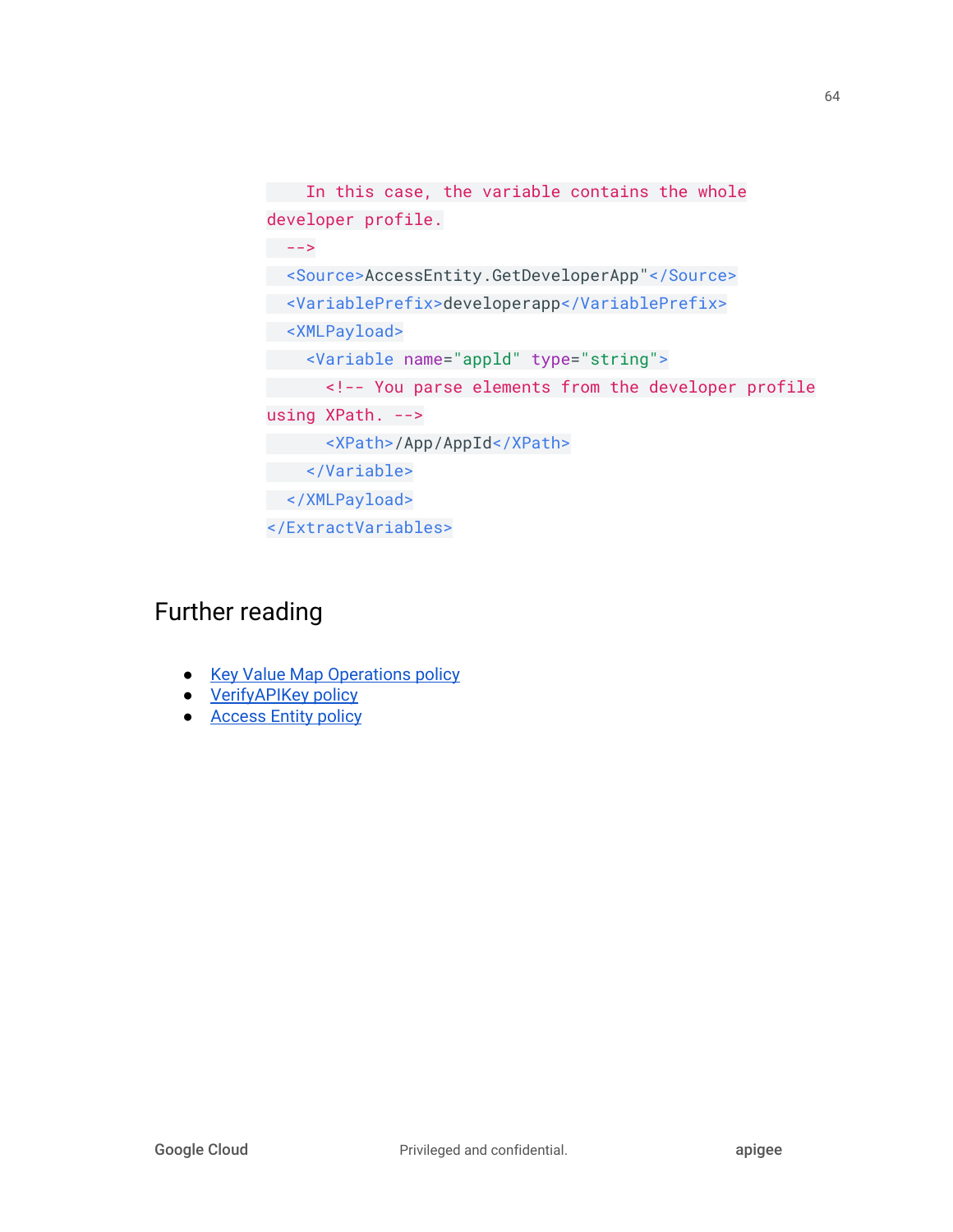### **3.2. Invoke a Proxy within Proxy using custom code or as a Target**

Edge allows you to invoke one API proxy from another API proxy. This feature is useful especially if we have an API proxy that contains reusable code that can be used by other API Proxies.

# Antipattern

Invoking one API proxy from another either using HTTPTargetConnection in the target endpoint or custom JavaScript code results in additional network hop.

In the code sample 1 below, we are invoking the Proxy 2 from Proxy 1 using HTTPTargetConnection

Invoke Proxy 2 from Proxy 1 using HTTPTargetConnection

The following code sample invokes Proxy 2 from Proxy 1 using HTTPTargetConnection:

<HTTPTargetConnection>

```
 <URL>http://myorg-test.apigee.net/proxy2</URL>
</HTTPTargetConnection>
```
Invoke the Proxy 2 from Proxy 1 from the JavaScript code

The next code sample invokes Proxy 2 from Proxy 1 using JavaScript:

var response =

httpClient.send('http://myorg-test.apigee.net/proxy2');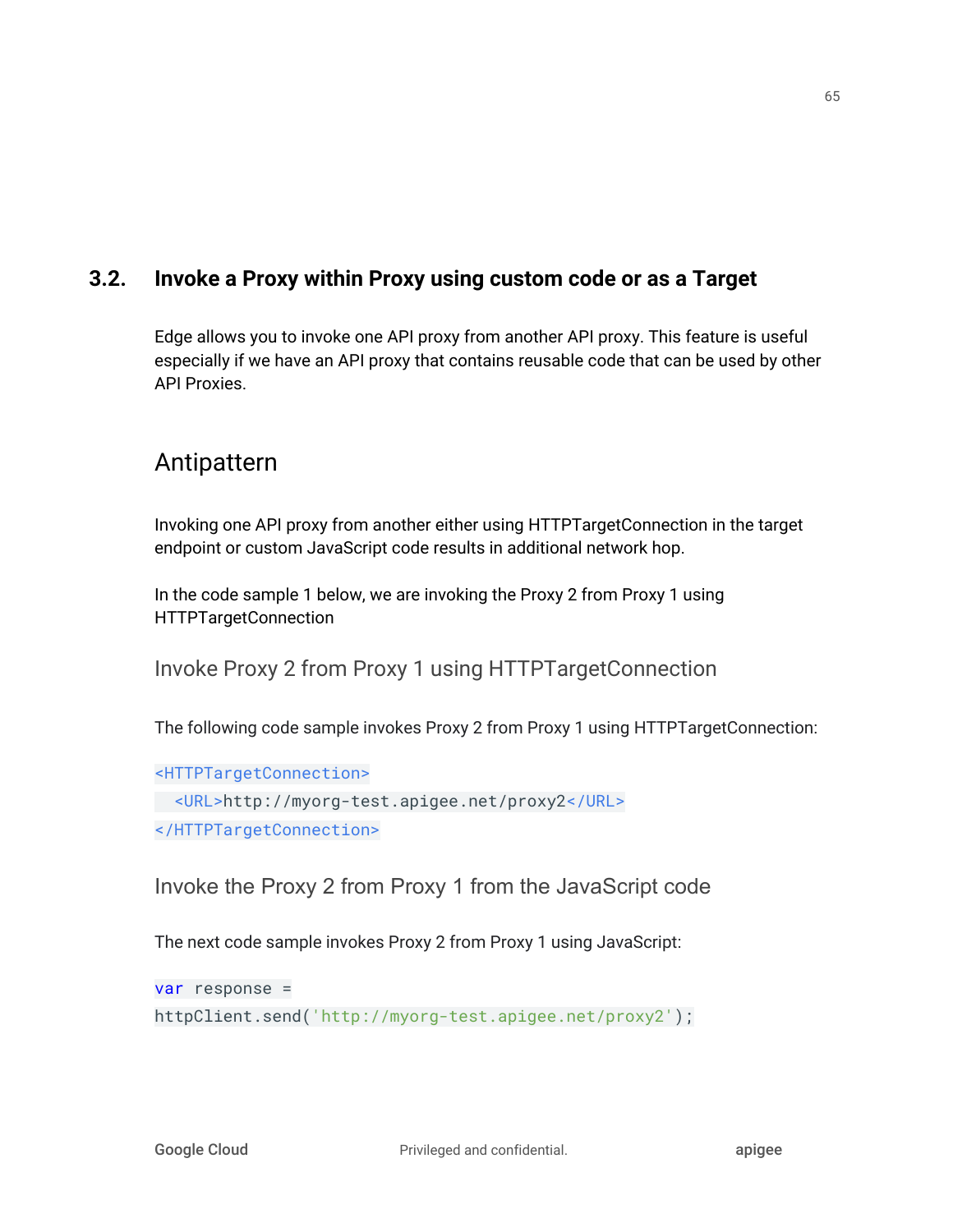## Code Flow

To understand why this has an inherent disadvantage, we need to understand the route a request takes as illustrated by the diagram below:



**Figure 1**: **Code Flow**

As depicted in the diagram, a request traverses multiple distributed components, including the Router and the Message Processor.

In the code samples above , invoking Proxy 2 from Proxy 1 means that the request has to be routed through the traditional route i.e Router > MP, at runtime. This would be akin to invoking an API from a client thereby making multiple network hops that add to the latency. These hops are unnecessary considering that Proxy 1 request has already 'reached' the MP.

# Impact

Invoking one API proxy from another API proxy incurs unnecessary network hops, that is the request has to be passed on from one Message Processor to another Message Processor.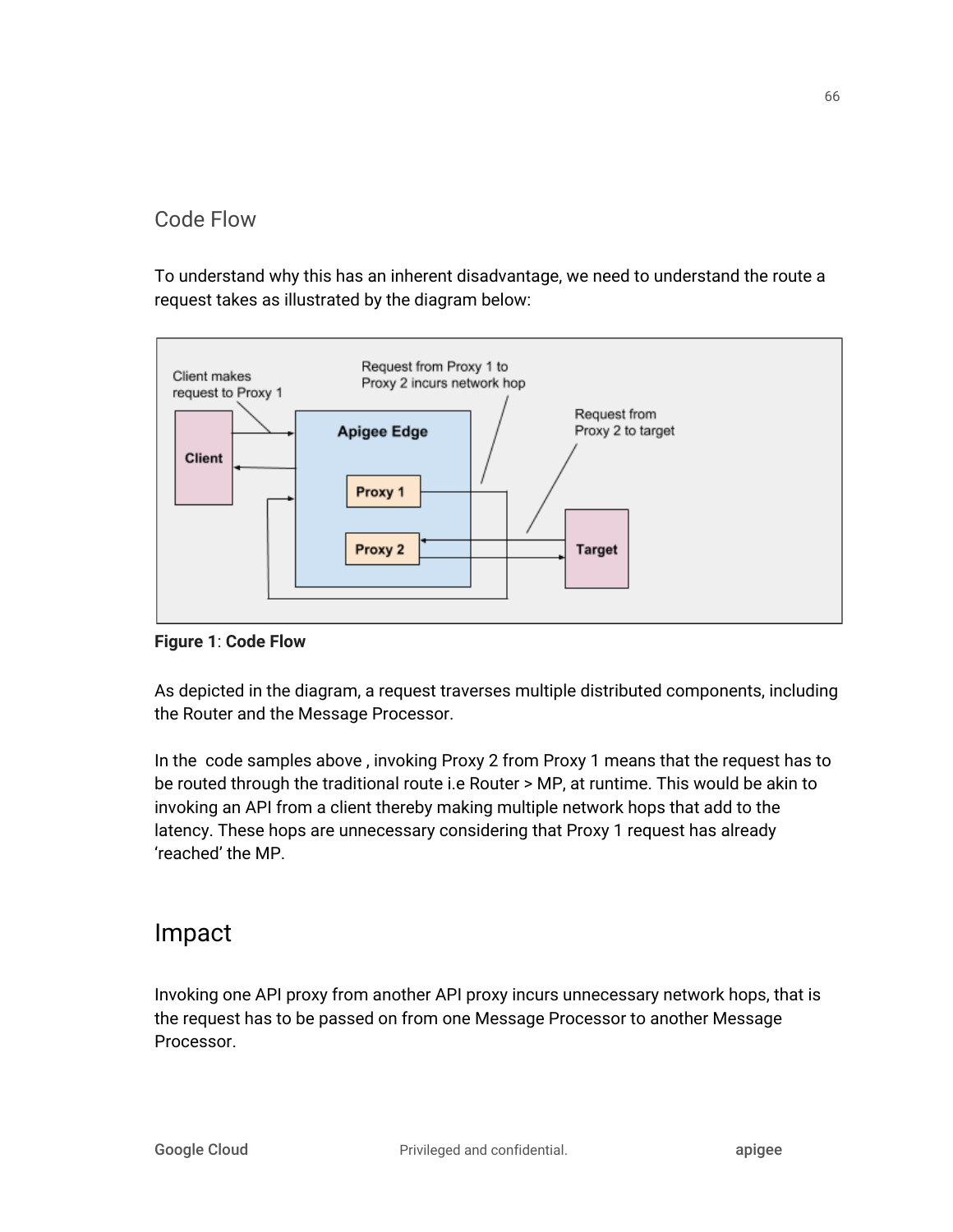## Best Practice

1. Use the proxy chaining feature for invoking one API proxy from another. Proxy chaining is more efficient as it uses local connection to reference the target endpoint (another API proxy).

The code sample shows proxy chaining using LocalTargetConnection: <LocalTargetConnection>

```
 <APIProxy>proxy2</APIProxy>
 <ProxyEndpoint>default</ProxyEndpoint>
</LocalTargetConnection>
```
The invoked API proxy gets executed within the same Message Processor; as a result, it avoids the network hop as shown in the following figure:



**Figure 2: Code Flow with Proxy Chaining**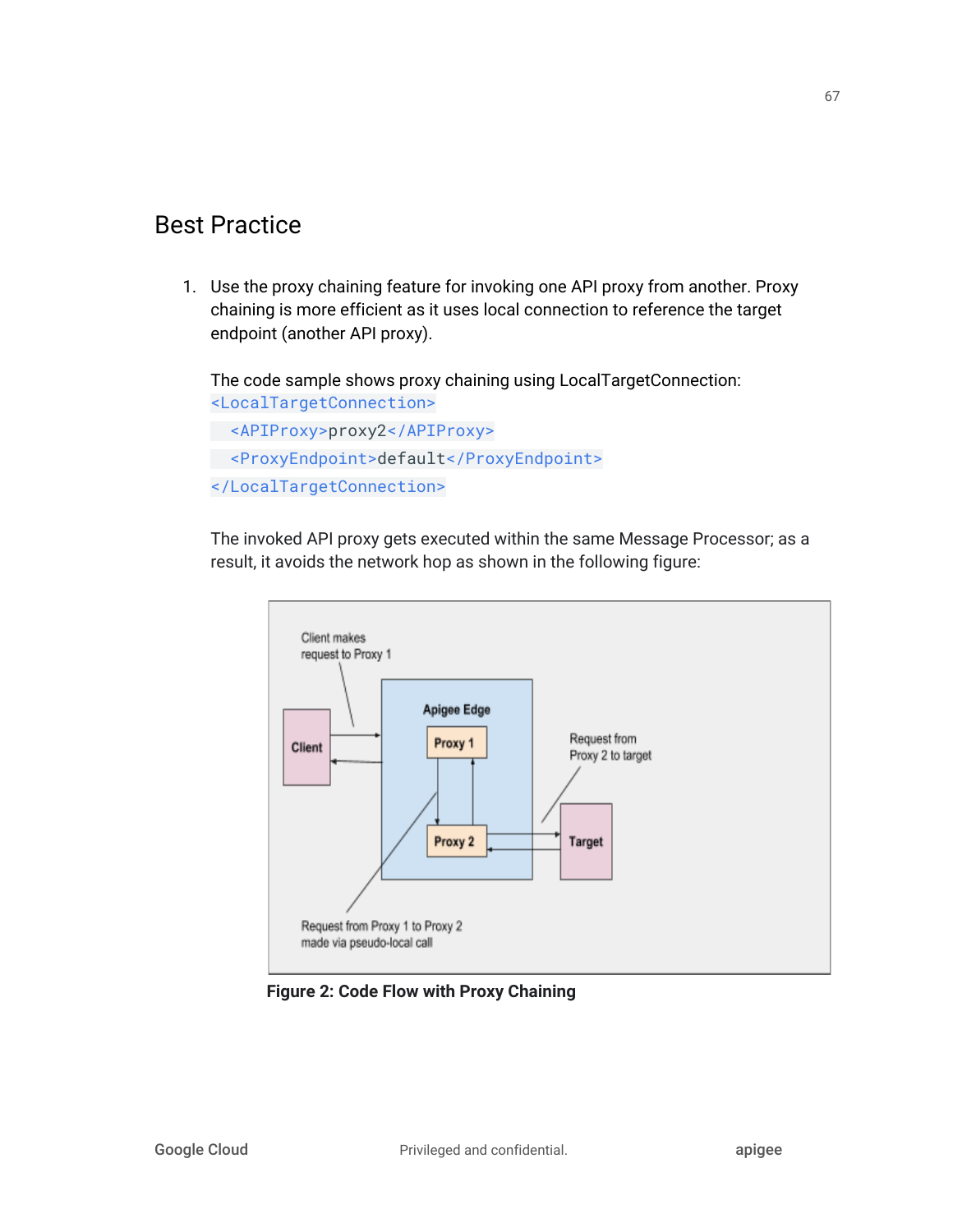# Further reading

● **Proxy [Chaining](http://docs.apigee.com/api-services/content/connecting-proxies-other-proxies)**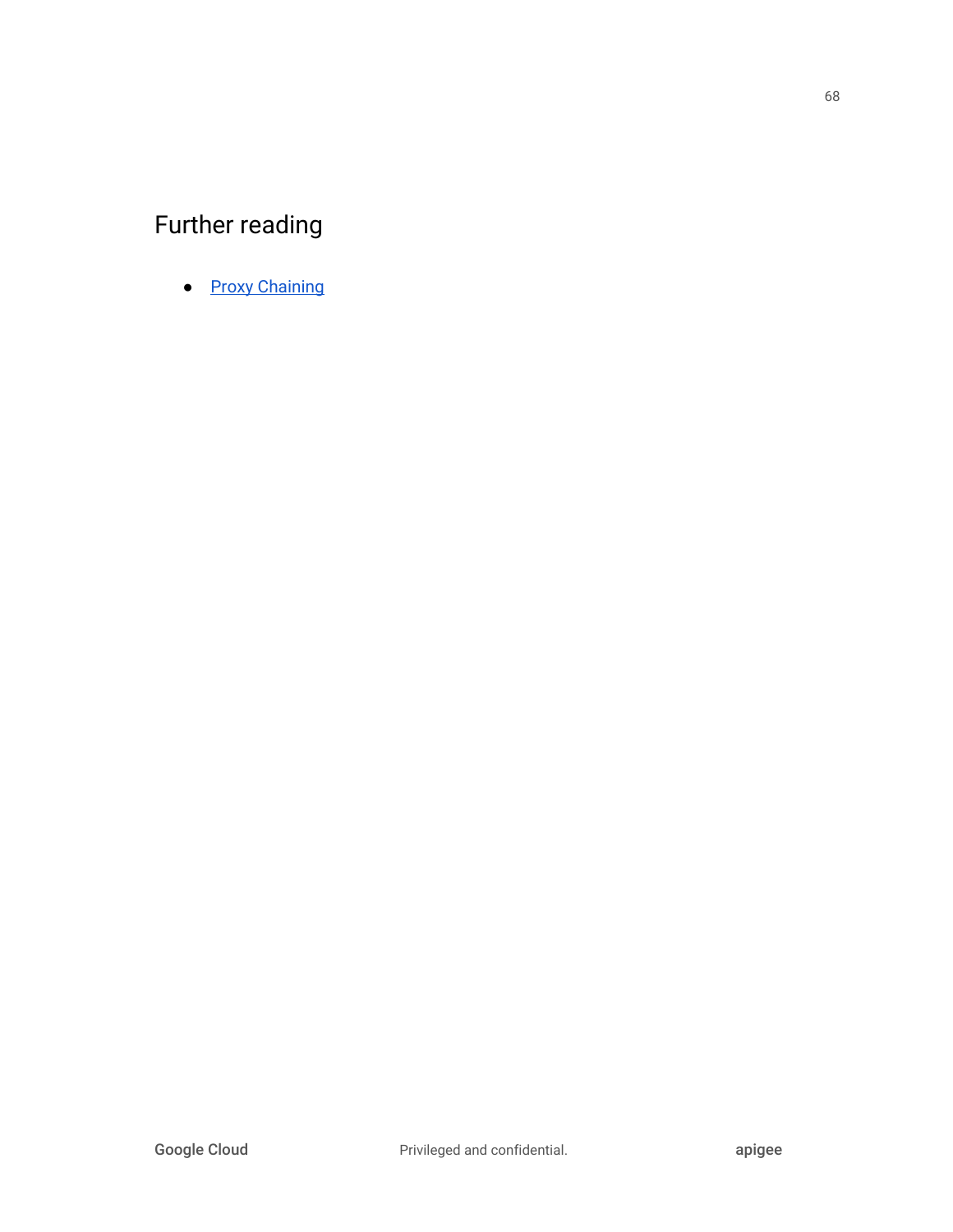## **3.3. Manage Edge Resources without using Source Control Management**

Apigee Edge provides many different types of resources and each of them serve a different purpose. There are certain resources that can be configured (i.e., created, updated, and/or deleted) only through the Edge UI, management APIs, or tools that use management APIs, and by users with the prerequisite roles and permissions. For example, only org admins belonging to a specific organization can configure these resources. That means, these resources cannot be configured by end users through developer portals, nor by any other means. These resources include:

- API proxies
- Shared flows
- API products
- Caches
- KVMs
- Keystores and truststores
- Virtual hosts
- Target servers
- Resource files

While these resources do have restricted access, if any modifications are made to them even by the authorized users, then the historic data simply gets overwritten with the new data. This is due to the fact that these resources are stored in Apigee Edge only as per their current state. The main exceptions to this rule are API proxies and shared flows.

### API Proxies and Shared Flows under Revision Control

API proxies and shared flows are managed -- in other words, created, updated and deployed -- through revisions. Revisions are sequentially numbered, which enables you to add new changes and save it as a new revision or revert a change by deploying a previous revision of the API proxy/Shared Flow. At any point in time, there can be only one revision of an API proxy/Shared Flow deployed in an environment unless the revisions have a different base path.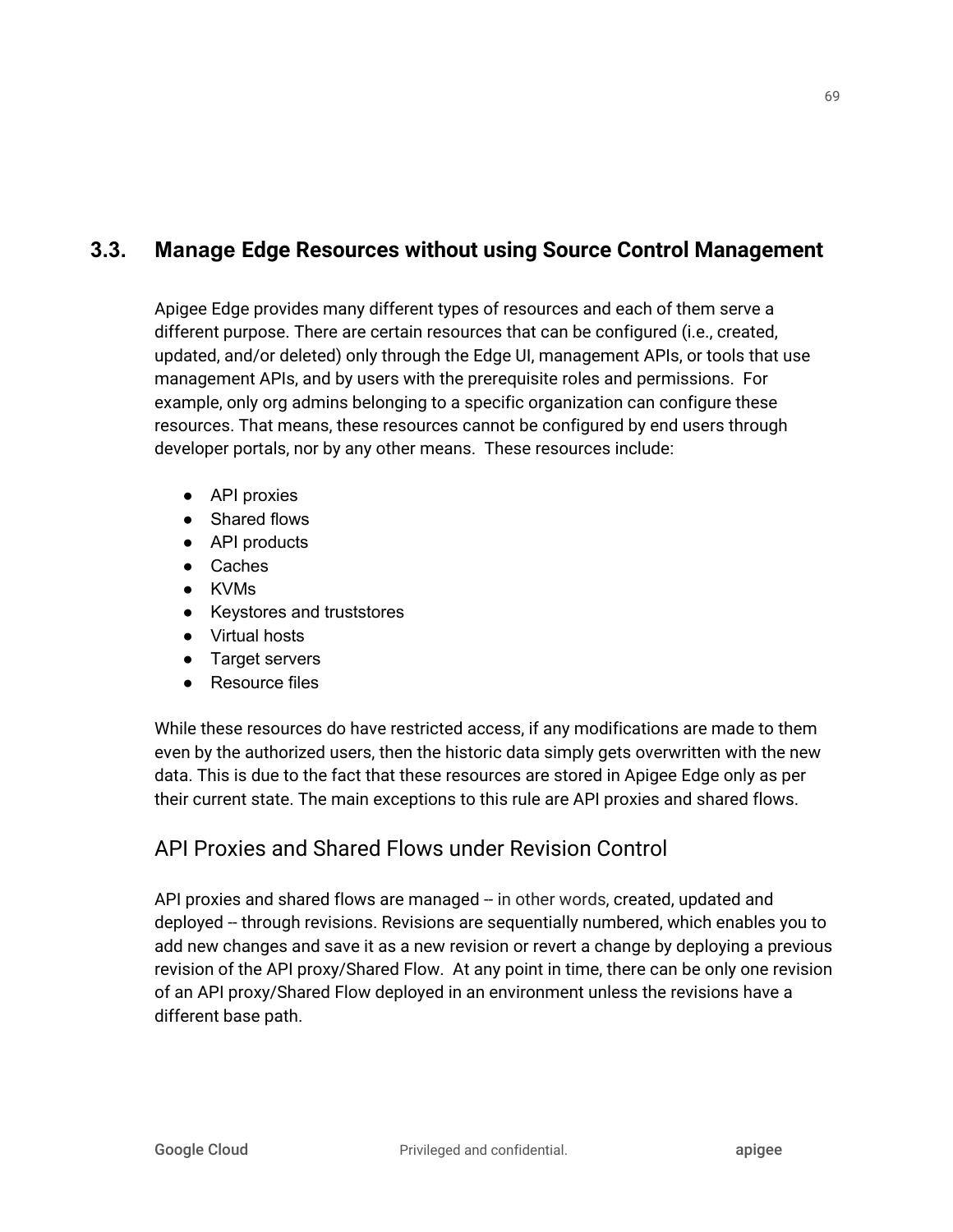Although the API proxies and shared flows are managed through revisions, if any modifications are made to an existing revision, there is no way to roll back since the old changes are simply overwritten.

### Audits and History

Apigee Edge provides the [Audits](https://apidocs.apigee.com/api/audits-0) and API, Product, and [organization](https://docs.apigee.com/api-platform/debug/view-api-history) history features that can be helpful in troubleshooting scenarios. These features enable you to view information like who performed specific operations (create, read, update, delete, deploy, and undeploy) and when the operations were performed on the Edge resources. However, if any update or delete operations are performed on any of the Edge resources, the audits cannot provide you the older data.

## Antipattern

### **Managing the Edge resources (listed above) directly through Edge UI or management APIs without using source control system**

There's a misconception that Apigee Edge will be able to restore resources to their previous state following modifications or deletes. However, Edge Cloud does not provide restoration of resources to their previous state. Therefore, it is the user's responsibility to ensure that all the data related to Edge resources is managed through source control management, so that old data can be restored back quickly in case of accidental deletion or situations where any change needs to be rolled back. This is particularly important for production environments where this data is required for runtime traffic.

Let's explain this with the help of a few examples and the kind of impact that can be caused if the data in not managed through a source control system and is modified/deleted knowingly or unknowingly:

### **Example 1: Deletion or modification of API proxy**

When an API proxy is deleted, or a change is deployed on an existing revision, the previous code won't be recoverable. If the API proxy contains Java, JavaScript, Node.js, or Python code that is not managed in a source control management (SCM) system outside Apigee, a lot of development work and effort could be lost.

### **Example 2: Determination of API proxies using specific virtual hosts**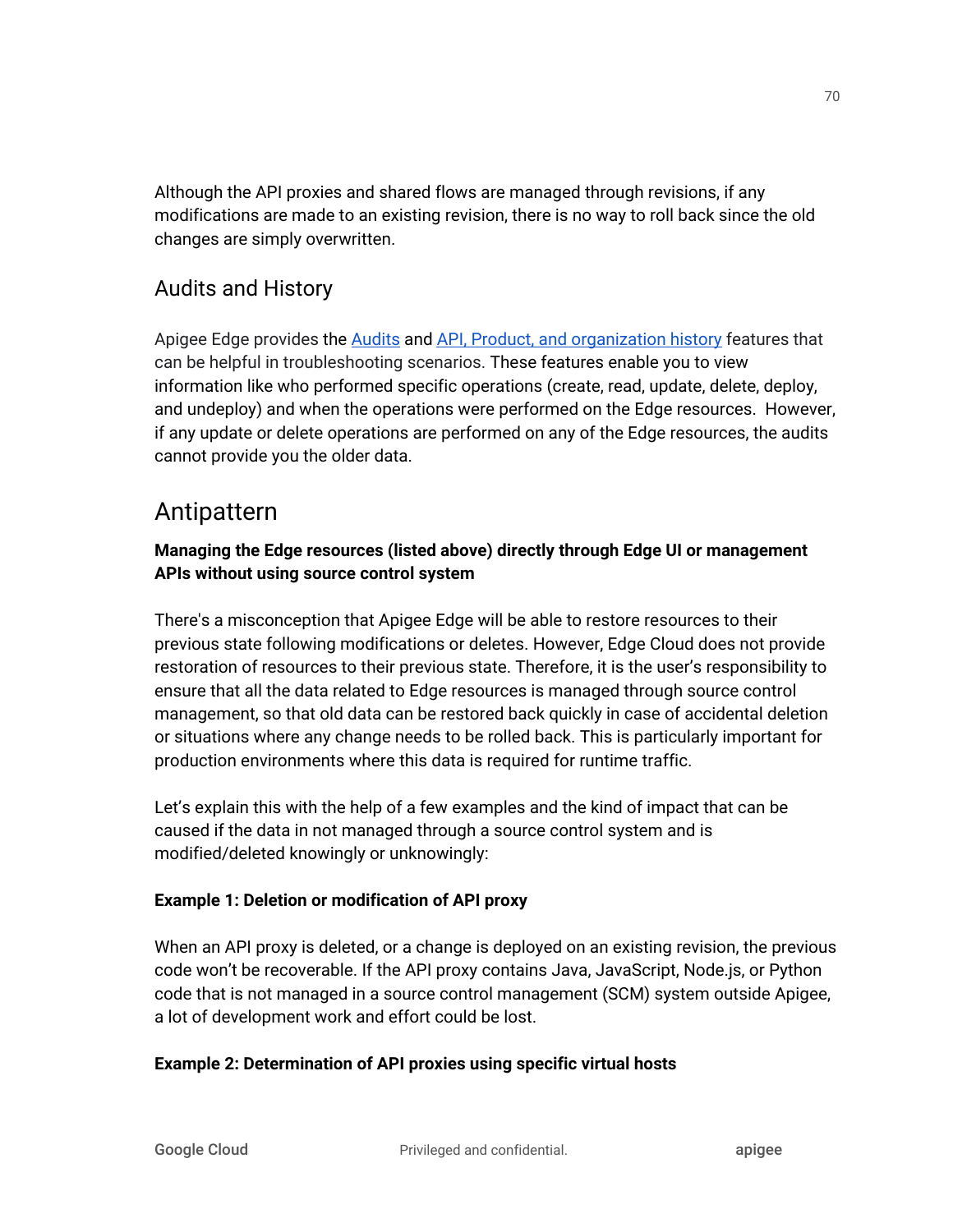A certificate on a virtual host is expiring and that virtual host needs updating. Identifying which API proxies use that virtual host for testing purposes may be difficult if there are many API proxies. If the API proxies are managed in an SCM system outside Apigee, then it would be easy to search the repository.

#### **Example 3: Deletion of keystore/truststore**

If a keystore/truststore that is used by a virtual host or target server configuration is deleted, it will not be possible to restore it back unless the configuration details of the keystore/truststore, including certificates and/or private keys, are stored in source control.

## Impact

- If any of the Edge resources are deleted, then it's not possible to recover the resource and its contents from Apigee Edge.
- API requests may fail with unexpected errors leading to outage until the resource is restored back to its previous state.
- It is difficult to search for inter-dependencies between API proxies and other resources in Apigee Edge.

# Best Practice

- 1. Use any standard SCM coupled with a continuous integration and continuous deployment (CICD) pipeline for managing API proxies and shared flows.
- 2. Use any standard SCM for managing the other Edge resources, including API products, caches, KVMs, target servers, virtual hosts, and keystores.
	- If there are any existing Edge resources, then use management APIs to get the configuration details for them as a JSON/XML payload and store them in source control management.
	- Manage any new updates to these resources in source control management.
	- If there's a need to create new Edge resources or update existing Edge resources, then use the appropriate JSON/XML payload stored in source control management and update the configuration in Edge using management APIs.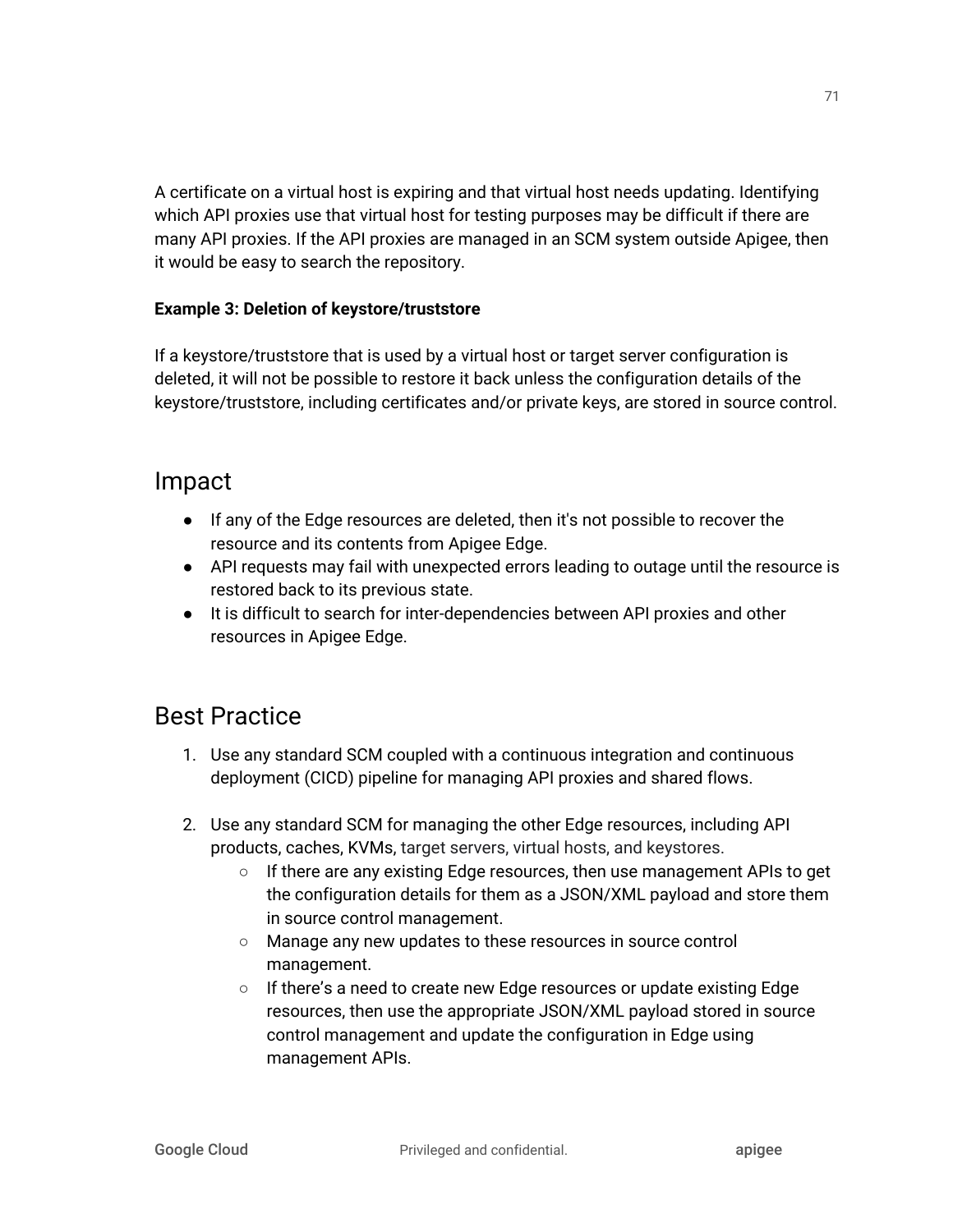\* Encrypted KVMs cannot be exported in plain text from the API. It is the user's responsibility to keep a record of what values are put into encrypted KVMs.

- Source Control [Management](https://assessment-tools.ca.com/tools/continuous-delivery-tools/en/source-control-management-tools)
- Source Control for API proxy [Development](https://community.apigee.com/articles/34868/source-control-for-api-proxy-development.html)
- Guide to [implementing](https://community.apigee.com/articles/35173/continuous-integration-for-api-proxies.html) CI on Apigee Edge
- Maven Deploy Plugin for API [Proxies](https://github.com/apigee/apigee-deploy-maven-plugin)
- Maven Config Plugin to manage Edge [Resources](https://github.com/apigee/apigee-config-maven-plugin)
- Apigee [Management](https://apidocs.apigee.com/management/apis) API (for automating backups)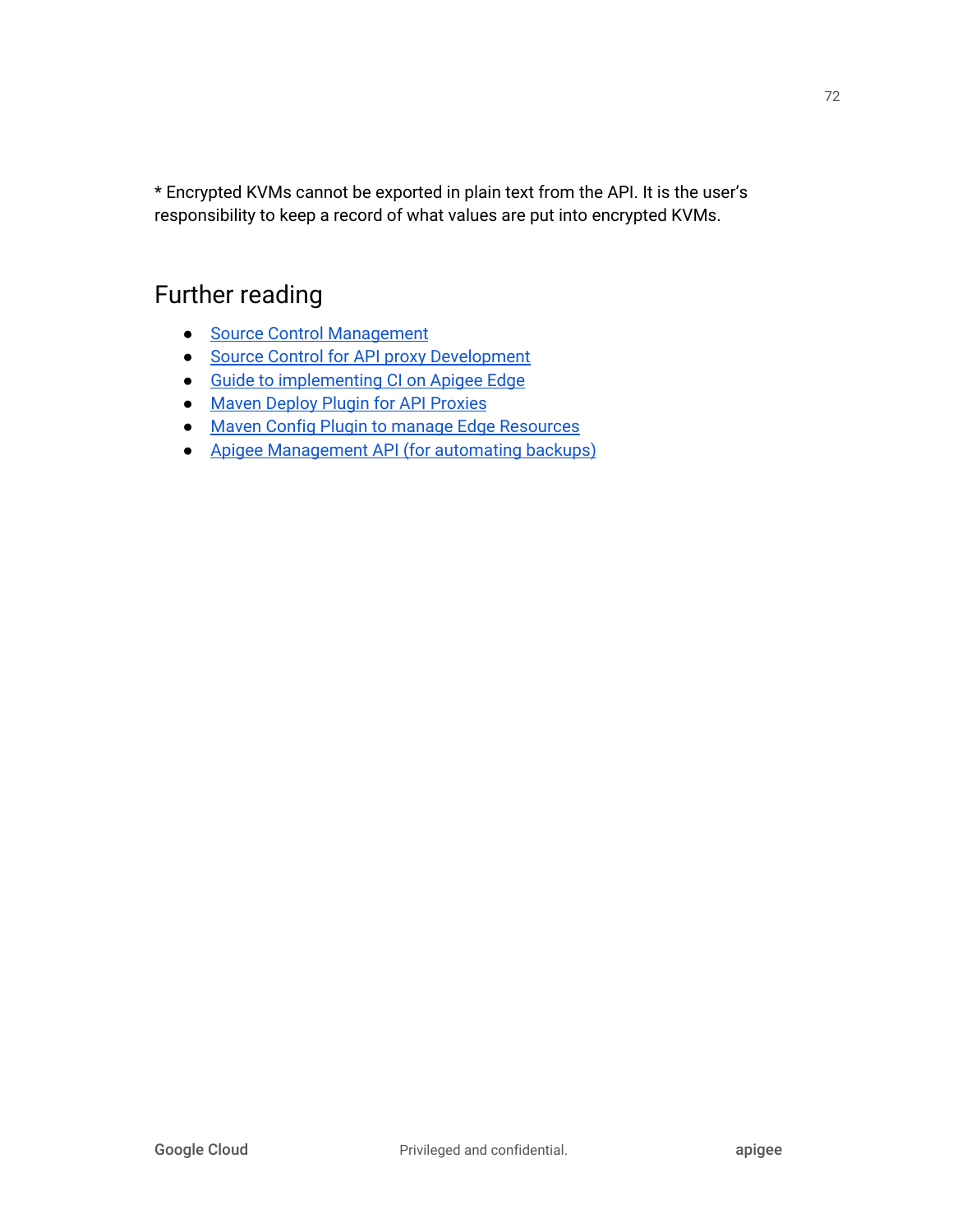### **3.4. Define multiple virtual hosts with same host alias and port number**

In Apigee Edge, a *Router* handles all incoming API traffic. That means all HTTP and HTTPS requests to an Edge API proxy are first handled by an Edge Router. Therefore, API proxy request must be directed to the IP address and open port on a Router.

A *virtual host* lets you host multiple domain names on a single server or group of servers. For Edge, the servers correspond to Edge Routers. By defining virtual hosts on a Router, you can handle requests to multiple domains.

A virtual host on Edge defines a protocol (HTTP or HTTPS), along with a Router port and a host alias. The host alias is typically a DNS domain name that maps to a Router's IP address.

For example, the following image shows a Router with two virtual host definitions:



Incoming request to API proxy:

In this example, there are two virtual host definitions. One handles HTTPS requests on the domain *domainName1*, the other handles HTTP requests on *domainName2*.

On a request to an API proxy, the Router compares the Host header and port number of the incoming request to the list of **host aliases** defined by all virtual hosts to determine which virtual host handles the request.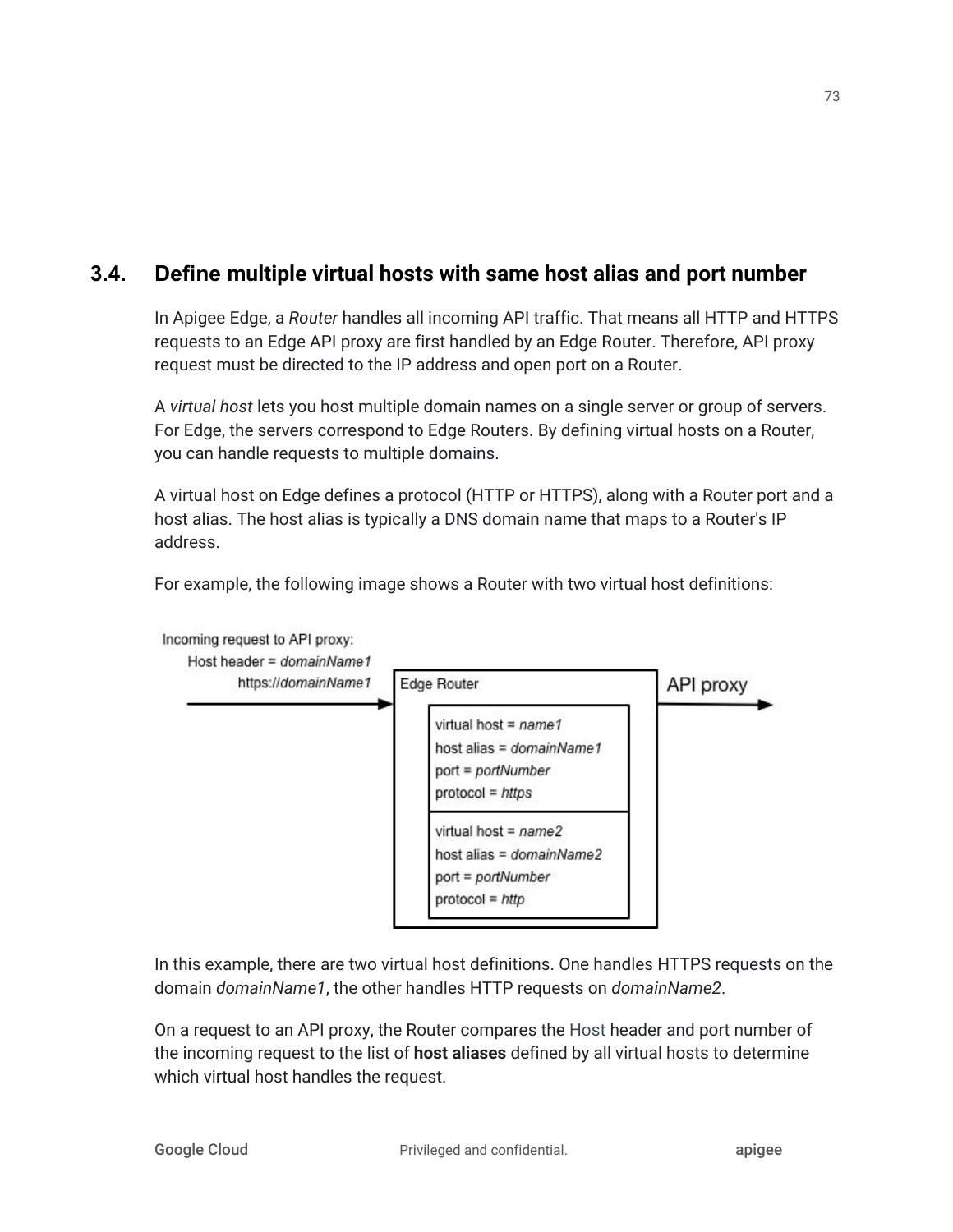Sample configuration for virtual hosts are shown below:

|                          | <b>Key Value Maps</b><br>References | <b>Target Servers</b><br><b>TLS Keystores</b> | <b>Virtual Hosts</b> |                |
|--------------------------|-------------------------------------|-----------------------------------------------|----------------------|----------------|
| NAME                     | PORT                                | ALIAS                                         |                      | <b>ACTIONS</b> |
| default                  | 80                                  | .apigee.net                                   |                      |                |
| Name sandbox             | Port 443                            | Alias api.r<br>.com                           |                      |                |
| SSL Info                 |                                     |                                               |                      |                |
| Enabled                  | true                                | <b>Client Auth</b>                            | <b>Disabled</b>      |                |
| <b>Key Store</b>         | ref://1                             | <b>Trust Store</b>                            |                      | Hide           |
| <b>Key Alias</b>         |                                     | Ciphers                                       |                      |                |
|                          | false                               |                                               |                      |                |
| Ignore Validation Errors |                                     |                                               |                      |                |

## Antipattern

Defining multiple virtual hosts with the same host alias and port number in the same/different environments of an organization or across organizations will lead to confusion at the time of routing API requests and may cause unexpected errors/behaviour.

Let's use an example to explain the implications of having multiple virtual hosts with same host alias.

Consider there are two virtual hosts sandbox *and* secure defined with the same host alias i.e., api.company.abc.com in an environment:

| <b>Environment Configuration</b>                                     |                                     | $d$ -                                               |                            |                |
|----------------------------------------------------------------------|-------------------------------------|-----------------------------------------------------|----------------------------|----------------|
| Caches<br><b>Flow Hooks</b>                                          | <b>Key Value Maps</b><br>References | <b>Target Servers</b><br><b>TLS Keystores</b>       | <b>Virtual Hosts</b>       |                |
| NAME                                                                 | PORT                                | ALIAS                                               |                            | <b>ACTIONS</b> |
| default                                                              | 80                                  | .apigee.net                                         |                            |                |
| Name sandbox<br>SSL Info                                             | Port 443<br>Alias                   | api.company.abc.com                                 | <b>COMPANY AND INCOME.</b> |                |
| Enabled<br><b>Key Store</b><br>Key Alias<br>Ignore Validation Errors | true<br>ref://1<br>false            | <b>Client Auth</b><br><b>Trust Store</b><br>Ciphers | <b>Disabled</b>            | Hide           |
| a secure                                                             | 443                                 | api.company.abc.com                                 |                            | Show           |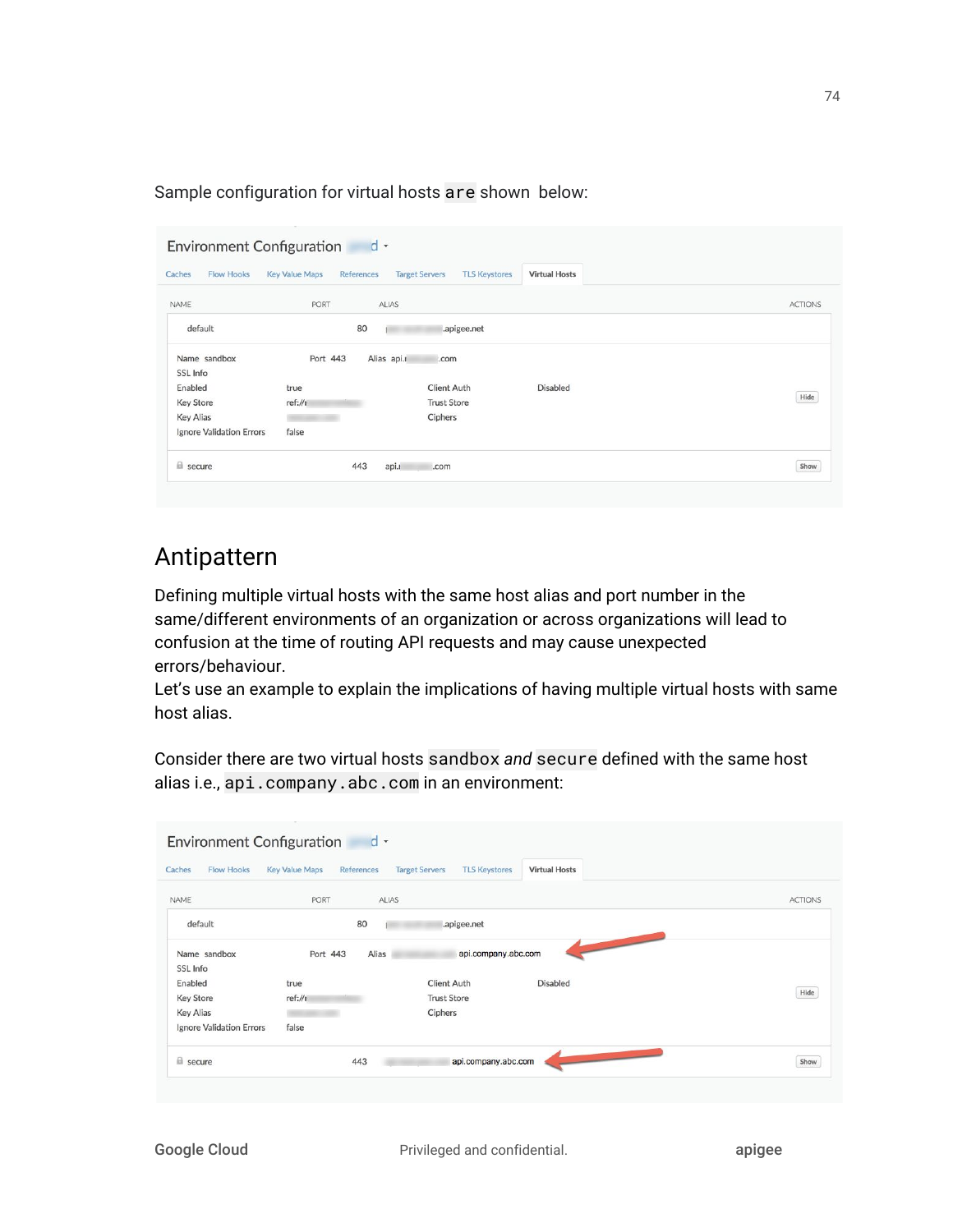With the above setup, there could be two scenarios:

Scenario 1 : An API proxy is configured to accept requests to only one of the virtual hosts sandbox

```
<ProxyEndpoint name="default">
 ...
 <HTTPProxyConnection>
 <BasePath>/demo</BasePath>
   <VirtualHost>sandbox</VirtualHost>
 </HTTPProxyConnection>
 ...
</ProxyEndpoint>
```
In this scenario, when the client applications make the calls to specific API proxy using the host alias api.company.abc.com, they will intermittently get 404 errors with the message:

Unable to identify proxy for host: secure

This is because the Router sends the requests to both sandbox and secure virtual hosts. When the requests are routed to sandbox virtual host, the client applications will get a successful response. However, when the requests are routed to secure virtual host, the client applications will get 404 error as the API proxy is not configured to accept requests on secure virtual host.

Scenario 2 : An API proxy is configured to accept requests to both the virtual hosts sandbox and secure

```
<ProxyEndpoint name="default">
 ...
 <HTTPProxyConnection>
```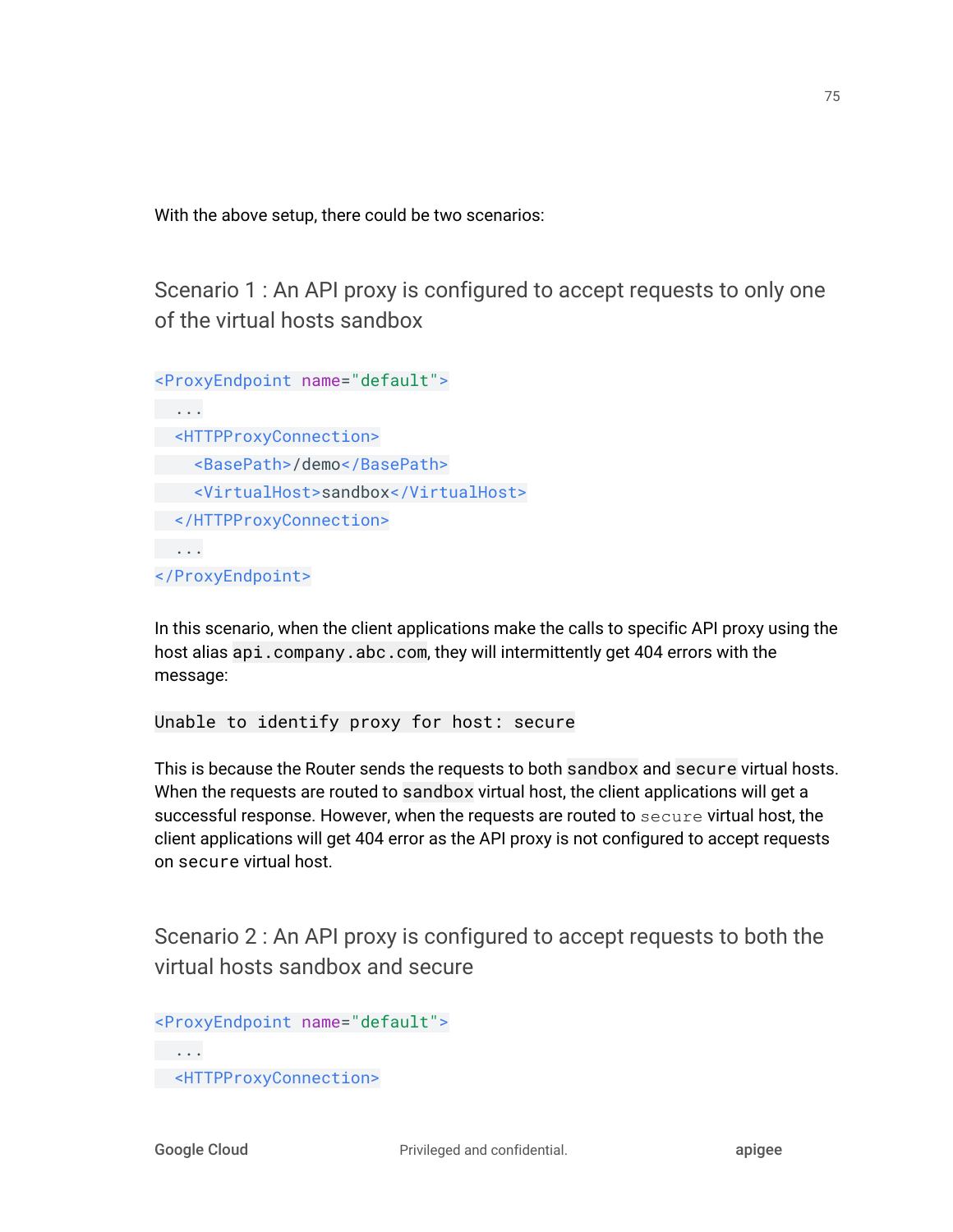```
 <BasePath>/demo</BasePath>
    <VirtualHost>sandbox</VirtualHost>
   <VirtualHost>secure</VirtualHost>
 </HTTPProxyConnection>
 ...
</ProxyEndpoint>
```
In this scenario, when the client applications make the calls to specific API proxy using the host alias api.company.abc.com, they will get a valid response based on the proxy logic.

However, this causes incorrect data to be stored in Analytics as the API requests are routed to both the virtual hosts, while the actual requests were aimed to be sent to only one virtual host.

This can also affect the logging information and any other data that is based on the virtual hosts.

### Impact

- 404 Errors as the API requests may get routed to a virtual host to which the API proxy may not be configured to accept the requests.
- Incorrect Analytics data since the API requests get routed to all the virtual hosts having the same host alias while the requests were made only for a specific virtual host.

## Best Practice

- 1. Don't define multiple virtual hosts with same host alias and port number in the same environment, or different environments of an organization.
- 2. If there's a need to define multiple virtual hosts, then use different host aliases in each of the virtual hosts as shown below :

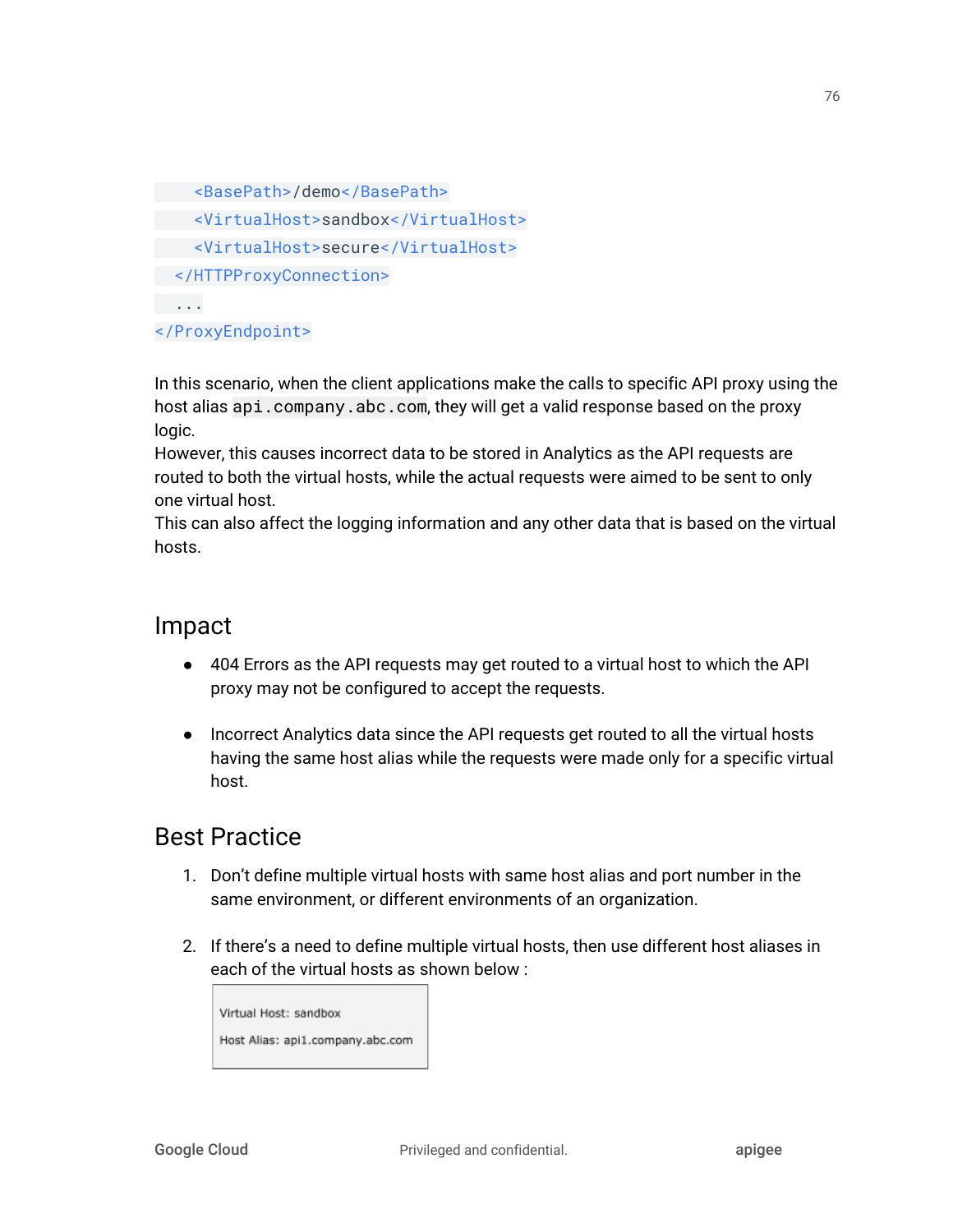| Virtual Host: secure             |
|----------------------------------|
| Host Alias: api2.company.abc.com |

If there's a need to define multiple virtual hosts with same host alias, then it can be achieved by having different ports numbers for each of the virtual hosts. For example *sandbox* virtual host has the host alias api.company.abc.com with port 443 *secure* virtual host also has the same host alias api.company.abc.com but with a different port 8443

| <b>Virtual Hosts</b>    |      |                     | ¥                                        | + Virtual Host |
|-------------------------|------|---------------------|------------------------------------------|----------------|
| Environmen <sup>®</sup> |      |                     | 1 - 2 of 2 (filtered from a total of 21) | $\langle$ >    |
| NAME 4                  | PORT | ALIAS               |                                          |                |
| sandbox                 | 443  | api.company.abc.com |                                          |                |
| secure                  | 8443 | api.company.abc.com |                                          |                |
|                         |      |                     |                                          |                |

# Further reading

● [Virtual](https://docs.apigee.com/api-platform/fundamentals/virtual-hosts) hosts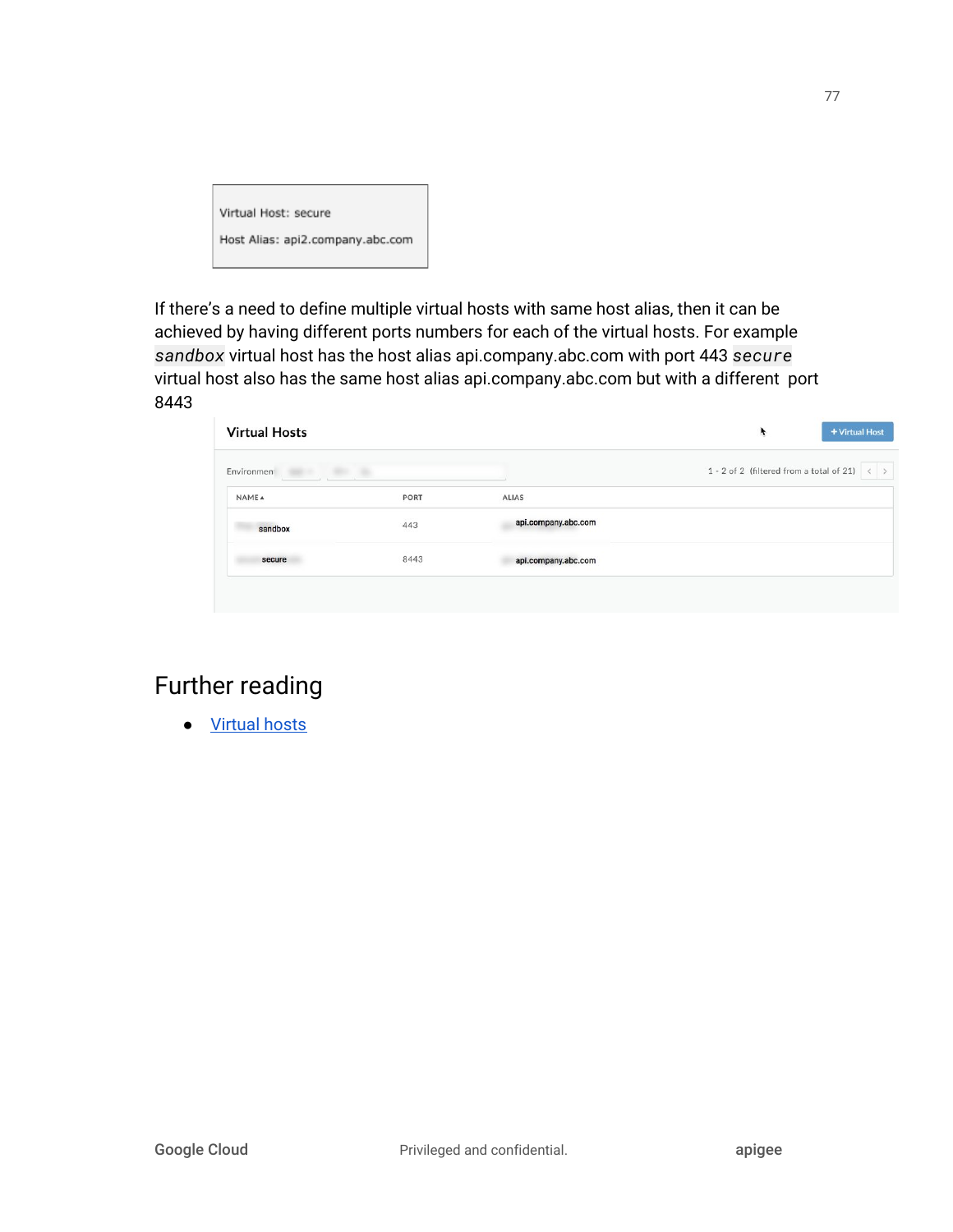### **3.5. Load Balance with a single Target Server with MaxFailures set to a non-zero value**

The TargetEndpoint configuration defines the way Apigee Edge connects to a backend service or API. It sends the requests and receives the responses to/from the backend service. The backend service can be a HTTP/HTTPS server, NodeJS, or Hosted Target.

The backend service in the TargetEndpoint can be invoked in one of the following ways:

- Direct URL to an HTTP or HTTPS server
- ScriptTarget to an Edge-hosted Node.js script
- HostedTarget to NodeJS deployed on Hosted Target Environment
- TargetServer configuration

Likewise, the Service Callout policy can be used to make a call to any external service from the API proxy flow. This policy supports defining HTTP/HTTPS target URLs either directly in the policy itself or using a TargetServer configuration.

### **TargetServer**

TargetServer configuration decouples the concrete endpoint URLs from TargetEndpoint configurations or in Service Callout policies. A TargetServer is referenced by a name instead of the URL in TargetEndpoint. The TargetServer configuration will have the hostname of the backend service, port number, and other details.

Here is a sample TargetServer configuration:

```
<TargetServer name="target1">
 <Host>www.mybackendservice.com</Host>
 <Port>80</Port>
 <IsEnabled>true</IsEnabled>
</TargetServer>
```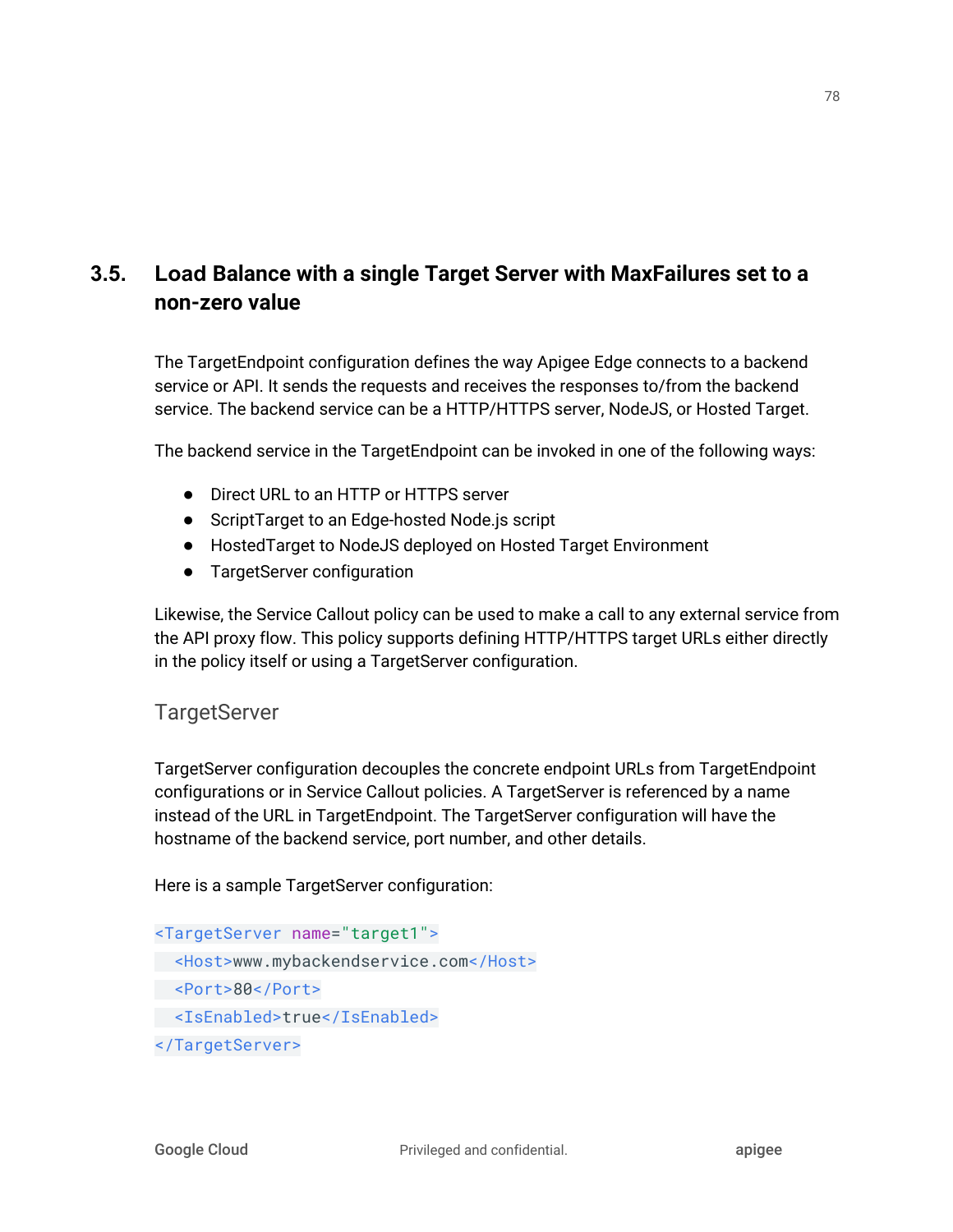The TargetServer enables you to have different configurations for each environment. A TargetEndpoint/Service Callout policy can be configured with one or more named TargetServers using a LoadBalancer. The built-in support for load balancing enhances the availability of the APIs and failover among configured backend server instances.

Here is a sample TargetEndpoint configuration using TargetServers:

```
<TargetEndpoint name="default">
     <HTTPTargetConnection>>
       <LoadBalancer>
         <Server name="target1"/>
         <Server name="target2"/>
       </LoadBalancer>
     </HTTPTargetConnection>
</TargetEndpoint>
```
### **MaxFailures**

The MaxFailures configuration specifies maximum number of request failures to the target server after which the target server shall be marked as down and removed from rotation for all subsequent requests.

An example configuration with MaxFailures specified:

```
<TargetEndpoint name="default">
     <HTTPTargetConnection>
     <LoadBalancer>
         <Server name="target1"/>
        <Server name="target2"/>
        <MaxFailures>5</MaxFailures>
       </LoadBalancer>
     </HTTPTargetConnection>
```
#### </TargetEndpoint>

In the above example, if five consequent requests failed for target1 then target1 will be removed from rotation and all subsequent requests will be sent only to target2.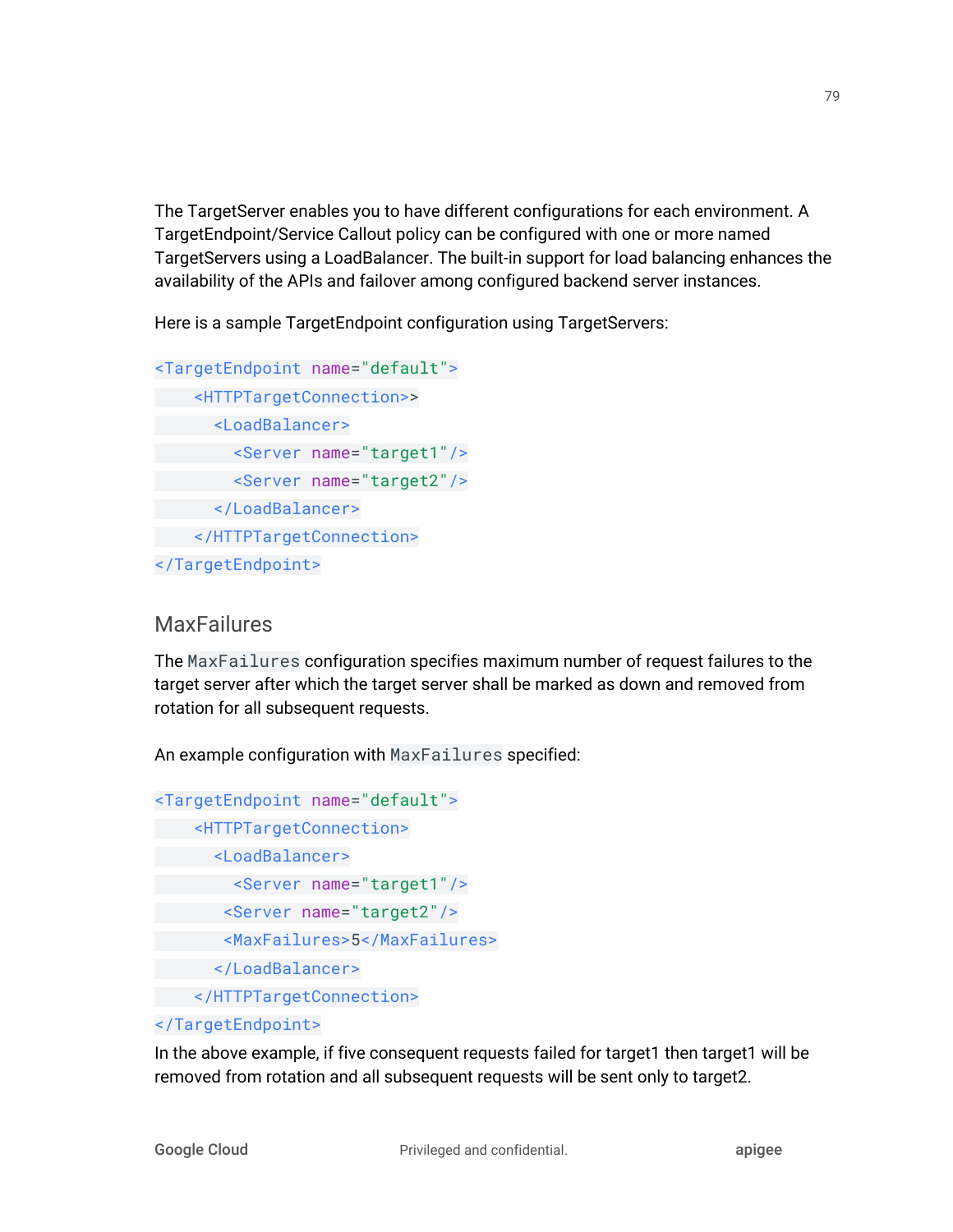## Antipattern

Having single TargetServer in a LoadBalancer configuration of the TargetEndpoint or Service Callout policy with MaxFailures set to a non-zero value is not recommended as it can have adverse implications.

Consider the following sample configuration that has a single TargetServer named "target1" with MaxFailures set to 5 (non-zero value):

```
<TargetEndpoint name="default">
  <HTTPTargetConnection>
       <LoadBalancer>
         <Algorithm>RoundRobin</Algorithm>
         <Server name="target1" />
         <MaxFailures>5</MaxFailures>
       </LoadBalancer>
 </HTTPTargetConnection>
```
If the requests to the TargetServer "target1" fails five times (number specified in MaxFailures), the TargetServer is removed from rotation. Since there are no other TargetServers to fail over to, all the subsequent requests to the API proxy having this configuration will fail with 503 Service Unavailable error.

Even if the TargetServer "target1" gets back to its normal state and is capable of sending successful responses, the requests to the API proxy will continue to return 503 errors. This is because Edge does not automatically put the TargetServer back in rotation even after the target is up and running again. To address this issue, *the API proxy must be redeployed* for Edge to put the TargetServer back into rotation.

If the same configuration is used in the Service Callout policy, then the API requests will get 500 Error after the requests to the TargetServer "target1" fails for 5 times.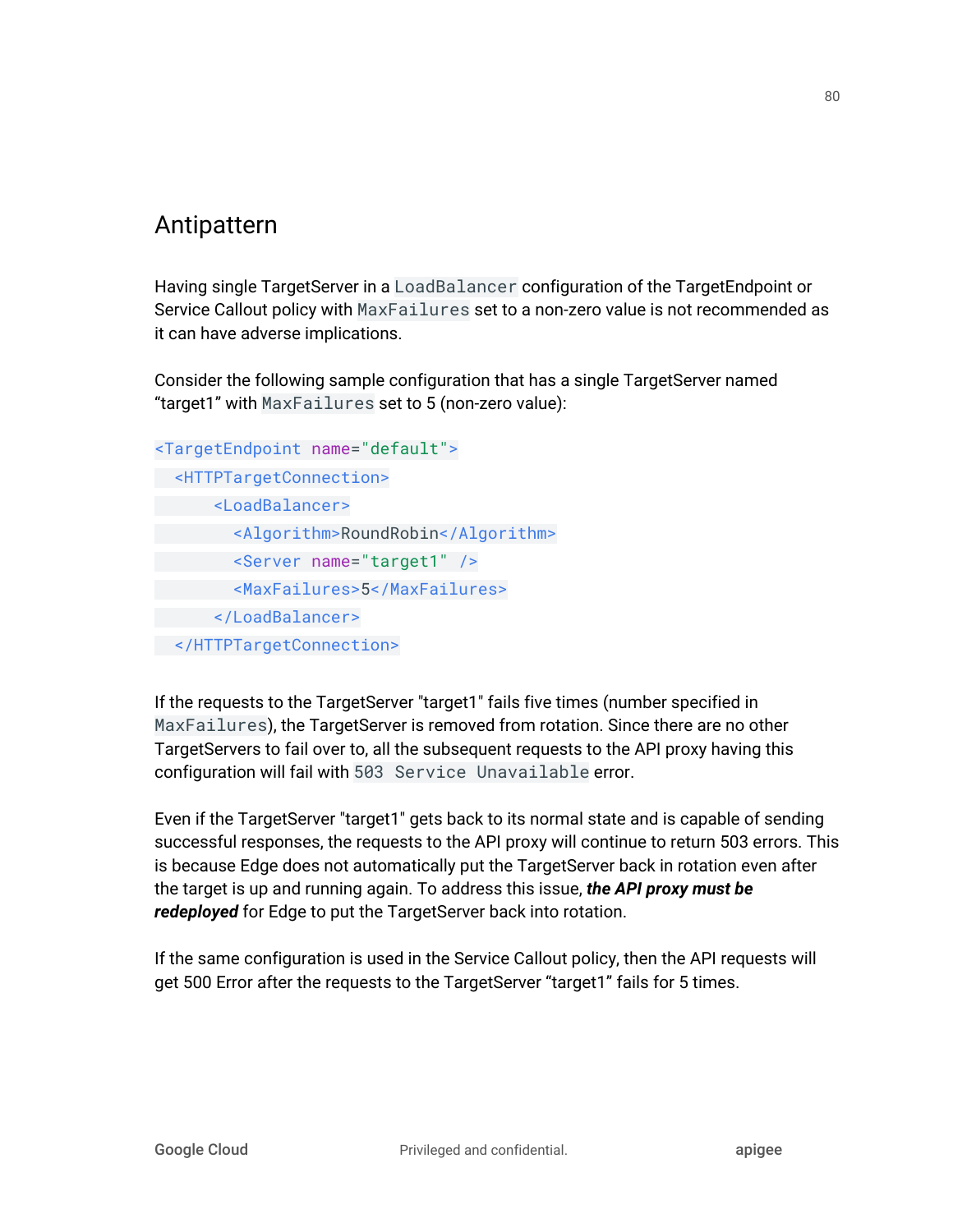### Impact

Using a single TargetServer in a LoadBalancer configuration of TargetEndpoint or Service Callout policy with MaxFailures set to a non-zero value causes:

- API Requests to fail with 503/500 Errors continuously (after the requests fail for MaxFailures number of times) until the API proxy is redeployed.
- Longer outage as it is tricky and can take more time to diagnose the cause of this issue (without prior knowledge about this antipattern).

## Best Practice

- 1. Have more than one TargetServer in the LoadBalancer configuration for higher availability.
- 2. **Always define a Health Monitor** when MaxFailures is set to a non-zero value. A target server will be removed from rotation when the number of failures reaches the number specified in MaxFailures. Having a HealthMonitor ensures that the TargetServer is put back into rotation as soon as the target server becomes available again, *meaning there is no need to redeploy the proxy*.

To ensure that the health check is performed on the same port number that Edge uses to connect to the target servers, Apigee recommends that you omit the <Port> child element under <TCPMonitor> unless it is different from TargetServer port. By default <Port> is the same as the TargetServer port.

#### **Sample configuration with HealthMonitor:**

```
<TargetEndpoint name="default">
 <HTTPTargetConnection>
    <LoadBalancer>
       <Algorithm>RoundRobin</Algorithm>
       <Server name="target1" />
       <Server name="target2" />
       <MaxFailures>5</MaxFailures>
```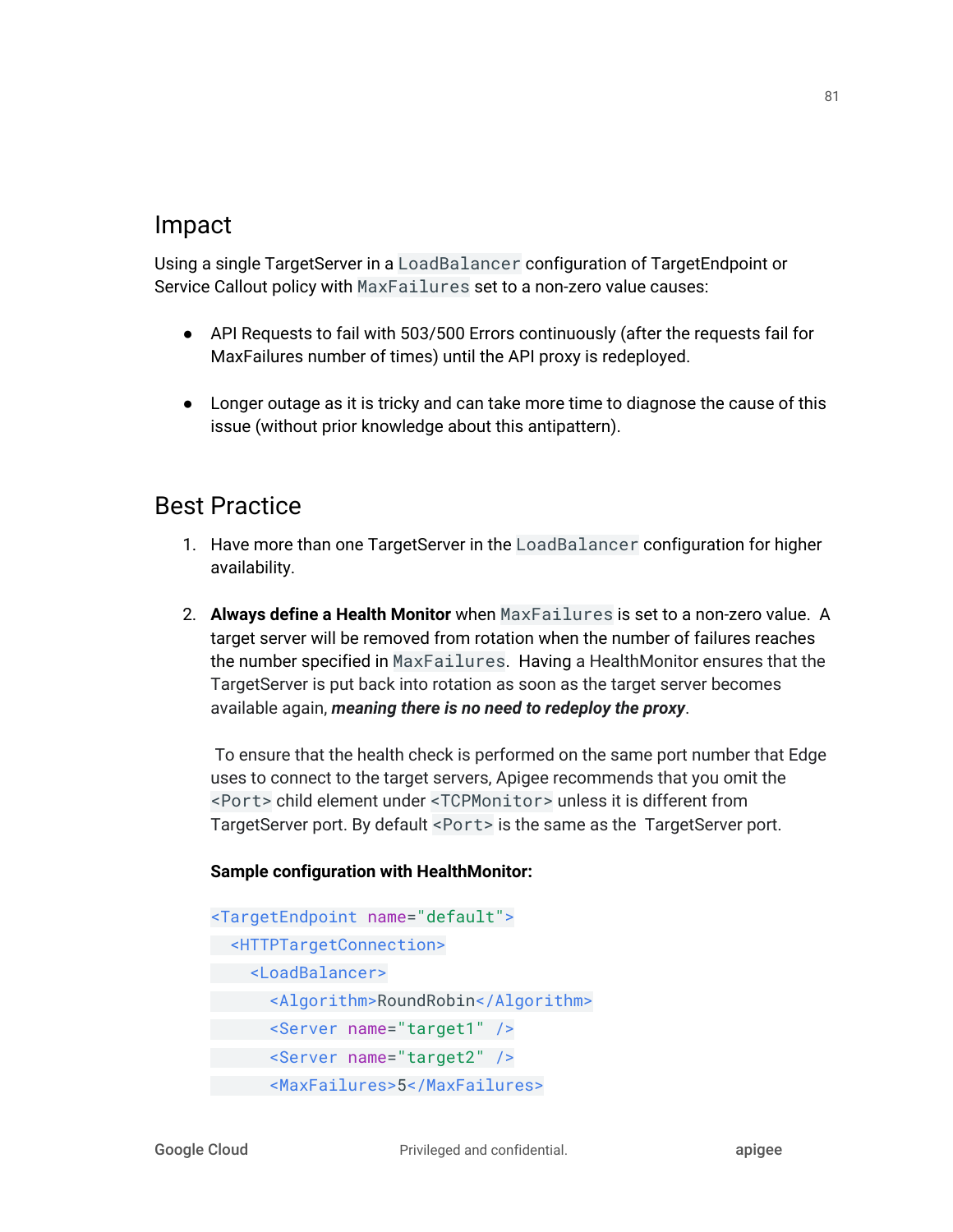</LoadBalancer> <Path>/test</Path> <HealthMonitor> <IsEnabled>true</IsEnabled> <IntervalInSec>5</IntervalInSec> <TCPMonitor> <ConnectTimeoutInSec>10</ConnectTimeoutInSec> </TCPMonitor> </HealthMonitor> </HTTPTargetConnection> </TargetEndpoint>

- 3. If there's some constraint such that only one TargetServer and if the HealthMonitor is not used, then don't specify MaxFailures in the LoadBalancer configuration.
	- **The default value of MaxFailures is 0.** This means that Edge always tries to connect to the target for each request and never removes the target server from the rotation.

- **●** Load [Balancing](https://docs.apigee.com/api-platform/deploy/load-balancing-across-backend-servers) across Backend Servers
- How to use Target [Servers](https://community.apigee.com/articles/17980/how-to-use-target-servers-in-your-api-proxies.html) in your API Proxies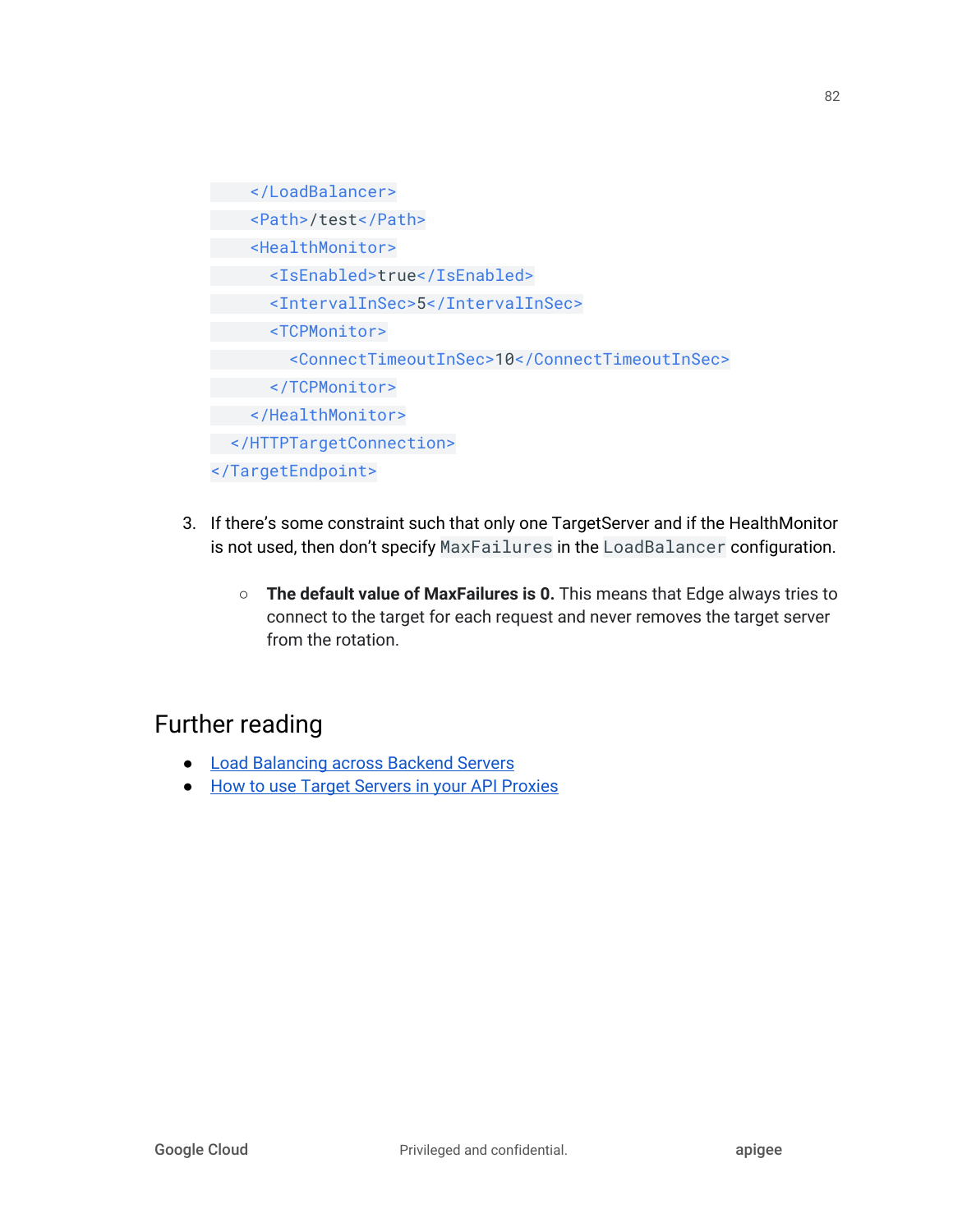### **3.6. Access the Request/Response payload when streaming is enabled**

In Edge, the default behavior is that HTTP request and response payloads are stored in an in-memory buffer before they are processed by the policies in the API proxy. If streaming is enabled, then request and response payloads are streamed without modification to the client app (for responses) and the target endpoint (for requests). Streaming is useful especially if an application accepts or returns large payloads, or if there's an application that returns data in chunks over time.

### Antipattern

Accessing the request/response payload with streaming enabled causes Edge to go back to the default buffering mode.



**Figure 1**: Accessing request/response payload with streaming enabled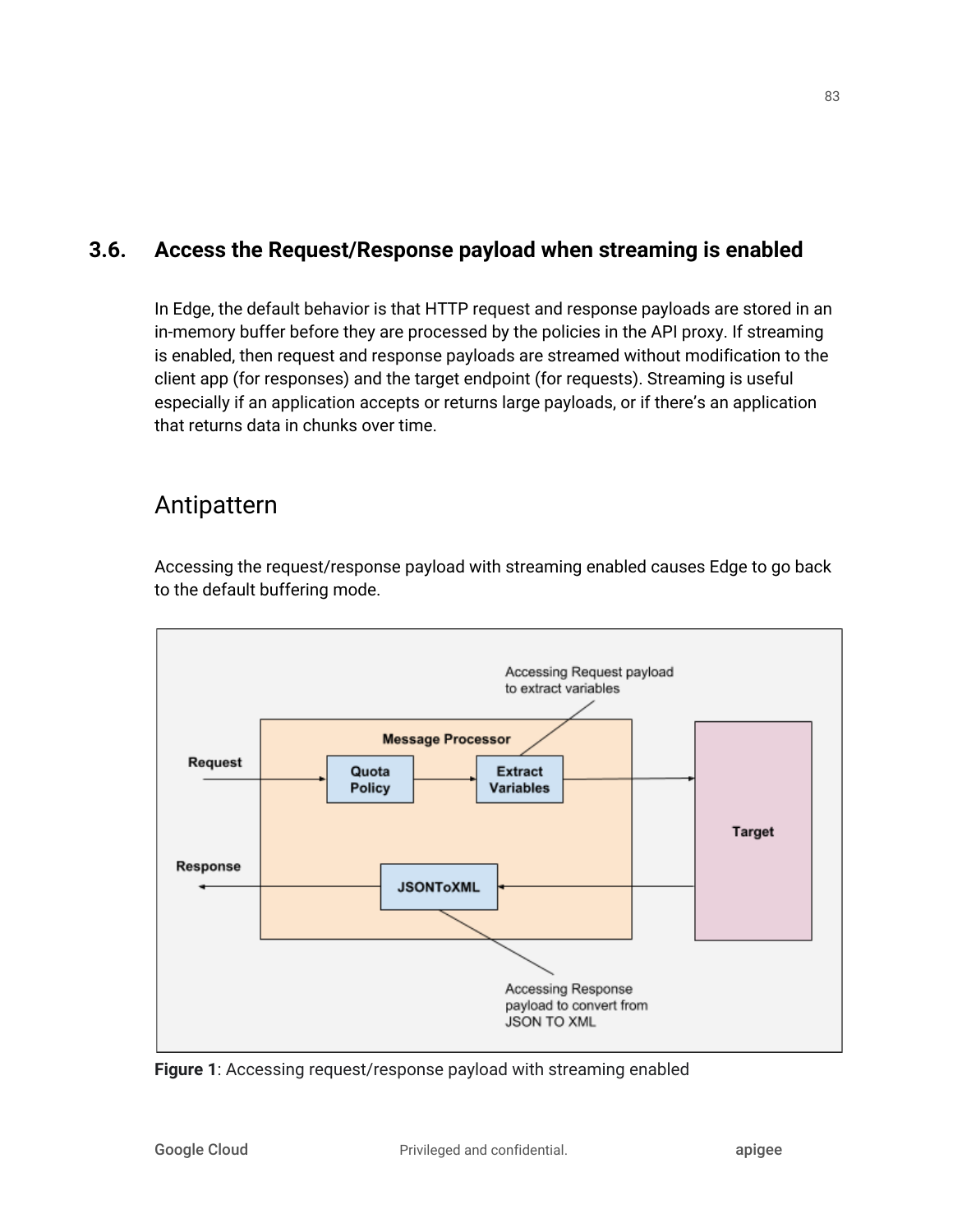The illustration above shows that we are trying to extract variables from the request payload and converting the JSON response payload to XML using JSONToXML policy. This will disable the streaming in Edge.

### Impact

- Streaming will be disabled which can lead to increased latencies in processing the data.
- Increase in the heap memory usage or OutOfMemory Errors can be observed on Message Processors due to use of in-memory buffers especially if we have large request/response payloads.

## Best Practice

Don't access the request/response payload when streaming is enabled.

- Streaming requests and [responses](http://docs.apigee.com/api-services/content/enabling-streaming)
- How does APIGEE Edge [Streaming](https://community.apigee.com/questions/29759/how-does-apigee-edge-streaming-works.html) works ?
- How to handle streaming data together with normal [request/response](https://community.apigee.com/questions/8806/how-to-handle-streaming-data-together-with-normal.html) payload in a [single](https://community.apigee.com/questions/8806/how-to-handle-streaming-data-together-with-normal.html) API proxy
- Best practices for API proxy design and [development](http://docs.apigee.com/api-services/content/best-practices-api-proxy-design-and-development)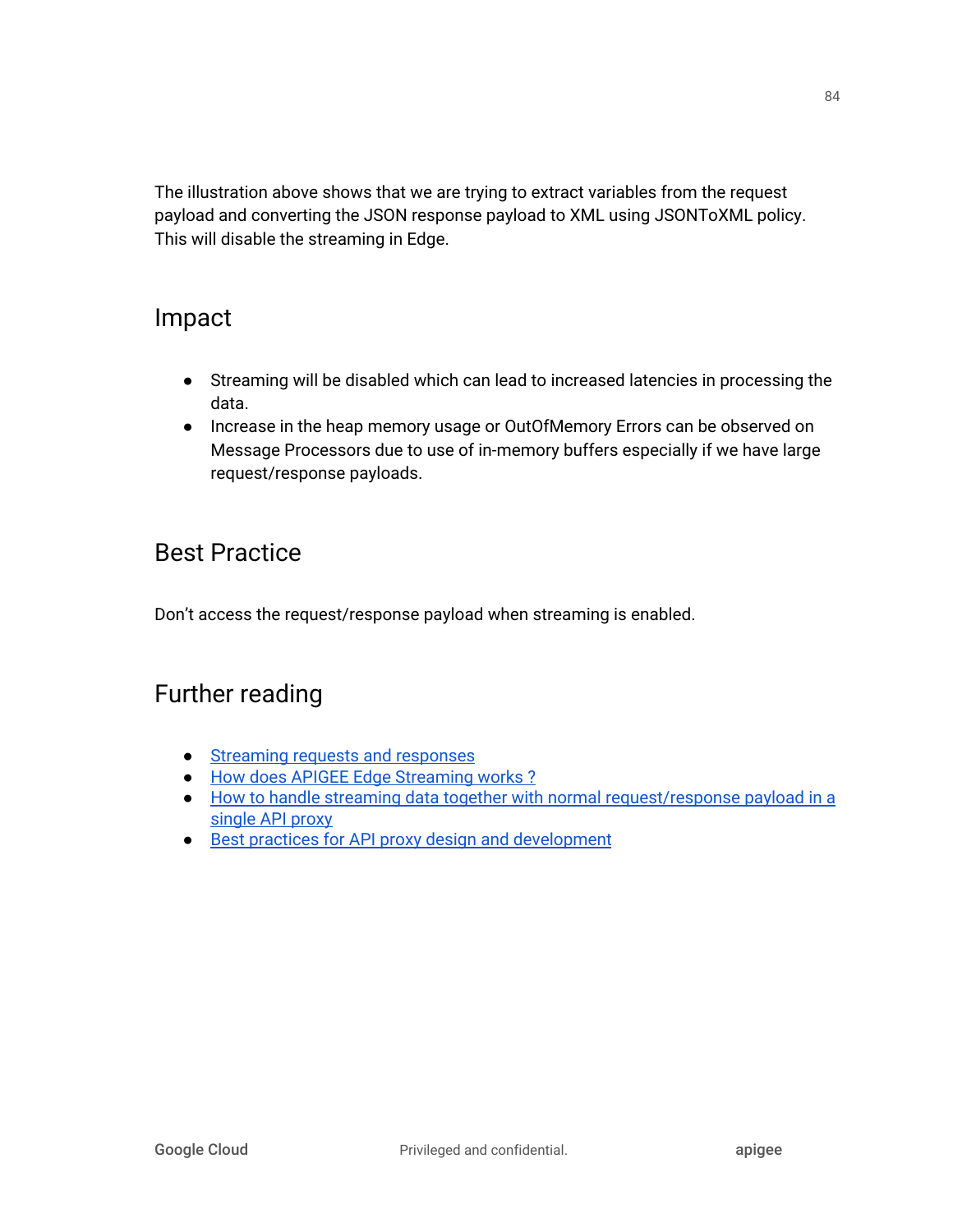### **3.7. Define multiple ProxyEndpoints in an API proxy**

The ProxyEndpoint configuration defines the way client apps consume the APIs through Apigee Edge. The ProxyEndpoint defines the URL of the API proxy and how a proxy behaves: which policies to apply and which target endpoints to route to, and the conditions that need to be met for these policies or route rules to be executed. In short, the ProxyEndpoint configuration defines all that needs to be done to implement an API.

### Antipattern

An API proxy can have one or more proxy endpoints. Defining multiple ProxyEndpoints is an easy and simple mechanism to implement multiple APIs in a single proxy. This lets you reuse policies and/or business logic before and after the invocation of a TargetEndpoint.

On the other hand, when defining multiple ProxyEndpoints in a single API proxy, you end up conceptually combining many unrelated APIs into a single artefact. It makes the API Proxies harder to read, understand, debug, and maintain. This defeats the main philosophy of API Proxies: making it easy for developers to create and maintain APIs.

### Impact

Multiple ProxyEndpoints in an API proxy can:

- Make it hard for developers to understand and maintain the API proxy.
- Obfuscate analytics. By default, analytics data is aggregated at the proxy level. There is no breakdown of metrics by proxy endpoint unless you create custom reports.
- Make it difficult to troubleshoot problems with API Proxies.

# Best Practice

When you are implementing a new API proxy or redesigning an existing API proxy, use the following best practices:

1. Implement one API proxy with a single ProxyEndpoint.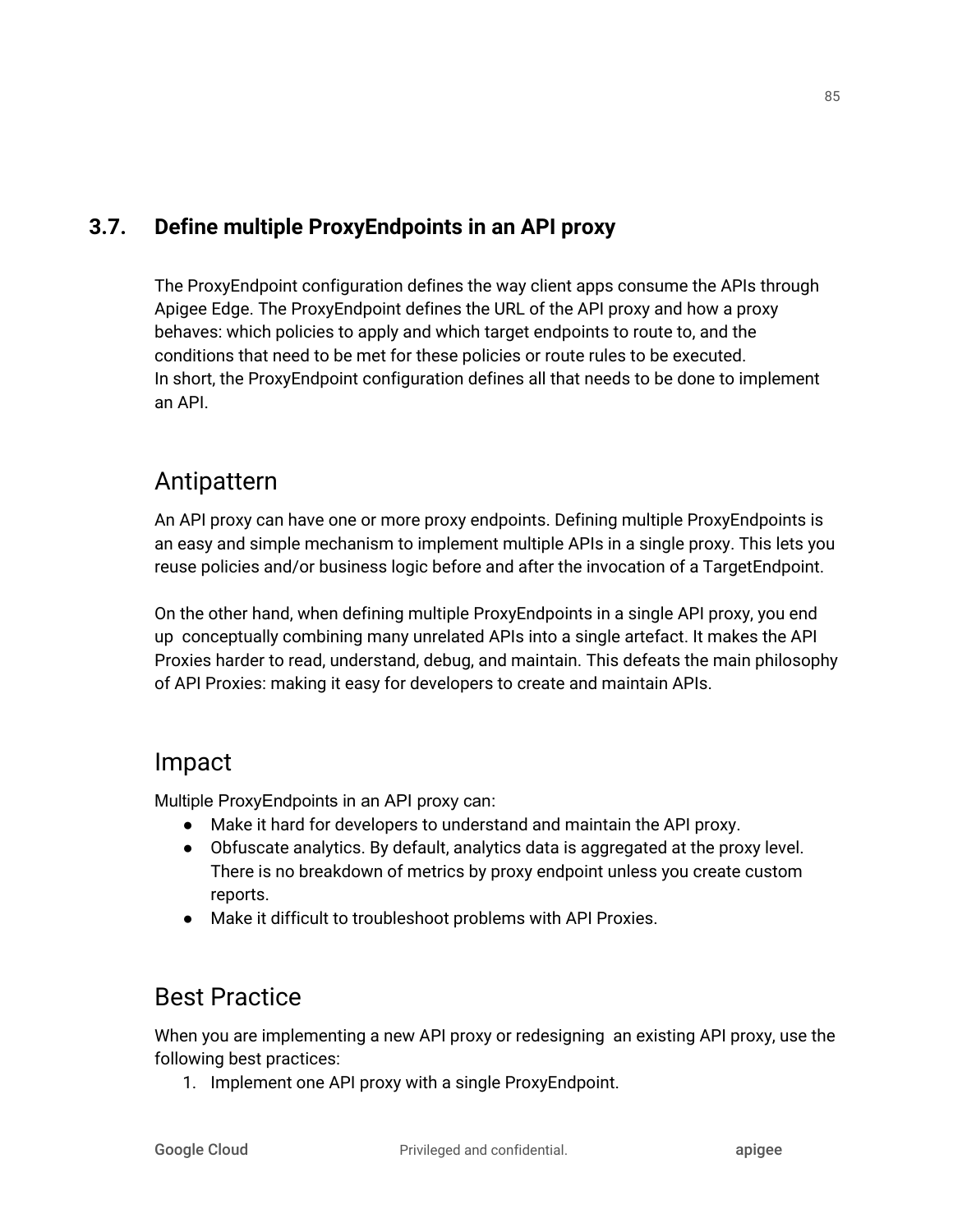- 2. If there are multiple APIs that share common target server and/or require the same logic pre or post invocation of the target server, consider using shared flows to implement such logic in different API Proxies.
- 3. If there are multiple APIs that share a common starting basepath, but differ in the suffix, use conditional flows in a single ProxyEndpoint.
- 4. If there exists an API proxy with multiple ProxyEndpoints and if there are no issues with it, then there is no need to take any action.

Using one ProxyEndpoint per API proxy leads to:

- 1. Simpler, easier to maintain proxies
- 2. Better information in Analytics; proxy performance, target response time, etc. will be reported separately instead of rolled up for all ProxyEndpoints
- 3. Faster troubleshooting and issue resolution

- API proxy [Configuration](https://docs.apigee.com/api-platform/reference/api-proxy-configuration-reference) Reference
- [Reusable](https://docs.apigee.com/api-platform/fundamentals/shared-flows) Shared Flows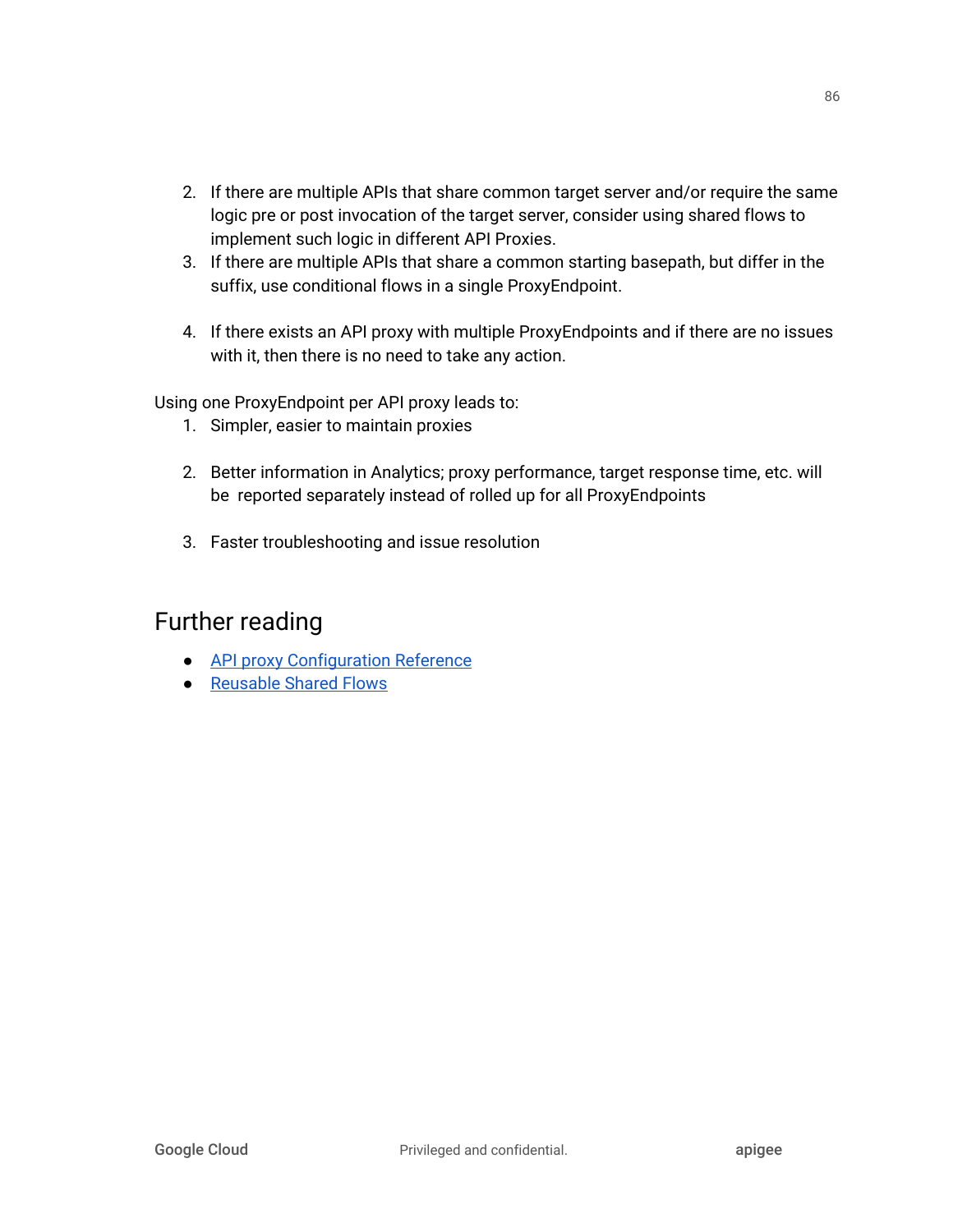# **4. Backend Antipatterns**

### **4.1. Allow a Slow Backend**

Backend systems run the services that API Proxies access. In other words, they are the fundamental reason for the very existence of APIs and the API Management Proxy layer.

Any API request that is routed via the Edge platform traverses a typical path before it hits the backend:

- The request originates from a client which could be anything from a browser to an app.
- The request is then received by the Edge gateway.
- It is processed within the gateway. As a part of this processing, the request passes onto a number of distributed components.
- The gateway then routes the request to the backend that responds to the request.
- The response from the backend then traverses back the exact reverse path via the Edge gateway back to the client.



In effect, the performance of API requests routed via Edge is dependent on both Edge and the backend systems. In this anti pattern, we will focus on the impact on API requests due to badly performing backend systems.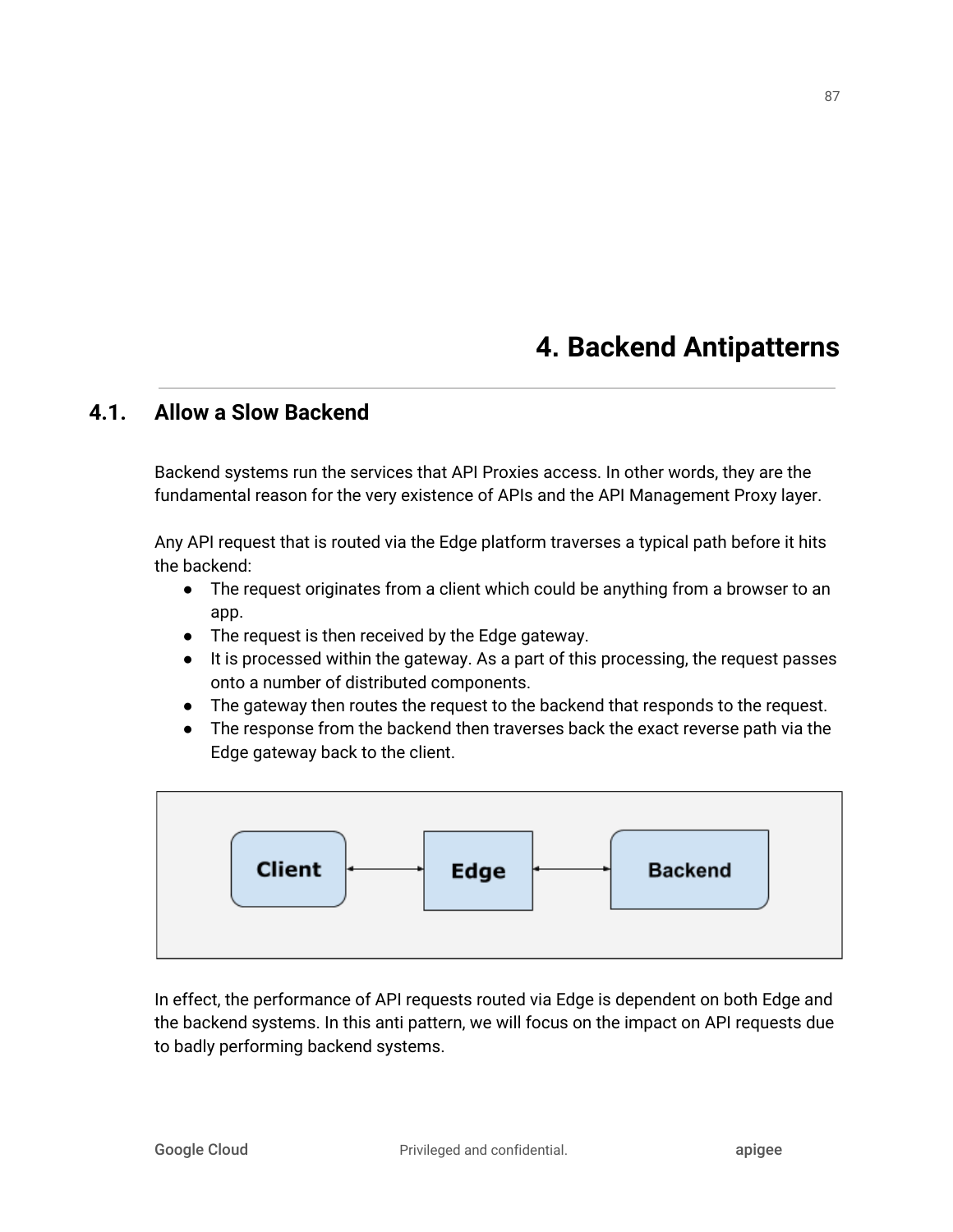## Antipattern

Let us consider the case of a problematic backend. These are the possibilities:

- [Inadequately](#page-88-0) sized backend
- Slow [backend](#page-88-1)

### <span id="page-88-0"></span>Inadequately sized backend

The challenge in exposing the services on these backend systems via APIs is that they are accessible to a large number of end users. From a business perspective, this is a desirable challenge, but something that needs to be dealt with.

Many times backend systems are not prepared for this extra demand on their services and are consequently under sized or are not tuned for efficient response.

The problem with an 'inadequately sized' backend is that if there is a spike in API requests, then it will stress the resources like CPU, Load and Memory on the backend systems. This would eventually cause API requests to fail.

<span id="page-88-1"></span>Slow backend

The problem with an improperly tuned backend is that it would be very slow to respond to any requests coming to it, thereby leading to increased latencies, premature timeouts and a compromised customer experience.

The Edge platform offers a few tunable options to circumvent and manage the slow backend. But these options have limitations.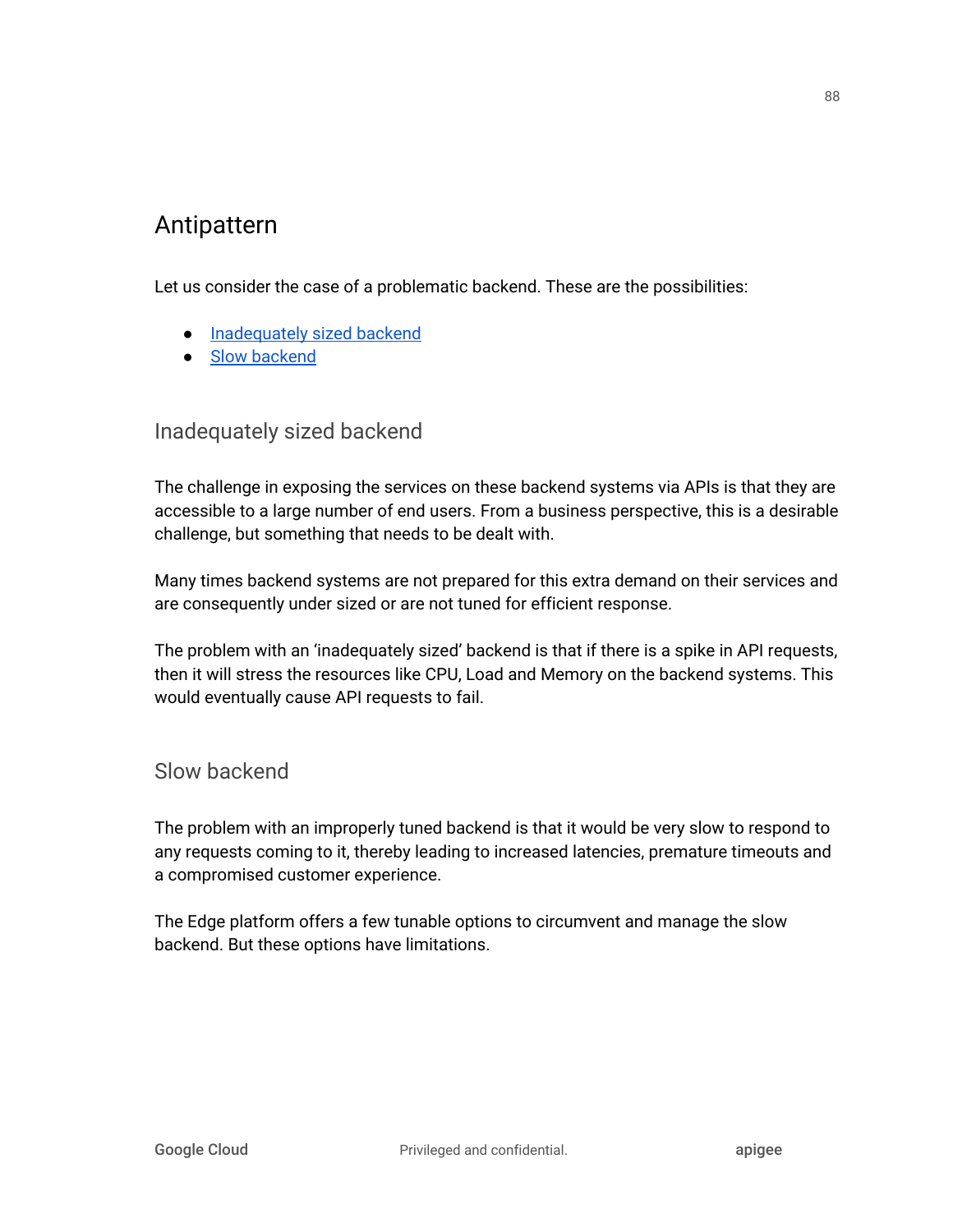## Impact

- In the case of an inadequately sized backend, increase in traffic could lead to failed requests.
- In the case of a slow backend, the latency of requests will increase.

## Best Practice

- 1. Use caching to store the responses to improve the API response times and reduce the load on the backend server.
- 2. Resolve the underlying problem in the slow backend servers.

## Further reading

● Edge Caching [Internals](http://docs.apigee.com/api-services/content/cache-internals)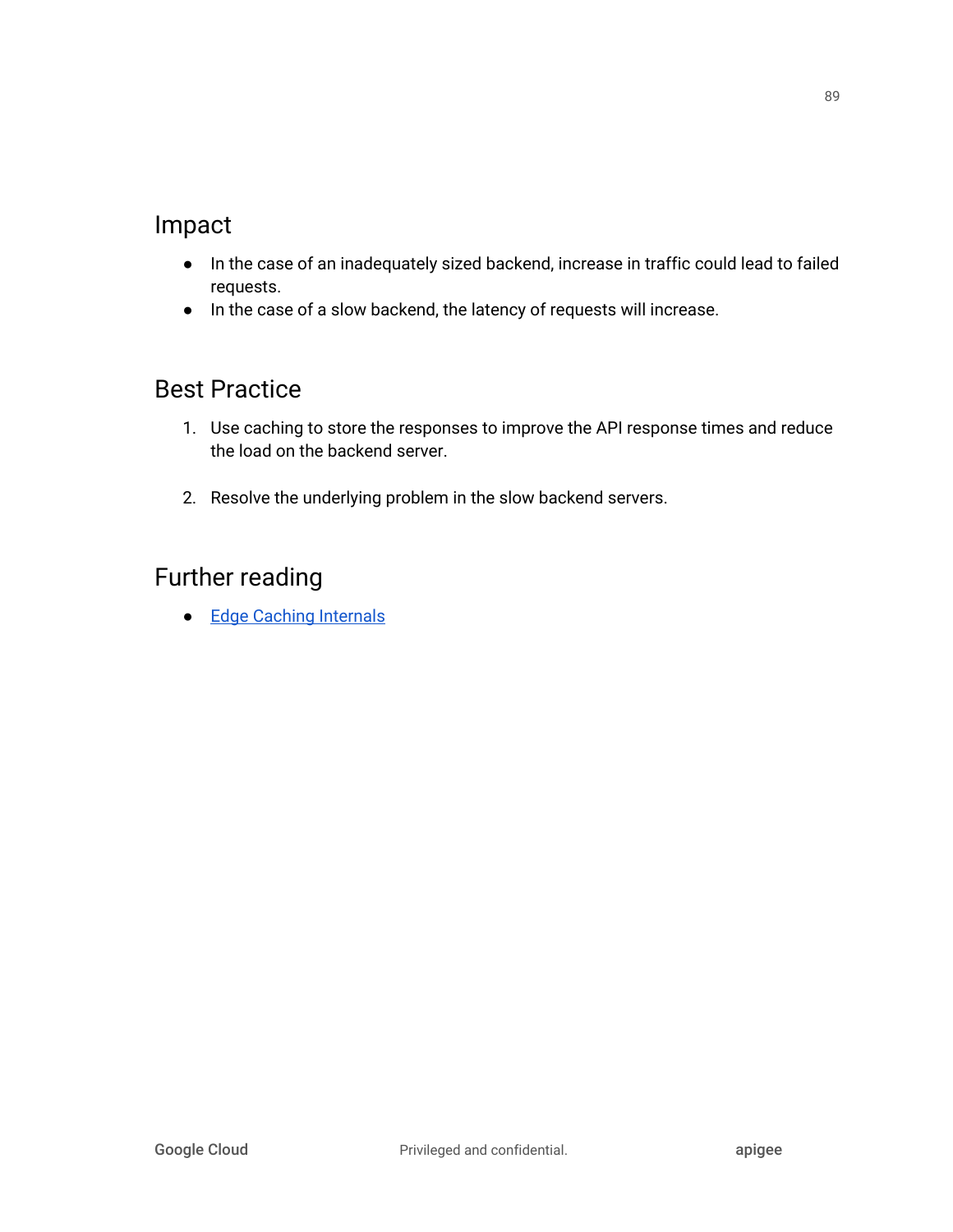### **4.2. Disable HTTP persistent (Reusable keep-alive) connections**

An API proxy is an interface for client applications that can be used to connect with backend services. Apigee Edge provides multiple ways to connect to backend services through an API proxy:

- [TargetEndpoint](https://docs.apigee.com/api-platform/fundamentals/understanding-apis-and-api-proxies) to connect to any HTTP/HTTPs, NodeJS, or Hosted Target services.
- [ServiceCallout](https://docs.apigee.com/api-platform/reference/policies/service-callout-policy) policy to invoke any external service pre- or post- invocation of the target server in [TargetEndpoint](https://docs.apigee.com/api-platform/fundamentals/understanding-apis-and-api-proxies).
- Custom code can be added to [JavaScript](https://docs.apigee.com/api-platform/reference/policies/javascript-policy) policy or [JavaCallout](https://docs.apigee.com/api-platform/reference/policies/java-callout-policy) policy to connect to backend services

### Persistent Connections

HTTP persistent [connection,](https://en.wikipedia.org/wiki/HTTP_persistent_connection) also called HTTP keep-alive or HTTP connection reuse, is a concept that allows a single[TCP](https://en.wikipedia.org/wiki/Transmission_Control_Protocol) connection to send and receive multiple [HTTP](https://en.wikipedia.org/wiki/HTTP_request) [requests/](https://en.wikipedia.org/wiki/HTTP_request)responses, instead of opening a new connection for every request/response pair.

Apigee Edge uses persistent connections for communicating with the backend services by default. A connection is kept alive for 60 seconds by default. That is, if a connection is kept idle in the connection pool for more than 60 seconds, then the connection will be closed.

The keep alive timeout period is configurable through a property named keepalive.timeout.millis, which can be specified in the TargetEndpoint configuration of an API proxy. For example, the keep alive time period can be set to 30 seconds for a specific backend service in the TargetEndpoint.

In the example below, the keepalive.timeout.millis is set to 30 seconds in the TargetEndpoint configuration:

```
<TargetEndpoint name="default">
 <HTTPTargetConnection>
    <URL>http://mocktarget.apigee.net</URL>
    <Properties>
```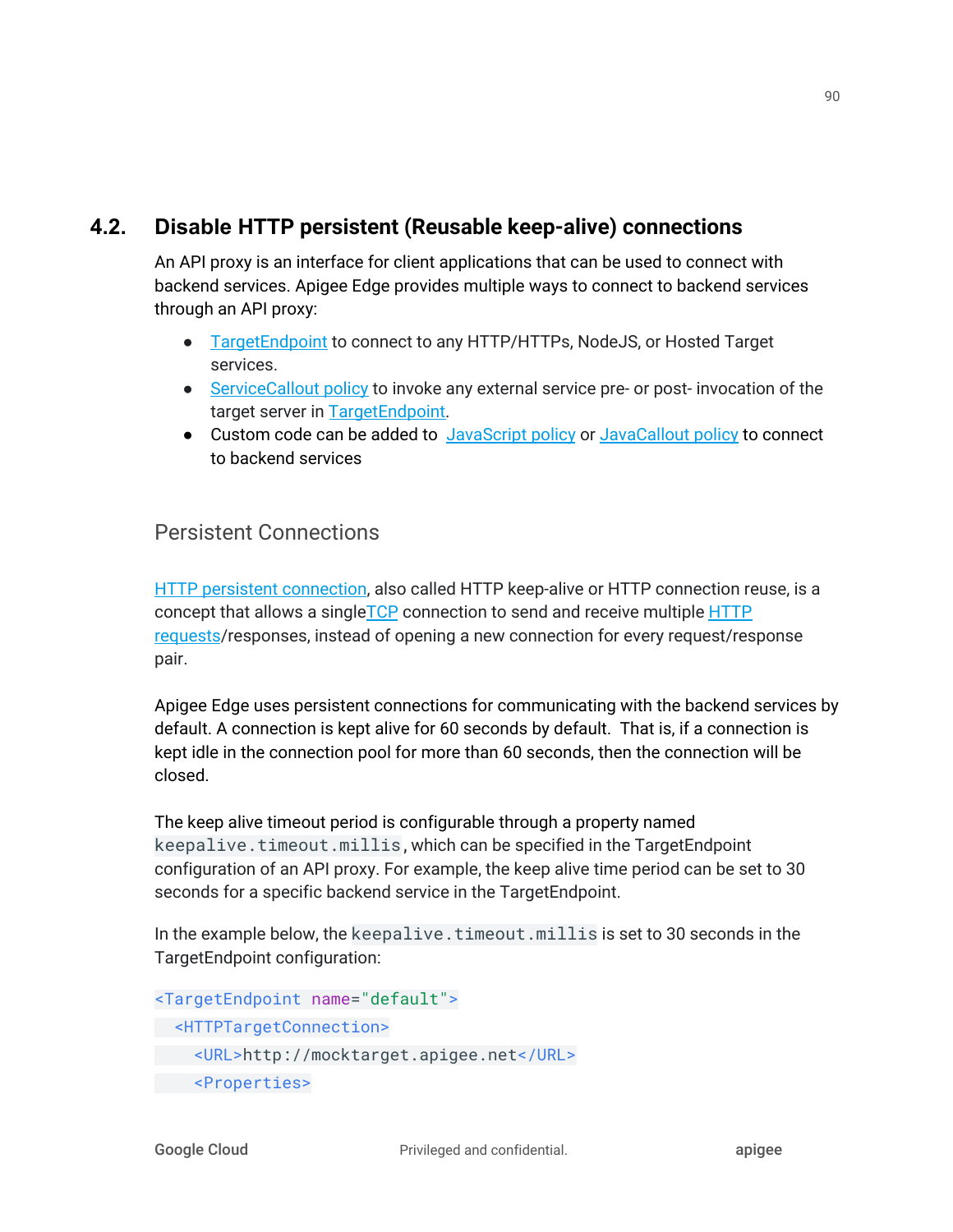```
 <Property name="keepalive.timeout.millis">30000</Property>
    </Properties>
 </HTTPTargetConnection>
</TargetEndpoint>
```
In the example above, keepalive.timeout.millis controls the keep alive behavior for a specific backend service in an API proxy. There is also a property that controls keep alive behavior for all backend services in all proxies. The

HTTPTransport.keepalive.timeout.millis is configurable in the Message Processor component. This property also has a default value of 60 seconds. Making any modifications to this property affects the keep alive connection behavior between Apigee Edge and all the backend services in all the API proxies.

# Antipattern

Disabling persistent (keep alive) connections by setting the property keepalive.timeout.millis to 0 in the TargetEndpoint configuration of a specific API proxy or setting the HTTPTransport.keepalive.timeout.millis to 0 on Message Processors is not recommended as it will impact performance.

In the example below, the TargetEndpoint configuration disables persistent (keep alive) connections for a specific backend service by setting keepalive.timeout.millis to 0:

```
<TargetEndpoint name="default">
 <HTTPTargetConnection>
    <URL>http://mocktarget.apigee.net</URL>
    <Properties>
       <Property name="keepalive.timeout.millis">0</Property>
      </Properties>
 </HTTPTargetConnection>
</TargetEndpoint>
```
If the keep alive connections are disabled for one or more backend services, then Edge will need to open a new connection every time a new request is to be made to the specific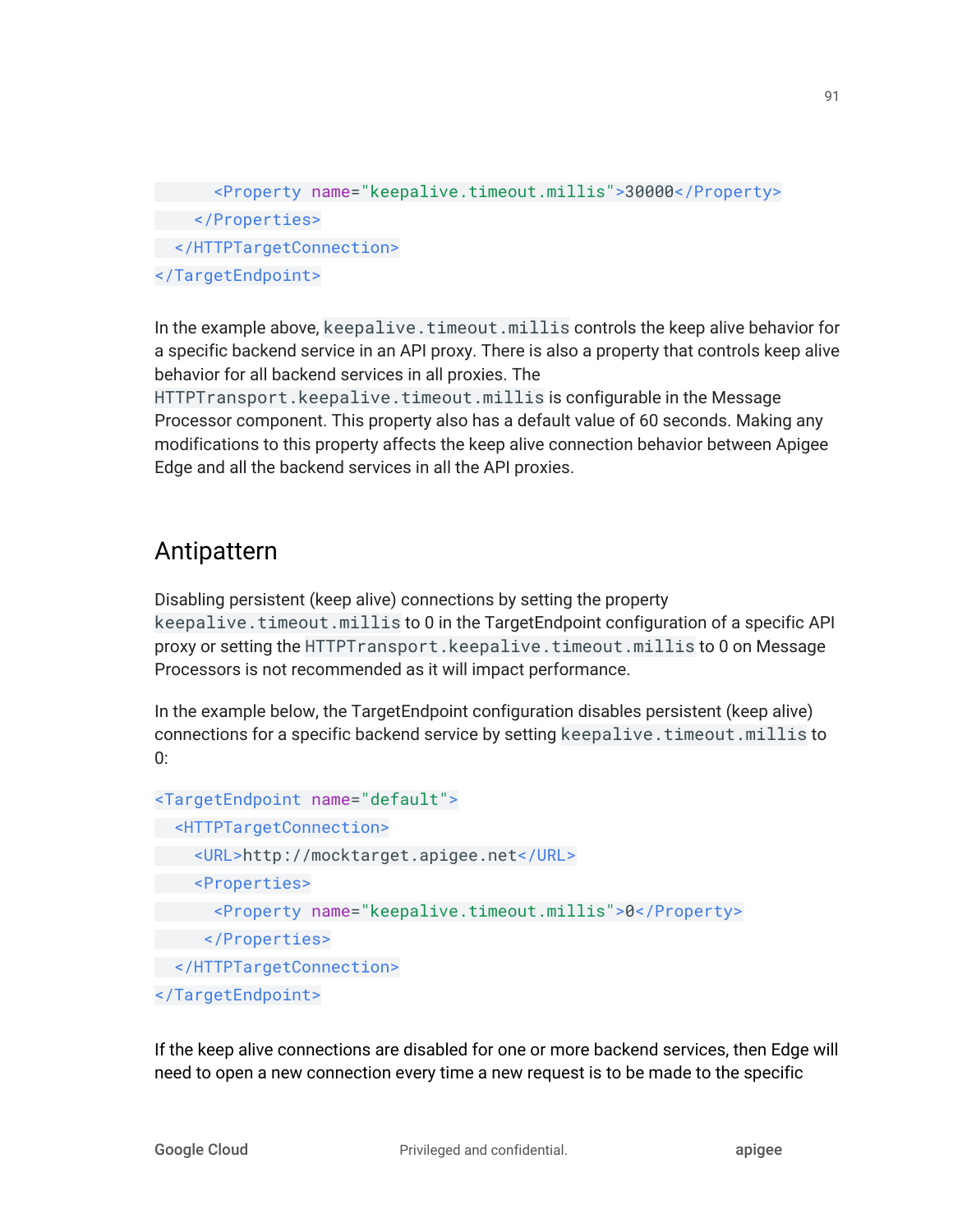backend service(s). In addition, SSL handshake must be performed for every new request if the backend is HTTPs, adding to the overall latency of the API requests.

### Impact

- Increases the overall response time of the API requests as Apigee Edge will need to open a new connection, as SSL handshake must be performed for every new request.
- Connections may get exhausted under high traffic conditions, as it takes some time for the connections to be released back to the system.

## Best Practice

- 1. Backend services should honor and handle HTTP persistent connection in accordance with HTTP 1.1 standards.
- 2. Backend services should respond with a Connection:keep-alive header if they are able to handle persistent (keep alive) connections.
- 3. Backend services should respond with a Connection:close header if they are unable to handle persistent connections

Implementing this pattern will ensure that Apigee Edge can automatically handle persistent or non-persistent connection with backend services, without requiring changes to the API proxy.

- HTTP persistent [connections](https://en.wikipedia.org/wiki/HTTP_persistent_connection)
- [Keep-Alive](https://developer.mozilla.org/en-US/docs/Web/HTTP/Headers/Keep-Alive)
- Endpoint [Properties](https://docs.apigee.com/api-platform/reference/endpoint-properties-reference) Reference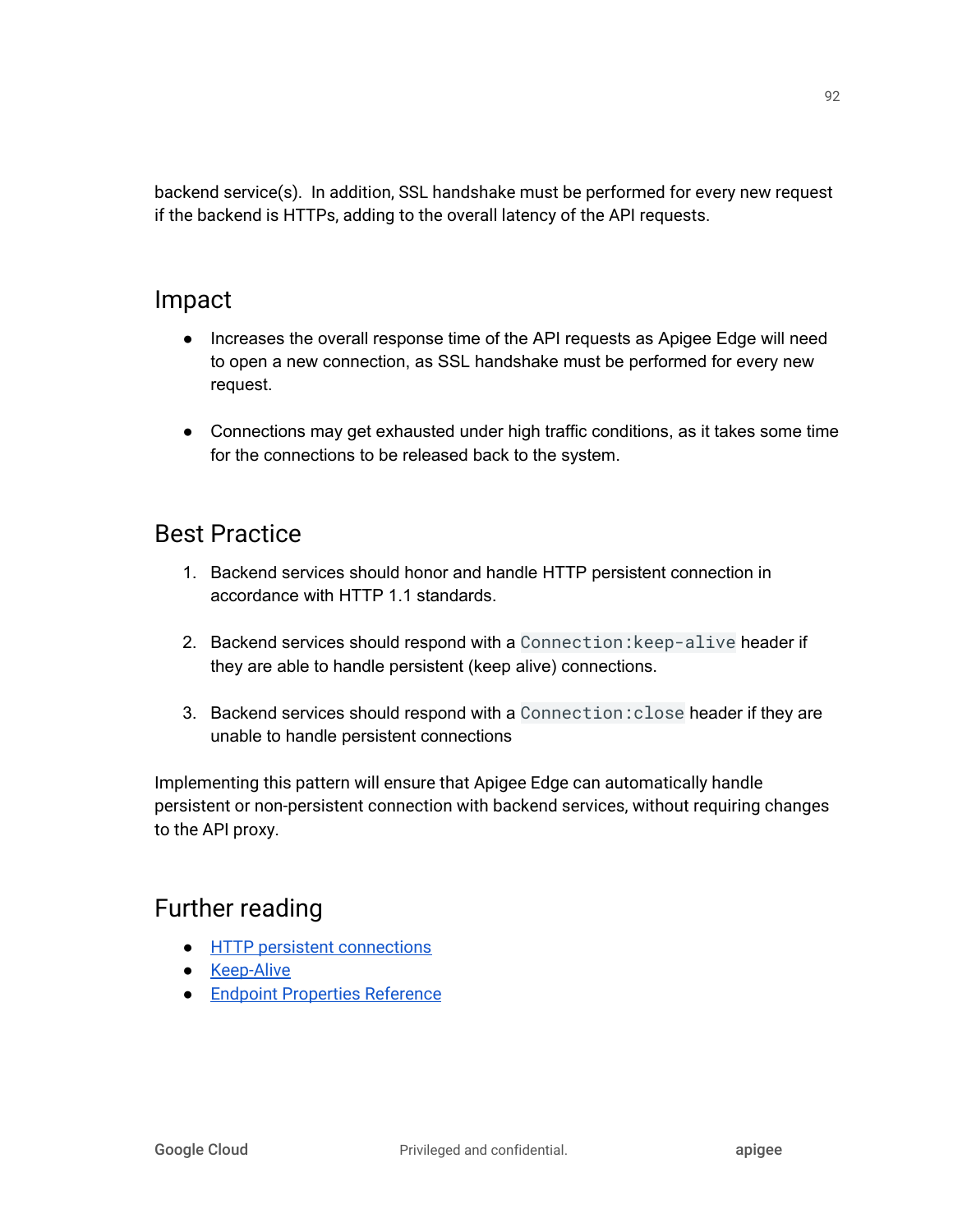# **5. Private Cloud Antipatterns**

### **5.1. Add Custom Information to Apigee owned Schema in Postgres Database**

#### *Applicable for Private Cloud Users Only*

Analytics Services is a very powerful built-in feature provided by Apigee Edge. It collects and analyzes a broad spectrum of data that flows across APIs. The analytics data captured can provide very useful insights. For instance, How is the API traffic volume trending over a period of time? Which is the most used API? Which APIs are having high error rates?

Regular analysis of this data and insights can be used to take appropriate actions such as future capacity planning of APIs based on the current usage, business and future investment decisions, and many more.

#### Analytics Data and its storage

Analytics Services captures many different types of data such as:

- 1. Information about an API Request URI, Client IP address, Response Status Codes, etc.
- 2. API proxy Performance Success/Failure rate, Request and Response Processing Time, etc.
- 3. Target Server Performance Success/Failure rate, Processing Time
- 4. Error Information Number of Errors, Fault Code, Failing Policy, Number of Apigee and Target Server caused errors
- 5. Other Information Number of requests made by Developers, Developer Apps, etc

All these data are stored in an analytics [schema](https://en.wikipedia.org/wiki/Database_schema) created and managed within a Postgres Database by Apigee Edge.

Typically, in a vanilla Edge installation, Postgres will have following schemata :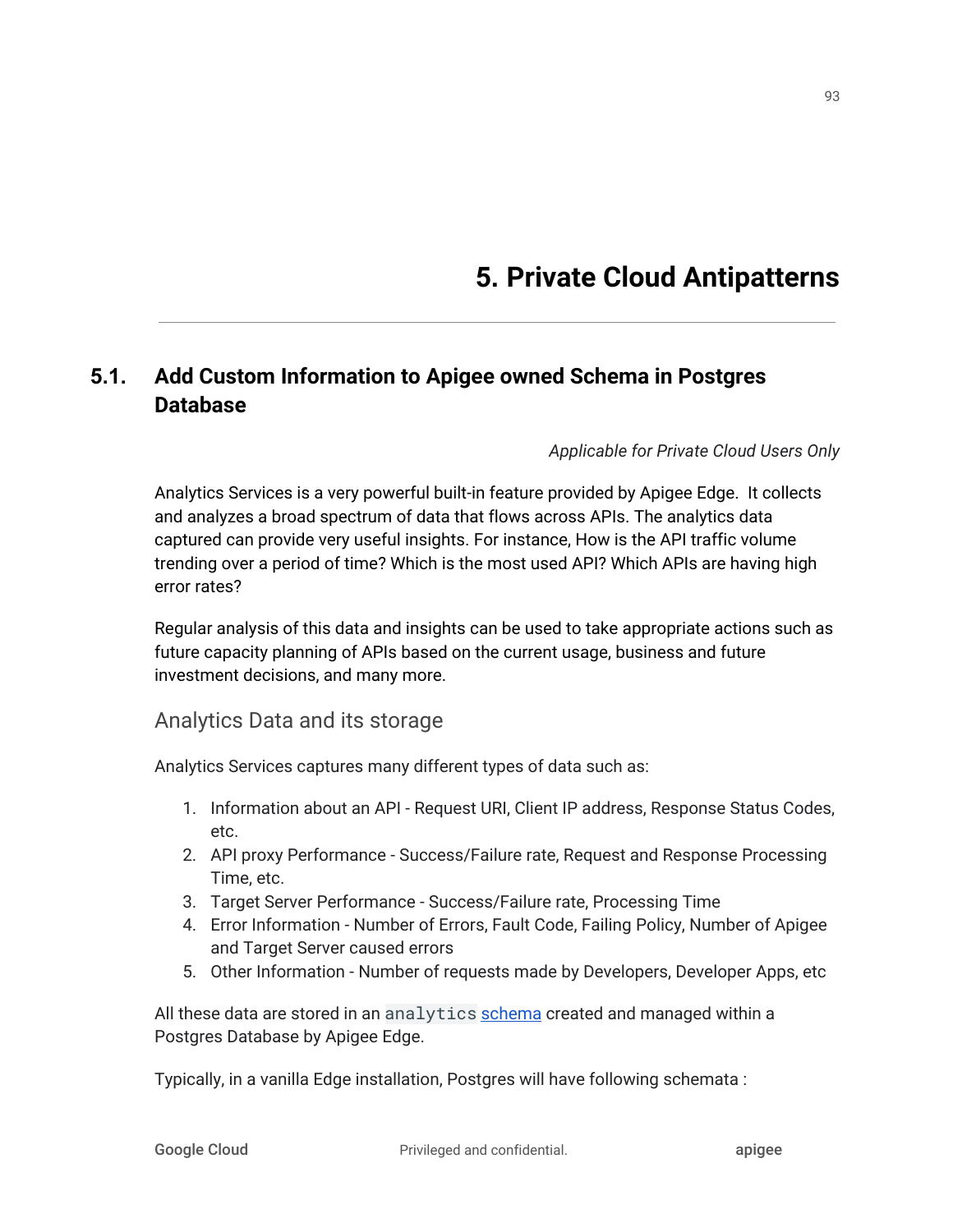

The schema named analytics is used by Edge for storing all the analytics data for each organization and environment. If monetization is installed there will be a rkms schema. Other schemata are meant for Postgres internals.

The analytics schema will keep changing as Apigee Edge will dynamically add new fact tables to it at runtime. The Postgres server component will aggregate the fact data into aggregate tables which get loaded and displayed on the Edge UI.

### Antipattern

Adding custom columns, tables, and/or views to any of the Apigee owned schemata in Postgres Database on Private Cloud environments directly using SQL queries is not advisable, as it can have adverse implications.

Let's take an example to explain this in detail.

Consider a custom table named *account* has been created under analytics schema as shown below: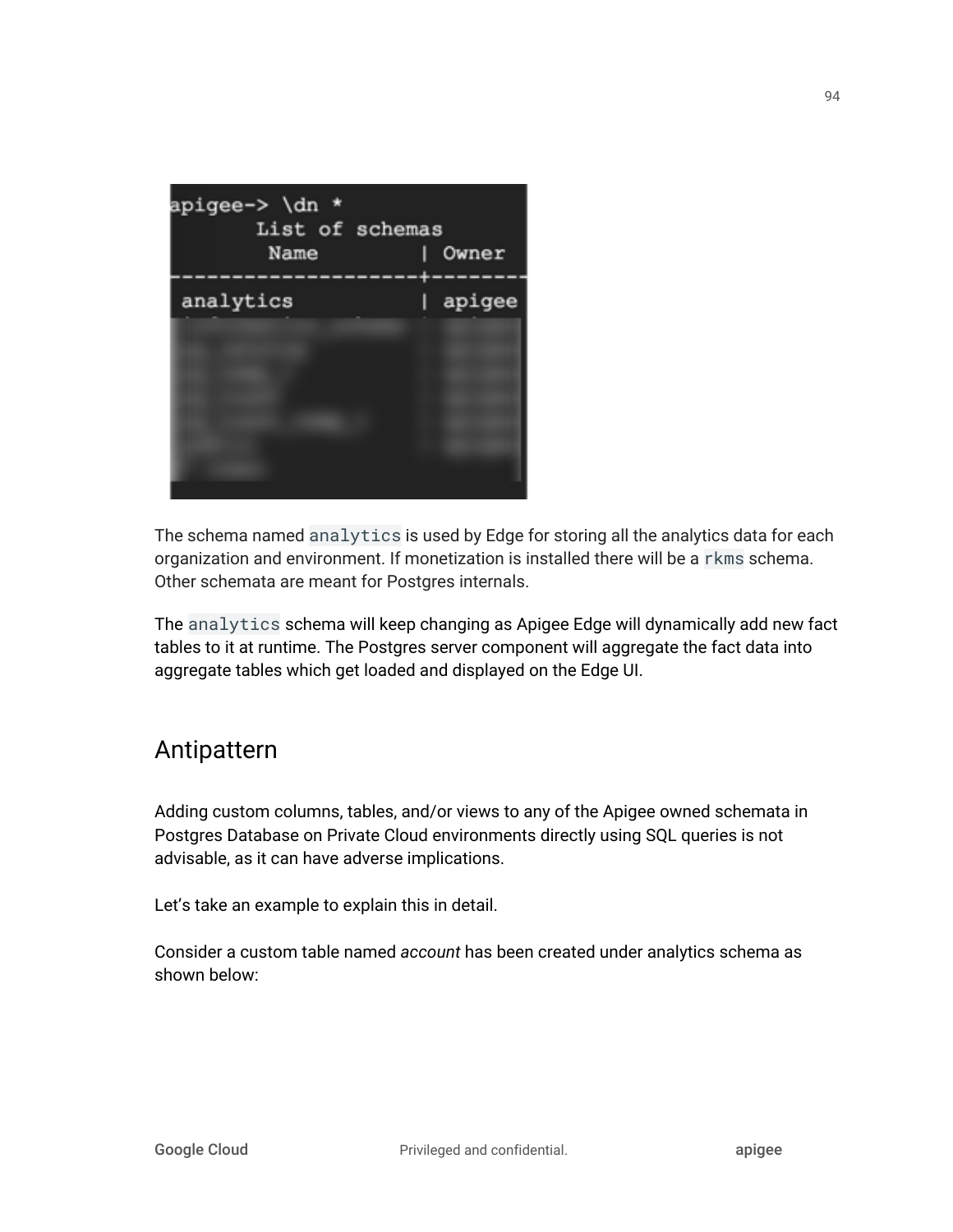| Schema                                   | apigee=> \dt analytics.*<br>List of relations<br>Name |      | Owner<br>I.      |
|------------------------------------------|-------------------------------------------------------|------|------------------|
|                                          |                                                       | Type |                  |
| ā                                        |                                                       |      |                  |
| analytics                                | account<br>$5 -$                                      |      | table   postgres |
| $(21$ rows)<br>$apigee \Rightarrow \Box$ |                                                       |      |                  |

After a while, let's say there's a need to upgrade Apigee Edge from a lower version to a higher version. Upgrading Private Cloud Apigee Edge involves upgrading Postgres amongst many other components. If there are any custom columns, tables, or views added to the Postgres Database, then Postgres upgrade fails with errors referencing to custom objects as they are not created by Apigee Edge. Thus, the Apigee Edge upgrade also fails and cannot be completed.

Similarly errors can occur during Apigee Edge maintenance activities where in backup and restore of Edge components including Postgres Database are performed.

### Impact

● Apigee Edge upgrade cannot be completed because the Postgres component upgrade fails with errors referencing to custom objects not created by Apigee Edge.